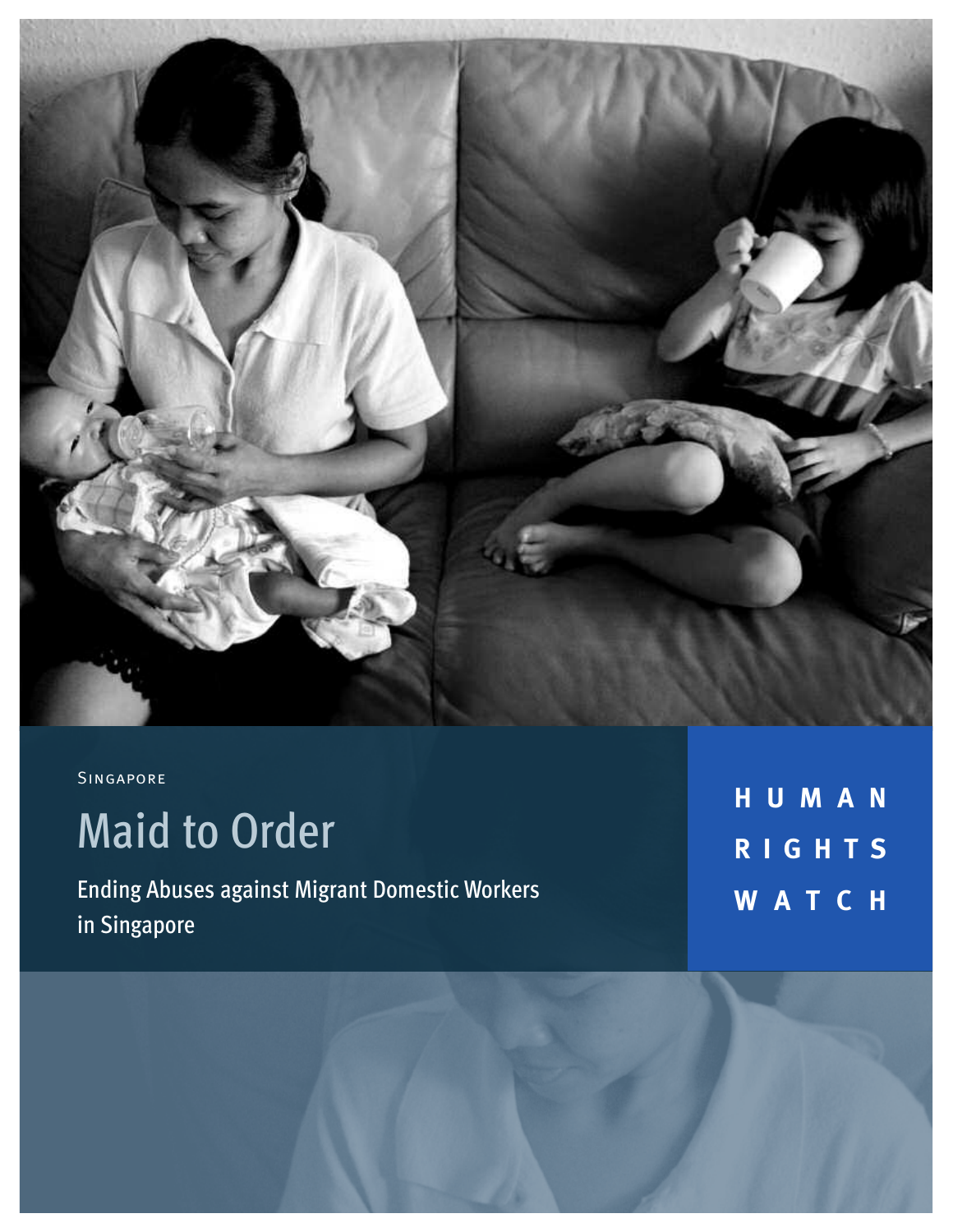

# **Maid to Order Ending Abuses Against Migrant Domestic Workers in Singapore**

| Unjustifiable Disparate Impact: Exclusion from Labor Protections  32        |  |
|-----------------------------------------------------------------------------|--|
|                                                                             |  |
|                                                                             |  |
|                                                                             |  |
| Forced Confinement, Unpaid Wages, and Exorbitant Debt Payments  42          |  |
|                                                                             |  |
|                                                                             |  |
|                                                                             |  |
|                                                                             |  |
| International Standards on Freedom of Movement and Freedom of Association60 |  |
|                                                                             |  |
|                                                                             |  |
|                                                                             |  |
|                                                                             |  |
|                                                                             |  |
|                                                                             |  |
|                                                                             |  |
|                                                                             |  |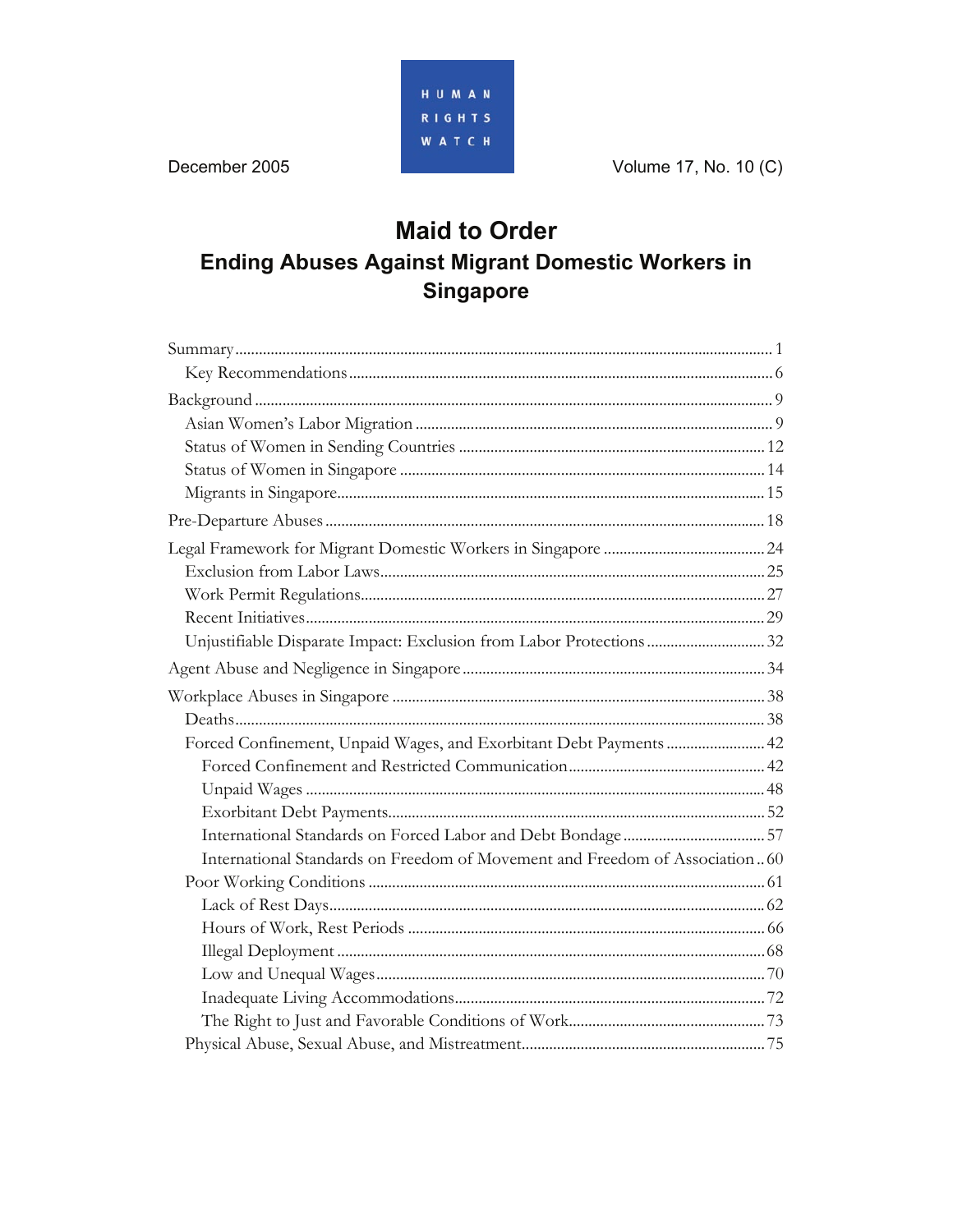| To the Governments of Indonesia, the Philippines, Sri Lanka, and Other Labor- |  |
|-------------------------------------------------------------------------------|--|
|                                                                               |  |
|                                                                               |  |
|                                                                               |  |
|                                                                               |  |
|                                                                               |  |
| Appendix A: Standard Contract for Migrant Domestic Workers in Hong Kong  115  |  |
| Appendix B: Work Permit Conditions for Domestic Workers in Singapore  120     |  |
|                                                                               |  |
|                                                                               |  |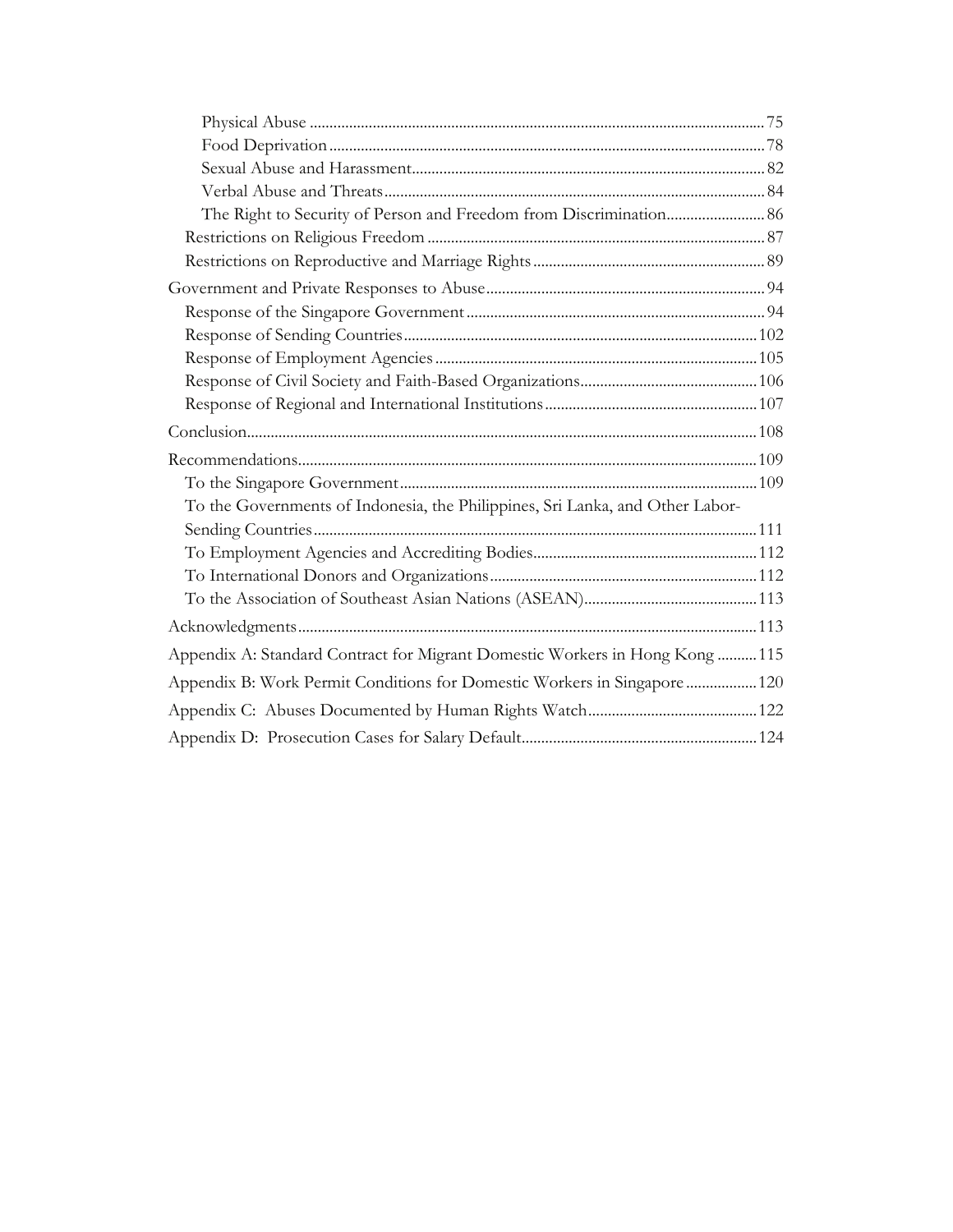#### **Summary**

*I was not allowed to go outside. I never went outside, not even to dump the garbage. I was always inside, I didn't even go to the market. I felt like I was in jail. It was truly imprisonment. I was not allowed to turn the radio on either…. I could only see the outside world when I hung clothes to dry*.

— Sri Mulyani (not her real name), Indonesian domestic worker, age thirty, Singapore, February 19, 2005

*I was afraid if I ran away, I would be caught by the police. Madam often got angry*  with me, complained to the agency, and the agency also got angry with me. The agent *asked, "What do you want?" I said, "I want to die, ma'am, because the people here are cruel, everything I do is wrong, I'm always called idiot and stupid."* 

*[It got so bad,] I really didn't know what to do, so I drank poison for rats and cockroaches. I lost consciousness, and Madam brought me to the hospital….* 

*The police told me it was wrong to try suicide. When the incident happened, I had been working exactly seven months. I had earned S\$90 [U.S.\$53].* 

—Muriyani Suharti (not her real name), domestic worker, age twentytwo, Singapore, March 8, 2005

Between 1999 and 2005, at least 147 migrant domestic workers died from workplace accidents or suicide, most by jumping or falling from residential buildings. There is no single reason why domestic workers resort to suicide, but research by Human Rights Watch suggests that many women are made despondent by poor working conditions, anxiety about debts owed to employment agencies, social isolation, and prolonged confinement indoors, sometimes for weeks at a time.

As authorities have acknowledged, many of the deaths are also due to workplace accidents. Several of the workers fell to their deaths after their employers forced them to balance precariously, despite being many stories up, to clean windows from the outside or to hang clothes to dry on bamboo poles suspended from window sills.

While the deaths of migrant workers described above have received increasing attention in the media and from policymakers, the context in which they occur too often is overlooked. This report, which draws on extensive research and more than one hundred interviews, surveys the abusive conditions facing many domestic workers in Singapore today.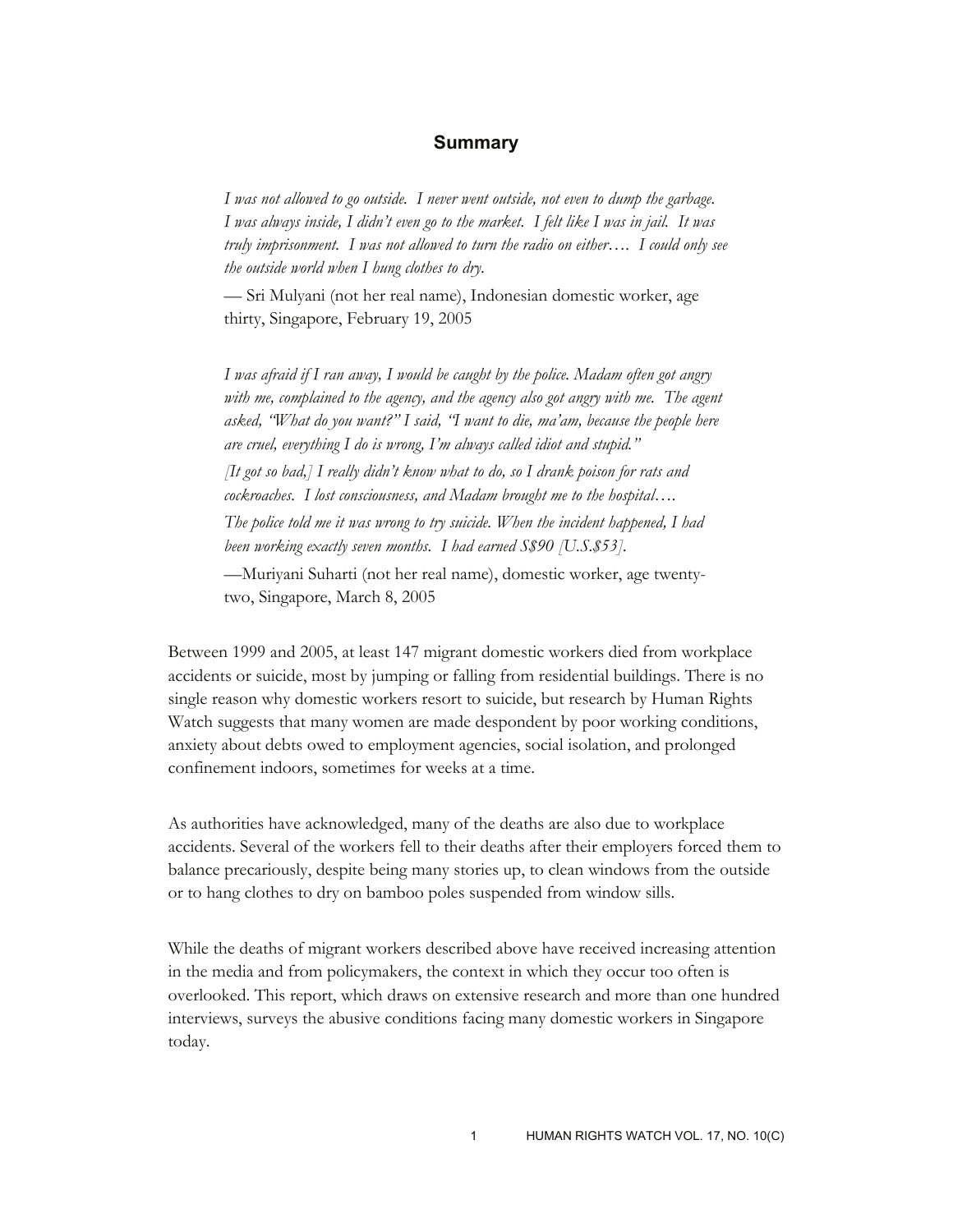Many migrant domestic workers in Singapore face abysmally long working hours, no weekly rest days, and low wages, areas neglected by Singapore's laws and addressed primarily through non-binding information guides. In many cases, migrant domestic workers in Singapore work thirteen to nineteen hours a day, seven days a week, and are restricted from leaving the workplace. They typically earn less than half the pay that workers earn in similar occupations in Singapore—such as gardening and cleaning—and are forced to relinquish the first four to ten months of their salaries to repay employment agency fees. In the worst cases, manipulated by agents or employers or both, migrant domestic workers suffer under conditions amounting to forced labor.

Singaporean officials are now beginning to give these problems serious attention. Authorities have imposed tough punishments on employers who physically abuse or fail to pay their domestic workers. Although increasing numbers of officials are turning their attention toward domestic workers, the problems persist. And while Singapore's applicable laws and regulations offer stronger protections than do those of neighboring countries such as Malaysia, Singapore is still far behind Hong Kong, which includes domestic workers in its main labor laws, protecting their rights to a weekly rest day, a minimum wage, maternity leave, and public holidays. Employers in Hong Kong must also bear most recruitment and placement fees, including the cost of visas, insurance, required medical exams, and round-trip transportation from the worker's hometown.

The Singapore government to date has preferred to rely on market forces rather than laws to regulate key labor issues for domestic workers such as charges imposed by employment agencies, wages, and weekly rest days. As a result, a migrant domestic worker's fate in Singapore is highly variable. She may secure a good employer and labor agent, enjoy favorable working conditions, and earn wages that she saves or regularly sends home. Or she may work for months without pay to settle debts incurred from exorbitant recruitment fees, labor for long hours seven days a week, and confront prohibitions from leaving the workplace. Singaporean authorities need to do more through legal reform, enhanced public awareness campaigns, and more consistent law enforcement—to ensure all workers are protected against abuses and can readily seek redress when necessary.

 $*$  \* \* \*

Singapore, a prosperous city-state in Southeast Asia, attracts women migrant domestic workers from around the region. Approximately 150,000 women, primarily from Indonesia, the Philippines, and Sri Lanka, hold work permits for two-year employment stints in Singapore. Approximately one in every seven Singaporean households employs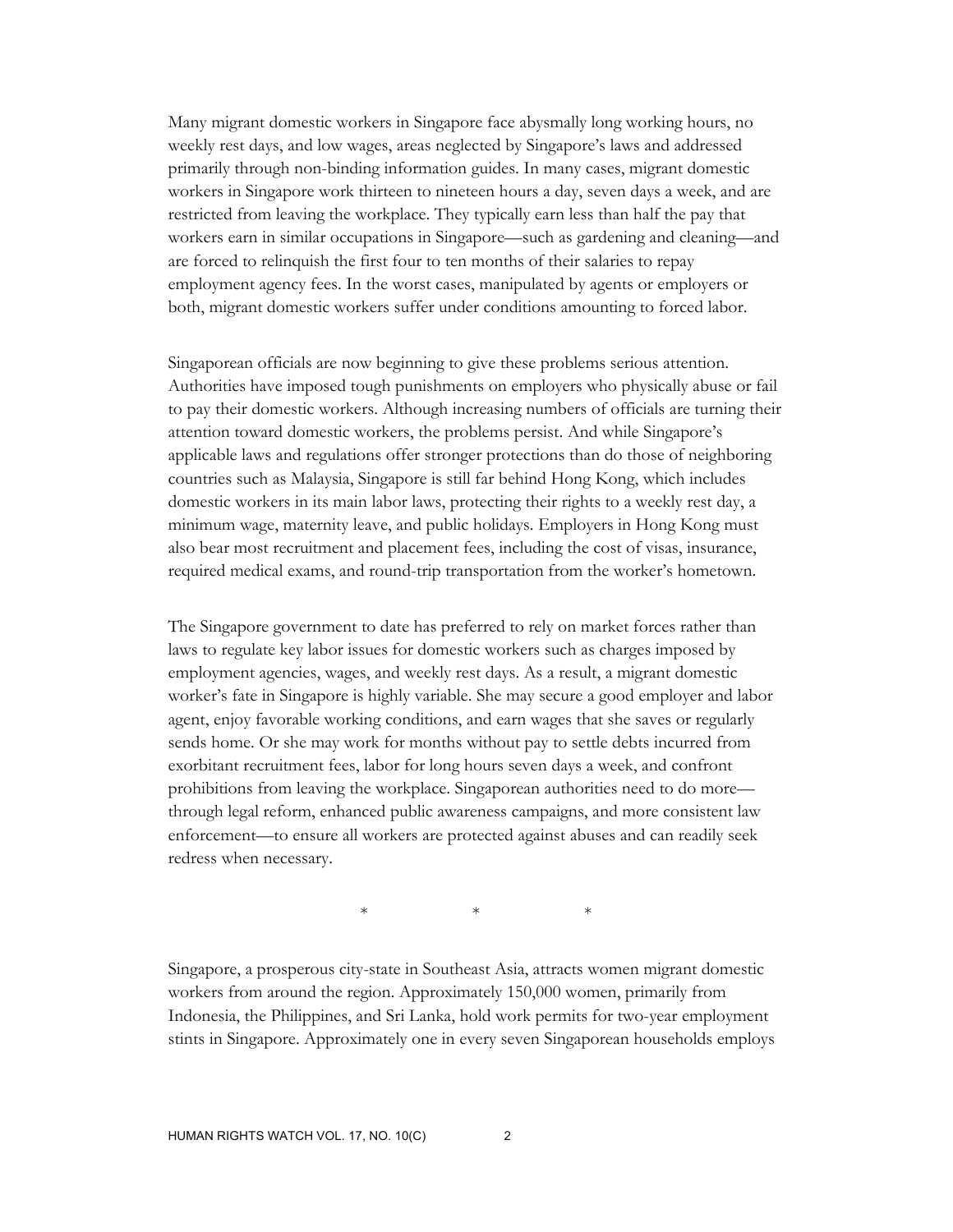a "live-in" migrant domestic worker. The child care, domestic duties, and elder care these women perform help free up Singaporean men and women to work outside of their homes. The Singapore government also views employment of foreign domestic workers as a strategy to boost a below-replacement birthrate—domestic services ease the burden on working women and Singaporean families who decide to rear children.

No data exists to calculate accurately the number of women migrant domestic workers who confront labor rights and other human rights violations. Many migrant domestic workers have positive experiences. Human Rights Watch interviewed domestic workers who received wages and rest days regularly, enjoyed proper living accommodation, and developed close personal ties with their employers. The Ministry of Manpower estimates that one in three domestic workers renew their two-year contracts and continue to work under the same employer.

A significant number of migrant domestic workers are not so fortunate. Given their isolation in private homes, it is difficult to ascertain the exact proportion of migrant domestic workers who face abuse. However, domestic workers make thousands of complaints to their embassies, employment agents, private service organizations, the Singapore Police, and the Ministry of Manpower each year. The Indonesian embassy alone estimates that it receives fifty complaints per day, mostly from domestic workers. The Philippines embassy and the Sri Lanka High Commission estimate receiving between forty to eighty complaints from domestic workers per month. Many abuses likely never are reported, especially if an employer repatriates a domestic worker before she has a chance to seek help.

The abuse often begins in domestic workers' home countries. Recruitment practices and legislation vary greatly by country. The Philippines has clearly defined policies on standard employment contracts and recruitment fees. The employment contract provides for a day off each week and a monthly minimum wage of S\$350 [U.S.\$206]. But many Filipinas come through unlicensed agents or on tourist visas, making them subject to overcharging, poor working conditions, and less access to redress. In Indonesia, domestic workers face high fees from local labor agents, and are often confined in overcrowded, locked training facilities for up to six months while waiting for placement abroad. Many domestic workers report inadequate food and some confront physical violence.

The different routes workers take in getting to Singapore correlate with the conditions they are likely to face upon arrival. According to embassy officials and Human Rights Watch's own research, workers placed through unlicensed agents are more likely to have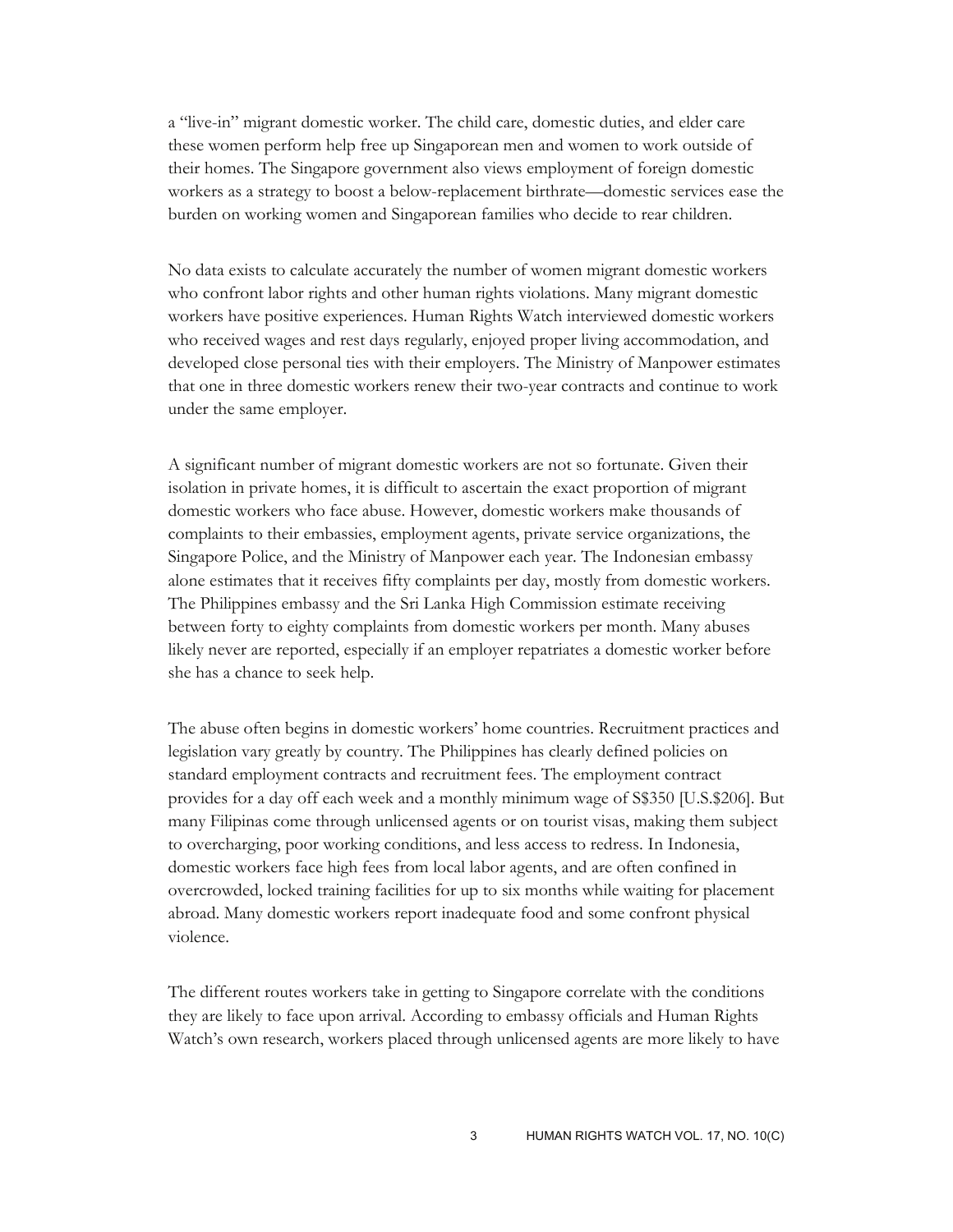lower wages, no days off, and illegal deployments to multiple homes. Several domestic workers from Indonesia, for example, told us they were threatened with retaliation by employment agents who told them they would be trafficked into forced prostitution or would have to pay substantial fines if they did not complete their debt payments. Other domestic workers reported that employment agents confiscated their passports and any contact information in their possession, making it difficult to seek help.

In Singapore, the government does not adequately regulate the fees, "private loans," and salary deduction arrangements imposed by employment agencies on migrant domestic workers. Intense competition among the more than six hundred employment agencies has led them to reduce fees charged to employers, and to shift the cost of recruitment, transportation, training, and placement to domestic workers. Domestic workers who change employers pay extra fees for transfer costs, sometimes extending their debts by months. Seeking employment in Singapore precisely because they are escaping poverty in their own countries, many women must take on large debts which they settle by working for four to ten months with little or no pay.

The Employment Agencies Act stipulates that employment agencies cannot charge job seekers more than 10 percent of their first month's earnings. Singapore's Ministry of Manpower has argued that the charges to domestic workers are not agency fees, but instead private loans that fall outside of the law's parameters. This distinction for costs associated with recruitment, processing, and placement with employers is arbitrary and unfairly strips migrant domestic workers of important protections. Human Rights Watch interviewed domestic workers who said they stayed in situations of abuse because of their debt obligations.

The Singapore government has instituted several policies that exacerbate domestic workers' isolation in homes and their risk of abuse. One is a S\$5,000 [U.S.\$2,950] security bond imposed on employers who hire domestic workers. Employers forfeit the bond if their domestic worker runs away or if they fail to pay for the domestic worker's repatriation costs. The Singapore government enacted this policy in an attempt to control illegal immigration and to ensure employers have adequate funds to repatriate the workers on completion of their contracts. Instead, the bond has become an incentive to employers to tightly restrict their domestic workers' movements, prevent them from giving workers weekly rest days, and sometimes to lock them in the workplace. Another policy ties migrant domestic workers' work permits to particular families, giving employers inordinate power. Under the existing system, employers may repatriate domestic workers at will, even if they have not paid off their debts or earned any income.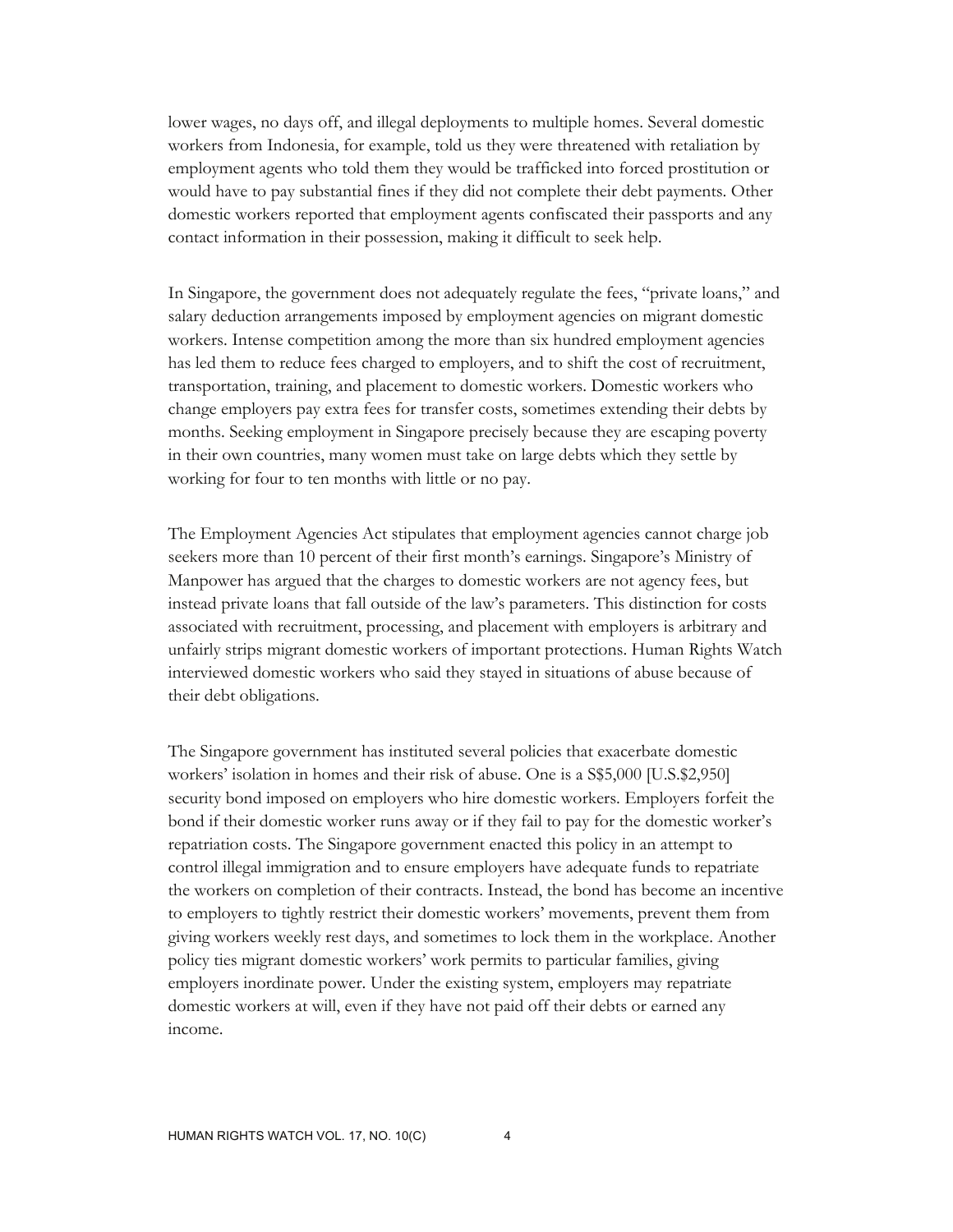Singapore's work permit regulations forbid migrant domestic workers from becoming pregnant, restrict their marriage and reproductive rights, and provide further incentives for employers to confine domestic workers to the workplace to prevent them from "running away" or "having boyfriends." The prohibition on becoming pregnant has also led to unequal access to health care services, including voluntary abortions, as some employers, agents, and domestic workers believe that seeking an abortion will result in automatic deportation.

Singapore, in a stated attempt to regulate unskilled labor migration, also imposes a monthly levy on employers of work permit holders—employers of domestic workers must pay S\$200-295 [U.S.\$118-174] to a central government fund each month. This amount is more than many employers pay to the domestic workers themselves. Given 150,000 workers, this translates to roughly S\$360-531 million (U.S.\$212-313 million) annually. None of these funds are earmarked for services geared toward migrant workers.

In response to growing publicity and alarm over abuses against migrant domestic workers, Singapore's Ministry of Manpower has instituted some encouraging reforms in the past two years. These include mandatory orientation programs for new employees and new employers, increased commitment to prosecuting cases of unpaid wages and physical abuse, and the introduction of an accreditation program for employment agencies. The ministry also has published an information guide advising employers on proper treatment of domestic workers and informing them of the penalties for physical assault and forced confinement.

These initiatives, though important, do not go far enough. Singapore needs to do more to address the underlying inequities and lack of protection that result in widespread abuse. Singapore's Employment Act and Workmen's Compensation Act should be amended to include domestic workers. These laws guarantee weekly rest days, limitations on work hours, and regular payment of wages and overtime. They also regulate salary deductions for debt payments and address compensation for workplace injuries. Singapore also should institute stronger mechanisms for inspecting workplaces and employment agencies. The accreditation program, though a positive step, needs improved protections for domestic workers' rights, including greater transparency about recruitment and placement charges, and detailed provisions on working conditions such as weekly rest days.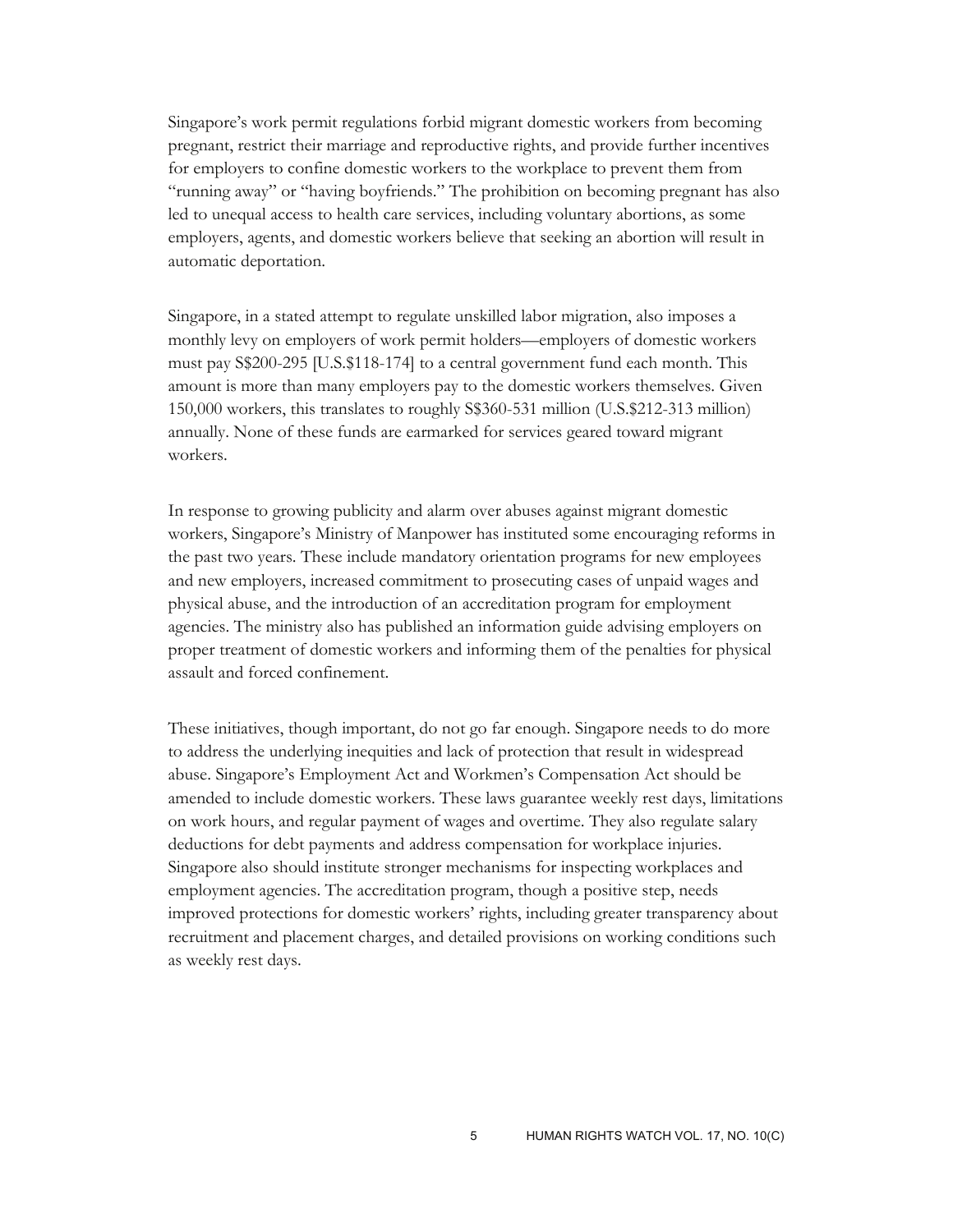In a country well-known for strictly enforcing laws to promote order and efficiency, the failure to provide adequate and equal protection to an entire class of workers is an anomaly and undermines the rule of law.

In cooperation with labor-sending countries and international bodies such as the International Labor Organization, Singapore should undertake immediate and effective reforms to end these abuses. Singapore has a choice. It can become a standard-setter in the region for labor-receiving countries. Or it can settle for second-best solutions that fail to address the roots of abuses against migrant domestic workers.

This report is based on several months of research including field research in Singapore in February, March, and November 2005. Human Rights Watch conducted sixty-five indepth interviews with migrant domestic workers, reviewed the case files of twenty-five migrant domestic workers, and held focus groups and informal interviews with dozens more. These interviews took place at shelters and skills-training programs; in parks, shopping centers, and places of worship on domestic workers' days off; and at employment agencies. We also interviewed more than fifty representatives from Singapore's Ministry of Manpower, employment agents, employers, and private nongovernmental and faith-based organizations. All names of domestic workers cited in this report have been changed to protect their identity. Many employment agents and service providers also spoke with us on condition of anonymity, and their names have also been withheld.

This is Human Rights Watch's ninth report on abuses against domestic workers, including both children and adults. We have also documented abuses in El Salvador, Guatemala, Indonesia, Kuwait, Malaysia, Saudi Arabia, Togo, and the United States.

#### *Key Recommendations*

#### *Human Rights Watch urges the Singapore government to:*

**Provide equal and comprehensive legal protection to migrant domestic workers by:** 

- Amending the Employment Act and Workmen's Compensation Act to provide equal protection to domestic workers.
- Establishing and periodically reviewing a national minimum wage to address domestic workers' vulnerability to wage exploitation. The National Wages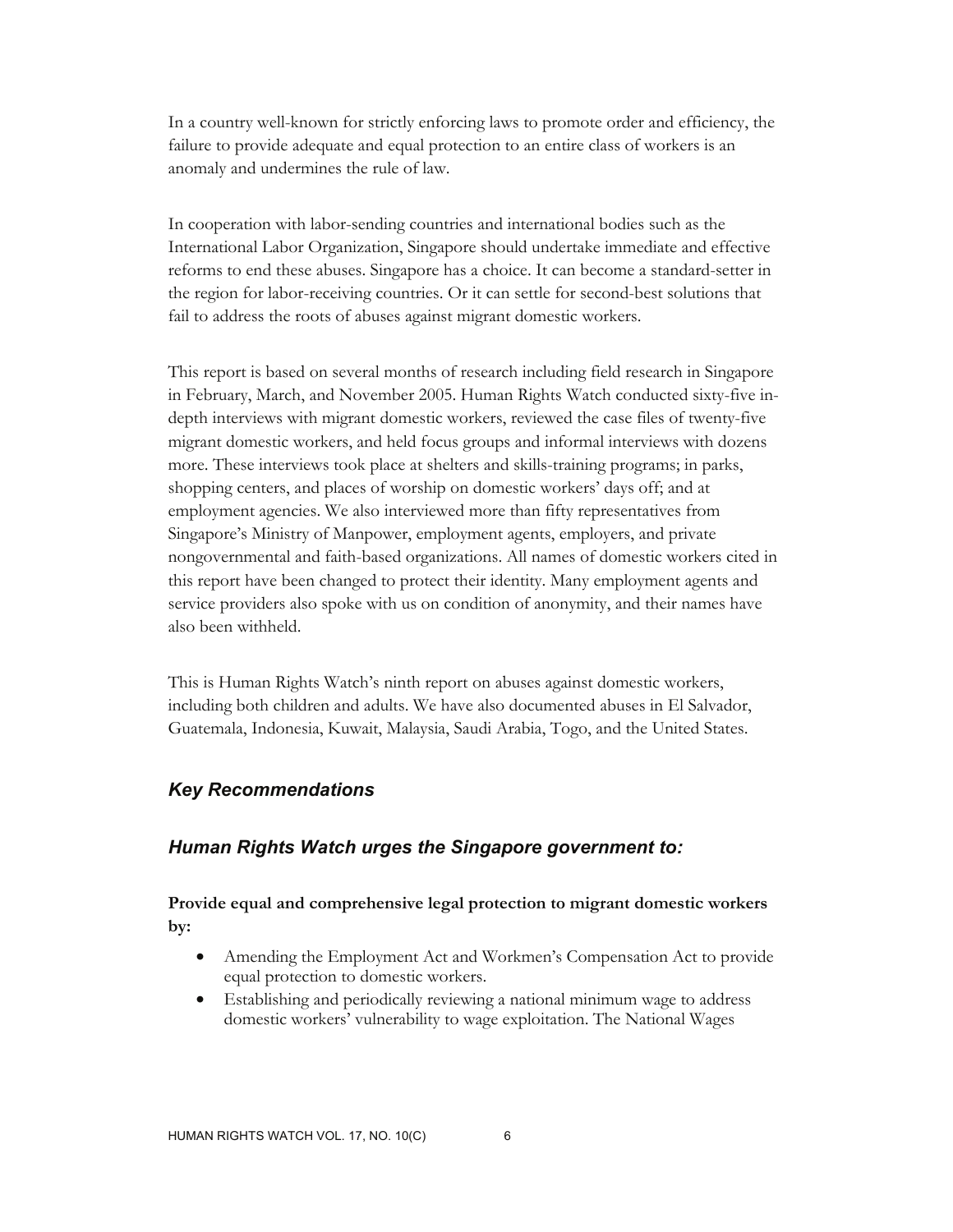Council should also investigate and recommend policies that promote equal pay for equal work in the domestic work sector.

• Creating a standard contract that protects migrant domestic workers' rights in accordance with national provisions in the Employment Act and international labor standards.

## **Enforce policies that help prevent abusive practices such as exorbitant debt payments to employment agencies, forced labor, and forced confinement by:**

- Increasing enforcement of the Employment Agencies Act to ensure compliance with caps on agency fees.
- Implementing policies so that migrant domestic workers do not spend several months working off their debts with little or no pay, a situation that fosters a range of human rights abuses. The government should look to the Philippines and Hong Kong, who require employers to pay for round-trip airfare and most expenses associated with recruitment and placement, including those now covered by private loans in Singapore. The government should consider adjusting the monthly levy to offset the cost to employers.
- Abolishing the S\$5,000 [U.S.\$2,950] security bond.
- Prosecuting employers who confine domestic workers to the workplace.
- Permitting migrant domestic workers to reside in independent living quarters.

## **Create and improve mechanisms to prevent, monitor, and respond to abuse of migrant domestic workers by:**

- Inspecting workplace conditions and employment agencies regularly.
- Withdrawing accreditation powers from the Association of Employment Agencies in Singapore (AEAS) and CaseTrust and creating a new accreditation body for employment agencies with more comprehensive standards. The body should include representatives from employment agencies, consumer rights organizations, domestic workers' rights organizations, the Ministry of Manpower, and labor-sending countries.
- Creating helpdesks at the airport and main police stations with staff fluent in the primary languages spoken by migrant workers. Improving training for the police and immigration authorities to respond to abuse of migrant domestic workers.
- Conducting exit interviews with domestic workers when they are returning home to ensure they have been paid and to provide an opportunity to report any abuse.

**Sign and ratify the Convention on the Protection of the Rights of All Migrant Workers and Members of Their Families (Migrant Workers Convention).**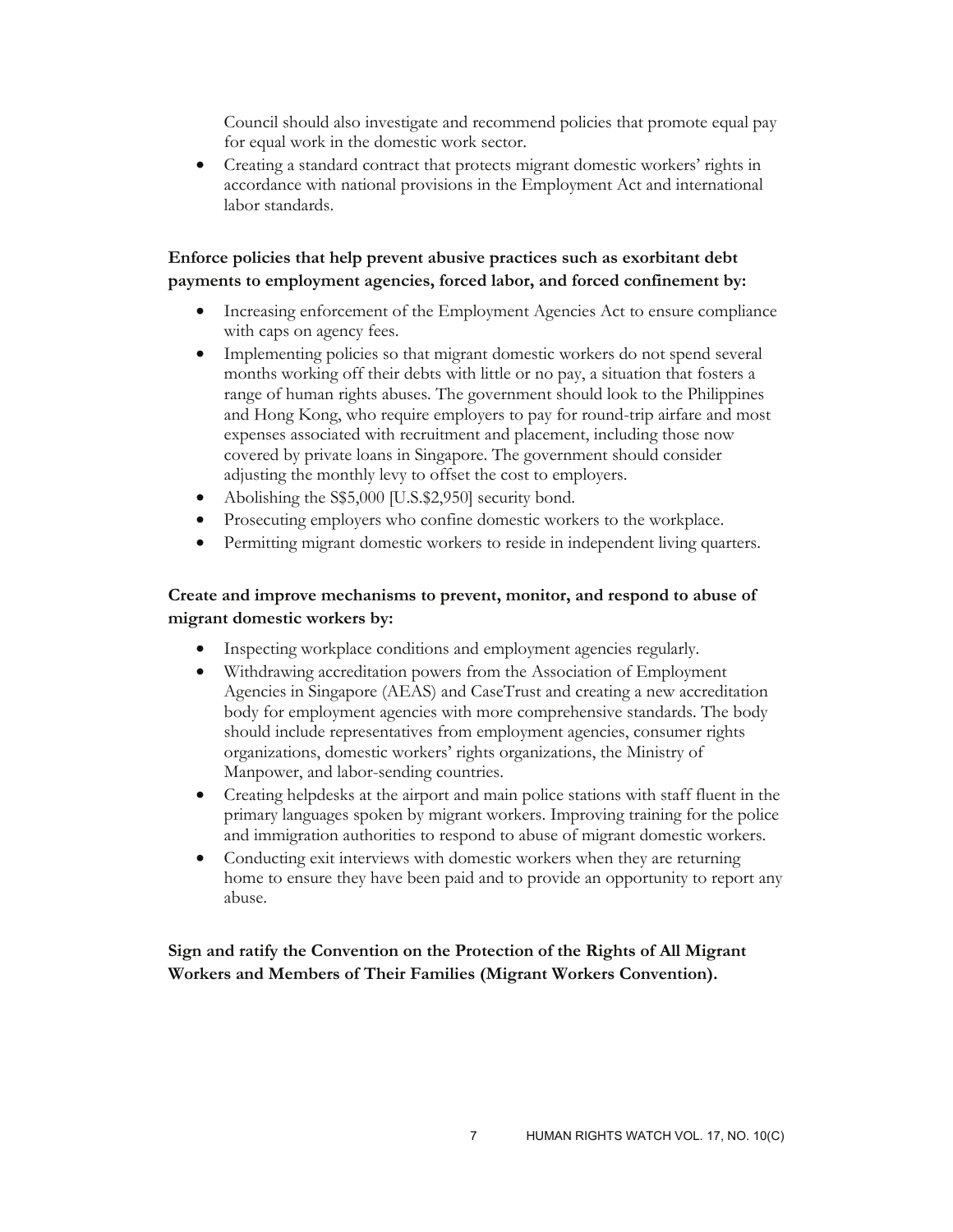# *The governments of Indonesia, the Philippines, Sri Lanka, India, and other sending countries should:*

#### **Improve protections for citizens working in Singapore by:**

- Improving victim services at embassies and diplomatic missions in Singapore and providing resources including adequate staffing, access to legal aid, health care, trauma counseling, and shelter.
- Keeping a section of embassies and diplomatic missions open on Sunday, the day many migrant workers have off, and supporting skills training programs, and recreation and cultural centers for domestic workers.

# **Regulate and monitor labor recruitment agencies and migrant worker training centers in their countries by:**

- Regulating labor agencies and migrant worker training centers, and more clearly defining standards for fees, minimum health and safety conditions, and workers' freedom of movement. Labor agencies and agents who violate these regulations should face substantial penalties.
- Establishing mechanisms for regular and independent monitoring of labor agencies, including unannounced inspections.

# *Accreditation bodies and employment agencies should:*

# **Contribute to the creation of safe and just working conditions for migrant domestic workers by:**

- Implementing a standard employment contract that establishes detailed protections on wages, hours of work, weekly rest days, salary deductions, and other terms of employment according to national provisions in the Employment Act and international labor standards.
- Creating recommended pay scales according to work experience and other qualifications, such as education. Abolish discriminatory policies that determine entry-level wages according to nationality rather than work experience, education, or other relevant criteria.
- Reporting cases of employer abuse to the Ministry of Manpower, the police, embassies, and accreditation bodies. Before placing a replacement domestic worker with an employer accused of abuse, agencies should exercise due diligence.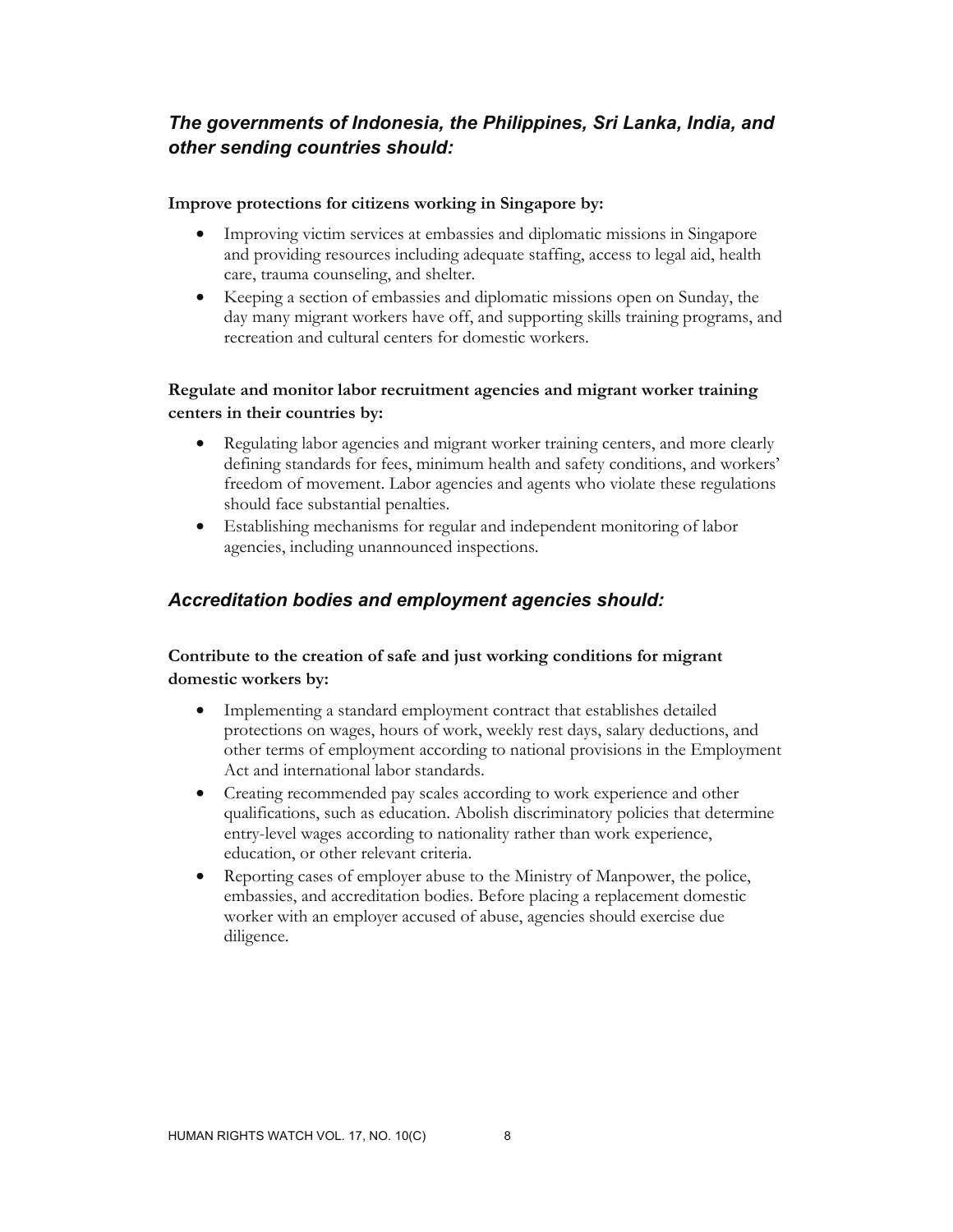#### **Background**

#### *Asian Women's Labor Migration*

-

*My parents had no more work, they have no land. I went to Manila to find a job in electronics. In the year 2000, the electronics industry was affected. I couldn't afford to give money to my family when I was working in the Philippines. I came to Singapore only to sacrifice for them.* 

—Cristina Lopez (not her real name), Filipina domestic worker, age thirty-two, Singapore, February 20, 2005

Increasingly mobile in the era of globalization and unable to find adequate employment at home, millions of Asian women migrate for work. Currently, the International Labor Organization estimates that twenty-two million Asians work outside of their home country.1 Women comprised approximately half of all migrants worldwide for several decades in the mid-1900s, but were generally a small proportion of migrant workers. This pattern began shifting in the late 1970s, most dramatically in Asia.2 While thousands of Asian women migrated annually in 1970, by 1995, this estimate had risen to 800,000.3 The feminization of labor migration is particularly pronounced in the Philippines, Indonesia, and Sri Lanka. In these countries, national-level estimates indicate that women comprise 60-75 percent of legal migrants, a significant proportion of whom are employed as domestic workers in the Middle East, Singapore, Malaysia, and Hong Kong.4

<sup>&</sup>lt;sup>1</sup> International Labor Organization, *Towards a Fair Deal for Migrant Workers in the Global Economy* (Geneva: International Labor Organization, 2004), p. 7. These numbers refer to the total number of migrant workers in receiving countries at a given point in time, including all who had migrated prior to the date and are still inside the country. The flow of migrant workers refers to the numbers going out of a sending country or entering a receiving country during a particular period of time, usually a year. Several limitations constrain migration estimates, including high levels of undocumented migration, lack of record keeping, restricted access to existing data, competing definitions of migration, and difficulties aggregating across diverse sources of information.

<sup>2</sup> United Nations Department of Economic and Social Affairs, Population Division, *International Migration Report 2002* (New York: United Nations Publications, 2002), ST/ESA/SER.A/220, p. 2. See also Hania Zlotnik, "The Global Dimensions of Female Migration," *Migration Information Source,* March 1, 2003 [online], http://www.migrationinformation.org/Feature/display.cfm?ID=109 (retrieved May 18, 2004).

<sup>&</sup>lt;sup>3</sup> Lin Lean Lim and Nana Oishi, "International Labor Migration of Asian Women: Distinctive Characteristics and Policy Concerns," in *Asian Women in Migration*, eds. Graziano Battistella and Anthony Paganoni (Quezon City: Scalabrini Migration Center, 1996), pp. 24-25. This figure was based on estimates provided by governments of labor-sending countries.

<sup>4</sup> Asian Migrant Centre and Migrant Forum in Asia, Asian Migrant Yearbook 2001 Migration Facts, Analysis and Issues in 2000 (Hong Kong, Asian Migrant Centre, 2000). Komnas Perempuan and Solidaritas Perempuan/CARAM Indonesia, *Indonesian Migrant Domestic Workers: Their Vulnerabilities and New Initiatives*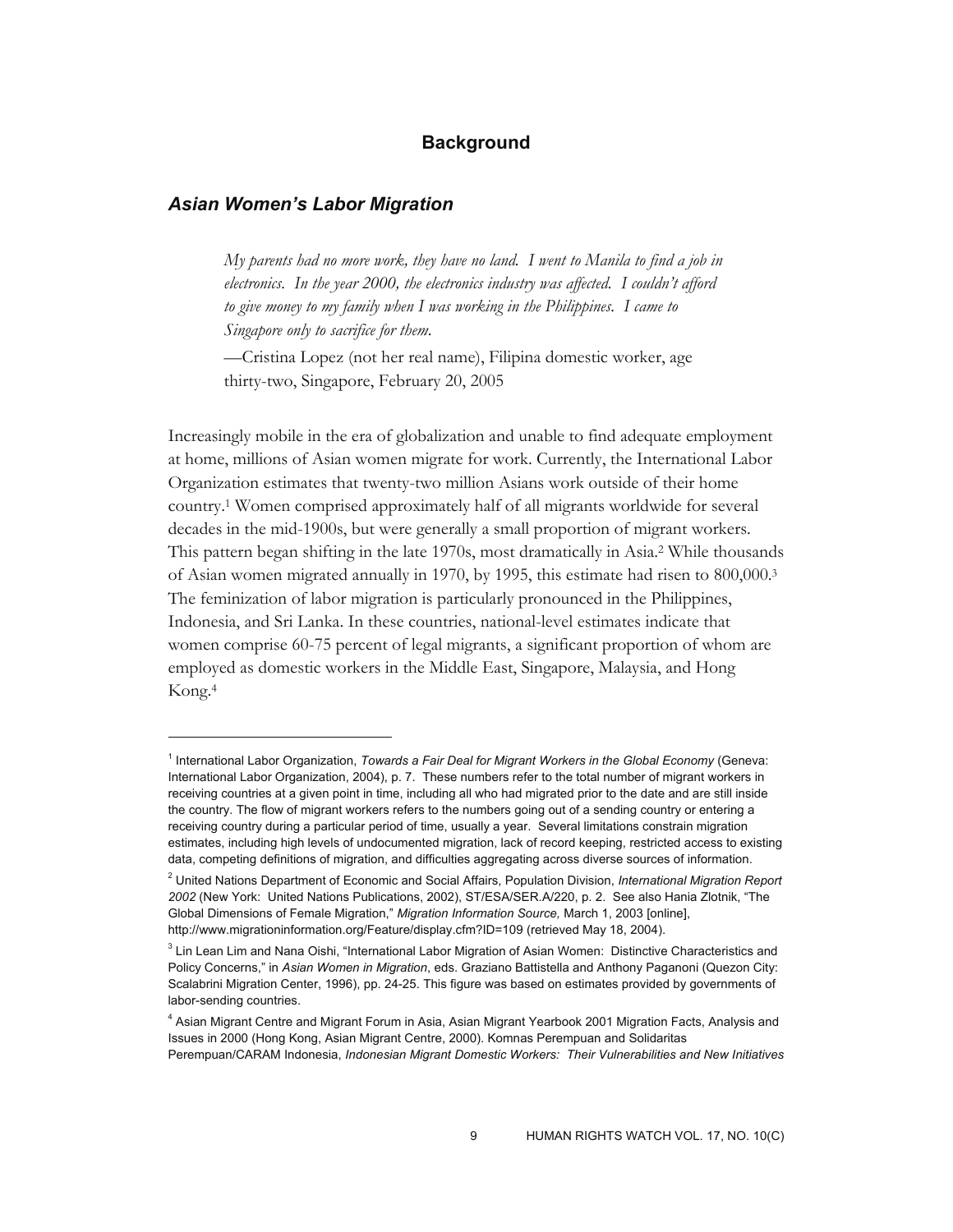For labor-sending countries such as Indonesia, the Philippines, Sri Lanka, India, Bangladesh, Pakistan, and Thailand, the "export" of labor has become an increasingly important strategy for addressing unemployment, generating foreign exchange, and fostering economic growth. Remittances to developing countries have grown steadily over the past three decades, and migrant workers currently send about U.S.\$100 billion a year to their home countries. Economically developing countries in Asia and the Western hemisphere receive the majority of these inflows.<sup>5</sup> According to the International Monetary Fund, "For many developing economies, remittances constitute the single largest source of foreign exchange, exceeding export revenues, foreign direct investment (FDI), and other private capital inflows."<sup>6</sup>

Remittances are now a top source of foreign exchange and a key strategy for poverty reduction: Filipino migrants sent U.S.\$8 billion dollars home in 2004 and Indonesian migrants U.S.\$2 billion. Indonesia, along with many other countries, includes targets for the numbers of workers it hopes to send abroad in its five-year economic development plans. Indonesia's targets have risen rapidly over time: in the economic development plan for 1979-84, the target was 100,000 workers; in the plan for 1999-2003, the target was 2.8 million workers.7

The most popular destination for Asian migrants has shifted from the Middle East to other Asian countries whose economies have boomed in recent decades. In 1990, for every migrant worker from Indonesia, the Philippines, or Thailand employed in other parts of Asia, there were three working in the Middle East. By 1997, destinations such as Malaysia, Singapore, Japan, Hong Kong, and South Korea had surpassed the countries of the Middle East.8 These Asian destinations rely upon migrant workers to fill labor shortages that arise when the domestic labor force cannot meet the labor demands

*for the Protection of Their Rights* (Jakarta: Komnas Perempuan and Solidaritas Perempuan/CARAM Indonesia, 2003), p. 9. This figure was 69 percent for Sri Lankan overseas workers in 2000 and almost 70 percent for Filipina overseas workers in 1998. Malsiri Dias and Ramani Jayasundere, *Sri Lanka: Good practices to prevent women migrant workers from going into exploitative forms of labour* (Sri Lanka: International Labor Organization, 2001), p. 7; Piyasiri Wickramasekera, *Asian Labour Migration: Issues and Challenges in an Era of Globalization,* International Migration Papers 57 (Geneva: International Labour Office, 2002), p. 18.

<sup>5</sup> International Monetary Fund, "Workers' Remittances and Economic Development," *World Economic Outlook: Globalization and External Imbalances* (Washington D.C.: IMF, 2005), p. 69.

 $<sup>6</sup>$  Ibid., pp. 69-84.</sup>

<sup>7</sup> Graeme Hugo, *Indonesian Overseas Contract Workers' HIV Knowledge: A gap in information* (Bangkok: United Nations Development Programme, 2000), p. 3.

<sup>8</sup> Piyasiri Wickramasekera, *Asian Labour Migration: Issues and Challenges in an Era of Globalization,* International Migration Papers 57 (Geneva: International Labour Office, 2002), pp. 14-16, 42.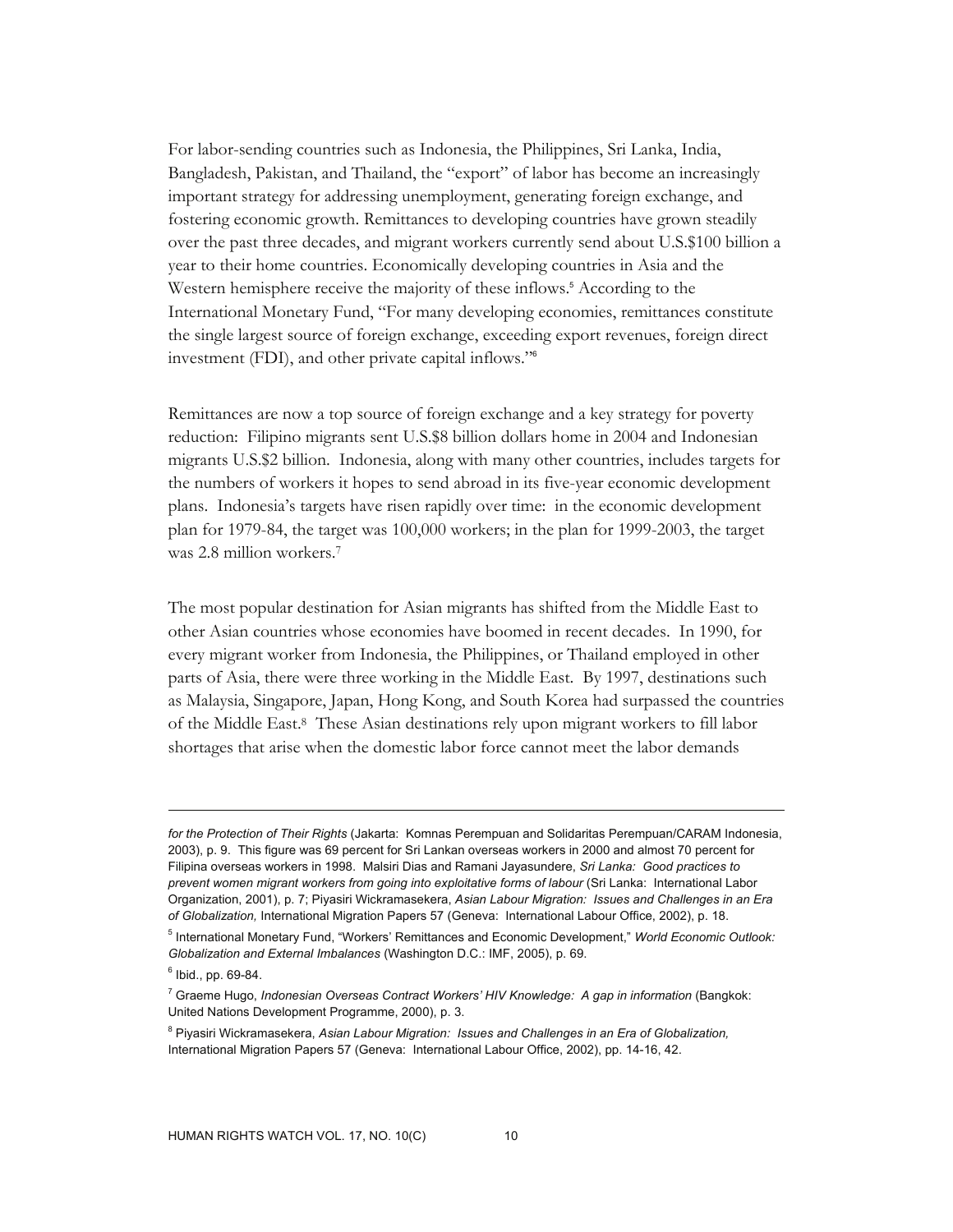created by their fast-growing economies, or when their citizens are unwilling to take lowpaying, labor-intensive jobs with poor working conditions.

Although Asian migrants include highly skilled professionals in management and technology sectors, the vast majority are employed in poorly regulated and hazardous sectors. Unable to find adequate employment in their home countries and lured by promises of higher wages abroad, migrants typically obtain jobs as laborers on plantations and construction sites, workers in factories, and maids in private homes. Many of these jobs are temporary and insecure—approximately two million Asian migrant workers each year have short-term employment contracts.9

Although both sending and receiving countries have prospered due to the labor and remittances supplied by migrant workers, they extend few protections to migrants, who routinely confront a wide range of abuses.

Many Asian women migrants are domestic workers and are particularly at risk of workplace abuse and exploitation because of the isolated nature of their work and the lack of sufficient legal protection. Labor laws around the world usually exclude domestic work from regulation or provide lesser protection, reflecting social biases that allow discrimination and violence in the "private" sphere to escape public regulation.<sup>10</sup> Human rights violations against migrant domestic workers remain largely invisible.

Abuses include long working hours, no days off, restrictions on freedom of movement and association, lack of pay, and physical and sexual abuse. Migrants have little access to the justice system due to restrictions on their movement, lack of information about their rights, and language barriers. Undocumented workers who have been abused fear approaching governments as they face possible detention and deportation, and the likelihood of little or no action on their complaints. Lack of protection for women migrants' human rights also cultivates environments that can foster trafficking of women and girls into forced labor and forced prostitution.<sup>11</sup>

<sup>9</sup> Manolo Abella, "Driving forces of labour migration in Asia", in *World Migration 2003* (Geneva: International Organization for Migration, 2003).

<sup>10</sup> J.M. Ramirez-Machado, *Domestic work, conditions of work and employment: A legal perspective,* Conditions of Work and Employment Series No. 7 (Geneva, ILO, 2003).

<sup>&</sup>lt;sup>11</sup> Human Rights Watch, *Help Wanted: Abuses against Domestic Workers in Indonesia and Malaysia, July 2004* [online], http://hrw.org/reports/2004/indonesia0704/.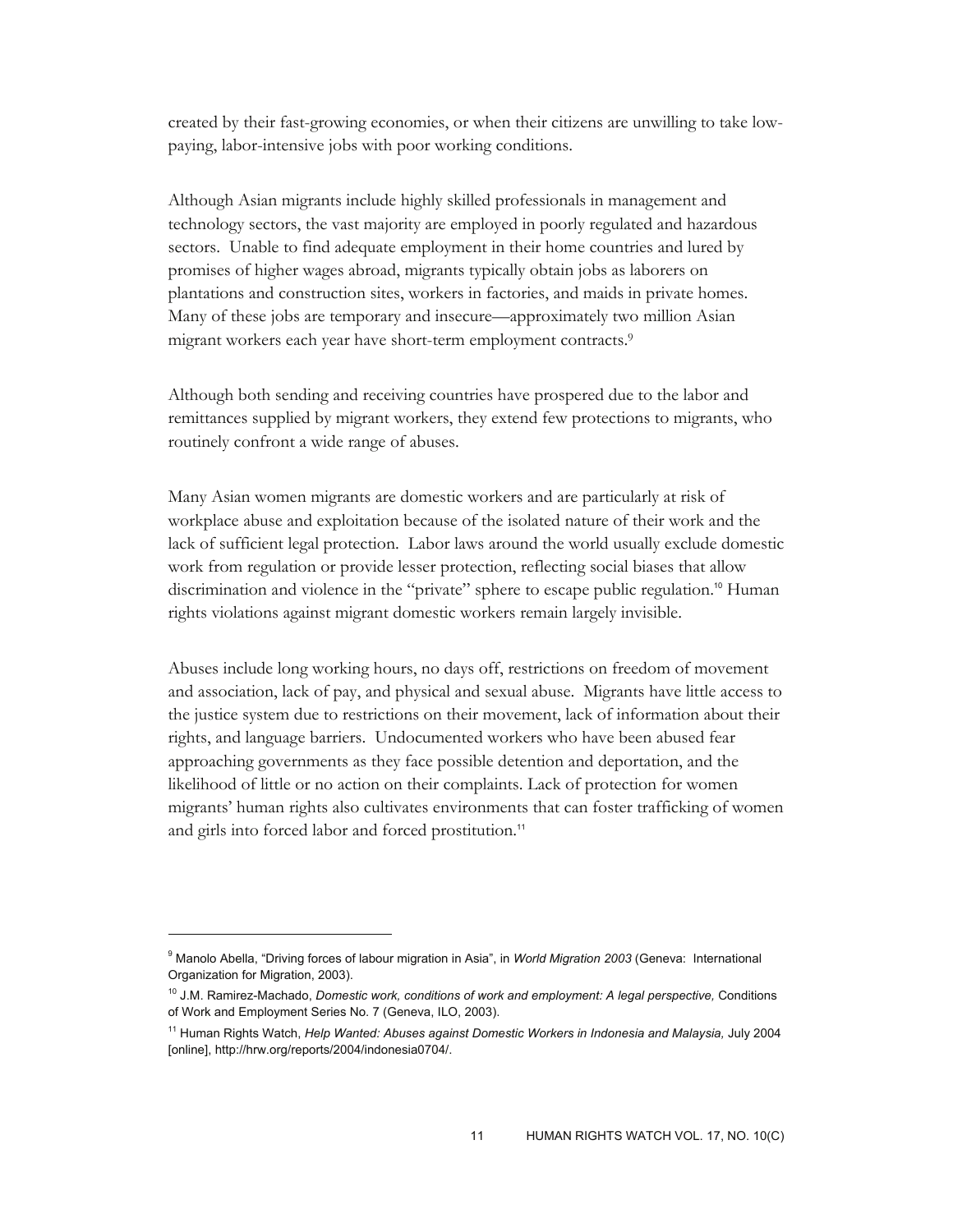#### *Status of Women in Sending Countries*

The status of women in Indonesia, the Philippines, Sri Lanka, and India varies widely both within and across countries. Despite the progress made for women's rights in recent decades by legal reforms, improvements in girls' education, and greater awareness of the imperative of state action to fight violence against women, many forms of genderbased discrimination and violence continue to be serious problems in each country.<sup>12</sup> Governments have a mixed record in implementing women's rights protections, and women seeking redress have often encountered chauvinistic attitudes and little political will. Vibrant women's rights movements raise consciousness, provide services, and lobby for reforms in all four nations.

Girls' education rates have dramatically increased, but gender inequality still manifests itself in higher education, labor force participation, and earning power. In Indonesia, the Philippines, and Sri Lanka, girls' rate of primary and secondary school enrollment is approximately equal to boys. In India, significant gender gaps remain with only sixty-five literate women for every one hundred literate men.<sup>13</sup> In all four countries, approximately 40-55 percent of women are economically active, and they fall far behind men in average earnings. The table on the next page lists the estimated average annual earned income of men and women in each country, as well as the ratio of women's to men's earnings.

The striking differences between men and women's income is attributable to several factors, including the concentration of women in low-paying, less regulated industries, and the fact that women confront social and cultural barriers to entering maledominated industries. Government and private sector commitment to affordable child care, maternity benefits, sexual harassment policies, and protections against gender discrimination in hiring also affect women's labor force participation and earning power.

 $12$  For a country-by-country analysis of human rights violations against women and government reforms targeting gender-based discrimination, see http://www.un.org/womenwatch/daw/cedaw/reports.htm. This site contains government submissions to the Committee on the Elimination of Discrimination against Women (CEDAW Committee) and the Committee's concluding observations. The implementation of the main human rights treaties under the United Nations human rights system is supervised by committees made up of independent experts. The CEDAW Committee monitors the Convention on the Elimination of All Forms of Discrimination against Women (CEDAW), G.A. Res. 34/180, U.N. Doc. A/34/46, 1979, entered into force September 3, 1981. State parties submit periodic reports to the CEDAW committee about their compliance with the convention. After review and dialogue with the government, the CEDAW committee issues concluding observations and recommendations to state parties that acknowledge reforms and highlight areas of continuing concern.

<sup>&</sup>lt;sup>13</sup> United Nations Development Program (UNDP), "Human Development Reports, Statistics," updated regularly [online], http://hdr.undp.org/statistics/ (retrieved October 11, 2005).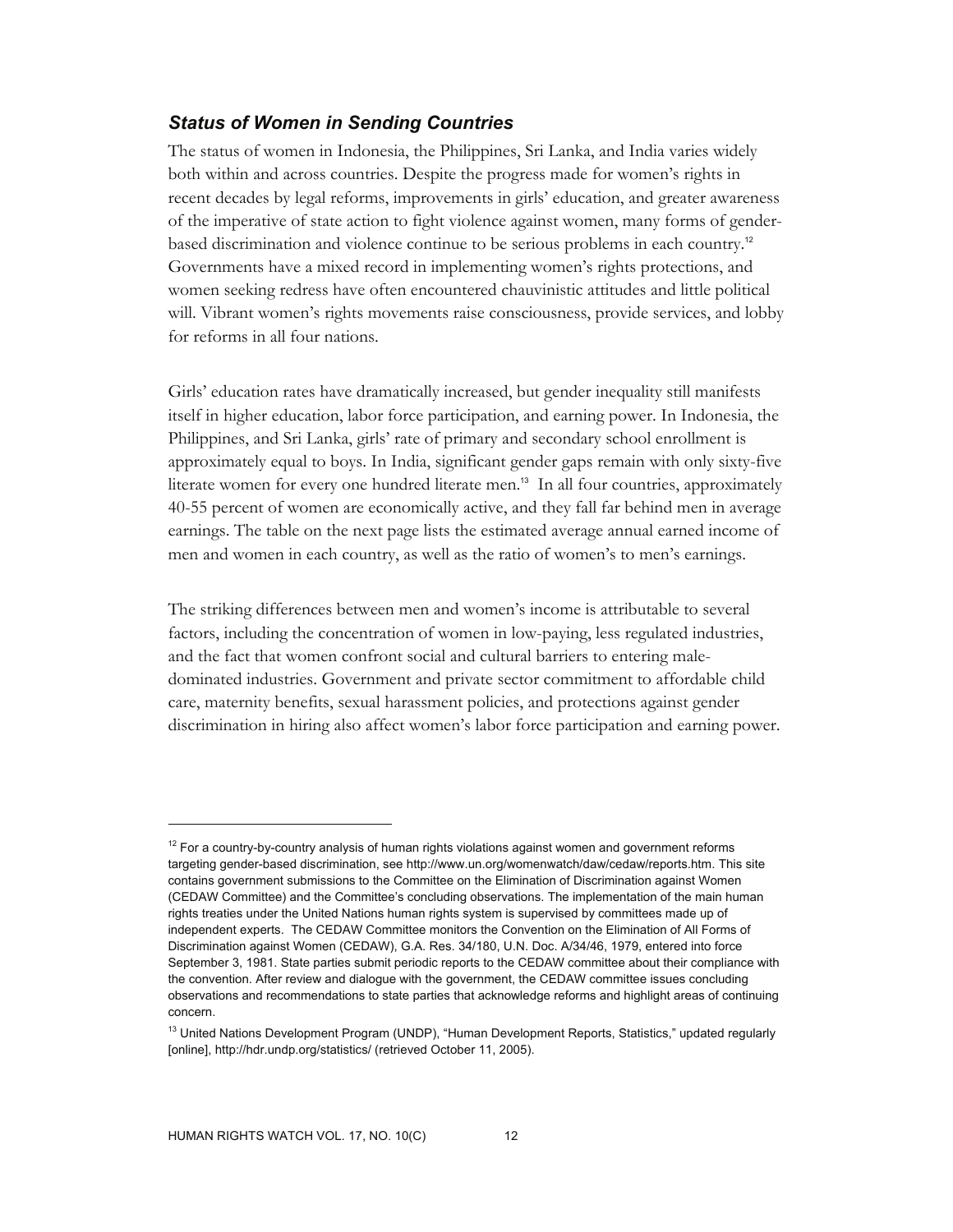| Country     | Earned income,<br>Female (U.S.\$) | Earned income,<br>Male $(U.S.$ \$) | Ratio of women's<br>earnings to men's<br>earnings $(\%)$ |
|-------------|-----------------------------------|------------------------------------|----------------------------------------------------------|
| Philippines | 3,213                             | 5,409                              | 59                                                       |
| Sri Lanka   | 2,579                             | 5,009                              | 51                                                       |
| Indonesia   | 2,289                             | 4,434                              | 52                                                       |
| India       | 1,569                             | 4,130                              | 38                                                       |
| Singapore   | 16,489                            | 32,089                             | 51                                                       |

**Table 1: Estimated Earned Income for Men and Women in 2003**<sup>14</sup>

Women in Indonesia, the Philippines, Sri Lanka, and other sending countries seek employment overseas due to lack of employment opportunities at home, the greater earning potential they may have abroad, and the financial stress their households may be facing. Many Indonesian women sought work abroad after the onset of the Asian financial crisis in 1997.<sup>15</sup> Human Rights Watch interviewed a Sri Lankan woman who came to Singapore to earn money after her son lost his house in the December 2004 tsunami.<sup>16</sup>

Many domestic workers interviewed by Human Rights Watch explicitly stated they had migrated to finance the education of their siblings or children. For example, Ani Khadijah, a thirty-four year-old Indonesian woman said, "My children wanted to continue their studies. We didn't have money. I didn't know I would have problems working in Singapore."<sup>17</sup> Others needed to repay loans for health care or business losses. Neerangini, an Indian domestic worker said, "My son was in an accident. I needed money and borrowed Rp. 50,000 [U.S.\$1,106].... To pay them back, I came here."<sup>18</sup>

<sup>&</sup>lt;sup>14</sup> Ibid. According to the UNDP, Estimated earned income is roughly derived on the basis of the ratio of the female nonagricultural wage to the male non-agricultural wage, the female and male shares of the economically active population, total female and male population and GDP per capita (PPP US\$). UNDP, "Definition of Statistical Terms," n.d. [online], http://hdr.undp.org/docs/statistics/understanding/definitions.pdf (retrieved October 11, 2005).

<sup>15</sup> Graeme Hugo, *Indonesian Overseas Contract Workers' HIV Knowledge: A gap in information* (Bangkok: United Nations Development Programme, 2000).

<sup>&</sup>lt;sup>16</sup> Human Rights Watch interview with Kiyoma Amaratunga (not her real name), Sri Lankan domestic worker, age forty-four, Singapore, March 1, 2005.

<sup>&</sup>lt;sup>17</sup> Human Rights Watch interview with Ani Khadijah (not her real name), Indonesian domestic worker, age thirtyfour, Singapore, February 19, 2005.

<sup>&</sup>lt;sup>18</sup> Human Rights Watch interview with Neerangini (not her real name), Indian domestic worker, age thirty-one, Singapore, March 10, 2005.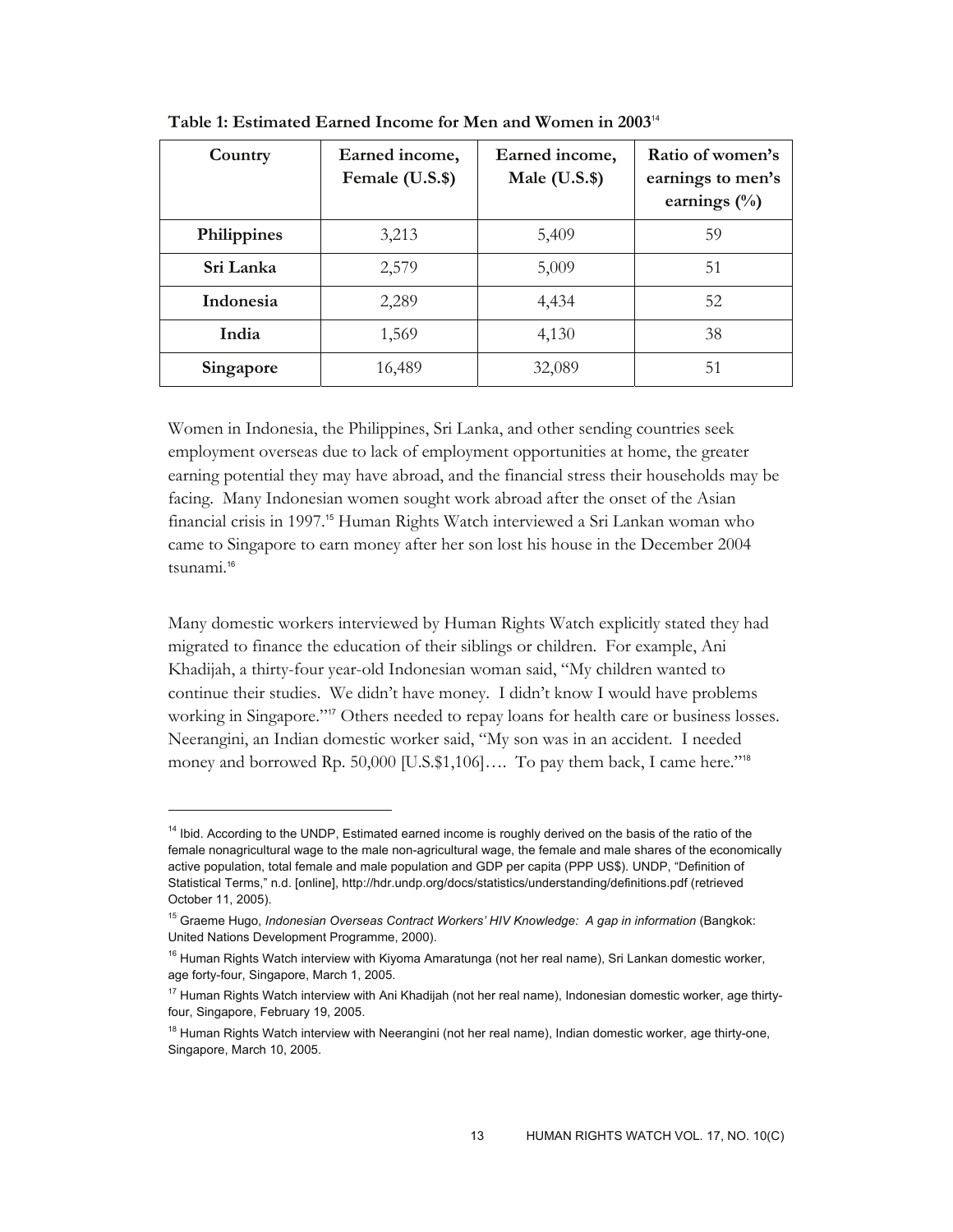Some of the women that Human Rights Watch interviewed had also experienced abuses including domestic violence. One domestic worker said, "My experiences have been bitter…. Everyday my husband beat me. Once he tried to kill me and my mother…. A lot of people in my village insulted me, because I'm poor they called me a prostitute, that I go out and sell my body. So I became bold to come here to Singapore."<sup>19</sup>

#### *Status of Women in Singapore*

Singapore's dramatic economic growth in the past few decades has led to improved standards for women in many areas. Women's literacy increased by 46 percent from 1965 to 2000.<sup>20</sup> In 2000, school enrollment rates were equal for male and female students ages seven to sixteen<sup>21</sup> and women constituted half of all university graduates.<sup>22</sup> In 2002, the government took further steps to increase women's access to higher education by eliminating a quota on the number of female medical students who can be admitted to the National University.

Women in Singapore enjoy good access to healthcare. Singapore's maternal mortality rate is among the lowest in the world with an average of 6 deaths per 100,000 births in the years spanning from 1985 to 2003.<sup>23</sup> Women have had the right to abortion since 1970. By law, women are able to terminate a pregnancy up to twenty-four weeks of gestation.24 However, in 1987, the government introduced compulsory pre-abortion counseling for women with at least a secondary school education and fewer than three children.<sup>25</sup>

Women's representation in the workforce is relatively high, with women making up 45 percent of professional and technical workers and 26 percent of administrators and

<sup>&</sup>lt;sup>19</sup> Human Rights Watch interview with Muriyani Suharti (not her real name), Indonesian domestic worker, age twenty-two, Singapore, March 8, 2005.

<sup>&</sup>lt;sup>20</sup> Report of the U.N. Committee on the Elimination of Discrimination against Women (Twenty-fifth session), Supplement No. 38 (A/56/38) para. 60.

 $21$  Government of Singapore, Key Indicators of Resident Populations [online],

http://www.singstat.gov.sg/keystats/c2000/indicatorsbysex.pdf (retrieved October 4, 2005).

 $22$  Report of the Committee on the Elimination of Discrimination against Women (Twenty-fifth session), Supplement No. 38 (A/56/38) para. 60.

<sup>23</sup> UNDP, "Human Development Indicators 2005" [online],

http://hdr.undp.org/statistics/data/country\_fact\_sheets/cty\_fs\_SGP.html (retrieved October 4, 2005).

 $24$  Center for Reproductive Rights, "The World's Abortion Laws" [online],

http://www.reproductiverights.org/pub\_fac\_abortion\_laws.html (retrieved October 4, 2005).

<sup>25 &</sup>quot;Singapore should discourage abortion to lift birth rate: MP," *Agence France Presse,* March 15, 2004 [online], http://www.singapore-window.org/sw04/040315af.htm (retrieved October 4, 2005).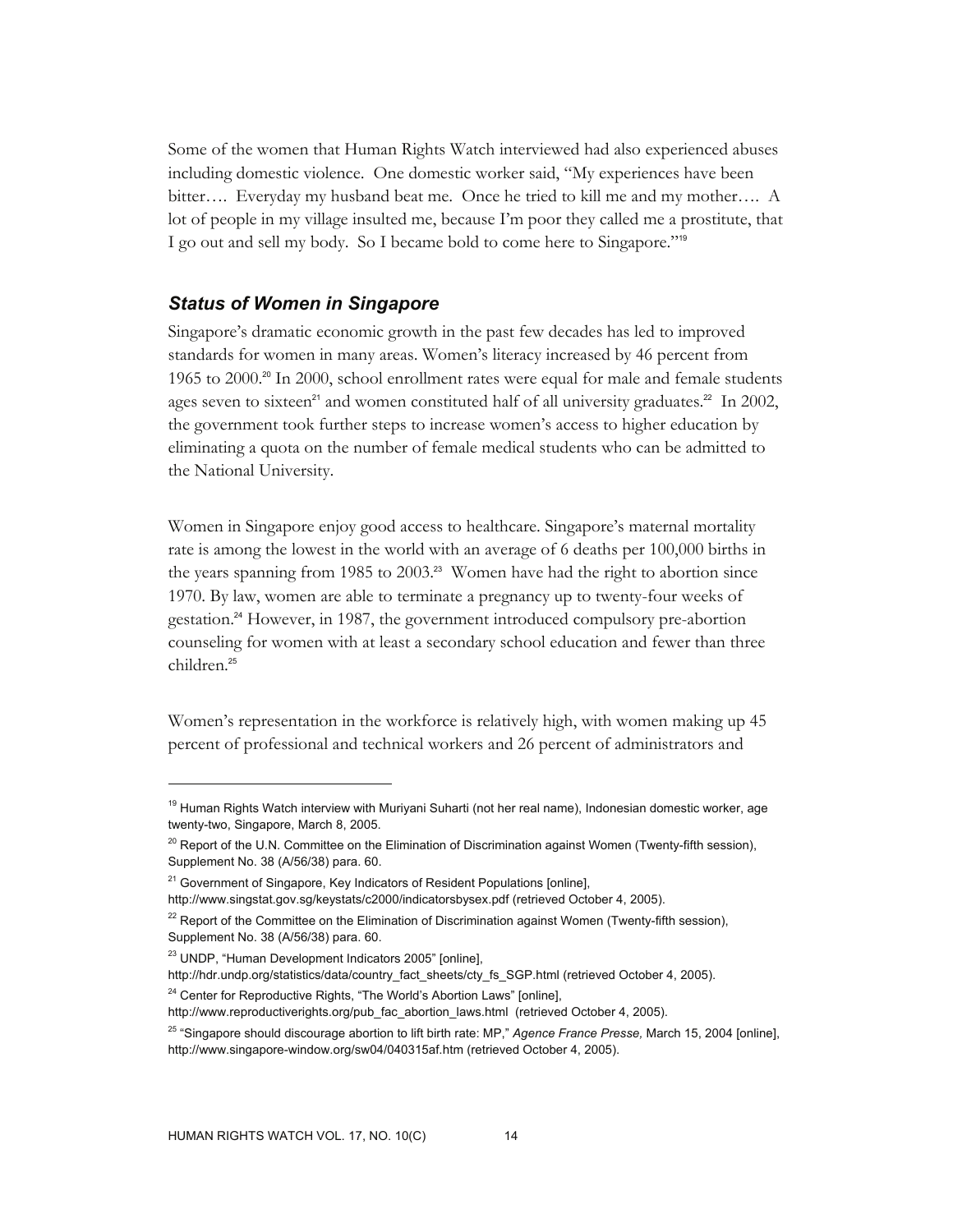managers.26 However, women hold few leadership positions in the private sector. While wages for women range between 62 and 100 percent of men's depending on the occupation, the gap has narrowed in recent years, with women earning more than their male counterparts in some fields.<sup>27</sup>

Singapore has made significant progress in improving women's status in society, but women still confront inequality. Women's political participation remains low with women holding 16 percent of the seats in parliament.<sup>28</sup>

Stark differences exist in the status of foreign women living in Singapore compared to women nationals. Many foreign women are domestic workers, whose status before the law and whose working conditions is discussed below. Singapore is also a destination for some women sex workers from China, Indonesia, and other Southeast Asian countries. An unknown number may have been trafficked into forced prostitution and other forms of forced labor.<sup>29</sup>

#### *Migrants in Singapore*

-

Approximately 25 percent of Singapore's 2.3 million strong workforce is comprised of migrant workers.30 One hundred and fifty thousand of these migrants are women domestic workers originating primarily from Indonesia, the Philippines, and Sri Lanka. Smaller numbers of women also migrate from India, Burma, Bangladesh, Thailand, and Malaysia to Singapore to become domestic workers.<sup>31</sup> Approximately one in every seven households employs a migrant domestic worker, including middle-class families. The Singapore government does not release figures about the national breakdown of these domestic workers, but verifies that the bulk migrate from the Philippines and

<sup>&</sup>lt;sup>26</sup> UNDP, "Human Development Indicators 2005," [online],

http://hdr.undp.org/statistics/data/country\_fact\_sheets/cty\_fs\_SGP.html (retrieved October 4, 2005).  $27$  Ibid.

<sup>&</sup>lt;sup>28</sup> Inter-Parliamentary Union, "Women in Parliaments," September 30, 2005 [online], http://www.ipu.org/wmne/classif.htm (retrieved October 14, 2005).

<sup>&</sup>lt;sup>29</sup> United States Department of State, "Trafficking in Persons Report 2005 [online], http://www.state.gov/g/tip/rls/tiprpt/2005/46616.htm (retrieved October 12, 2005).

<sup>&</sup>lt;sup>30</sup> Human Rights Watch interview with Yeo Guat Kwang, member of Parliament and Chair, Migrant Workers Forum, National Trades Union Congress (NTUC); and Jeffrey Tan, senior executive officer, International Affairs, NTUC, Singapore, March 11, 2005. Ministry of Manpower, "Labour Force," *Labour Market Statistics* [online], http://www.mom.gov.sg/Statistics/ManpowerResearchNStatistics/LabourMarketStatistics/Labourforce-print.htm (retrieved October 14, 2005).

<sup>&</sup>lt;sup>31</sup> Ministry of Manpower, "A General Guide on Employment of Foreign Domestic Workers," revised September 9, 2005 [online], http://www.mom.gov.sg/NR/rdonlyres/3E5F2641-1831-48E8-A6B3-

BF4F715EDC1E/5458/General\_Guide\_Employmt\_FDWs\_9Sep05.pdf (retrieved September 15, 2005).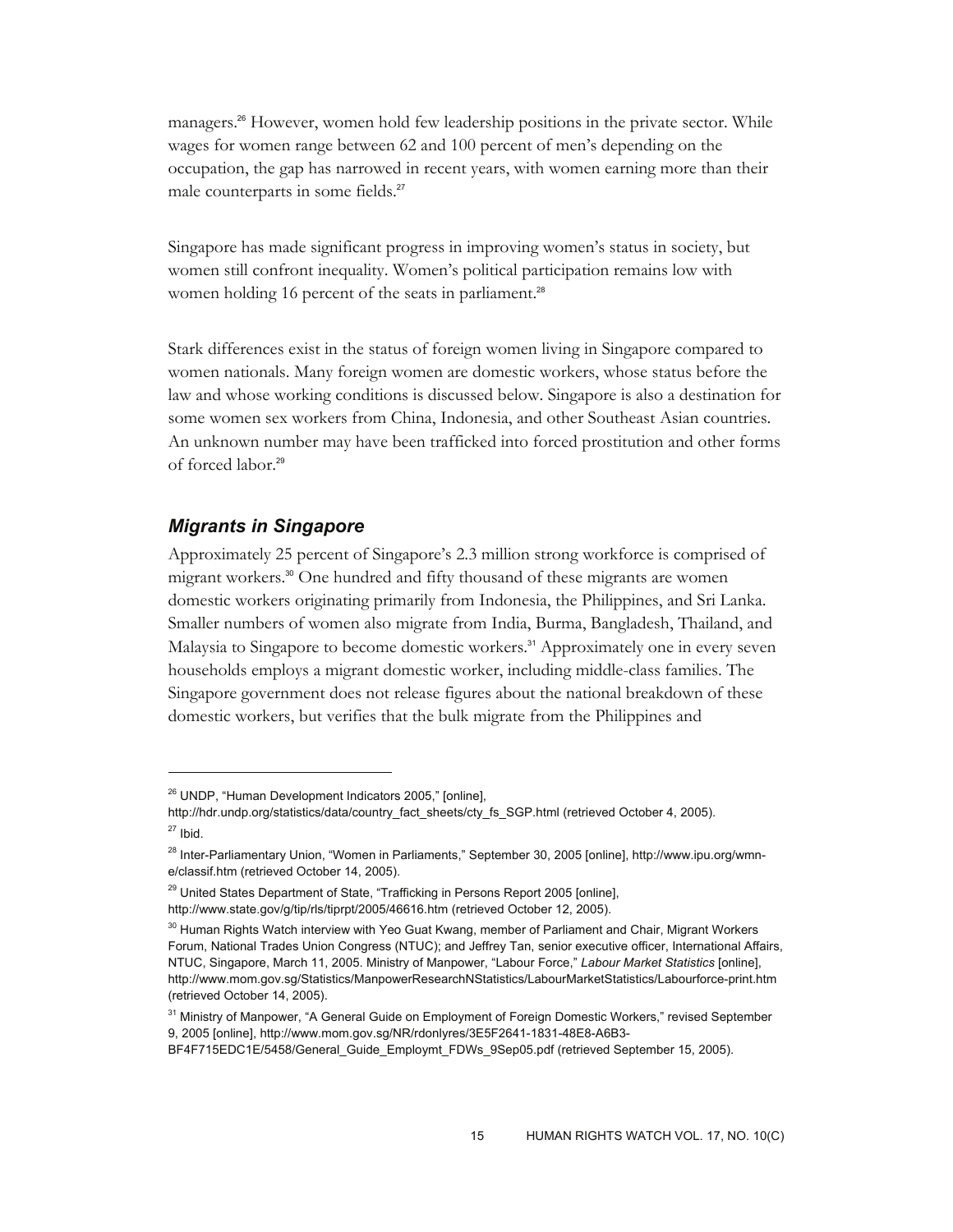Indonesia.<sup>32</sup> The Philippines embassy estimates that approximately  $63,000$  of its nationals are domestic workers in Singapore and the Indonesian embassy, 60,000.<sup>33</sup> An official from the Sri Lankan High Commission said, "Unofficially there are 13,000 Sri Lankan domestic workers. Officially, MOM [Singapore's Ministry of Manpower] doesn't reveal the number."34

Ever since Singapore began rapidly industrializing in the late 1960s, migrant workers have been a critical part of its economic development strategy. Attracting both highly skilled and "unskilled" workers from the region, Singapore has relied on foreign workers to meet labor demand. Singapore has successfully re-engineered its economy to become a regional powerhouse for high-end financial services and technology; its phenomenal economic growth in the late 1970s and early 1980s was initially fueled by labor-intensive manufacturing and electronics processing.

The combination of Singaporean women's increasing labor force participation, a private sector that has failed to innovate "family-friendly" working conditions, and few feasible child care options have led to a strong demand for foreign domestic workers' labor. Domestic duties and child care remain predominantly women's work. Domestic service has taken several forms since colonial days.<sup>35</sup> With industrialization, greater female labor force participation, and increasing numbers of middle-class households seeking to contract out domestic work, Singapore introduced the Foreign Maid Scheme in 1978. This program opened the door for women from the Philippines, Indonesia, Thailand, Burma, Sri Lanka, India, and Bangladesh to enter Singapore as "live-in" domestic workers.<sup>36</sup> The migrant domestic worker population grew from five thousand in 1978 to the current level of 150,000.<sup>37</sup>

<sup>&</sup>lt;sup>32</sup> Human Rights Watch interview with Ng Cher Pong, director, Foreign Manpower Policy, and Kenneth Yap, head, International Relations, Foreign Manpower Management Division, Ministry of Manpower, Singapore, February 22, 2005.

<sup>&</sup>lt;sup>33</sup> E-mail correspondence from the Philippines Embassy to Human Rights Watch, November 29, 2005 and information provided by fax by the Embassy of the Republic of Indonesia, Singapore, May 31, 2005.

<sup>&</sup>lt;sup>34</sup> Human Rights Watch interview with diplomat, Sri Lankan High Commission, Singapore, February 18, 2005. The official added, "There are three thousand other types of workers, both men and women, so 15-16,000 [Sri Lankan] workers overall."

<sup>35</sup> During the nineteenth century, elite Chinese households kept *mui tsai*, girls sold into a lifetime of servitude. From the 1930s-70s, Cantonese women from the Pearl River Delta region seeking work in domestic service became known as *amahs* and were well-known for their loyalty. Noorashikin Abdul Rahman, Brenda S.A. Yeoh, and Shirlena Huang, "'Dignity Over Due:' Transnational Domestic Workers in Singapore. Contemporary Perspectives on Asian Women," Paper presented at Transnational Domestic Workers Conference, National University of Singapore, February, 23-5, 2004.

<sup>&</sup>lt;sup>36</sup> "Live-in" domestic workers live with their employer, versus "live-out" domestic workers who have separate living arrangements.

<sup>&</sup>lt;sup>37</sup> Noorashikin Abdul Rahman, Brenda S.A. Yeoh, and Shirlena Huang, "Dignity Over Due," 2004.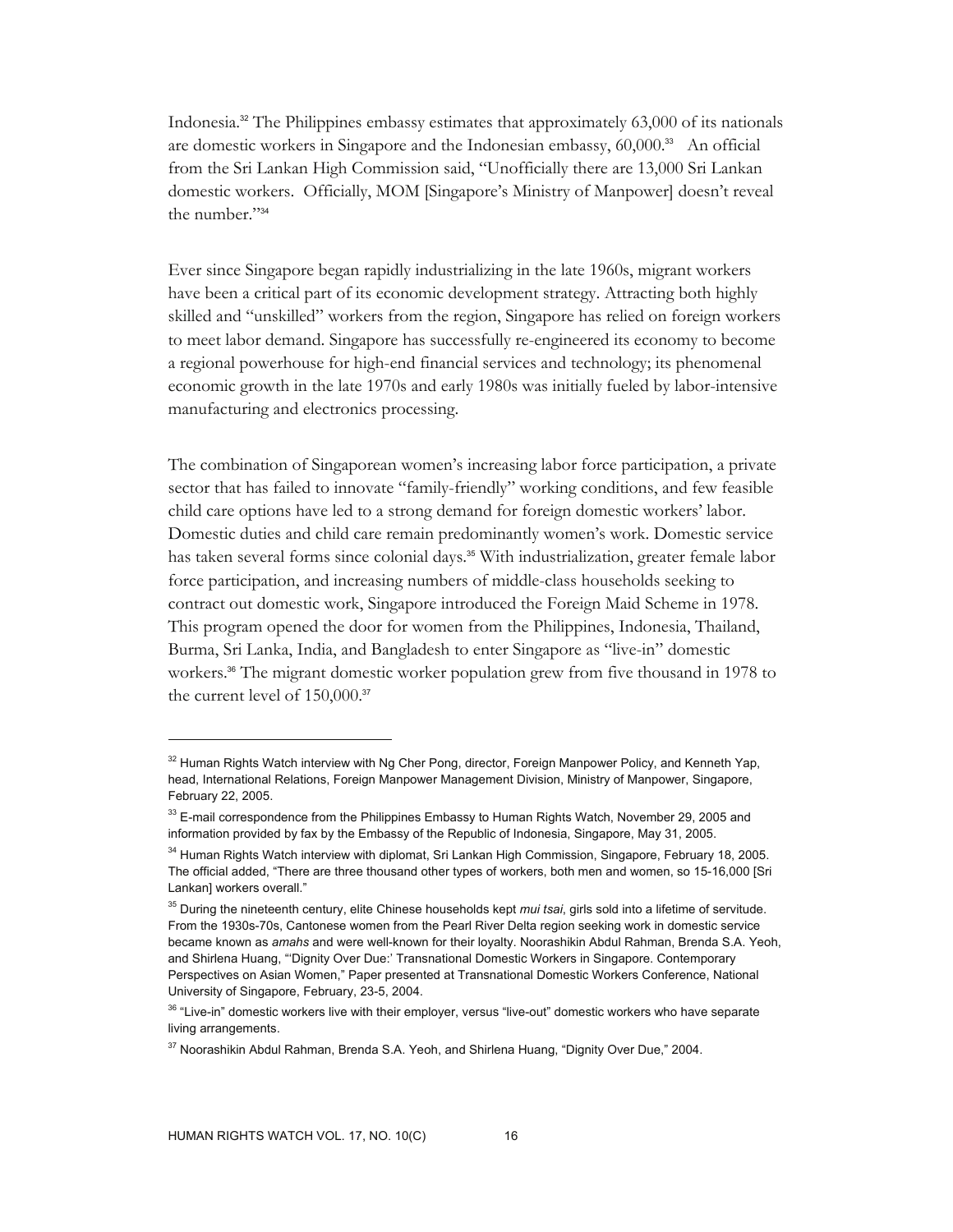The treatment of women domestic workers has occasionally sparked political and economic strife between Singapore and its neighbors. A major political dispute erupted between the Philippines and Singapore when a Filipina domestic worker, Flor Contemplación, was sentenced to death and executed for murdering another Filipina domestic worker and a child in 1995. The uproar led to the Philippines temporarily suspending its workers from employment in Singapore and ignited debates about migrant domestic workers' rights and working conditions. Economic ties suffered as well—"Singaporean investments in the Philippines dropped from a record U.S.\$65 million in 1994 to U.S.\$3.7 million by late 1995. Many Singaporean executives based in the Philippines left home after experiencing harassment from locals."<sup>38</sup>

In recent years, Indonesian migrant workers' groups have protested vehemently against the deaths of Indonesian domestic workers in Singapore and against application of the death penalty to Indonesian domestic workers convicted of crimes. They have called for greater investigation into abuses and working conditions that have contributed to or been responsible for these deaths and crimes.<sup>39</sup> In September 2005, two Indonesian domestic workers, Juminem and Siti Aminah, facing possible death sentences for killing a Singapore employer, received a life sentence and ten-year prison term, respectively. They were convicted of "culpable homicide" (a lesser crime than murder) in recognition of employment abuses and depression they suffered prior to the killing.<sup>40</sup>

Singapore's strict enforcement of its immigration laws, in combination with its small size, result in lower levels of irregular migration compared to other countries in the region, for example, Malaysia. In early 2005, Singapore decreed that new migrant domestic workers must be twenty-three or older, an attempt to make it more difficult for teenage girls (and in some cases even younger children) to enter the country as workers with altered travel documents. Though the number of domestic workers under age eighteen is difficult to document, organizations that provide services to abused migrant workers report relatively few cases involving child domestic workers. One of the principal nongovernmental organizations working with migrants said, "We have only had three cases of underage domestic workers."<sup>41</sup>

<sup>&</sup>lt;sup>38</sup> Brenda S.A. Yeoh, Shirlena Huang, and Joaquin Gonzalez III, "Migrant Female Domestic Workers: Debating the Economic, Social, and Political Impacts in Singapore," *International Migration Review,* 33(1), 1999, p. 130.

<sup>&</sup>lt;sup>39</sup> Migrant Care, "Crucial Problems Facing Indonesian Migrant Workers," Powerpoint presentation shared with Human Rights Watch, 2005; "Migrant Workers Demand Abolishment of Death Penalty in Singapore," *Antara*  (Indonesia), July 9, 2005.

<sup>&</sup>lt;sup>40</sup> Public Prosecutor v Juminem and Another [2005] SGHC 165, Singapore High Court Decision, September 5, 2005 [online], http://lwb.lawnet.com.sg/legal/lgl/rss/supremecourt/48844.html (retrieved October 14, 2005).

<sup>&</sup>lt;sup>41</sup> Human Rights Watch interview with a private organization aiding migrant workers, Singapore, February 17, 2005.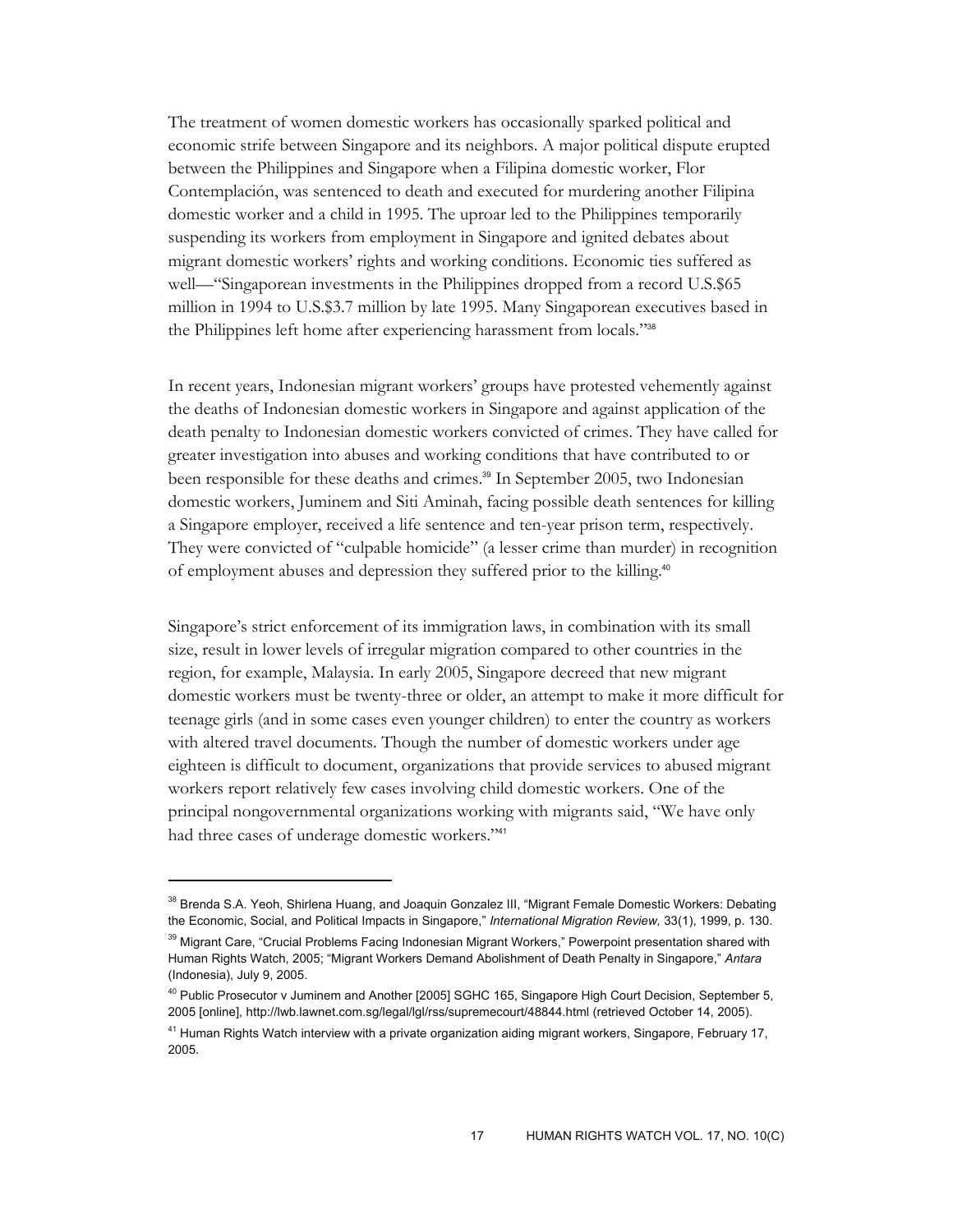#### **Pre-Departure Abuses**

*In the training center, it was very bad…. We received rice once a day and in the morning bread…. I was there for three months. There were over a hundred girls there. The gate was always locked. The security guard had the key. If my friends ran away, the rest of the girls received punishments. They wouldn't give us food for a day, or we would have to do three or four hundred sit-ups.* 

 *I was so depressed. I wanted to give up, but I could not because I have family problems. I was so tired once [during training], I fell asleep. The staff woke me up and made me do two hundred sit-ups until I almost fainted. Sometimes they used very harsh words, like, "If you're not successful, you'll become a prostitute!" They used all bad words. My passport was held by my agent…. They didn't explain the employment contract, I just had to sign it. I did not receive a copy. I did not know what was inside.* 

─Dewi Hariyanti, newly-arrived Indonesian domestic worker, age twenty, Singapore, February 27, 2005

Prior to arrival in Singapore, many domestic workers encounter violations of their rights during recruitment and placement with an employer. Human Rights Watch interviewed women from the Philippines, Indonesia, and Sri Lanka who had suffered such abuses. Problems are especially rife in Indonesia, where thousands of licensed and unlicensed labor agents operate with little monitoring from the government. Abuses include deception about work conditions; forced confinement in training centers; poor living conditions in training centers such as overcrowding or inadequate food and water; and at times, beatings and sexual harassment. A 2004 Human Rights Watch report, *Help Wanted: Abuses against Female Migrant Domestic Workers in Indonesia and Malaysia, describes* pre-departure abuses in Indonesia in more detail.<sup>42</sup>

Labor agents often fail to provide prospective domestic workers with complete information about their working conditions, immigration requirements and fees, and their rights. The lack of information puts domestic workers at risk of exploitation and abuse by unscrupulous agents and employers. One domestic worker said, "I was offered a job in Singapore as a waitress. I am not sure what happened, they didn't send me. It was only after I came to the training center that they told me my only choice was to go to Singapore [as a domestic worker]."43 Another domestic worker, Dwiyani, told us, "I

<sup>42</sup> Human Rights Watch, *Help Wanted: Abuses against Domestic Workers in Indonesia and Malaysia,* July 2004 [online], http://hrw.org/reports/2004/indonesia0704/.

<sup>&</sup>lt;sup>43</sup> Human Rights Watch interview with Kartika Hatmoko (not her real name), Indonesian domestic worker, age thirty, Singapore, February 27, 2005.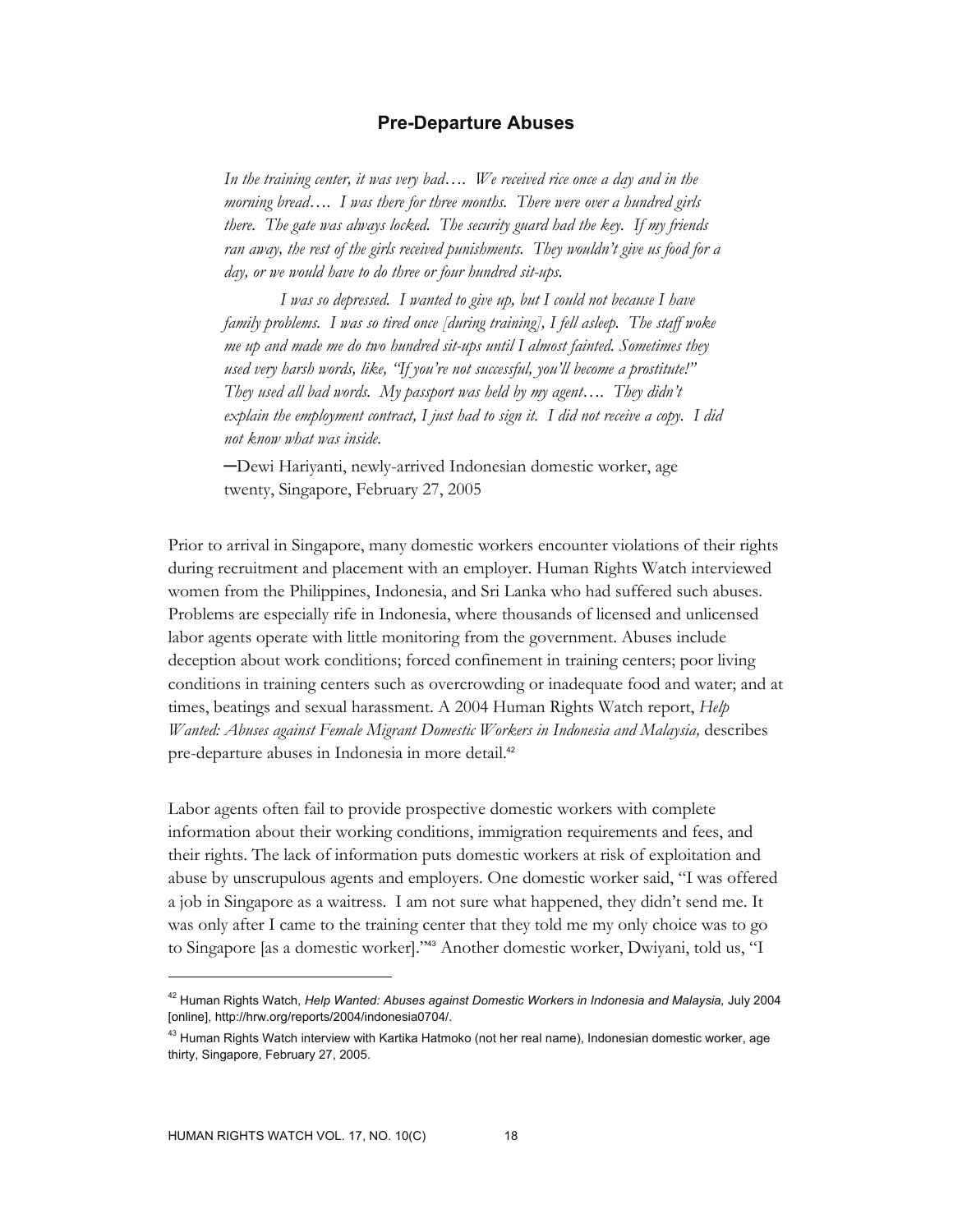had to sign a contract in English. It was translated by my agent in Bahasa Indonesia…. I got no copy. No one explained [where I could turn for help if I had problems]."<sup>44</sup> Some labor agents take money and contact information away from domestic workers, stripping away the few resources they have to find help. Amina Hidayat said, "If someone brought money, the agent would keep the money in the office, and wouldn't give it back. Some agents took phone numbers."<sup>45</sup>

Many Indonesian domestic workers endured overcrowded, locked training centers, where they stayed for periods between one and eight months. Eko Mardiyanto told Human Rights Watch that, "there were about one hundred others. It was very crowded, we slept on the floor…. We were not allowed outside of the training center, not even with permission. I was sad, I wanted to fly quickly."<sup>46</sup> Another domestic worker said:

I was in the training center for three months. I didn't know [I would be there for that long.] I thought it would be fast but it took a long time. I wanted to go out, but I was not allowed, we could not get permission. There were security guards. There were a hundred of us, we slept on the floor.<sup>47</sup>

Triwulandari said, "Conditions were not so good. There was not enough food and not enough sleep. We slept on the floor, with no mattress and no pillow…. We were not allowed out, we had no permission. I was sad, I wanted a good life."48 One agency kept a young woman in a training center for eight months after she was diagnosed with worms and deemed unfit for deployment. She said, "There was a very high wall, it seemed like a jail. It seemed like a mental hospital, sometimes I saw women crying, laughing, or running here and there. Or sitting like this, rocking back and forth. I felt stressed…. I didn't want to run away because I have a lot of loans to repay for my parents."<sup>49</sup>

<sup>&</sup>lt;sup>44</sup> Human Rights Watch interview with Dwiyani (not her real name), Indonesian domestic worker, age twenty, Singapore, February 22, 2005.

<sup>&</sup>lt;sup>45</sup> Human Rights Watch interview with Amina Hidayat (not her real name), Indonesian domestic worker, age thirty-seven, Singapore, February 25, 2005.

<sup>&</sup>lt;sup>46</sup> Human Rights Watch interview with Eko Mardiyanto (not her real name), Indonesian domestic worker, age twenty-one, Singapore, February 20, 2005.

<sup>&</sup>lt;sup>47</sup> Human Rights Watch interview with Budi Puspita (not her real name), Indonesian domestic worker, age twenty-four, Singapore, February 20, 2005.

<sup>&</sup>lt;sup>48</sup> Human Rights Watch interview with Triwulandari (not her real name), Indonesian domestic worker, age twenty-four, Singapore, February 20, 2005.

<sup>&</sup>lt;sup>49</sup> Human Rights Watch interview with Suwarti Haniwijaya (not her real name), Indonesian domestic worker, age twenty-five, Singapore, February 25, 2005.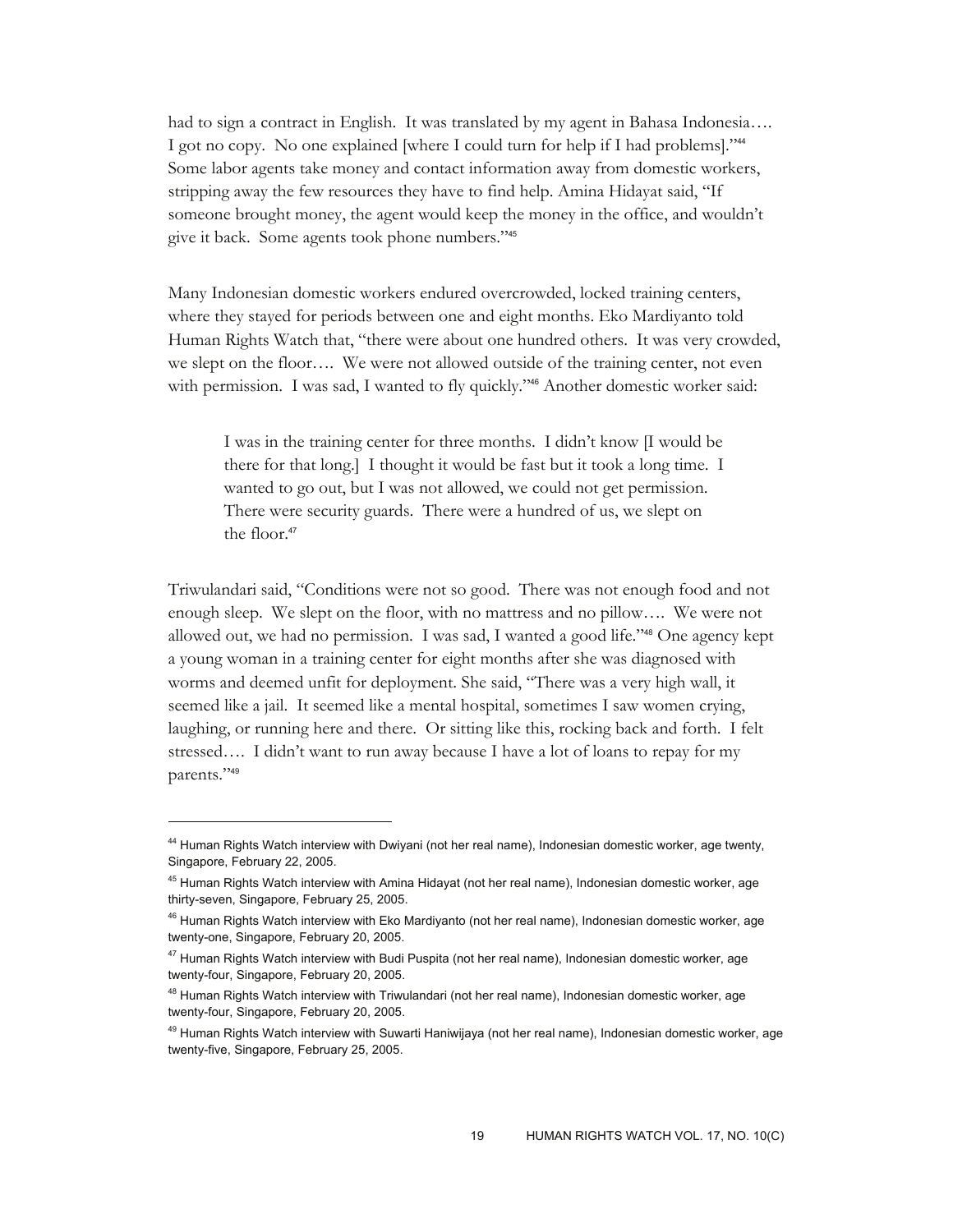Human Rights Watch interviewed many domestic workers who likened the training centers to prisons and described other restrictions on their freedom, including agents forcibly cutting their hair and taking away prayer materials. One domestic worker, Anis Rukiyah, said, "The gate was locked all the time. They would pass food through the gate. There were guards day and night."50 Another told Human Rights Watch:

There were 250 girls…. We were not allowed outside. The gates were locked and we could not go out, even with permission. There were security guards. Some women tried to run away…. I felt like I was in prison…. I used my same age, but a lot of my friends changed their age on their passports. Some were under eighteen, they were going to Malaysia and Singapore…. We had a medical check, they checked our body, urine, blood. I don't know what they were checking…. They cut my hair. I had no choice. I was quite sad, who likes to be forced? They said I could not pray, that I could not fast during Ramadan.<sup>51</sup>

Domestic workers from Sri Lanka and the Philippines tend to encounter problems if they are recruited and placed by agencies operating illegally, without licenses or accreditation. As a leader in the expatriate Sri Lankan community said, "If you come through the right channels, there is not much problem at all…. If you bypass this, and come through an [unlicensed] agent, the agent could be a crook. The agent promises this, promises that. [The agent may] bring them here, desert them, and run away."52 An official with the Sri Lanka High Commission said that abusive recruitment procedures could result in trafficking: "Others are brought on tourist visas with return tickets. They are brought on the pretext of working and lured into prostitution. We have to stop this. The emphasis should be on recruiting only through accredited agents and inclusion in the Employment Act."53 Filipino diplomats said that "99 percent of complaints are from maids who didn't pass through the POEA [Philippines Overseas Employment Administration]."<sup>54</sup>

<sup>&</sup>lt;sup>50</sup> Human Rights Watch interview with Anis Rukiyah (not her real name), Indonesian domestic worker, age thirty-eight, Singapore, February 27, 2005.

<sup>&</sup>lt;sup>51</sup> Human Rights Watch interview with Muriyani Suharti (not her real name), Indonesian domestic worker, age twenty-two, Singapore, March 8, 2005.

<sup>52</sup> Human Rights Watch interview with Reverend Gunaratne, Buddhist temple, Singapore, February 21, 2005.

<sup>&</sup>lt;sup>53</sup> Human Rights Watch interview with diplomat, Sri Lanka High Commission, Singapore, February 18, 2005.

<sup>&</sup>lt;sup>54</sup> Human Rights Watch interview with Miriam Cuasay, labor attaché, and Crescente Relación, first secretary and consul, Philippines Embassy, Singapore, March 3, 2005.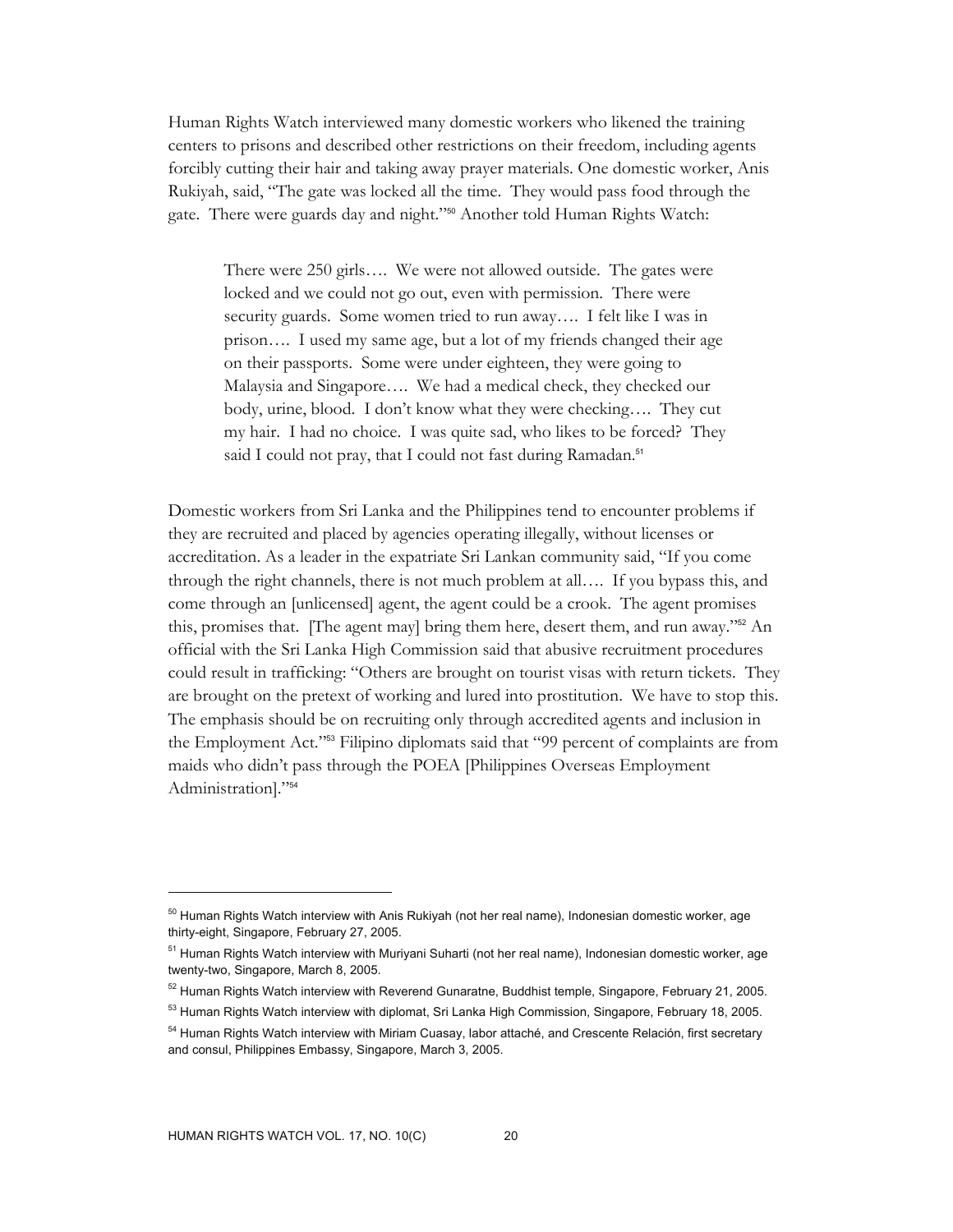Labor agents sometimes overcharge prospective domestic workers. Domestic workers often have no other choice given they may already be locked in a training center, have taken out large loans for the initial payments, or have commitments to help ease the desperate poverty of their families at home. Tuti Prihatin was cheated out of all her money by an agency that had no real operations. She said, "The first agency I went to was a bluff one. I was angry. I already had no money…. The first agency I paid two million rupiah [U.S.\$198]. The second agency I also paid two million. My mother had to borrow a lot of money to pay these fees. We paid one million [U.S.\$99] for transport."<sup>55</sup>

As is discussed in greater detail later in the report, many domestic workers feel trapped in abusive employment situations as a result of the large debts they must repay to labor agents, often six to eight months of their salary. Some labor agents also threaten domestic workers if they fail to repay these fees. Dewi Hariyanti, a domestic worker told us:

I paid 500,000 rupiah [U.S.\$46] and then they sent me to the shelter [agency]. The [agent] told me it would be a seven-month deduction, but when I arrived, I found out it was ten months. So I had no other choice but to carry on. If we return [to Indonesia early] we have to pay ten months salary. The agent in Malang told me this. If we didn't pay, they would abuse us and send us to Batam [an area notorious for sex trafficking]. A lot of friends [other domestic workers] who are unsuccessful with their employers, they go to Batam and face abuse from the agent. Some girls got hit, they could not go out.<sup>56</sup>

She added that the agents would both intimidate women individually and control them by threatening to punish their peers. She said, "If we wanted to go back home, we had to pay the agents. Before we paid, we had to be punished and sit out in the sun….The agents threatened us that, 'if you go to the police, we will make it worse for your friends [still in the training center].' We had to take care of our friends, so we had to keep quiet."<sup>57</sup>

<sup>&</sup>lt;sup>55</sup> Human Rights Watch interview with Tuti Prihatin (not her real name), Indonesian domestic worker, age twenty-six, Singapore, March 6, 2005.

<sup>&</sup>lt;sup>56</sup> Human Rights Watch interview with Dewi Hariyanti (not her real name), Indonesian domestic worker, age twenty, Singapore, February 27, 2005.

 $57$  Ibid.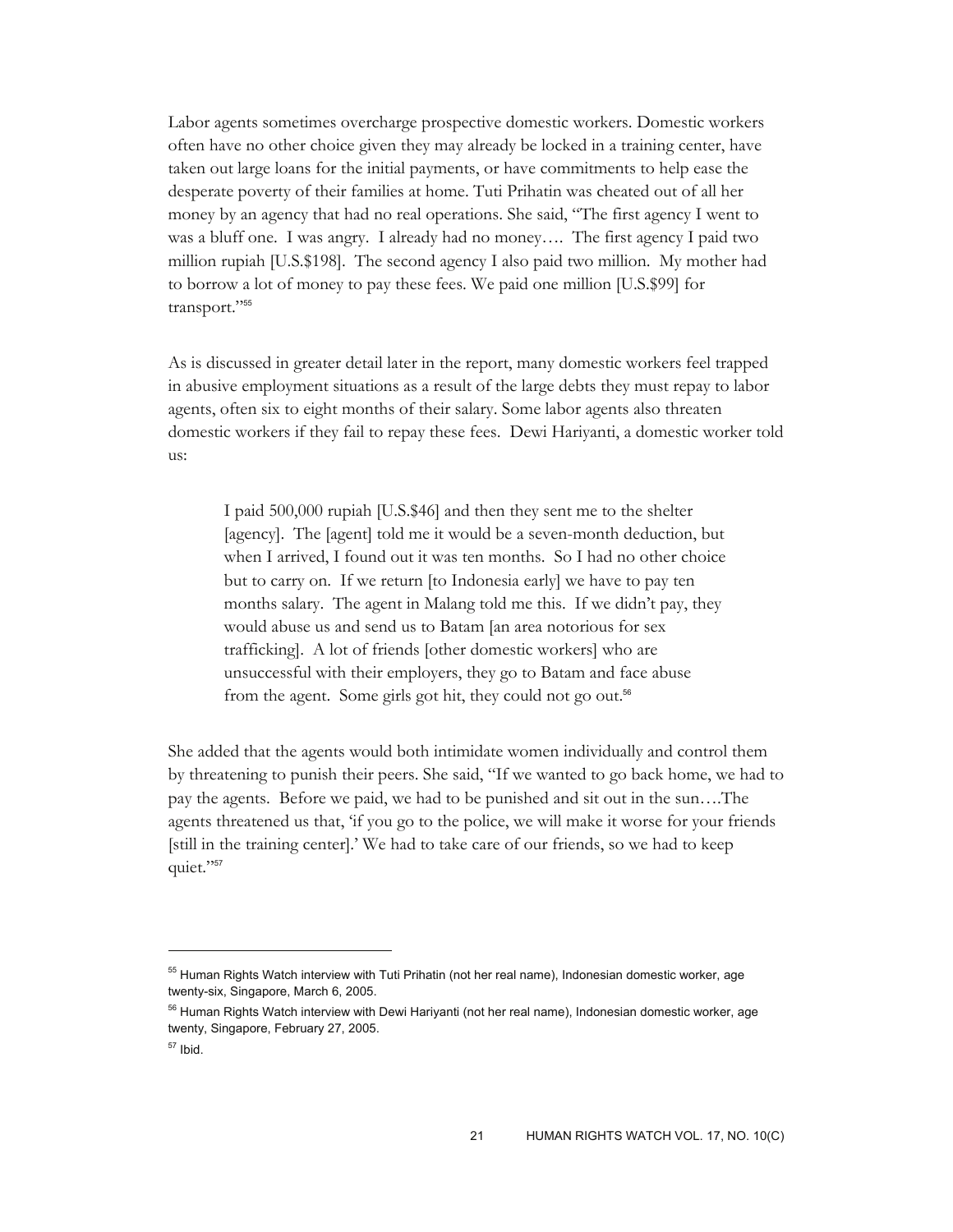Some domestic workers interviewed by Human Rights Watch said agents told them or implied that if they did not repay debts or complete two-year employment contracts, they could face large fines or be trafficked into forced prostitution. One Indonesian domestic worker said that her labor agent imparted the following message:

We must finish the contract. If we want to go home before two years, then we would have to pay five million rupiah [U.S.\$495]. If the employer returns me to the agency and they can't find another employer, then they will send me to Batam. We would be given work in Batam, I don't know what type. I heard rumors, if sent to Batam, they would make prostitutes out of girls like me, but I don't know if it's true. That's what happens if we do not finish the contract. There is lots of pressure.

These threats prevent many domestic workers who confront workplace abuse in Singapore from seeking help because they fear the consequences if they do not finish their two-year contracts. Aisyah Fatah said that in Singapore, her employer "threatened often to send me back. I was not allowed to talk to other people…. If I was caught, I could be sent back."<sup>58</sup>

Lack of information about pre-departure procedures, domestic workers' rights, and options on where to seek help compounds these problems. The level of government monitoring of recruiting agencies also affects the likelihood of pre-departure abuses. The Philippines has the most developed system for overseeing labor migration through the Philippines Overseas Employment Administration (POEA). The diplomatic missions of the Philippines, Indonesia, and Sri Lanka have guidelines for accrediting employment agencies and issue standard employment contracts, but these may have little binding power in Singapore and are difficult to monitor and enforce. For example, employment agencies in Singapore that are not accredited by the Philippines embassy still recruit and place Filipina domestic workers.

Many sending countries have begun instituting pre-departure orientation programs that, among others things, provide domestic workers with information about their rights. These programs do not yet reach all migrant domestic workers, and often reach them only after they have already endured poor conditions and forced confinement in training centers. A Singaporean woman who works with abused domestic workers said, "The pre-departure orientation is important. Lots of problems could be reduced if sending

<sup>&</sup>lt;sup>58</sup> Human Rights Watch interview with Aisyah Fatah (not her real name), Indonesian domestic worker, age twenty-one, Singapore, March 4, 2005.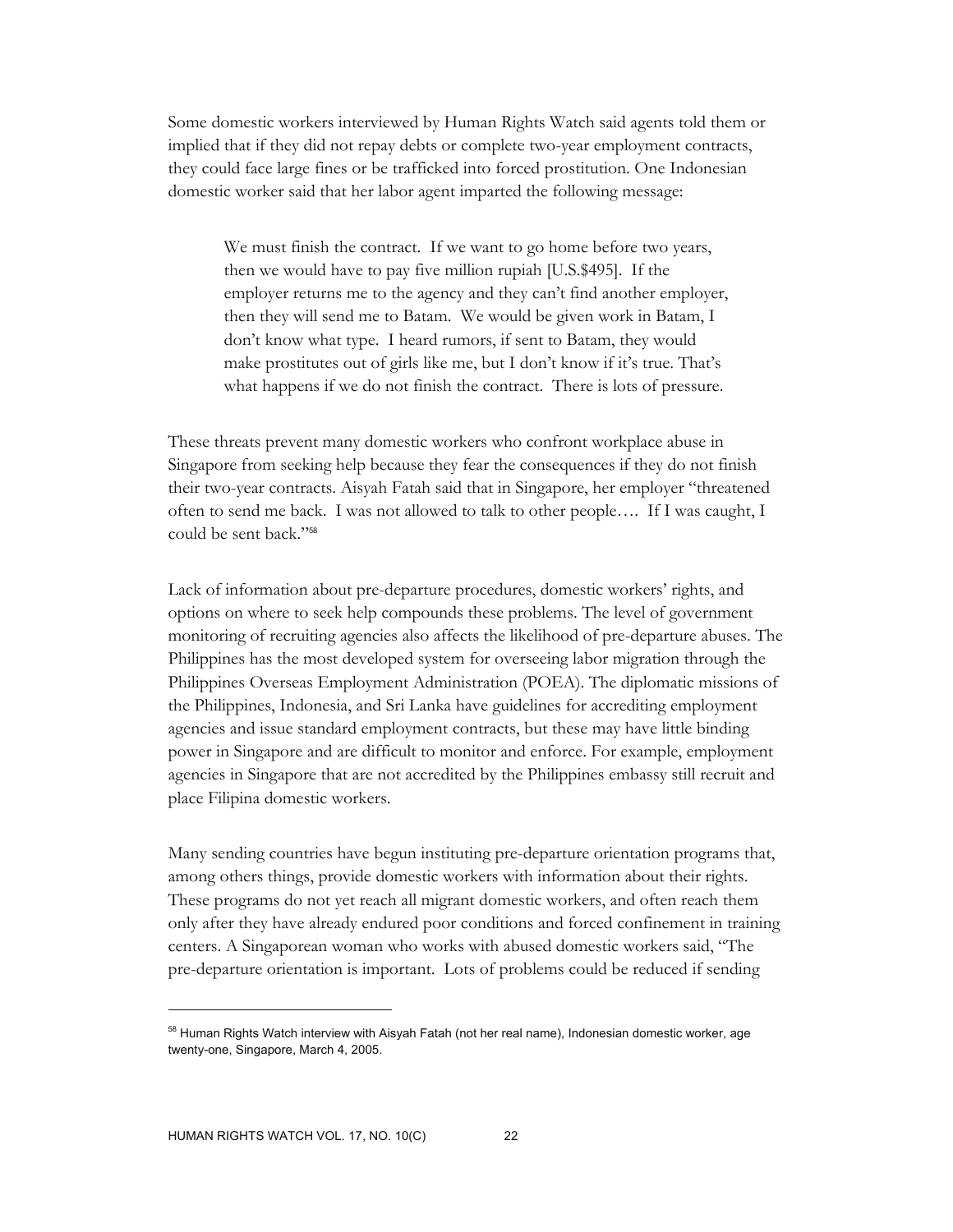countries did their job. Slavery in the modern era, it starts with girls themselves…. Educating them here [in Singapore] is too late!"59 One domestic worker said she was much better able to negotiate her working conditions the second time she migrated. She said:

I asked the agent to show me the contract and explain it. Last time I was too stupid to say no. Because we need money, our first priority is to go to the country; we never think about [what is written in the contract] here in Indonesia, because of money.<sup>60</sup>

Immigration officials in sending countries may turn a blind eye to irregularities in travel documents in exchange for bribes. Michelle Udarbe, a Filipina domestic worker said:

I came on a tourist visa. Other girls tried, but they couldn't go because immigration caught them. I was so scared because I'd never gone out of the country. The agent told me to just try my luck…. There was one lady working as a nursing aide on the same flight. When I got to Immigration the nursing aide told me to put money in my passport. I had 200 pesos only, but I made it through.<sup>61</sup>

An employment agent in Singapore told Human Rights Watch, "I don't know how much. But I'm very very sure that a certain amount [of the fee paid to labor agents in sending countries] goes to immigration officials. In the Philippines, the agents instruct the [women] to go to which [immigration] lane and that official will have the names of the girls. It is very obvious." She added, "There was a time that Indonesia threatened not to send domestic workers. I wasn't the least bit worried, because I knew with the right amount of money, we could get around it."<sup>62</sup>

<sup>&</sup>lt;sup>59</sup> Human Rights Watch interview with private organization aiding migrant workers, Singapore, February 24, 2005.

 $60$  Human Rights Watch interview with Tuti Prihatin (not her real name), Indonesian domestic worker, age twenty-six, Singapore, March 6, 2005.

<sup>&</sup>lt;sup>61</sup> Human Rights Watch interview with Michelle Udarbe (not her real name), Filipina domestic worker, age fortytwo, Singapore, February 23, 2005.

 $62$  Human Rights Watch interview with employment agent, Singapore, March 3, 2005.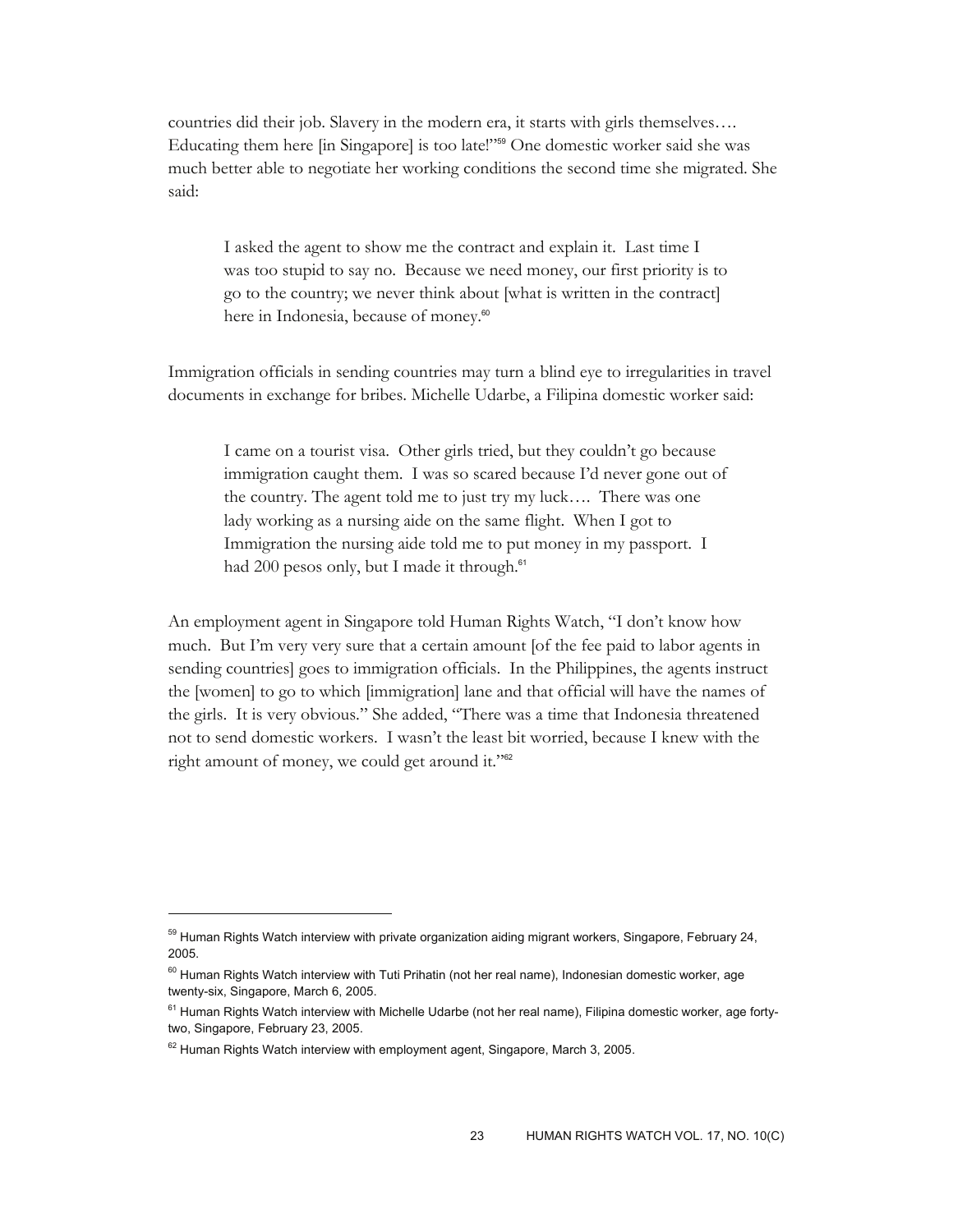#### **Legal Framework for Migrant Domestic Workers in Singapore**

The primary sources of law regulating migrant domestic work in Singapore are the Employment of Foreign Workers Act and the Employment Agencies Act. Foreign workers enter Singapore through three types of work passes: an "employment pass" for professionals and highly-skilled workers, an "S-pass" for middle-level workers such as technicians, and a "work permit" for unskilled or semi-skilled workers, including domestic workers. The Employment of Foreign Workers Act regulates work permit holders and their employers, requiring them to abide by a set of immigration and labor regulations. Singapore's main labor laws, the Employment Act and the Workmen's Compensation Act, exclude domestic workers from their protections, but apply to most other skilled and unskilled foreign workers.

Singapore's regulations governing foreign domestic workers are stronger than those of neighboring Malaysia, where abuse is rampant, but far weaker than those of Hong Kong, the other major Asian destination for migrant domestic workers (see appendix A for a copy of Hong Kong's standard employment contract).

Singapore has demonstrated concern about abuse of migrant domestic workers and responded with reforms. Singapore amended its Penal Code in 1998 to increase by 1.5 times the penalties applied to employers convicted of physical abuse, sexual abuse, or wrongful confinement of domestic workers. They have also introduced an accreditation program for employment agencies, orientation programs for new employers and new employees, and a new department in the Ministry of Manpower focusing on the wellbeing of migrant workers. The new Foreign Manpower Management Division (FMMD) has approximately one hundred staff addressing labor policy, complaints, and management. As will be discussed in a later section, the Singapore government has demonstrated an increased commitment to investigating and prosecuting cases of physical abuse and unpaid wages.

A distinct strength of Singapore's system is that most policy authority related to migrant workers is concentrated in the Ministry of Manpower. In other labor-receiving countries, for example, Malaysia, conflicting policies and poor coordination between the Ministry of Human Resources and the Department of Immigration result in significant protection gaps for abused migrant workers. Singapore's system does not always work smoothly—one official from a sending country complained that within the Ministry of Manpower, "the Labor Relations Department and Work Permit Department don't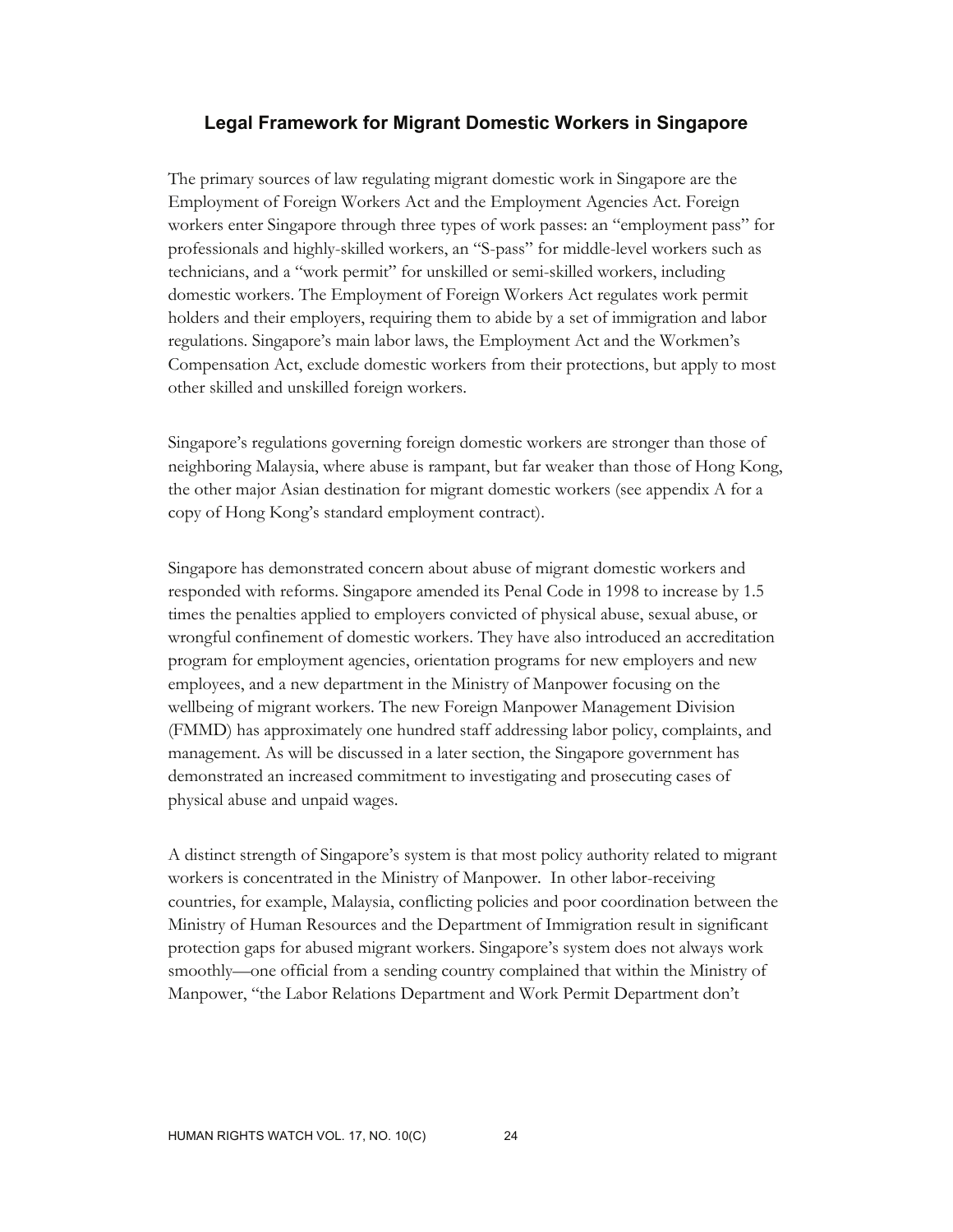correlate information" causing problems when employers wish to repatriate their maids immediately and the embassy wants them to stay in the country to pursue complaints.<sup>63</sup>

#### *Exclusion from Labor Laws*

Despite the positive reforms detailed above, Singapore has failed to implement basic reforms critical for preventing and responding to problems such as inhumane working hours, unconscionably low wages, lack of weekly rest days, and unequal access to employment benefits.

As mentioned above, Singapore excludes domestic workers from the Employment Act, which protects labor rights such as a minimum of one rest day per week, a maximum of forty-four work hours per week, limits on salary deductions, and fourteen days of paid sick leave.<sup>64</sup> Although domestic workers enter contractual agreements in which they exchange services in return for compensation, the Employment Act states:

"employee" means a person who has entered into or works under a contract of service with an employer…*but does not include any seaman, domestic worker,* or any person employed in a managerial, executive or confidential position….

"workman" means— (a) any person, skilled or unskilled, who has entered into a contract of service with an employer in pursuance of which he is engaged in manual labour, including any artisan or apprentice, *but excluding any seaman or domestic worker….*<sup>65</sup>

Singapore's Workmen's Compensation Act similarly excludes domestic workers from its provisions on compensation for workplace injuries and occupational illnesses. Though it has yet to do so, Singapore could extend equal employment protections to domestic workers easily under Part VII of the Employment Act, which states:

67. The Minister may, from time to time by notification in the *Gazette*, apply all or any of the provisions of this Act with such modification as may be set out in the notification to all domestic workers or to any group, class or number of domestic workers and may make regulations

<sup>&</sup>lt;sup>63</sup> Human Rights Watch interview with diplomat from labor-sending country's embassy, Singapore, February 2005.

<sup>&</sup>lt;sup>64</sup> Employment Act (Chapter 91) of Singapore.

<sup>&</sup>lt;sup>65</sup> Employment Act, part I, section 2. Emphasis added.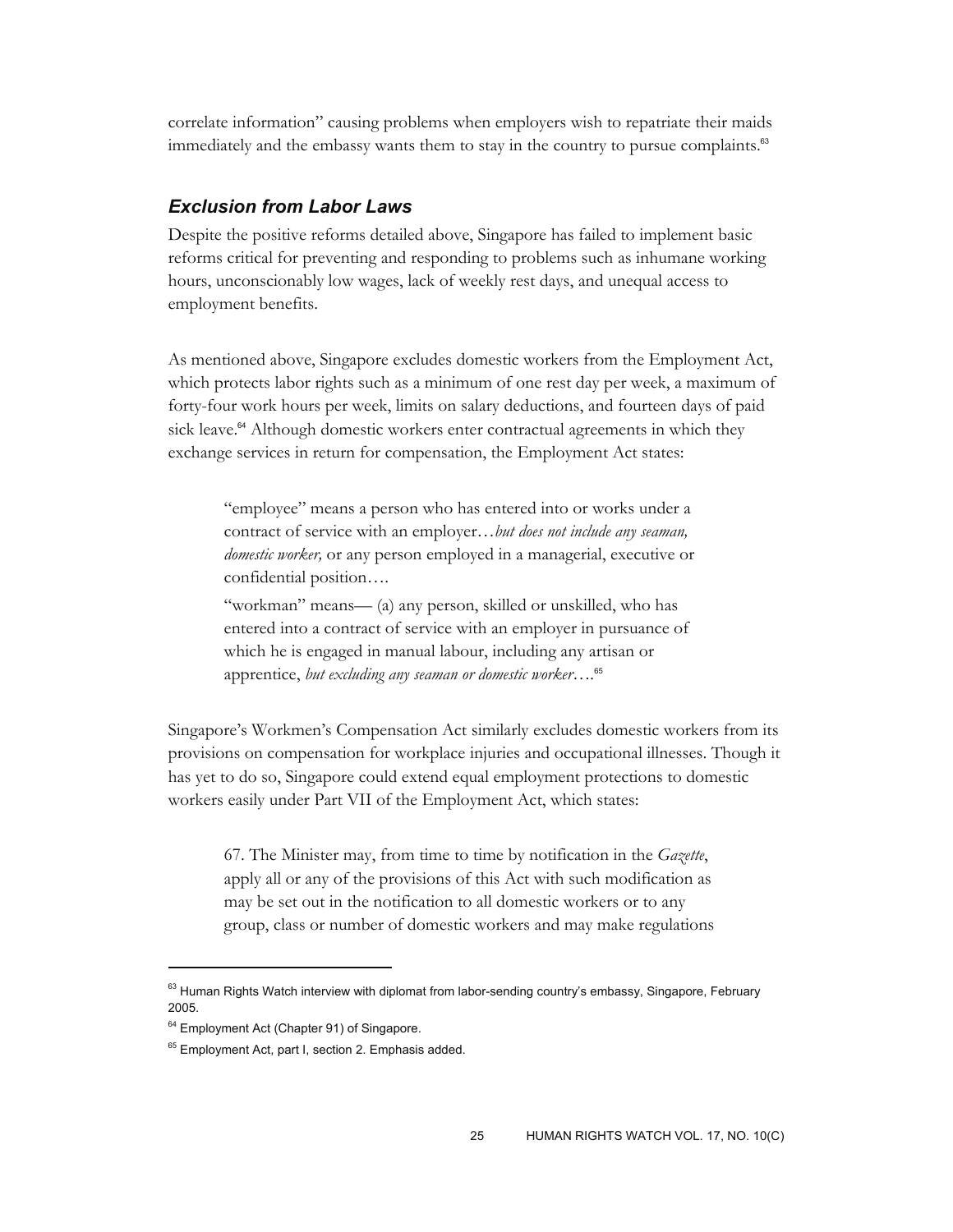to provide generally for the engagement and working conditions of domestic workers.<sup>66</sup>

Singapore does not have a minimum wage, and this lack of regulation has a particularly profound impact on migrant domestic workers, many of whom have little ability to negotiate the terms of their employment. As will be discussed in the section "Low and Unequal Wages," migrant domestic workers earn a fraction of the wages of Singaporean workers in comparable occupations such as gardening and cleaning. Industry standards assign different wages to domestic workers according to their national origin, with an Indian domestic worker often earning less than half the monthly wage of a Filipina domestic worker.

Government officials expressed skepticism about regulating domestic work with the standards applied to other sectors. One official asked, "how to calculate [overtime] when workers never leave the employment place?"<sup>67</sup> Officials from the Ministry of Manpower told Human Rights Watch, "Wages for example, we leave to market forces…. The wages are low compared to U.S. wages, but high compared to home countries."<sup>68</sup>

Singapore government officials also point to the existence of the Employment of Foreign Workers Act and the Employment Agencies Act, which do regulate the migrant domestic worker sector. The labor regulations outlined in those laws and related regulations (particularly work permit regulations), as discussed below, do not provide the same level of labor protections accorded by the Employment Act and Workmen's Compensation Act. The Employment of Foreign Workers Act primarily addresses issues related to work permits, for example outlining a worker's duties after the loss of a work permit and prohibiting employment without a valid work permit. This Act also limits migrant workers' rights if the Controller of Work Permits changes the conditions, or suspends or cancels work permits. In such situations, migrant workers are prohibited from seeking any support from a trade union.<sup>69</sup>

<sup>&</sup>lt;sup>66</sup> Employment Act, part 67.

<sup>&</sup>lt;sup>67</sup> Human Rights Watch interview with Kenneth Yap, Ng Cher Pong, Foreign Manpower Management Division, Ministry of Manpower, Singapore, February 22, 2005.

 $68$  Ibid.

<sup>&</sup>lt;sup>69</sup> Employment of Foreign Workers Act (Chapter 91A), part 9, section 4. This provision states:

The termination of the services of a foreign worker under subsection (1) shall not be —

<sup>(</sup>a) capable of negotiation with a trade union representing the foreign worker;

<sup>(</sup>b) a matter in respect of which any form of industrial action may be taken by any such trade union;

<sup>(</sup>c) the subject-matter of a trade dispute or of conciliation proceedings or any method of redress whether or not under any written law; and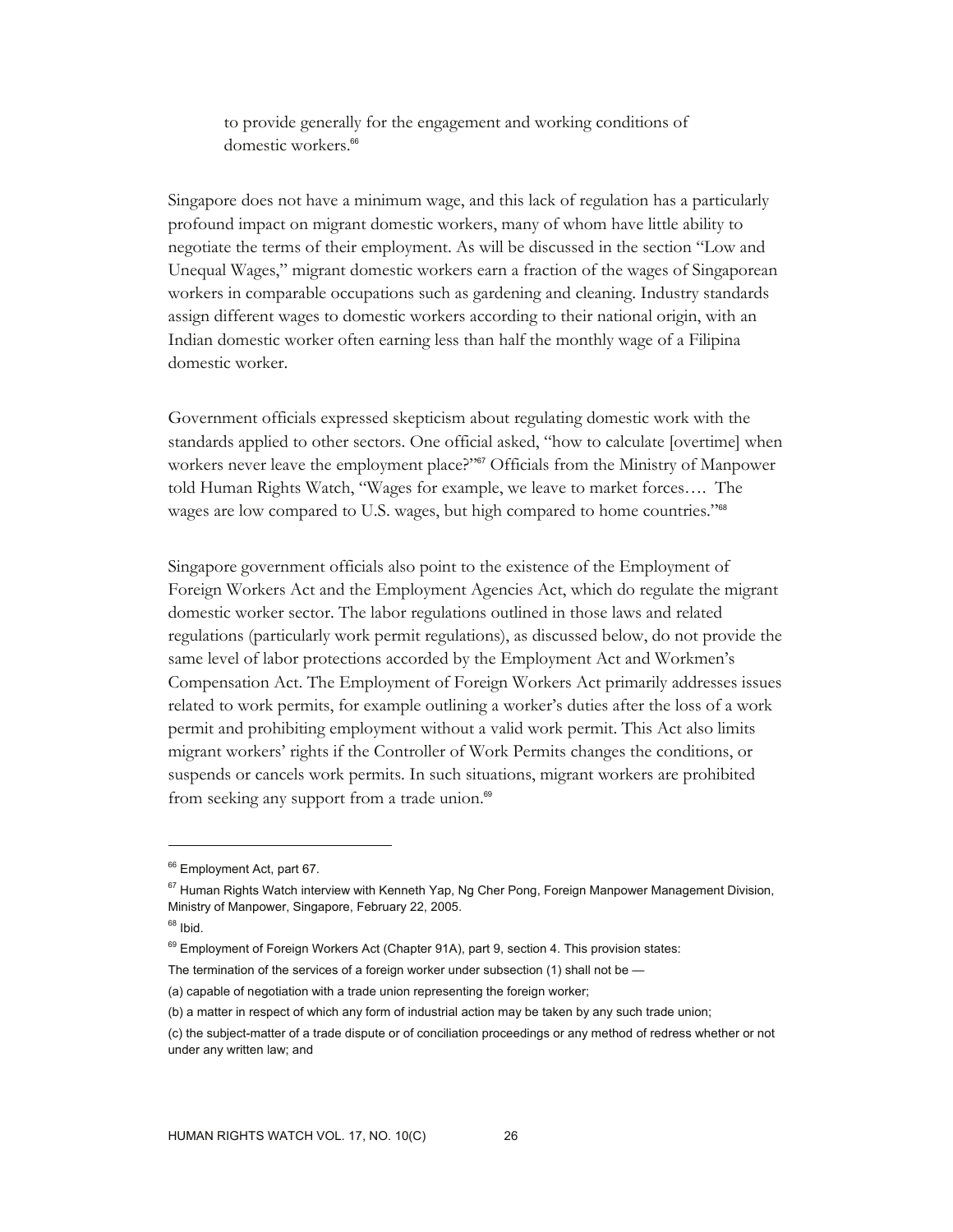The Singapore government regulates employment agencies through the Employment Agencies Act. The law regulates application, renewal, and revocation of licenses.<sup>70</sup> Certain provisions protect the interests of clients, for example, an employment agent's license may be revoked if he or she, "has carried on or is carrying on an employment agency in a manner likely to be detrimental to the interests of his clients."71 Other provisions proscribe overcharging, deception, and trafficking.<sup>72</sup>

The Employment Agencies Act stipulates that employment agencies cannot charge job seekers more than 10 percent of their first month's earnings—an amount ranging between S\$20-40 [U.S.\$12.50-25] for most migrant domestic workers. This law also provides that agencies cannot charge employers more than a S\$5 [U.S.\$3] registration fee and 80 percent of the worker's first month's earnings. Singapore's Ministry of Manpower has enforced this law for foreign professionals and other skilled workers, but for foreign domestic workers has argued that the charges imposed by employment agencies are not agency fees, but instead private loans that fall outside of the law's parameters. This distinction for costs associated with recruitment, airfare, and placement with employers is arbitrary and unfairly strips migrant domestic workers of important protections.

#### *Work Permit Regulations*

 $\overline{a}$ 

Work permit regulations under the Employment of Foreign Workers Act provide labor protections, though these are not as comprehensive as those in the Employment Act. Work permits for migrant domestic workers require employers to commit to paying all wages due a worker before her repatriation, keeping a written record of wages, providing acceptable accommodation and a safe working environment, and providing prior notice of termination. The employer must also agree to pay for repatriation costs of the worker, purchase a minimum S\$10,000 [U.S.\$5,900]73 personal injury insurance policy, allow her

<sup>(</sup>d) any industrial matter within the meaning of the Industrial Relations Act (Cap. 136).

 $70$  Licensing requirements include furnishing a security bond of S\$20,000 [U.S.\$12,500], paying an annual license fee of S\$350 [U.S.\$219], and having no previous court convictions.

<sup>&</sup>lt;sup>71</sup> Employment of Foreign Workers Act, part 11, section 1c.

 $72$  lbid., part 23-4. The law states: "Any licensee who  $-$  (a) charges or receives himself or through another person, for his services, any sum greater than the prescribed fee; (b) knowingly and voluntarily deceives any person by giving false information; (c) instigates or induces any person not to admit in his service any worker who has not applied for employment, work or position through his employment agency; or (d) knowingly sends, directs or takes any girl or woman to any place for immoral purposes or to a place where she is likely to be morally corrupted, shall be guilty of an offence." Penalties include fines up to S\$5,000 [U.S.\$2,950] for repeat offenses and two years imprisonment for prostituting women.

 $^{73}$  In this report, we used a currency conversion rate of S\$1=U.S.\$0.59, the rate on October 16, 2005.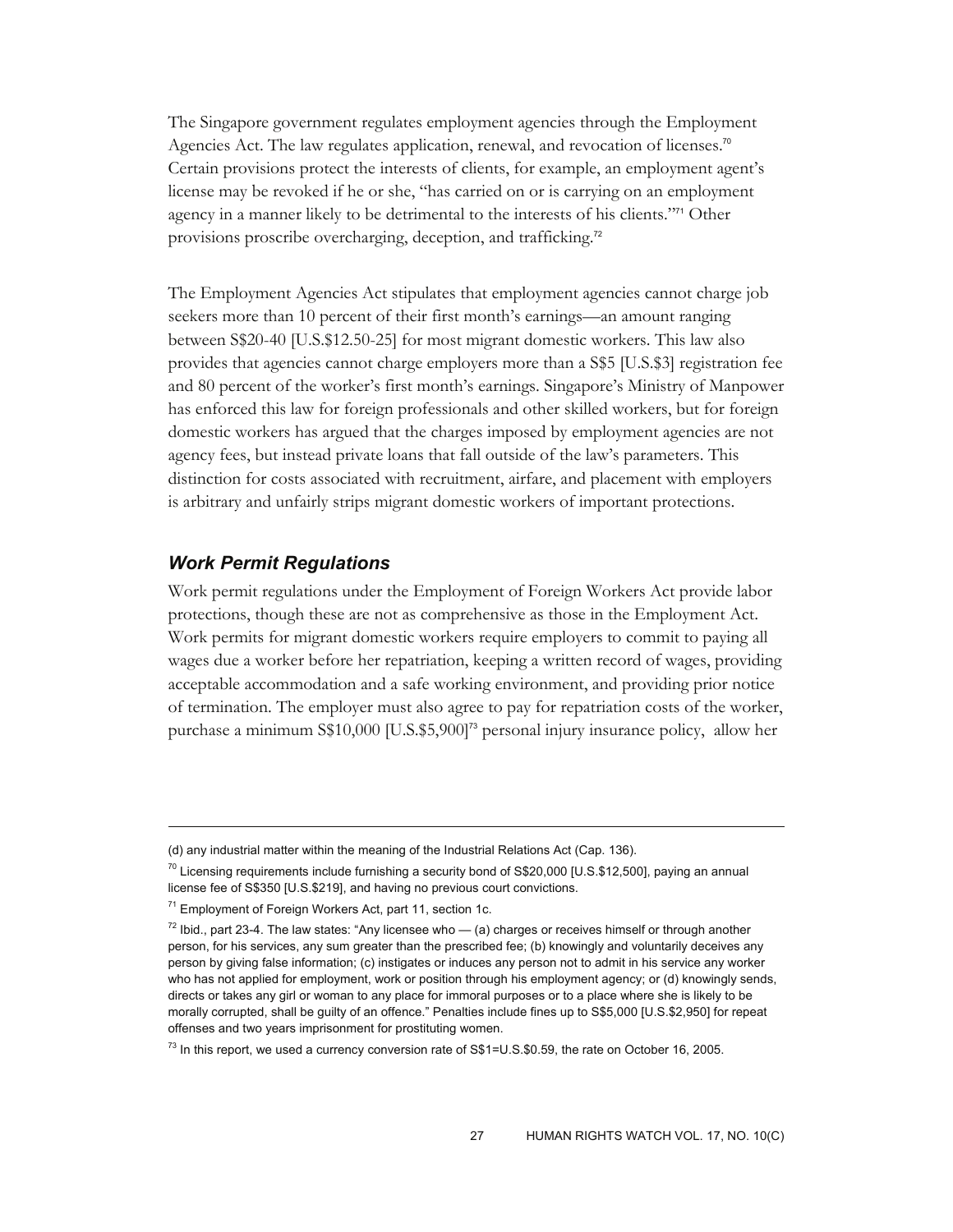to retain the original copy of her work permit, and to employ her only for domestic duties in the household registered for the permit.<sup>74</sup>

The Controller of Work Permits issued revisions to the work permit regulations in early 2005 that introduced new protections: employers are now required to pay domestic workers monthly, and the "employer shall ensure that the worker is not ill-treated, exploited, wilfully neglected or endangered."75 The regulations state that breach of work permit conditions may result in prosecution, imprisonment for up to six months, a maximum fine of S\$5,000 [U.S.\$2,950], revocation of the work permit, and a prohibition from employing foreign domestic workers in the future.<sup>76</sup>

Domestic workers, construction workers, restaurant workers, and other low-wage migrant workers who enter Singapore on work permits do not enjoy the same freedoms and protections as professional and technical workers immigrating on work passes. The latter class of workers may bring their immediate family, enjoy most of the same freedoms and protections as Singaporean citizens, and can marry Singaporean citizens. Work permit holders may not bring family members with them and are barred from marrying Singaporeans. As discussed in more detail in the section, "Restrictions on Reproductive and Marriage Rights," work permit conditions also prohibit migrant domestic workers from becoming pregnant and from "breaking up families" in Singapore.<sup>77</sup>

Work permit conditions require employers to take out a S\$5,000 [U.S.\$2,950] security bond to guarantee they will repatriate their domestic workers. The government justifies the security bond as a mechanism for minimizing the numbers of migrant workers who enter the country on work permits, run away from their jobs, and stay on in Singapore illegally. Employers forfeit the bond if their domestic worker runs away or if they fail to pay for the worker's repatriation according to their obligations under work permit regulations. As will be discussed in the sections, "Lack of Rest Days," and "Forced

-

http://www.mom.gov.sg/NR/rdonlyres/3E5F2641-1831-48E8-A6B3-

BF4F715EDC1E/5458/General\_Guide\_Employmt\_FDWs\_9Sep05.pdf (retrieved September 15, 2005).

<sup>&</sup>lt;sup>74</sup> Ministry of Manpower, "Work Permit Application Form for a Domestic Worker, First Schedule, Conditions of Work Permit for Employer of Foreign Domestic Worker," [online], http://www.mom.gov.sg/Forms/ (retrieved November 16, 2005).

 $75$  Ibid.

<sup>&</sup>lt;sup>76</sup> E-mail correspondence from Foreign Manpower Management Division, Ministry of Manpower, Singapore to Human Rights Watch, November 11, 2005 and Ministry of Manpower, "A General Guide on Employment of Foreign Domestic Workers," revised September 9, 2005 [online],

<sup>&</sup>lt;sup>77</sup> Ministry of Manpower, "Work Permit Application Form for a Domestic Worker, Fourth Schedule, Conditions of Work Permit/Visit Pass for Foreign Worker," [online], http://www.mom.gov.sg/Forms/ (retrieved November 16, 2005).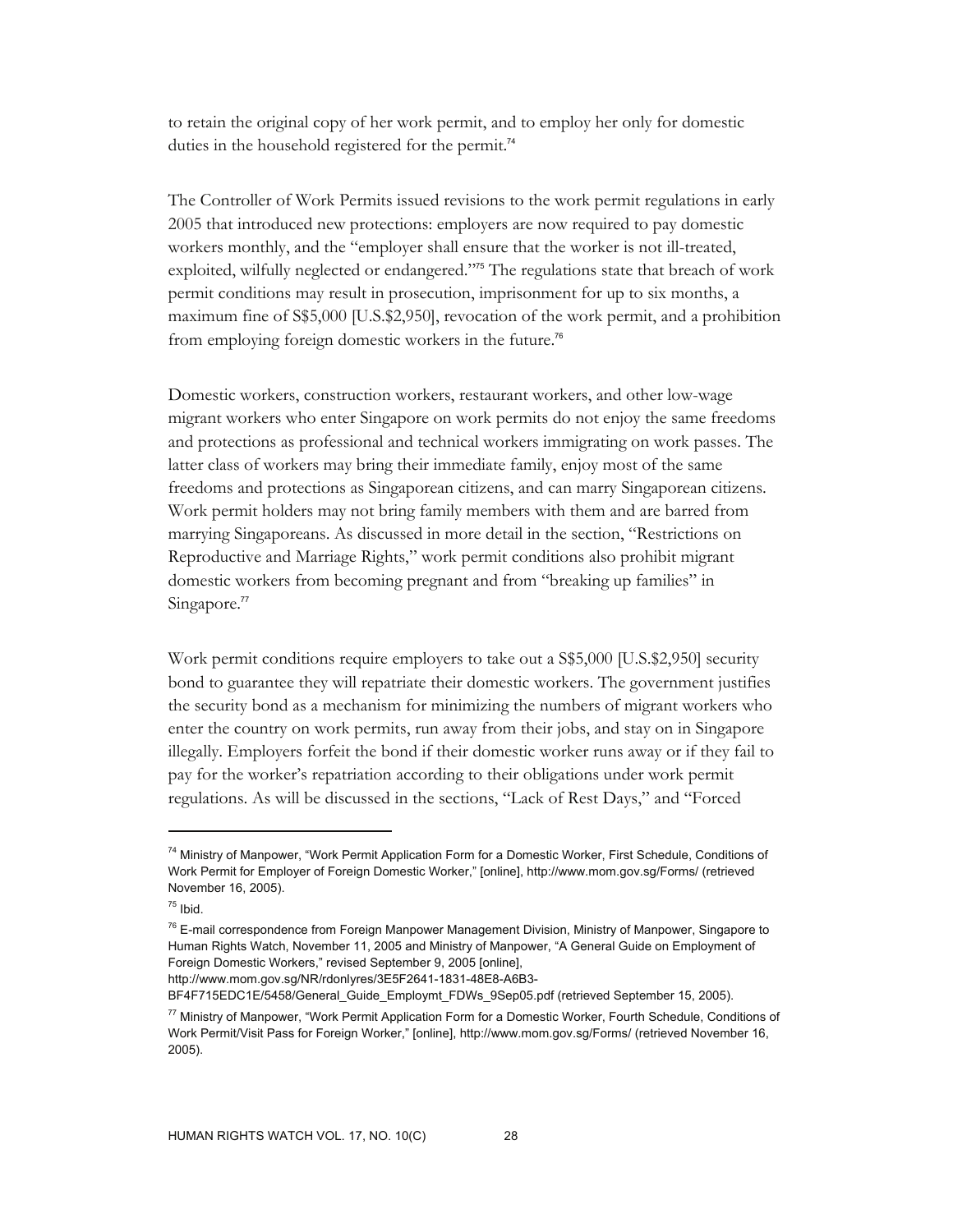Confinement and Restricted Communication," the threat of losing the security bond contributes to many employers denying domestic workers rest days and to their tightly controlling and restricting the workers' movements.

A domestic worker's work permit is tied to her employer. Employers have the power to repatriate a domestic worker at any time during the contract. They can also reject or approve a domestic worker's wish to transfer employers in the middle or at the end of a two-year contract. As will be discussed in later sections, these policies foster a strong power imbalance, especially when domestic workers are under financial stress to repay their debts or earn money in Singapore. They may fear to report abuse as their employers can deny them transfers and repatriate them to their home country.

The Singapore government collects hundreds of millions of dollars annually by placing a monthly levy on employers of work permit holders. It raises or decreases the levy to regulate the number of migrant workers in the country and to equalize wages between foreign workers and Singaporean workers.78 In 2005, the government reduced the levy from S\$345 [U.S.\$204] to S\$295 [U.S.\$174] per month per migrant domestic worker. These adjustments were included in a package of "family friendly" policies to help boost the national birthrate. Concessionary rates of S\$200 [U.S.\$118] are available for some categories of employers.

The monthly levy approximates and often exceeds the wages earned by the domestic worker herself. Although the government does not release official figures, it receives between S\$360-531 million [U.S.\$212-313 million] annually from levy payments by employers of migrant domestic workers. These funds go directly into a central government fund and are not earmarked for programs geared toward migrant domestic workers.

#### *Recent Initiatives*

 $\overline{a}$ 

In the wake of publicity surrounding several abuse cases and the rising death toll of migrant domestic workers falling to their deaths from tall apartment buildings, the Ministry of Manpower introduced several new initiatives in 2005. These policies aimed to improve the "quality" of foreign domestic workers employed in Singapore, to better regulate employment agencies, and to raise consciousness among employers and domestic workers about rights and responsibilities.

<sup>&</sup>lt;sup>78</sup> Human Rights Watch interview with Ng Cher Pong, Kenneth Yap, and Wing Git Chan, Foreign Manpower Management Division, Ministry of Manpower, Singapore, November 2, 2005.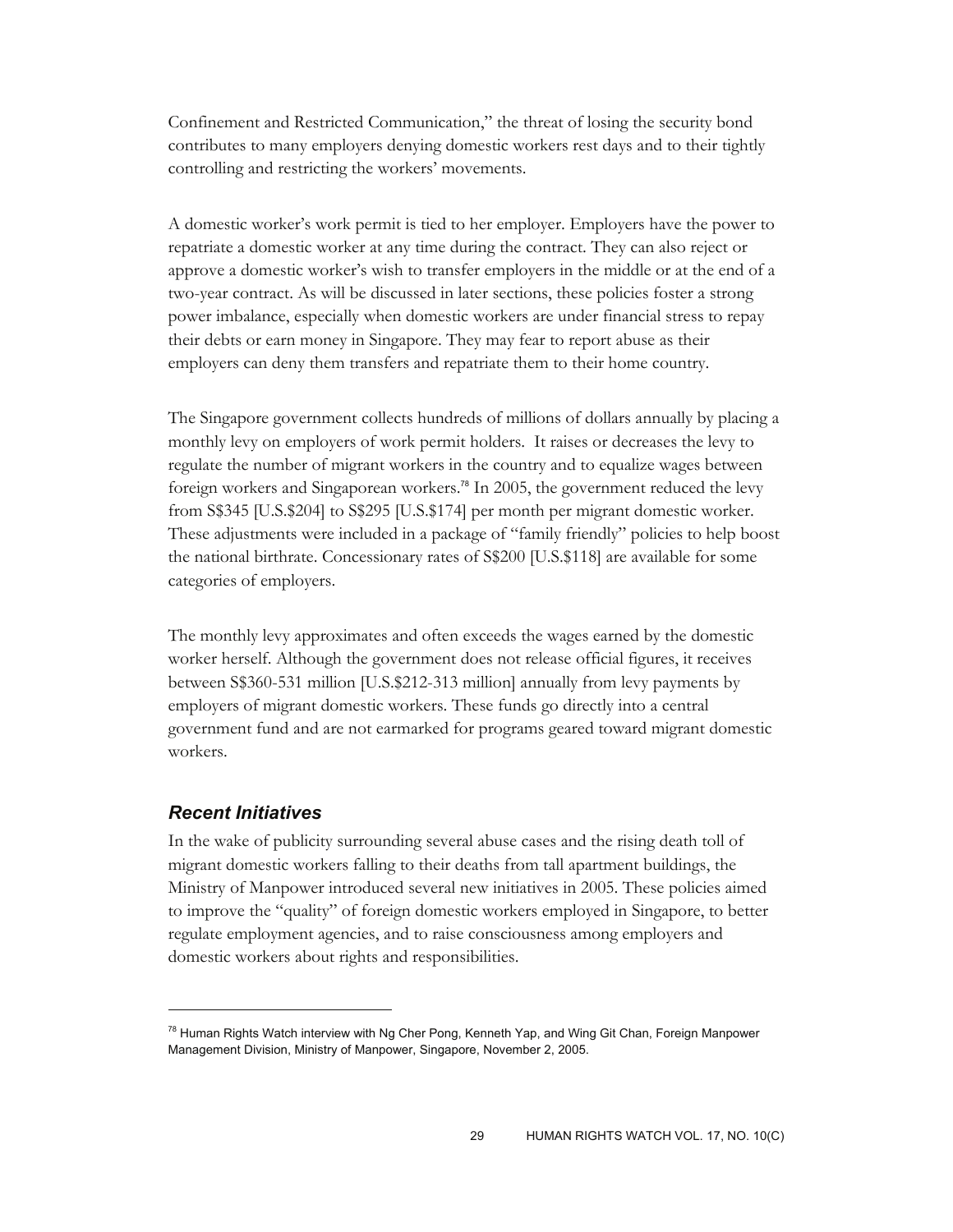The new requirements encourage the recruitment of older, English-speaking, formally educated migrant domestic workers. These changes respond in part to concerns that some domestic workers younger than eighteen were entering the country with altered travel documents. Several abuse cases involved young domestic workers who had little information about their rights, and who had gone through employment agents that may have threatened and intimidated them. The Ministry of Manpower changed the minimum age of employment for a migrant domestic worker from eighteen to twentythree. It also now requires domestic workers to possess at least eight years of formal education and to pass an English proficiency exam.

In order to raise awareness about safe working conditions and legal obligations, the Ministry of Manpower has published a guide for employers of migrant domestic workers.<sup>79</sup> It has introduced two compulsory programs: an orientation for new employers, and a safety awareness seminar for all new migrant domestic workers. Employers can elect to complete the orientation program online, an option criticized by migrants' rights advocates in Singapore. A Human Rights Watch researcher observed an orientation session and one of the employer seminars. In the orientation session, migrant domestic workers learned about work permit conditions and the types of work that an employer can ask of them. Much of the seminar for employers focused on safe workplace practices, for example how to hang wet clothes outside windows or operate electrical appliances. Employers learned about their legal obligations and acceptable employment practices. The discussion focused on improving communication and flexibility. Topics included explaining that employers cannot make deductions from domestic workers' salaries as a punishment.

Another recent policy requires any employer who has cycled through five domestic workers in one year to attend an orientation. In 2004, the Ministry of Manpower said that approximately 3,000-4,500 employers change more than four domestic workers in one year.80 According to a policy introduced in 2004:

MOM [Ministry of Manpower] recognises that frequent changes of FDWs are often a reflection of the difficulty that an employer faces in managing FDWs…. Employers who change their FDW for 4 times in a 1-year period are issued with advisory letters. At the 5<sup>th</sup> change,

<sup>&</sup>lt;sup>79</sup> Ministry of Manpower, "A General Guide on Employment of Foreign Domestic Workers," revised September 9, 2005.

<sup>80</sup> Sim Chi Yin, "Changed Your Maid Five Times This Year?" *The New Paper,* September 3, 2004.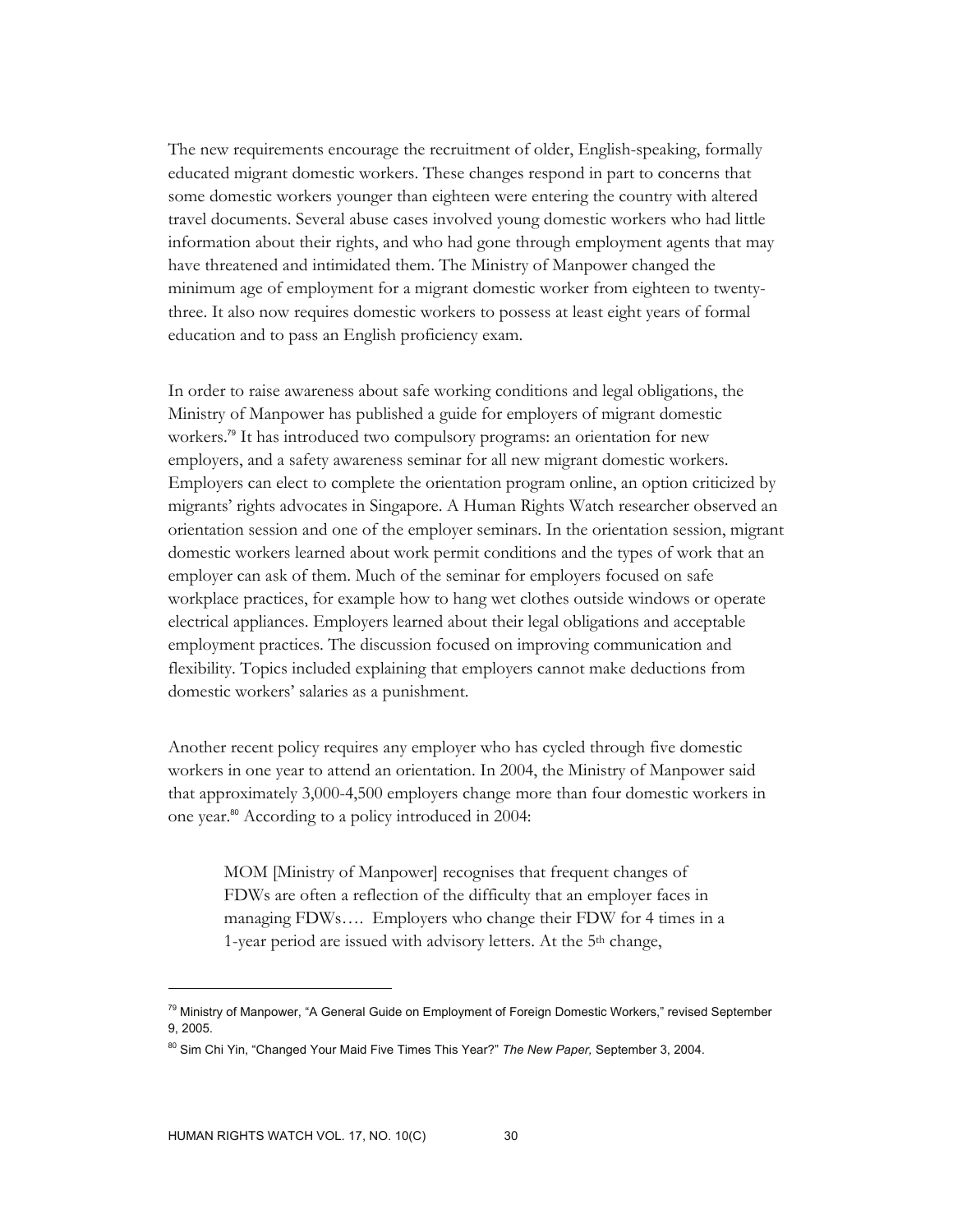employers are required to attend the Employers' Orientation Programme (EOP) and go through a post-class session with the trainer. At the 6th change, employers are required to attend an interview with a MOM officer. If the pattern of changing FDWs continues further, MOM would reject the employer's work permit application unless there are satisfactory explanations.<sup>81</sup>

These interventions are not strong enough to curb abuse. Waiting until an employer has employed five or six domestic workers within one year means that the intervention may come too late for several workers. The Ministry of Manpower's policy does not call for interviews with former or current domestic workers who may be able to provide important information about why they were dismissed or transferred.

Finally, in 2004, the Ministry of Manpower began requiring that all new employment agencies and those seeking renewal of their licenses must be accredited. The Ministry of Manpower designated two organizations as accreditation bodies for employment agencies placing migrant domestic workers: the Association of Employment Agencies in Singapore (AEAS), comprised of employment agents, and CASETrust, a consumer rights group. Employment agencies must have a minimum amount of financial reserves, keep records about domestic worker placements available for inspection, and have protocols for handling disputes. Both accrediting bodies have created sample employment contracts. Provisions state the necessity of giving domestic workers adequate food, rest, and lodging, but do not provide specific guidelines on maximum hours of work, periods of continuous rest, or acceptable housing arrangements. At the time of this writing, standard contracts promoted by these two accrediting bodies left a blank for the number of rest days a domestic worker will receive per month. In many cases, employers just fill in a zero. A provision effective in 2006 will require at least one day off per month for new contracts, but this may be waived by offering extra compensation. The effectiveness of the accreditation scheme is discussed later in this report.

<sup>&</sup>lt;sup>81</sup> E-mail correspondence from the Foreign Manpower Management Division, Ministry of Manpower, Singapore to Human Rights Watch, November 11, 2005.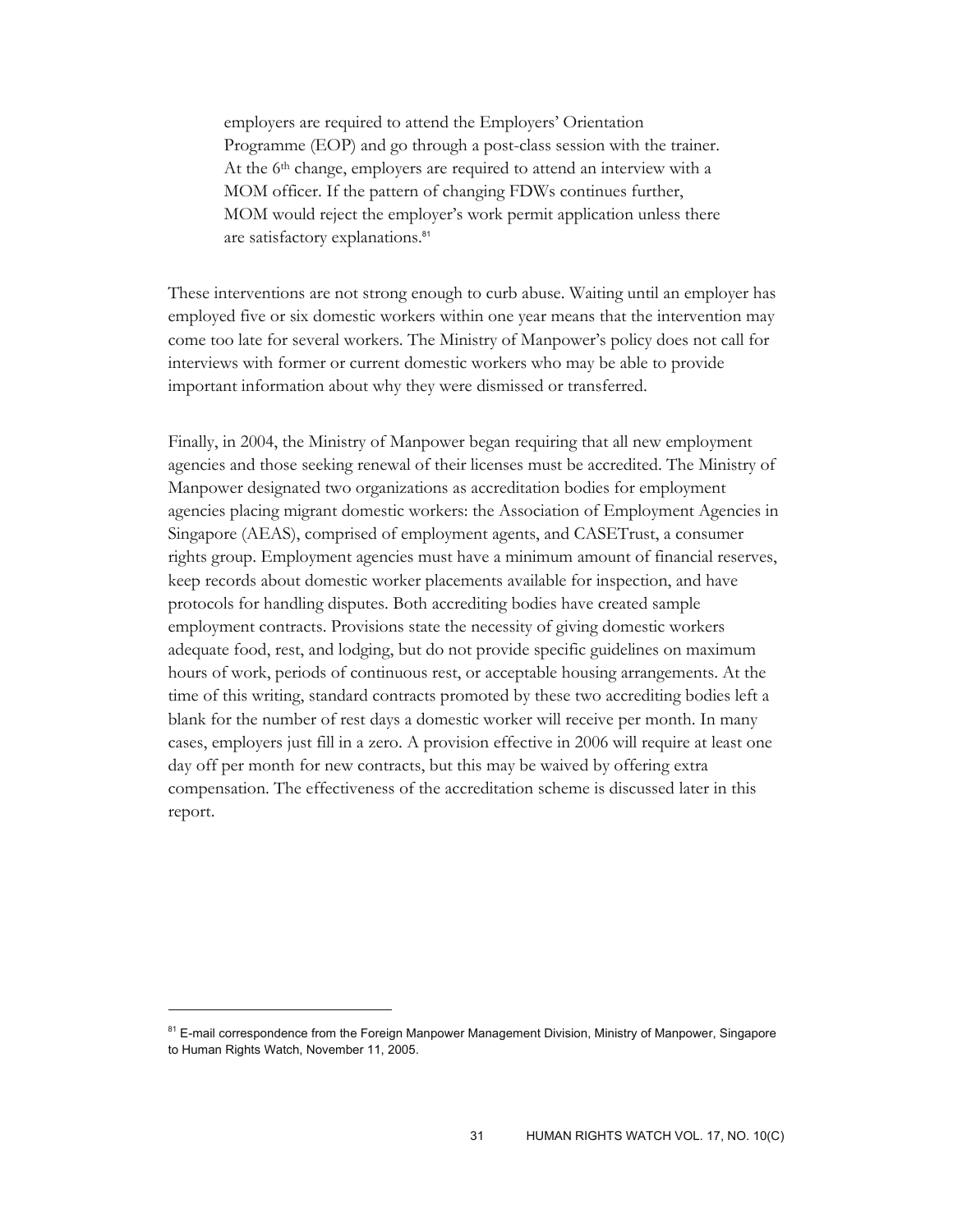#### *Unjustifiable Disparate Impact: Exclusion from Labor Protections*

*All persons are equal before the law and entitled to the equal protection of the law.*  —Singapore Constitution, article 12(1)

Singapore's Constitution and international law guarantee equality before the law and the entitlement of all persons to equal protection of the law.82 When domestic workers in Singapore, a population comprised overwhelmingly of foreign women, encounter exclusion from employment laws regulating working conditions, they are experiencing a form of discrimination, though not necessarily intentional, in violation of the national laws of Singapore. This discrimination also violates rights articulated in international human rights law.

Singapore has committed to uphold human rights protections defined in the Convention on the Elimination of All Forms of Discrimination against Women (CEDAW).<sup>83</sup> Singapore must ensure that domestic law and its enforcement comply with their international obligations to protect the rights of women. Although Singapore has not ratified the International Covenant on Economic, Social, and Cultural Rights (ICESCR), the International Covenant on Civil and Political Rights (ICCPR), or the International Convention on the Protection of the Rights of All Migrant Workers and Members of Their Families (Migrant Workers Convention), these are important sources of international law and human rights standards.<sup>84</sup> Some of their provisions reflect a significant degree of international consensus and evolving state practice. In this sense, they provide guidance on how Singapore might reformulate their legislation in respect to migrant domestic workers.

<sup>82</sup> Singapore Const, art. XII, § 1 and Universal Declaration of Human Rights G.A. Res. 217A (III), U.N. GAOR, 3d. Sess., pt. 1 at 71, U.N. Doc. A/810 (1948), art. 7. The Universal Declaration of Human Rights (UDHR) is the precursor of important international treaties that set forth human rights. As a member of the United Nations, Singapore has committed to uphold the UDHR. See also, International Covenant on Civil and Political Rights (ICCPR), 999 U.N.T.S. 171, entered into force March 23, 1976, art. 26.

<sup>&</sup>lt;sup>83</sup> Convention on the Elimination of All Forms of Discrimination against Women (CEDAW), G.A. Res. 34/180, U.N. Doc. A/34/46, 1979, entered into force September 3, 1981, ratified by Singapore on October 5, 1995. Singapore entered a reservation to article 2, which prohibits discrimination against women, when it affects the practice of religious and personal laws. They also reserved the right to impose restrictions on the employment of women related to perceived health and safety concerns for pregnant women.

<sup>84</sup> CEDAW, art. 2; ICCPR, arts. 2 and 3; International Covenant on Economic, Social and Cultural Rights (ICESCR), U.N. Doc. A/6316 (1966), entered into force January 3, 1976, art. 2; Convention on the Protection of the Rights of All Migrant Workers and Members of Their Families (Migrant Workers' Convention), adopted on December 18, 1992, U.N. G.A. Res. 45/158, entered into force July 1, 2003, art. 1.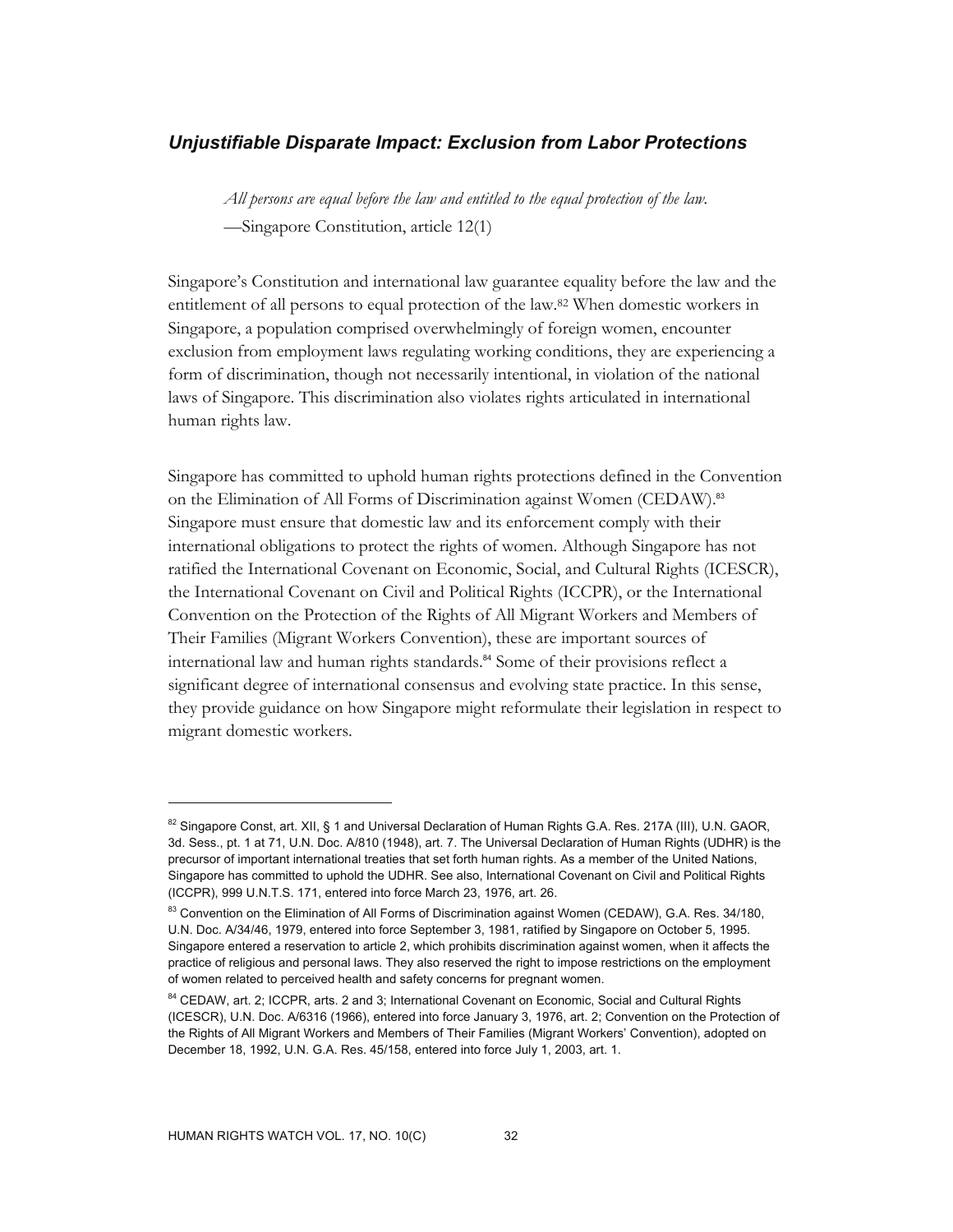International law prohibits discrimination on the basis of such distinctions as sex, national or social origin, or other status.85 Article 3 of the ICESCR sets forth the equal right of men and women to the enjoyment of all economic, social, and cultural rights in the covenant, which includes the right to just and favorable conditions of work. $86$  These rights include "women being guaranteed conditions of work not inferior to those enjoyed by men," and the right to "rest, leisure and reasonable limitation of working hours and periodic holidays with pay, as well as remuneration for public holidays."<sup>87</sup>

Singapore's Employment Act and Workmen's Compensation Act exclude domestic workers from many of the legal protections extended to other workers. These laws protect other work permit holders, including migrants working in construction and restaurants. The Employment of Foreign Workers Act and the Employment Agency Act, which apply to domestic workers, do not provide the same level or specificity of protection. These exclusions, while facially neutral in that they focus on a form of employment, may not be discriminatory in intent but have a disparate impact on women and foreigners since the overwhelming majority of domestic workers in Singapore are migrant women. The lesser protection extended to domestic work reflects discrimination against a form of work usually performed by women and that involves tasks associated with traditional female domestic roles such as cleaning, child care, and cooking.

No legitimate reasons exist for these exclusions, meaning that the unequal protection of domestic workers under Singapore law constitutes impermissible disparate impact discrimination on the basis of sex and national origin.88 Arguments that domestic work does not lend itself to regulations on working hours and rest days do not address the need to protect domestic workers' right to health and right to rest. These arguments, as well as fears that such regulations would be difficult to enforce, can be addressed by encouraging the formation of domestic workers' associations, creating accessible

<sup>85</sup> UDHR, art. 2; ICCPR, art. 2(1): "Each State Party to the Covenant undertakes to respect and to ensure to all individuals within its territory and subject to its jurisdiction the rights recognized in the present Covenant, without distinction of any kind, such as race, colour, sex, language, religion, political or other opinion, national or social origin, property, birth or other status." See also, CEDAW, art. 1; and the Migrant Workers Convention), art. 7. 86 ICESCR, art. 7.

 $87$  ICESCR, arts. 7(a) and 7(d).

<sup>88</sup> Some have argued that because domestic workers have responsibilities for child care or preparing meals that do not fit in a standard eight-hour workday, they should not be regulated by limits on their working hours. Although their hours may be flexible, there should be limits on the maximum hours of work they perform each week, with provisions for overtime pay. Furthermore, the requirements of many other jobs, such as health care providers, waiters, and pilots, do not fit the standard eight-hour workday model, yet workers in these jobs are still covered under domestic employment protections.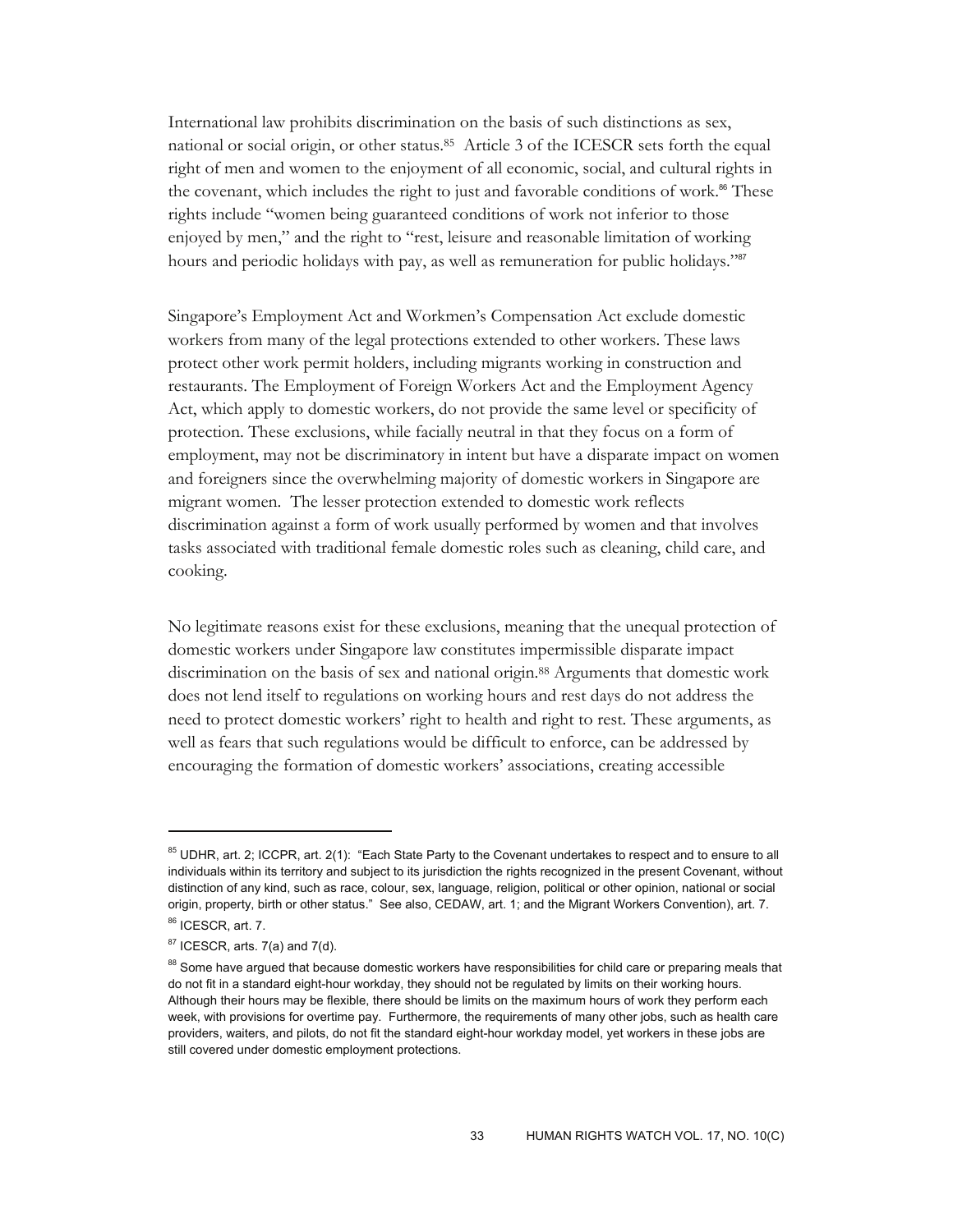complaint mechanisms, and learning from the experiences of governments that do extend labor protections to domestic workers, including Hong Kong.

# **Agent Abuse and Negligence in Singapore**

*The agent in Singapore was cruel. I had to take off all my clothes and was totally nude. They were checking to see if I had hidden money. I was wearing a head scarf. They took it and threw it away. They hit me and kicked me with boots. They asked if I brought anything from Indonesia. They took 50,000 rupiah I had. There were three other girls with me. This was happening in front of them. Only those of us from Indonesia experienced this [treatment]. I had bruises on my head and arms. The employer found out when I went to her home. She asked me to go to the police. I said it didn't matter because God will punish them. They were Indonesian agents in Singapore from my hometown.* 

—Sri Mulyani (not her real name), Indonesian domestic worker, age thirty, Singapore, February 19, 2005

More than one third of the migrant domestic workers interviewed by Human Rights Watch reported abuse at the hands of employment agents in Singapore. Abuses included confiscation of passports, personal belongings, and religious items; threats and physical abuse; illegal or dangerous employment assignments; and refusal to remove women from abusive employment situations. As will be discussed in later sections, agents may also saddle workers with large initial loans and overcharge for transfer fees, and room and board, sinking domestic workers deeper in debt, in a few cases placing them in situations akin to debt bondage. One service provider said, "Agencies treat them like…you are a maid, not a person anymore. We know not all agencies treat maids badly. The passport of the national is held by the employer and agent. That is very wrong…. [I know of one agency where] girls complain that agents threaten, intimidate, and slap them."89

The displays of employment agencies in shopping centers underscore the notion that domestic workers are goods to be sold, rather than human beings requiring treatment with respect and dignity. During visits in March and November 2005 to shopping centers such as Lucky Plaza, Katong, Bukit Timah, People's Park Centre, and others, Human Rights Watch saw large signs advertising "\$88 dollar maids" [U.S.\$52] and, in some cases, agency fees as low as S\$1 [U.S.\$0.59]. Despite accreditation criteria for employment agencies prohibiting them from keeping domestic workers in the

<sup>89</sup> Human Rights Watch interview with a private organization aiding migrant workers, Singapore, February 17, 2005.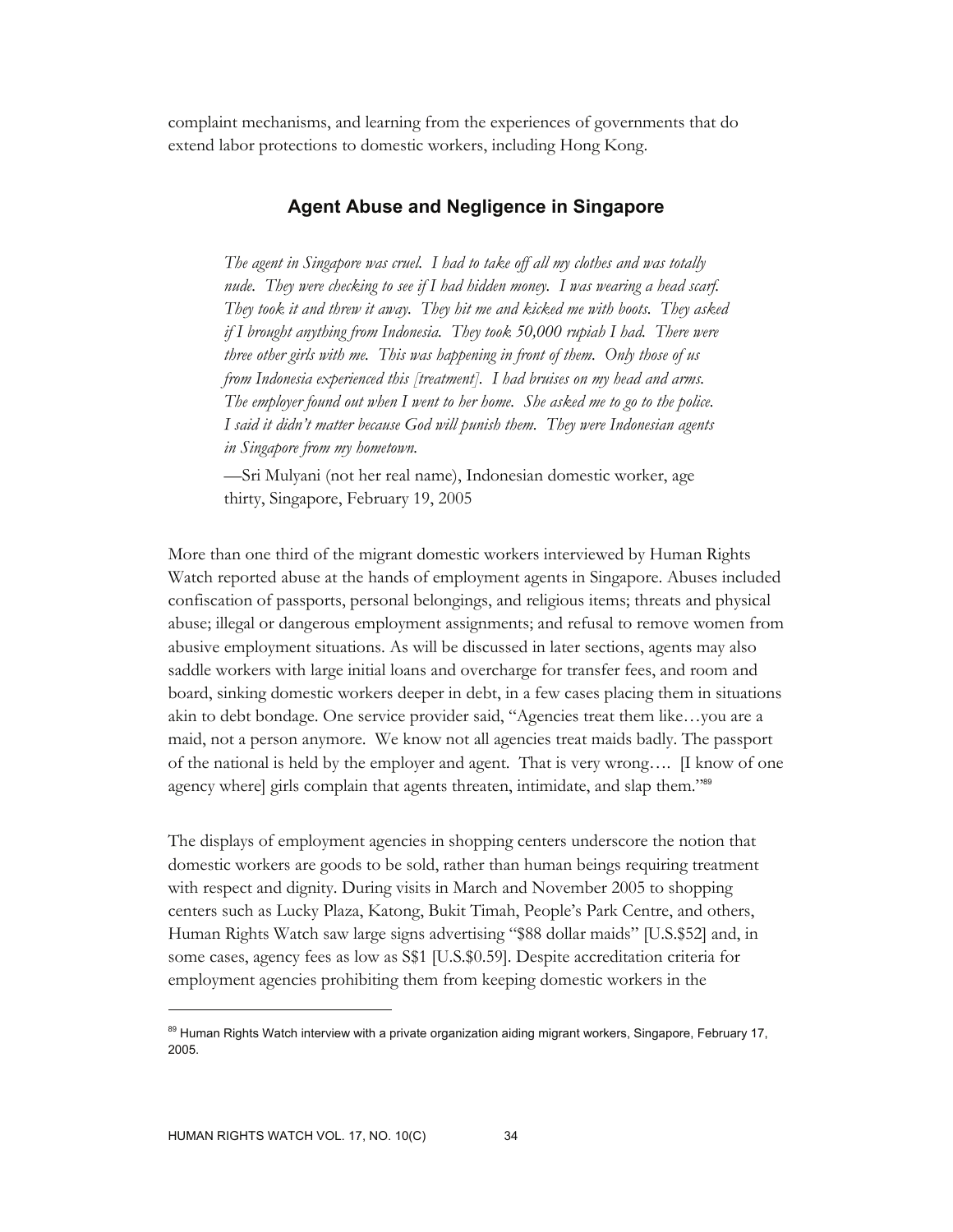storefronts as displays, agents found other ways to "advertise" domestic workers to potential customers. For example, in front of the Nation employment agency office in the Bukit Timah shopping center, domestic workers wearing matching uniforms acted like moving mannequins, miming washing windows, hanging clothes to dry, sweeping, and bathing babies for nearby shoppers to view.

Human Rights Watch interviewed domestic workers who experienced abusive treatment from employment agents in Singapore upon arrival. Neerangini, for example, was living with an agent who sent her for temporary cleaning assignments. She said, "For minor things, if the saris were not put away right, or not ironed, I got beaten….. I was beaten so I couldn't ever put on my own shirt. She would beat me with a metal ruler."90 Some agents took telephone numbers and other contact information from domestic workers, stripping them of key information necessary to for seeking help. Dewi Hariyanti said:

The labor agents searched our bodies. If they found letters or money, they took it, we couldn't carry any addresses. They took it and they burned it, including telephone numbers. From me they took letters, a dress, and money. I hid money in my underwear and they did not find it. They made me take off my top in a room.<sup>91</sup>

Others described inadequate accommodations and insufficient food. One domestic worker told us, "I arrived at the agency yesterday. I stayed on the floor with other domestic helpers. The food was not enough. There was no breakfast, just bread and water. There was no lunch."<sup>92</sup> Another said, "I spent one night in the agency. They didn't give me anything to eat for the night. I was alone, I slept on the kitchen floor. I had no blankets, no mattress."<sup>93</sup>

Agents may also place domestic workers in employment situations different from those to which they had originally agreed. Ani Khadijah, a domestic worker, told us, "It was a surprise when the manager told me the names of my employers. I was asking why—I

 $90$  Human Rights Watch interview with Neerangini (not her real name), Indian domestic worker, age thirty-one, Singapore, March 1, 2005.

<sup>91</sup> Human Rights Watch interview with Dewi Hariyanti (not her real name), Indonesian domestic worker, age twenty, Singapore, February 27, 2005.

 $92$  Human Rights Watch interview with Margarita Ramos (not her real name), Filipina domestic worker, age twenty-six, Singapore, March 2, 2005.

<sup>&</sup>lt;sup>93</sup> Human Rights Watch interview with Muriyani Suharti (not her real name), Indonesian domestic worker, age twenty-two, Singapore, March 8, 2005.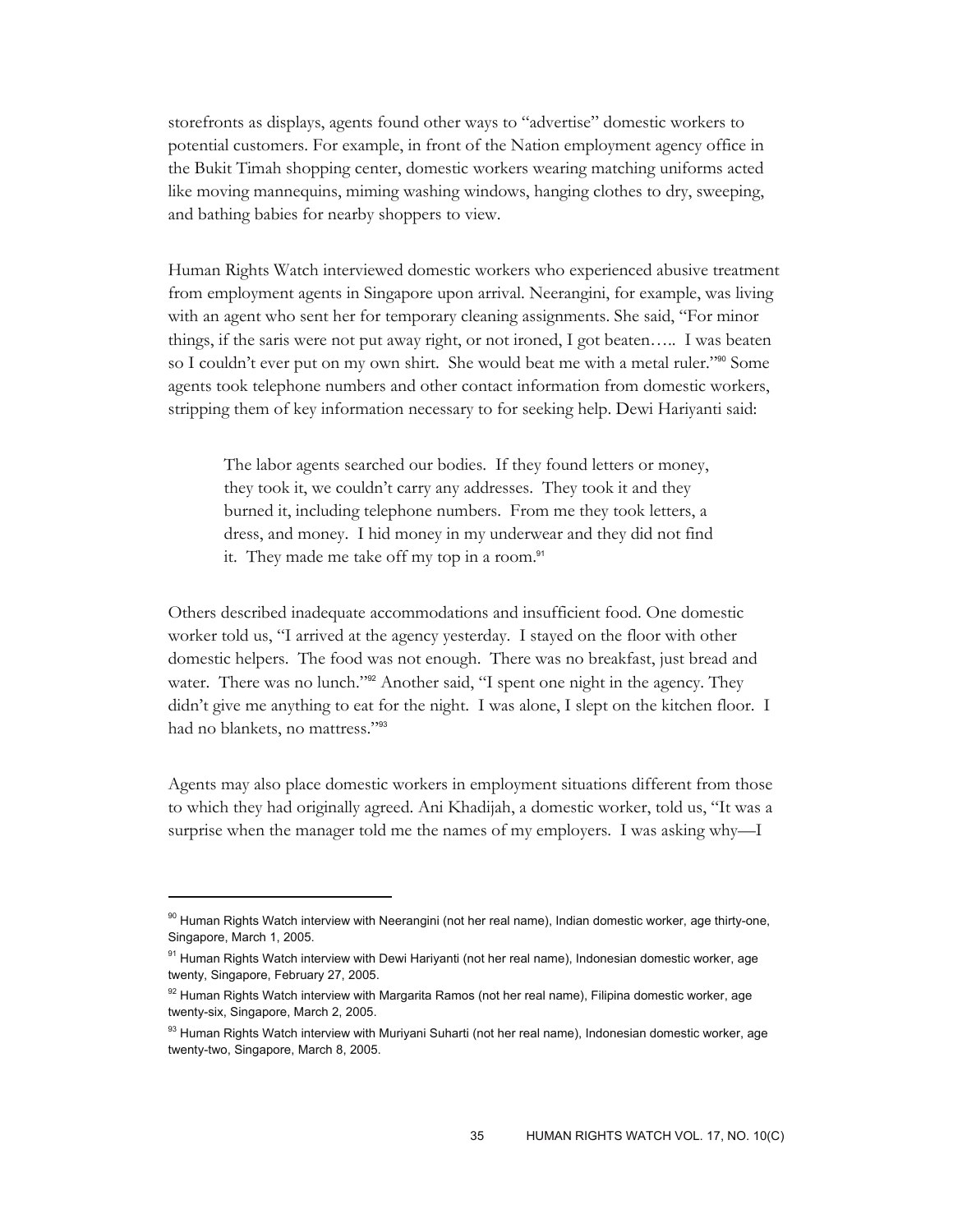was supposed to take care of an old lady, but instead I was taking care of a small baby."<sup>94</sup> Adelyn Malana, a Filipina domestic worker signed a contract for a monthly salary of S\$350 [U.S.\$206] with a weekly rest day. When she arrived in Singapore, the agency told her that her salary would be "S\$320 [U.S.\$189] with an off day and S\$350 with no off day."95 Neerangini, an Indian domestic worker told us her agent, "would send us out to clean for S\$10 [U.S.\$6] per hour. The \$50 [U.S.\$30] would go to the madam, not me.... There were six or seven of us…It was the same thing, she sent them out to work."<sup>96</sup>

Employment agents sometimes place migrant domestic workers with employers they know to be abusive. Singapore's regulation that employers can cycle through five domestic workers before they are subject to review endangers the well-being of domestic workers. Sometimes a second or third-round match is made in the name of finding a better fit, but many times agents are also aware that an employer has unreasonable expectations or does not treat domestic workers well. Despite this knowledge, agents prioritize keeping employers as clientele over ensuring that they place a domestic worker in a safe and fair working environment. As one labor agent told us:

This month, we had one transfer maid. The problem is probably with the employer. The employer is quite fussy, and has changed four domestic workers in one year. We will find a replacement for both the maid and the employer. We offer a three-month guarantee.<sup>97</sup>

Aisyah Fatah, whose employers forced her to operate a commercial laundry service, was confined to the house, and worked nineteen hours a day, said that when she escaped, the agent simply put another domestic worker in her place. She said, "They sent a Filipina after me, from this agency. They sent two Indonesians before me, no one lasts for long."98

Several agents told Human Rights Watch they use the excuse that business is bad if they feel they can no longer supply a domestic worker to a particular employer. But they did

<sup>94</sup> Human Rights Watch interview with Ani Khadijah (not her real name), Indonesian domestic worker, age thirtyfour, Singapore, February 19, 2005.

<sup>&</sup>lt;sup>95</sup> Human Rights Watch interview with Adelyn Malana (not her real name), Filipina domestic worker, age twentytwo, Singapore, February 21, 2005.

<sup>96</sup> Human Rights Watch interview with Neerangini (not her real name), Indian domestic worker, age thirty-one, Singapore, March 1, 2005.

 $97$  Human Rights Watch interview with employment agent, Lucky Plaza, Singapore, March 1, 2005.

<sup>98</sup> Human Rights Watch interview with Aisyah Fatah (not her real name), Indonesian domestic worker, age twenty-one, Singapore, March 4, 2005.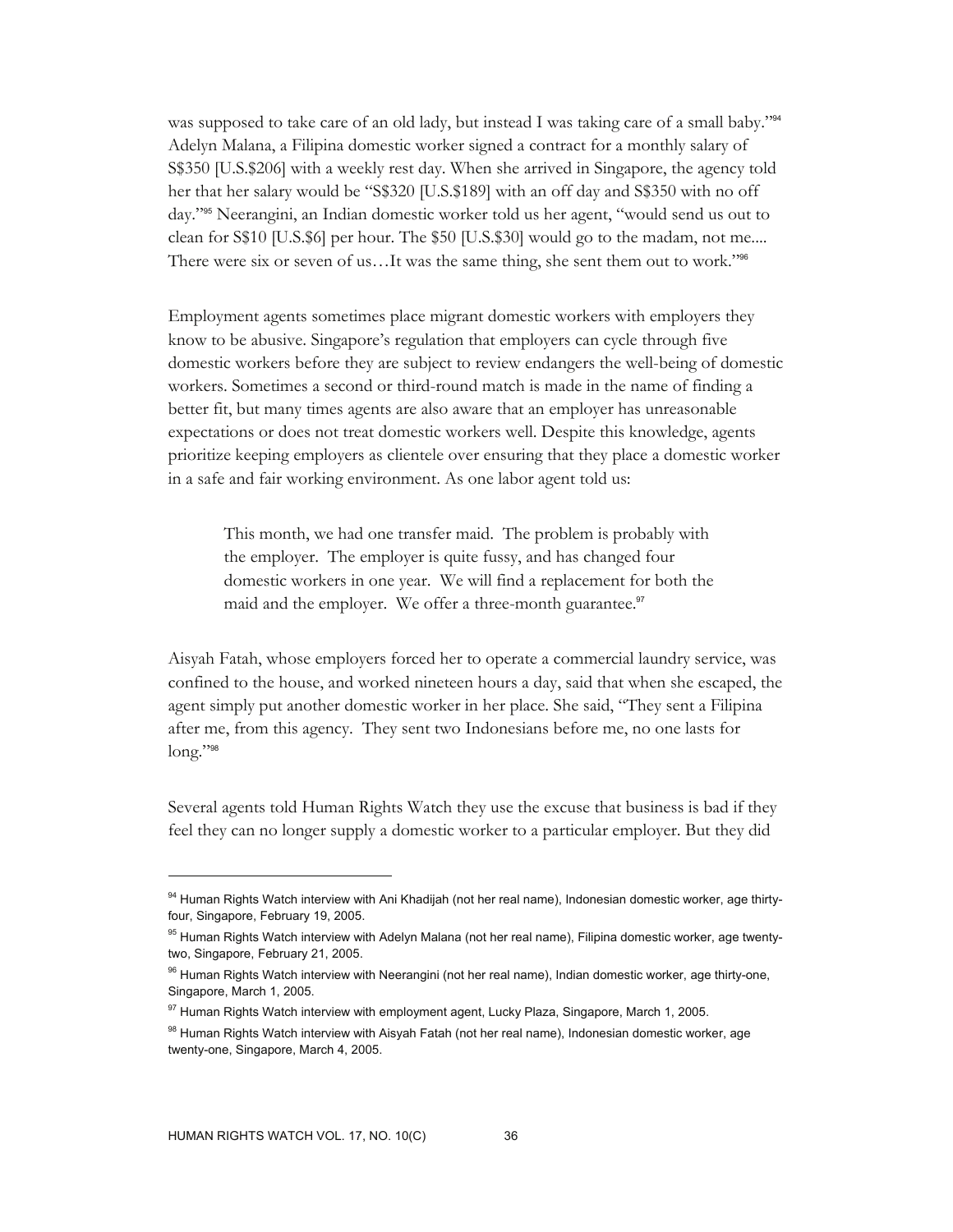not report or blacklist such employers, who were then free to hire a maid from another employment agency.

Human Rights Watch interviewed more than thirty domestic workers who had negative experiences seeking assistance from their agent after facing abuse from employers. In many instances, the first person that an abused domestic worker will turn to is her employment agent. This agent may be the only person she knows in Singapore. After being physically abused by her employer, a domestic worker told us:

The employer brought me to the agent. The agent said, "why don't you know how to work? You are old, you have kids." He slapped me. Three times. I just cried.... There was nowhere to complain.<sup>99</sup>

A social worker who has worked on dozens of migrant worker abuse cases said, "The agency chooses not to believe the maid. They are always afraid of losing customers."<sup>100</sup> Muriyani Suharti, a domestic worker who had been raped repeatedly by her employer, said:

The agency didn't believe me. They said, "if it's true that he forced you, why did it happen so many times?" It happened because I was afraid. After that I spent one month at the agency, working part-time for no pay. I told the agent, I want to go back to Indonesia. They told me if I wanted to go I had to pay all the expenses.<sup>101</sup>

Some domestic workers are afraid to report problems to their employment agents because of threats, outstanding debts, or poor treatment during other interactions. One domestic worker, Adelyn Malana, explained, "When I ran away I came here [to a private shelter] because my agent was not good. The agent is very angry with me because I came [here.] I think she would have sent me back to my employer."<sup>102</sup> Kanthi Unisa, a domestic worker who escaped from her place of employment after experiencing horrific working conditions said, "There was nobody I could talk to. I talked to the agency, but they did not help me. The agency believed the employer…. [The agent said] "If you

<sup>99</sup> Human Rights Watch interview with Ani Khadijah (not her real name), Indonesian domestic worker, age thirtyfour, Singapore, February 19, 2005.

<sup>&</sup>lt;sup>100</sup> Human Rights Watch interview with social workers, private organization, Singapore, March 4, 2005.

<sup>&</sup>lt;sup>101</sup> Human Rights Watch interview with Muriyani Suharti (not her real name), Indonesian domestic worker, age twenty-two, Singapore, March 8, 2005.

<sup>&</sup>lt;sup>102</sup> Human Rights Watch interview with Adelyn Malana (not her real name), Filipina domestic worker, age, twenty-two, Singapore, February 21, 2005.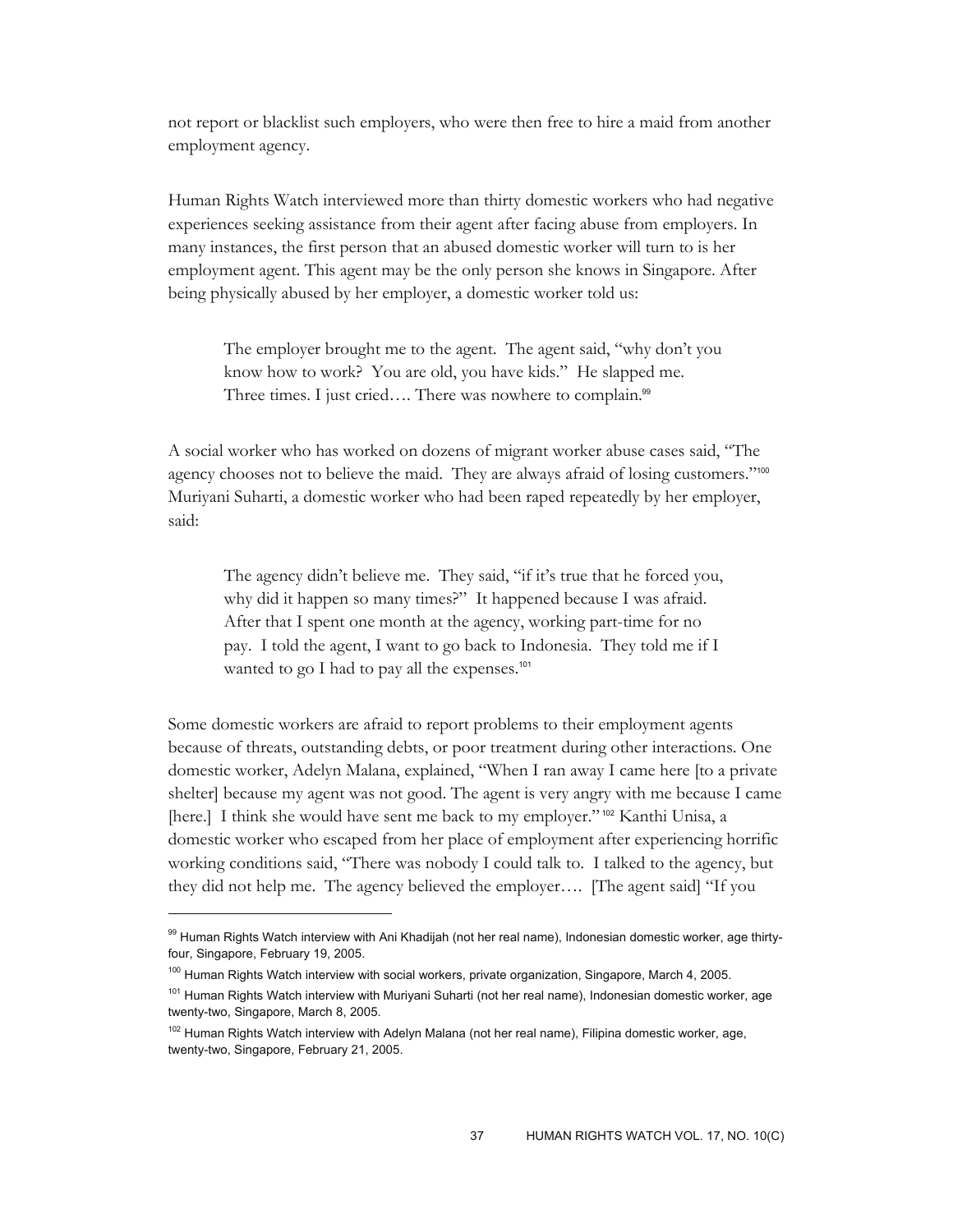don't want to work, I can't do anything for you. You cut your visa and go back." That is why I don't talk to my agency."<sup>103</sup>

# **Workplace Abuses in Singapore**

*It is \$588 [U.S.\$347] for an Indonesian, \$598 [U.S.\$353] for a Filipina. You want a Filipina because she speaks English. For Filipinas there is usually a six, seven month salary deduction [debt payment], for Indonesians there is eight months deduction. Filipinas need a day off once a month, Indonesians don't need a day off. The salary for Filipinas is S\$320 [U.S.\$189] per month, for Indonesians, 280 [U.S.\$165] per month. You get one replacement free, three months for a Filipina, six months for an Indonesian.* 

—Employment agent explaining the packages available to prospective employers, Singapore, March 5, 2005

# *Deaths*

-

*Another foreign domestic worker fell from the fourth storey while hanging out the laundry on Tuesday. She was taken to the Changi General Hospital. A hospital spokesman said she was still in intensive care but was "stable and conscious." The maid, an Indonesian in her 30s, was said to have fallen head first out of her employer's Tampines flat around 6:40 a.m.* 

—"Two fell this week," *The New Paper,* February 20, 2004

Between 1999 and 2005, at least 147 migrant domestic workers died from workplace accidents or suicide, most by jumping or falling from residential buildings. Of these, 122 were Indonesian domestic workers who jumped or fell to their deaths.<sup>104</sup> One Sri Lankan domestic worker jumped to her death in September 2005.105 Information provided by the Philippines embassy did not specify whether any deaths of Filipina domestic workers

<sup>&</sup>lt;sup>103</sup> Human Rights Watch interview with Kanthi Unisa (not her real name), Sri Lankan domestic worker, age twenty-four, Singapore, February 27, 2005.

<sup>&</sup>lt;sup>104</sup> Human Rights Watch interview with Fachry Sulaiman, first secretary, Protocol and Consular, Embassy of Indonesia, Singapore, November 2, 2005.

<sup>&</sup>lt;sup>105</sup> Human Rights Watch telephone interview with official, Sri Lanka High Commission, Singapore, November 17, 2005.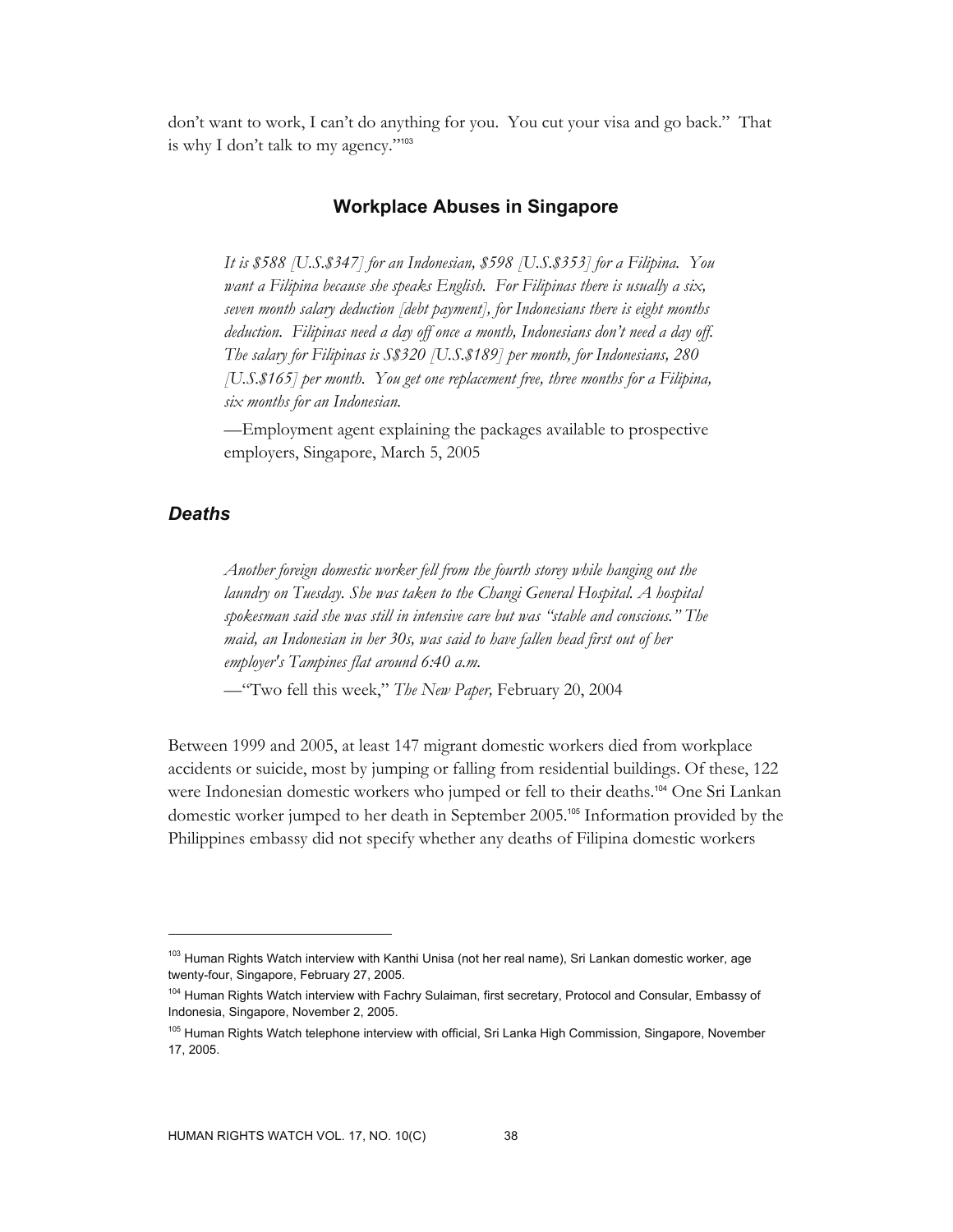were due to falling from a height, but noted that between 2001 and 2005, fifteen Filipina domestic workers died from workplace accidents and nine from suicide.<sup>106</sup>

Although there are no directly comparable statistics, the Indonesian consulate in Hong Kong reported that thirty-two domestic workers died in Hong Kong between 2003 and June 2005 for reasons including illness, accidents, and suicides. Of these, they classified seventeen as suicides.<sup>107</sup> In the same period, forty-three Indonesian domestic workers in Singapore died by falling from buildings. These differences are particularly striking given Singapore employs approximately 60,000 Indonesian domestic workers while Hong Kong employs more than 90,000 Indonesian domestic workers.<sup>108</sup>

Interviews with government officials, embassy officials, aid organizations, domestic workers, and employment agents suggest that causes of these falls likely include suicide and hazardous workplace conditions. Isolation at the workplace, excessive work demands, employer abuse, and financial pressures are all factors that may contribute to anxiety and depression. Human Rights Watch interviewed a domestic worker who had attempted suicide after suffering poor working conditions and feeling she had no alternatives for escape. She said:

I was afraid if I ran away, I would be caught by the police. Madam often got angry with me, complained to the agency, and the agency also got angry with me. The agent asked "What do you want?" I said, "I want to die, ma'am, because the people here are cruel, everything I do is wrong, I'm always called idiot and stupid."

[It got so bad,] I really didn't know what to do, so I drank poison for rats and cockroaches. I lost consciousness, and Madam brought me to the hospital….

The police told me it was wrong to try suicide. When the incident happened, I had been working exactly seven months. I had earned  $\$ \$90  $[U.S. $53]$ .<sup>109</sup>

-

107 Sim Chi Yin, "Storm over a headline," *The New Paper,* June 13, 2005 and information provided by fax by Ayodhia Kalake, Consulate General of the Republic of Indonesia, Hong Kong, June 2, 2005 and June 6, 2005. <sup>108</sup> Ibid., and information provided by fax by Fachry Sulaiman, first secretary, Protocol and Consular Affairs, Embassy of the Republic of Indonesia, Singapore, May 31, 2005.

<sup>&</sup>lt;sup>106</sup> E-mail correspondence from Crescente Relación, first secretary and consul, Philippines Embassy, Singapore, to Human Rights Watch, November 29, 2005.

<sup>&</sup>lt;sup>109</sup> Human Rights Watch interview with Muriyani Suharti (not her real name), Indonesian domestic worker, age twenty-two, Singapore, March 8, 2005.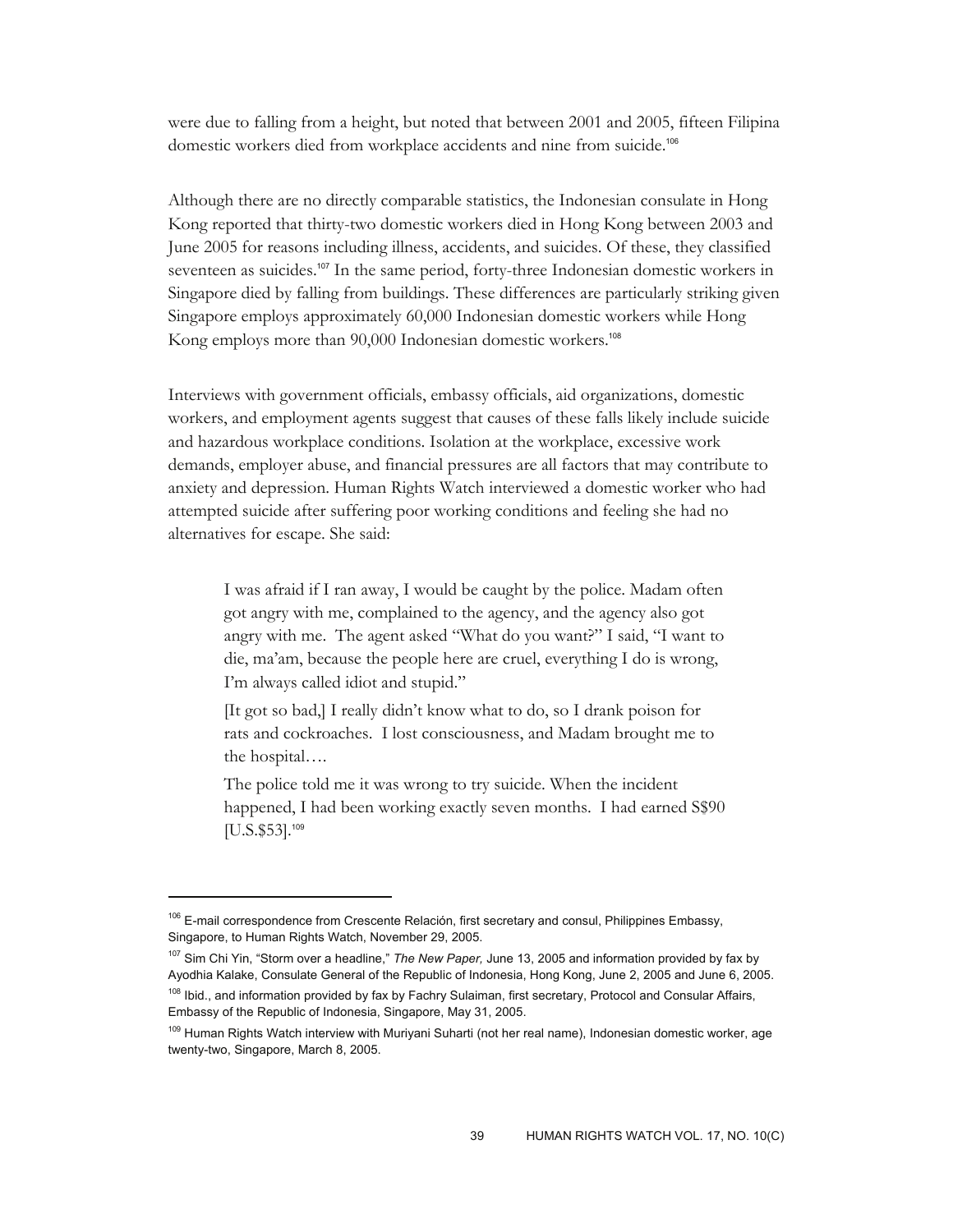In the case of the Sri Lankan domestic worker who fell to her death, a spokesperson from the High Commission said, "The case is still an open verdict. But apparently she had kept a diary and she was very unhappy with her work conditions."<sup>110</sup>

The threat of repatriation before they repay their debts or earn adequate money to support their families may also fuel panic and anxiety among domestic workers. In one domestic worker's case seen by a service organization, "The employer wanted to send her home. She took a knife to herself [attempted suicide] because she wanted to finish her [two-year] contract…. She didn't want to go back to the agent. She had worked for one year and five months. In the end, she returned to the agent."<sup>111</sup>

Hazardous workplace conditions include being forced to clean the outside of windows from precarious ledges or to hang wet clothes from bamboo poles out of high windows from unsafe positions. An official from the Sri Lankan High Commission described one case in which a domestic worker was injured but did not die: "One girl fell over, about three years ago. She stood on the kitchen ledge. She slipped and fell four floors…. Employers scream if windows are not shining. She was in the hospital for two months."<sup>112</sup> Ministry of Manpower officials told us that when they receive news of a fall, a "team goes to investigate cases. In one case a FDW [foreign domestic worker] fell to death while hanging clothes. The employer was responsible for endangering the safety of the FDW. It was in an area not meant for public access—a ledge with a low parapet."113

In an interview with Human Rights Watch, Ministry of Manpower representatives discussed the government's assessment of the cause of the deaths and their strategies for overcoming these problems:

There are two main causes. The first is safety. We are implementing a massive exercise, telling employers, "you are responsible for the safety of domestic workers," through education, pamphlets…. The second is that FDWs [foreign domestic workers] commit suicide. We are teaching

<sup>&</sup>lt;sup>110</sup> Human Rights Watch telephone interview with official, Sri Lanka High Commission, Singapore, November 17, 2005.

<sup>&</sup>lt;sup>111</sup> Records from private service organizations providing aid to migrant workers, Singapore, February 15, 2005.

<sup>&</sup>lt;sup>112</sup> Human Rights Watch interview with diplomat, Sri Lanka High Commission, Singapore, February 18, 2005.

<sup>&</sup>lt;sup>113</sup> Human Rights Watch interview with Ng Cher Pong and Kenneth Yap, Ministry of Manpower, Singapore, February 22, 2005.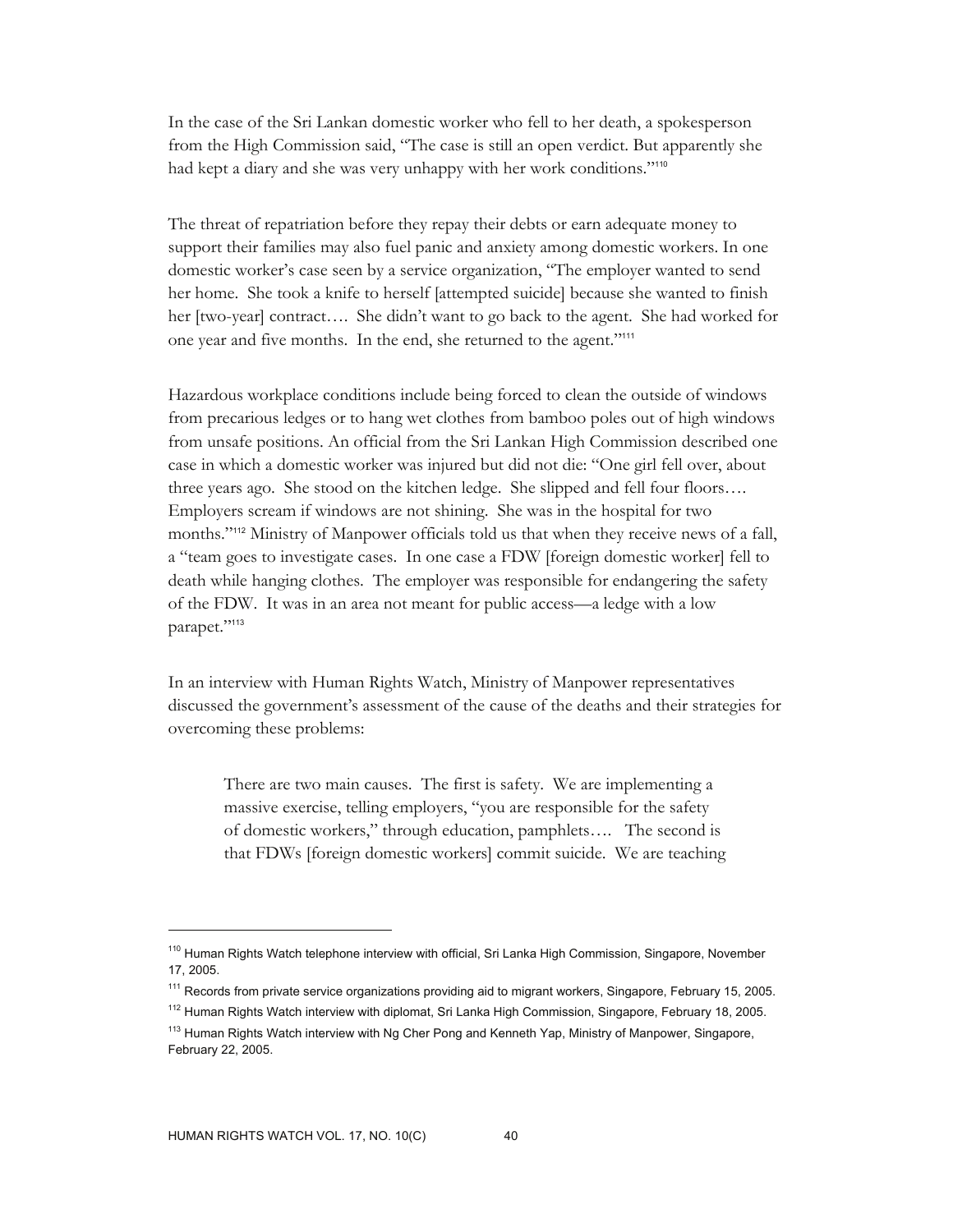employers and educating EAs [employment agents] the signs to look  $for.114$ 

The results of investigations into a domestic worker's death or fall, and the ensuing classification of the incident as an accident or suicide carry consequences for a domestic worker's family. Compensation for falls deemed to be accidents may result in payments up to S\$10,000 [U.S.\$5,900] under the personal injury insurance that employers are required to buy for domestic workers. No compensation is offered in cases of suicide, and as the woman quoted above suggests, women who attempt suicide face possible criminal prosecution.

These cases are often difficult to investigate because the worker may have been home alone at the time of the fall, or there are no witnesses to corroborate or contradict employers' versions of events. An employment agent told us about a case in which one of the domestic workers she had placed died. She said, "I had a death. She fell from the twenty-second floor, she just flew off the window…. She was very young, sweet."<sup>115</sup> The investigation did not produce conclusive results on the cause of death, and at the time of the interview, the family had received no compensation.

In another case, a domestic worker suffered extreme financial hardship as a result of her fall. She fell three stories when hanging laundry, incurring spinal injuries and several broken bones. She was not able to walk ten months after the accident. Although the personal injury insurance paid for her initial hospital bill, her family has had to pay for subsequent medical care.<sup>116</sup>

 $114$  Ibid.

<sup>&</sup>lt;sup>115</sup> Human Rights Watch interview with employment agent, Singapore, March 3, 2005.

<sup>116</sup> Sim Chi Yin, "Still can't walk after 10 months," *The New Paper,* February 20, 2004.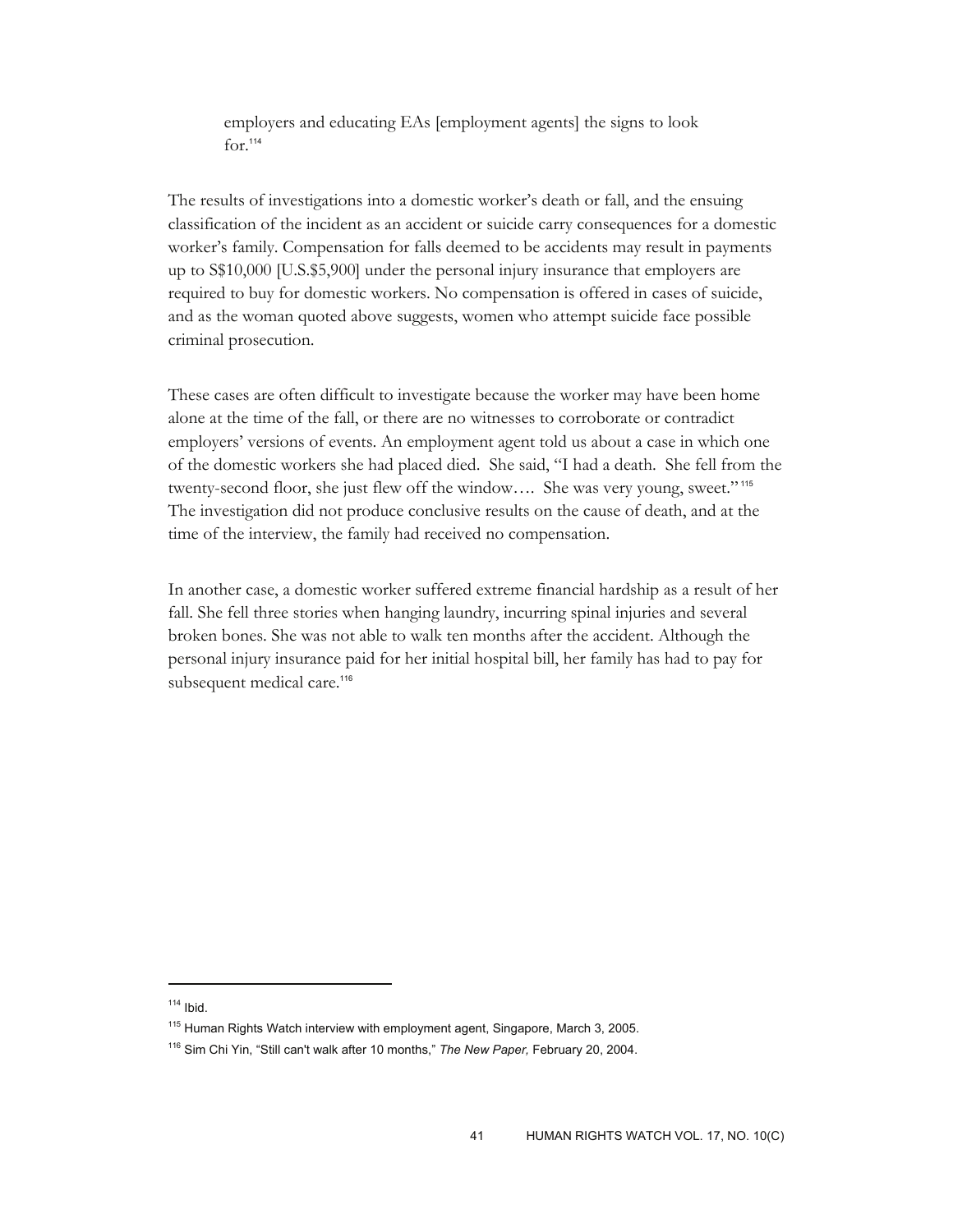# *Forced Confinement, Unpaid Wages, and Exorbitant Debt Payments Forced Confinement and Restricted Communication*

*The house was locked. I stayed in the house always. I was worried, if there is a fire, I don't have the key. What should I do, jump from the window?.... My employer didn't know I had a handphone, I always hid it in my clothing. She threw all my numbers, addresses in the garbage, my notebook. She tore it and threw it away…. At my employer's house, I couldn't talk [covers her mouth].* 

─Trisha Panada (not her real name), Filipina domestic worker, age twenty-two, Singapore, February 21, 2005

Human Rights Watch interviewed twenty-nine domestic workers who had been forbidden from leaving their apartments alone and who had limited opportunity to use the phone, speak to neighbors, or even write letters. One woman, Kartini Saptono, told us: "I can write letters but I can't make phone calls, I have to do it in secret. I'm not allowed to have a boyfriend. My employer wouldn't like it, she would send me back to Indonesia."117

The S\$5,000 [U.S.\$2,950] security bond paid by employers of foreign domestic workers to the government, in combination with employers' fears of domestic workers running away, meeting boyfriends, becoming pregnant, or stealing household items contributes to many employers placing tight restrictions on their maid's mobility and communication with others.<sup>118</sup>

The vast majority of migrant domestic workers interviewed by Human Rights Watch did not hold their own passports or even know where it was. Others did not keep their work permits in their own possession, in violation of immigration regulations. Typically, an employment agent might take a worker's passport from her at the airport, use it to collect the work permit, and then either keep it or pass it to the worker's employer directly. Although employers and agents often say they are retaining the passport for safekeeping, domestic workers sometimes are not able to obtain their passport, work permit, or other important documents even on request—further restricting their freedom of movement.

<sup>&</sup>lt;sup>117</sup> Human Rights Watch interview with Kartini Saptono (not her real name), Indonesian domestic worker, age twenty-six, Singapore, February 20, 2005.

<sup>&</sup>lt;sup>118</sup> As discussed in the section, "Work Permit and Immigration Regulations," the government requires that employers take out a S5,000 security bond which they lose if the domestic worker runs away. This policy attempts to curb the incidence of work permit holders abandoning their jobs and becoming illegal migrants,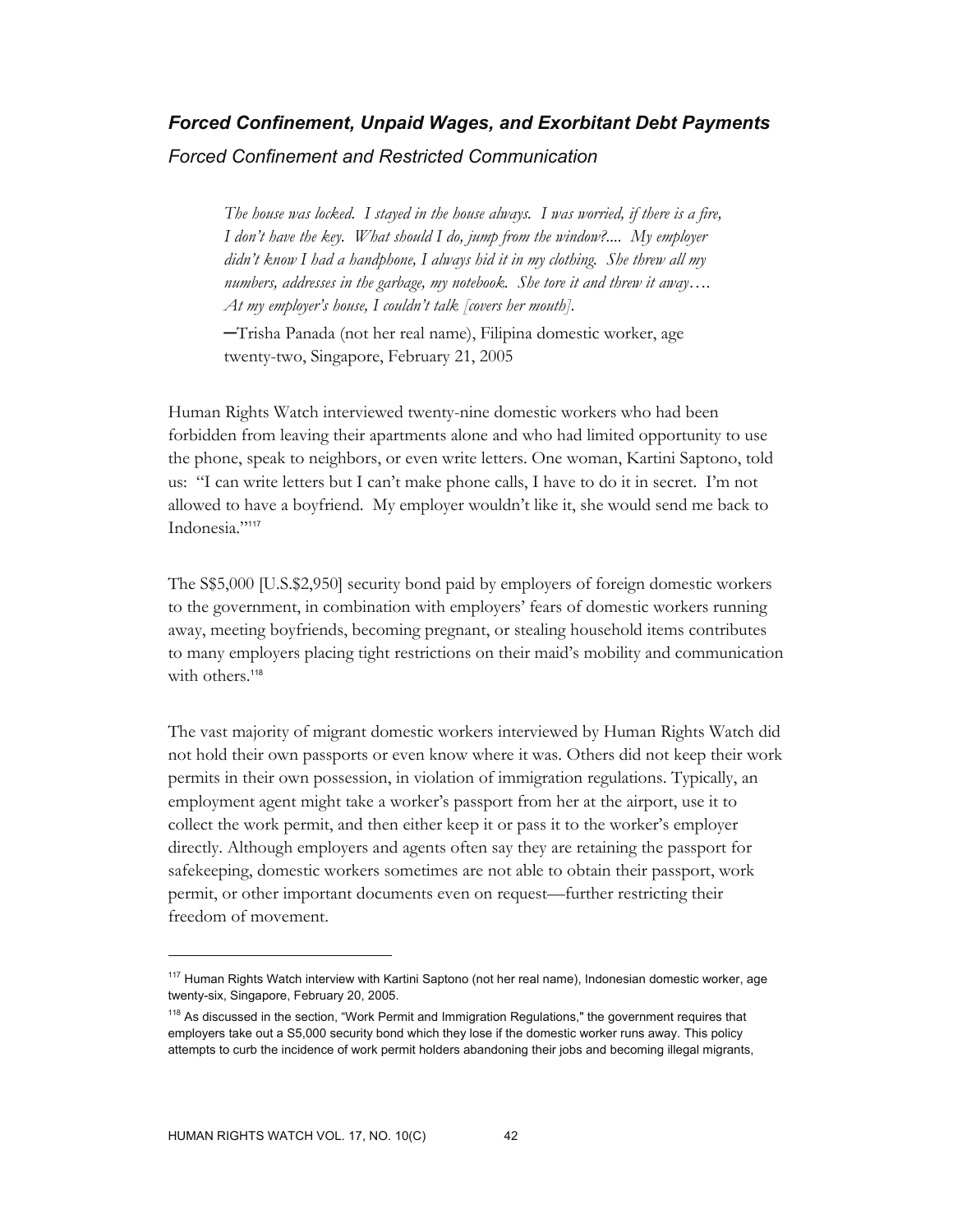As with the other abuses documented here, confiscation of passports and work authorization documents compounds restrictions on workers' movements. One domestic worker said, "They said I can't talk to others. I was not allowed to speak with other people or speak in Bahasa Indonesia. My employers held my passport and work permit."119 Milagros Baluyot, a Filipina domestic worker told us, "I should be able to keep my passport, but he [my employer] took it from me because he said he cannot trust me. He even has my work permit."120 When an employer holds a domestic worker's work permit, he or she violates the work permit regulations and is subject to penalties and prosecution.

Many domestic workers are forbidden from leaving the workplace unless they are in the company of their employer or, for those who are so lucky, on days off. Some domestic workers interviewed by Human Rights Watch reported being locked in their workplace from the outside. More commonly, domestic workers reported that their employers discouraged or prohibited them from talking to neighbors, other domestic workers, or to friends on the phone. Many employment agents and employers justified these practices. One agent said, "Poor people can abuse the employer. The employer puts up the security bond. If the maid runs away or does some nasty thing, the employer loses a lot of money."121 As Lilia Jornadal said, "I was not allowed to go out, or to talk to the neighbors. They didn't want me to talk to other maids."<sup>122</sup>

Agents and employers often prohibit or discourage domestic workers from developing friendships with neighbors or other migrant workers, regardless of whether these relationships are formed during working hours or not. One agent explained, "I'm against maids having friends. When they go down to the playground, they talk. An employer doesn't want her maid to have friends, they leave their house to the maid, they don't know if the friends are good or bad. They leave their small babies with them."<sup>123</sup>

Underlying these tight restrictions on freedom of movement and association is a lack of trust as well as an attitude that infantilizes grown women. In one case, Tirtawati, a thirty-

<sup>&</sup>lt;sup>119</sup> Human Rights Watch interview with Dwiyani (not her real name), Indonesian domestic worker, age twenty, February 22, 2005.

<sup>&</sup>lt;sup>120</sup> Human Rights Watch interview with Milagros Baluyot (not her real name), Filipina domestic worker, age thirty-one, Singapore, February 25, 2005. Another domestic worker said, "My employer kept my work permit and passport. Even if I asked for it they wouldn't give it to me." Human Rights Watch interview with Dita Wulansih (not her real name), Indonesian domestic worker, age twenty-two, Singapore, February 19, 2005.

 $121$  Human Rights Watch interview with employment agent, Singapore, February 28, 2005.

<sup>&</sup>lt;sup>122</sup> Human Rights Watch interview with Lilia Jornadal (not her real name), Filipina domestic worker, age twentyfive, Singapore, March 9, 2005.

<sup>&</sup>lt;sup>123</sup> Human Rights Watch interview with employment agent, Singapore, February 23, 2005.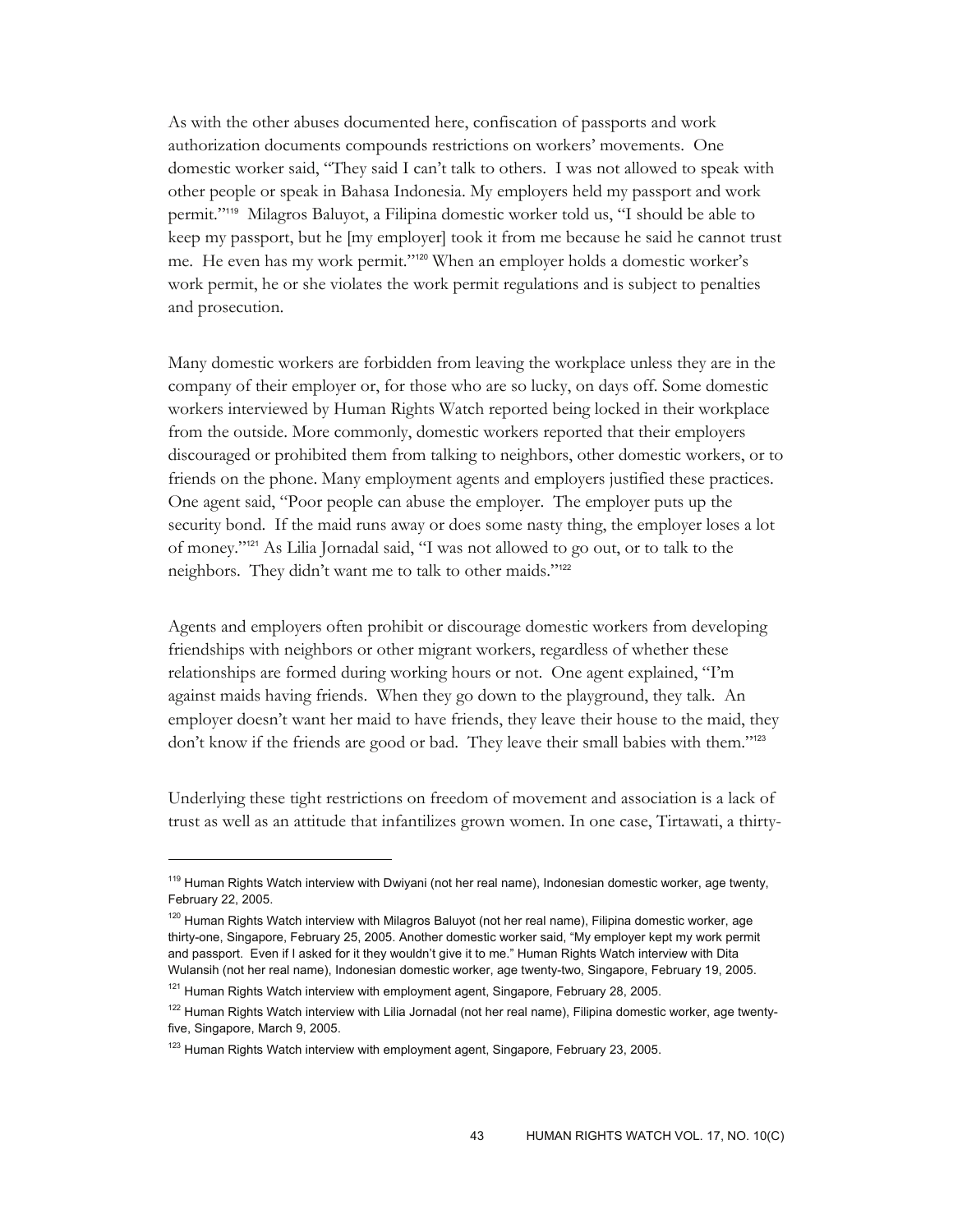year-old domestic worker said, "My employers sent the children to school. They didn't trust me to take the child. They locked the gate when they left."124 Employers expressed doubt about the ability of their maids to make good decisions regarding making friends, having a boyfriend, or saving money. A man working for a company providing insurance to employers of domestic workers protested against the restrictions on domestic workers' movements, saying:

In my opinion we are all human beings. To leave the house, it is a basic human need. There is not a single case where it should be a problem. [If she becomes pregnant,] you send her home or get an abortion. It is a dumb excuse to keep maids in because of that, or to lock them in the house. I know one Sri Lankan's employer padlocked food in the house, and she could not go out of the house, until the neighbors complained.<sup>125</sup>

Another agent conceded that employers sometimes resort to extreme confinement measures: "Some employers take it too harshly. The [maid] can't look out of the window.... It gets absurd. They assume she is planning suicide."<sup>126</sup>

Almost all of the domestic workers that Human Rights Watch interviewed were required to obtain permission to leave the household where they worked. Many domestic workers were not allowed out of the apartment unless they were in the company of their employer, even to go to the market. Some employers locked the phone so domestic workers could not use it during the day.<sup>127</sup> Despite having worked in Singapore for several years, a forty-two-year-old domestic worker said, "Monday through Saturday, [when my employers are at work,] I cannot go to the market, just downstairs. If we are all together, they let me take a walk with them. If they are at home, I cannot come down even if my work is finished.<sup>128</sup>

In other situations, employers deny domestic workers their right to leave their jobs. Human Rights Watch interviewed several women who wanted to return home or to

<sup>&</sup>lt;sup>124</sup> Human Rights Watch interview with Tirtawati (not her real name), Indonesian domestic worker, age thirty, Singapore, February 28, 2005.

<sup>&</sup>lt;sup>125</sup> Human Rights Watch interview with domestic worker insurance agent, Singapore, February 28, 2005.

<sup>&</sup>lt;sup>126</sup> Human Rights Watch interview with employment agent, Singapore, March 1, 2005c.

<sup>&</sup>lt;sup>127</sup> Human Rights Watch interview with Sylvia Tobias (not her real name), Filipina domestic worker, age twentyfour, Singapore, March 9, 2005.

<sup>&</sup>lt;sup>128</sup> Human Rights Watch interview with Michelle Udarbe (not her real name), Filipina domestic worker, age fortytwo, Singapore, February 23, 2005.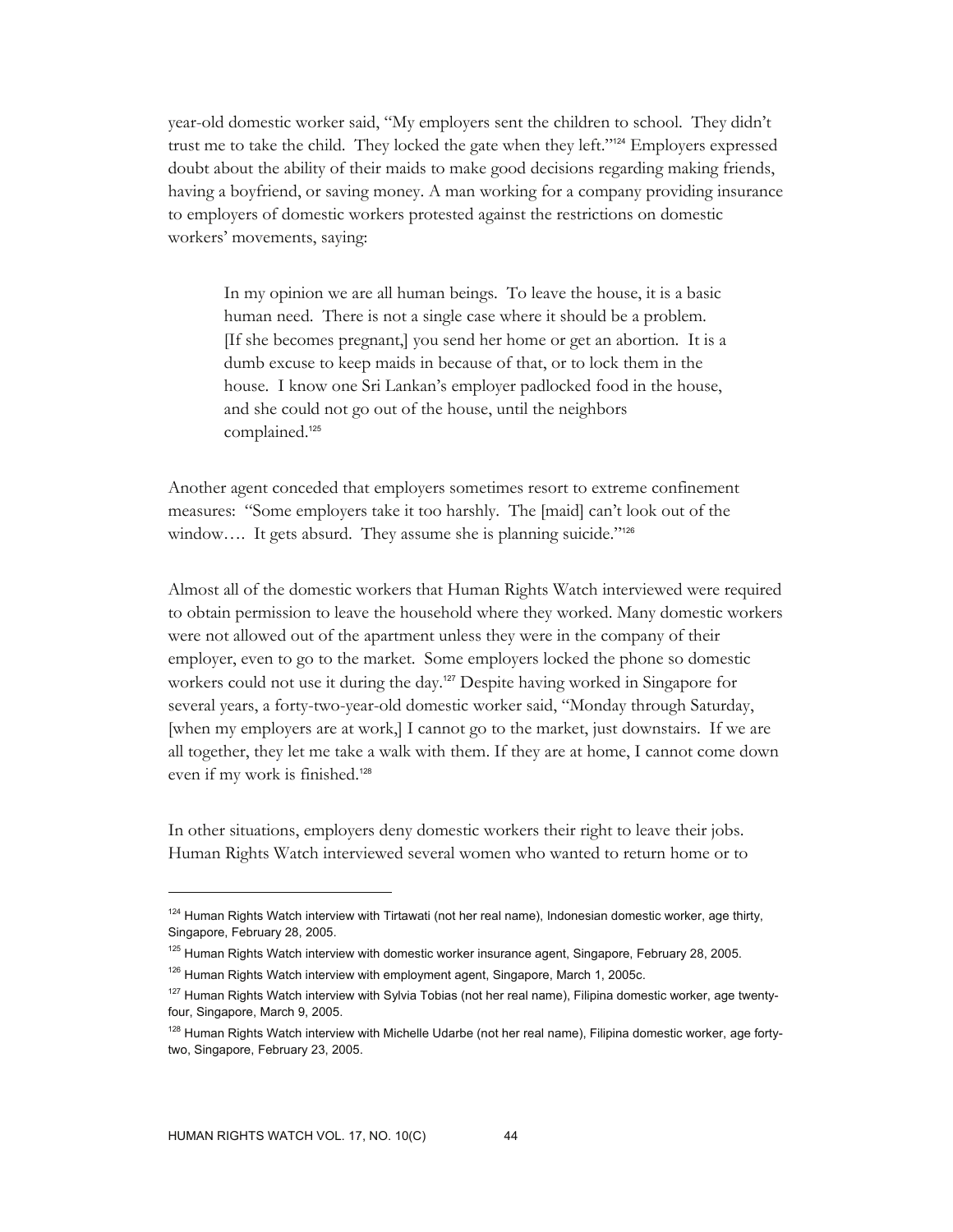change employers but were unable to because their employers forbade them from contacting their agent, withheld their salary, or restricted their movements and communication. In some circumstances described in this report these situations may amount to forced labor. One woman said:

After my mother passed away, I asked for money [from my savings] for the funeral. The employer kept saying the money is safe in the bank, why are you asking? I said if you don't want to pay my salary, I want to go back. My mother passed away, I wanted to go back. My employer scolded me, "Your mother already died. She is already in the graveyard, why do you want to go back?"129

We interviewed Adelyn Malana, a twenty-two-year-old Filipina domestic worker awaiting a transfer so she could continue paying off her debt before returning home. She said:

I said I'm not happy. I'm not happy in this house, I want to go back to my agent. My employer said no. I cried. I wanted to work, but this situation was not good…. Every day there was no change, so I asked her, can you send me back?.... She didn't want me to change [employers], she would get very angry…. I want to work, pay my debts and earn enough to go home.<sup>130</sup>

Faith-based organizations and other service-providers also reported handling several complaints of virtual imprisonment in the home. One service provider told us:

We know girls in need of help, they can't come out [of the workplace] …. They call seeking help, sometimes through writing. They are so controlled in their moves. They contact us be it through letters, neighbors, whatever channels they can.<sup>131</sup>

In a case similar to others documented by Human Rights Watch, Ani Khadijah said, "They would lock me inside the house with the baby. I was not allowed to make phone

<sup>&</sup>lt;sup>129</sup> Human Rights Watch interview with Sri Mulyani (not her real name), Indonesian domestic worker, age thirty, Singapore, February 19, 2005.

<sup>&</sup>lt;sup>130</sup> Human Rights Watch interview with Adelyn Malana (not her real name), Filipina domestic worker, age twenty-two, Singapore, February 21, 2005.

<sup>&</sup>lt;sup>131</sup> Human Rights Watch interview with a service provider, private aid organization, Singapore, February 24, 2005.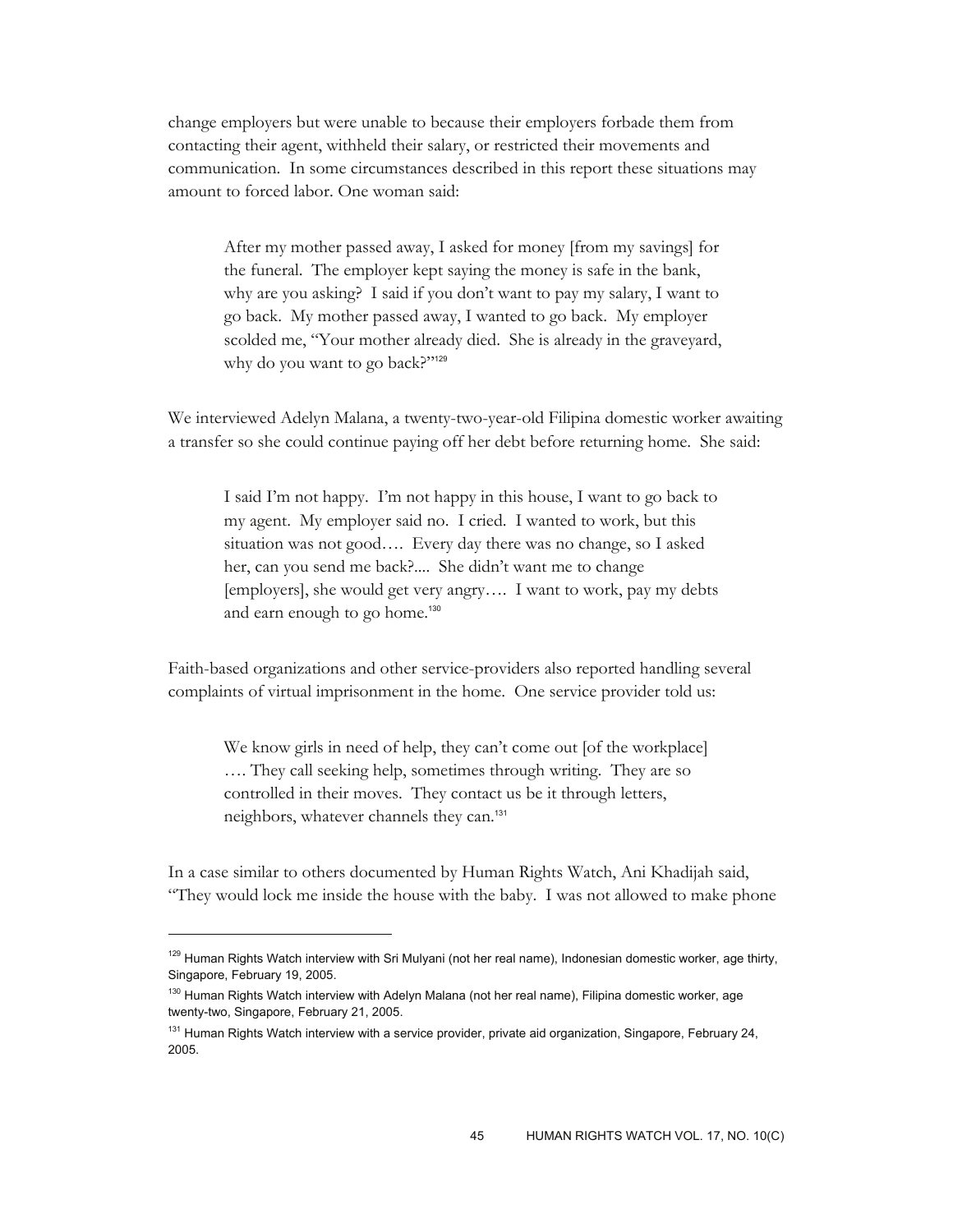calls or send letters to my family. I wasn't allowed to say anything or talk to the neighbors, I had to just keep quiet."<sup>132</sup>

One domestic worker's employer repeatedly threatened to repatriate her if she talked to the neighbors or left the apartment. The consequences for domestic workers who defy their employers' restrictions may be swift. After working for four months, and hungry from a lack of food, one domestic worker forbidden from leaving the workplace ventured to a nearby store after receiving money for the first time, a gift from a neighbor during the Chinese New Year. She said her trip to the store "is the reason my employer returned me to the agency.... I had gone to buy coffee and bread."<sup>133</sup>

In the most severe cases, domestic workers likened their confinement to the workplace as imprisonment. Sri Mulyani, a thirty-year-old Indonesian domestic worker, described her experience with an employer for whom she had worked for three years:

I was not allowed to go outside. I never went outside, not even to dump the garbage. I was always inside, I didn't even go to the market. I felt like I was in jail. It was truly imprisonment. I was not allowed to turn the radio on either…. I could only see the outside world when I hung clothes to dry.... My employer said, "Don't speak to anyone. Don't speak to friends or to the neighbors." I wasn't allowed to contact my relatives. I worked for three years. I had nobody to talk to. I asked my employers if I could return to Indonesia, and they said no. I

was not happy or comfortable, and I wanted to go back. They said, "you have to finish your contract. You have to make sure you finish your contract before you go back."…. [Even] if I needed a panty liner, one of the children would be sent down to buy it for me.<sup>134</sup>

One domestic worker who suffered sexual harassment was locked inside her employer's compound for the first three months of employment. She said, "My employer asked me to massage him. He hugged me. I was shocked because he was my employer…. I

<sup>&</sup>lt;sup>132</sup> Human Rights Watch interview with Ani Khadijah (not her real name), Indonesian domestic worker, age thirty-four, Singapore, February 19, 2005.

<sup>&</sup>lt;sup>133</sup> Human Rights Watch interview with Aisyah Fatah (not her real name), Indonesian domestic worker, age twenty-one, Singapore, March 4, 2005.

<sup>&</sup>lt;sup>134</sup> Human Rights Watch interview with Sri Mulyani (not her real name), Indonesian domestic worker, age thirty, Singapore, February 19, 2005.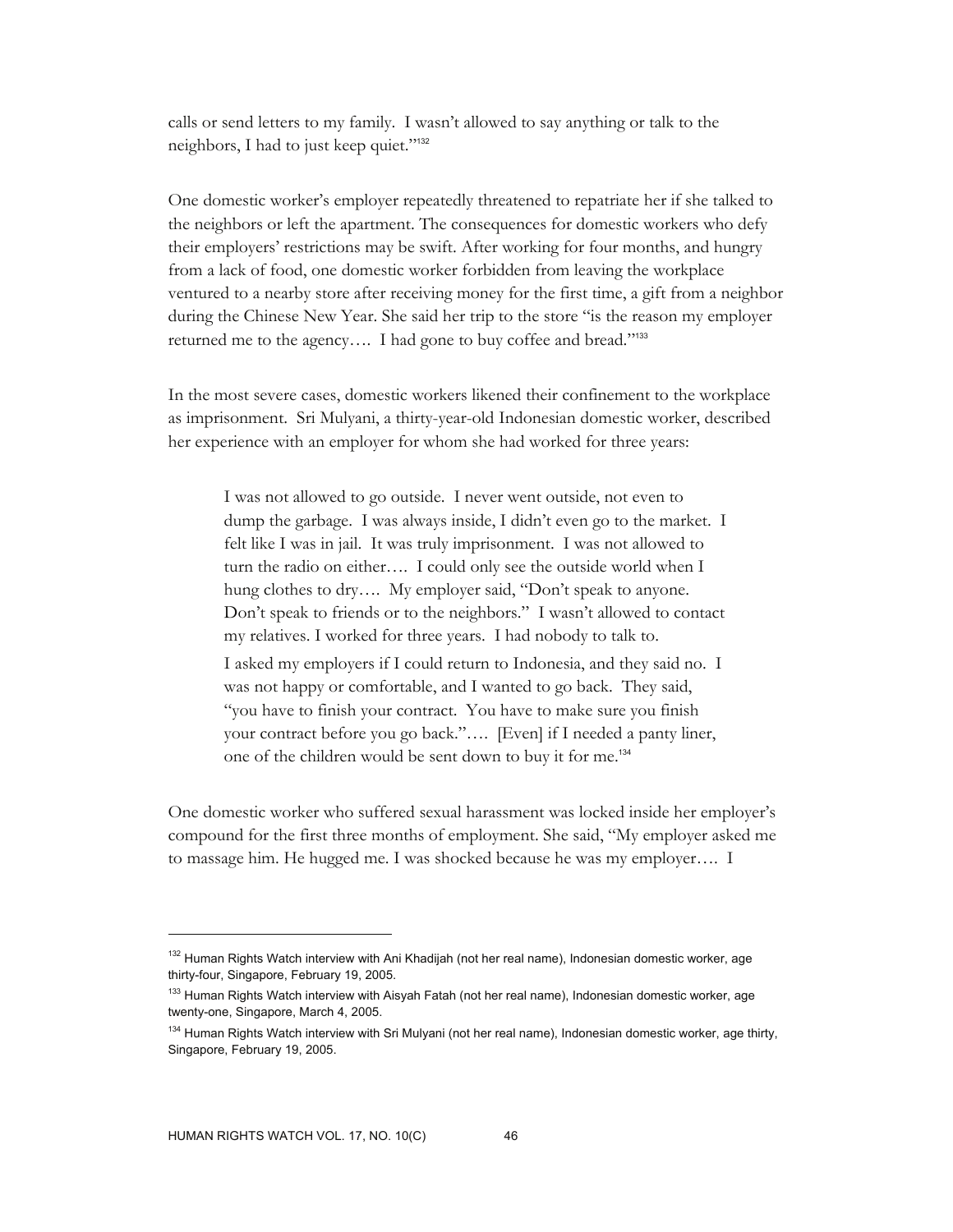wanted to leave, but the gate was locked…. [After three months], they gave me the key…. That is when I ran away."<sup>135</sup>

In another case, Human Rights Watch interviewed Eri Sudewo, a domestic worker who had not been outside in two years and was almost skeletal from lack of food. She had recently been rescued after tossing a letter pleading for help to a neighboring domestic worker who sought the intervention of an aid organization, the Ministry of Manpower, and the police. Sudewo was elated to contact her family for the first time, to visit a Singaporean market for the first time, and to speak with other Indonesians. She recounted how she felt like she was going insane due to the isolation, yet did not know where to turn for help. She said:

The outside door was locked. All the doors were locked, only the bathroom was open. The kitchen was locked. For one day, one week at a time, I would never eat anything. I was hungry, what could I do?... I had no day off, I never went outside. When the Filipina maid went outside to throw the rubbish, she would tell me [through the window], you must run, if you stay, you will die.<sup>136</sup>

Some domestic workers reported having to arrange their work duties at inconvenient times in order to avoid meeting neighbors. For example, one domestic worker said, "I had to clean the car. The first day the son tells me to clean the car at 7 a.m. The mom says no because it is too early, she is afraid I will talk to my friends. So I had to clean the car at 11:30 a.m. when it is very hot."<sup>137</sup> Other employers imposed strict time constraints. A domestic worker told Human Rights Watch, "If I left the flat to throw out the trash, I had to return in exactly three minutes."138 In one case, employers restricted the movements of their domestic workers in response to their own failure to pay the monthly levy. Anis Rukiyah said, "After MOM [the Ministry of Manpower] sent the letter about the employer failing to pay the levy, my employers asked me never to go anywhere. If I answered the phone, the employer got angry."<sup>139</sup>

<sup>&</sup>lt;sup>135</sup> Human Rights Watch interview with Anna Surla (not her real name), Filipina domestic worker, age twentyseven, Singapore, November 3, 2005.

<sup>&</sup>lt;sup>136</sup> Human Rights Watch interview with Eri Sudewo (not her real name), Indonesian domestic worker, age twenty-three, Singapore, March 4, 2005.

<sup>137</sup> Human Rights Watch interview with Endang Utari (not her real name), Indonesian domestic worker, Singapore, February 25, 2005.

<sup>&</sup>lt;sup>138</sup> Human Rights Watch interview with Muriyani Suharti (not her real name), Indonesian domestic worker, age twenty-two, Singapore, March 8, 2005.

<sup>&</sup>lt;sup>139</sup> Human Rights Watch interview with Anis Rukiyah (not her real name), Indonesian domestic worker, age thirty-eight, February 27, 2005.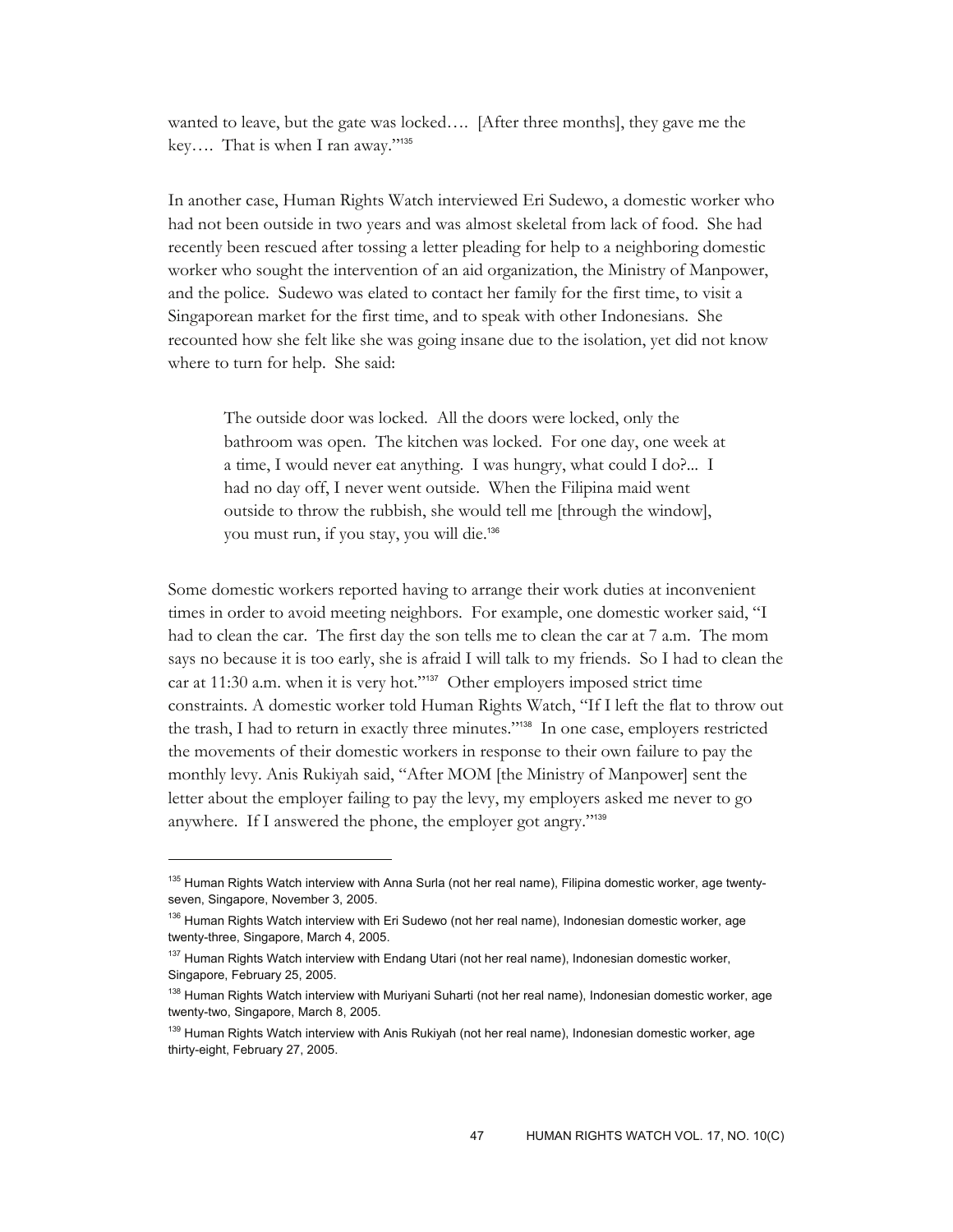Many domestic workers resorted to ingenious methods to stay in touch with the outside world. This included keeping handphones hidden from employers or dropping letters out of the window for neighbors to pick up. For example, Endang Utari, a thirty-oneyear-old domestic worker said, "My employer thinks Indonesians are very stupid. She didn't believe anything I said. I could not go out of the house and buy groceries. She called her daughters to buy food. Once a month during menstruation, I would need a pad, I could bring amma [the employer's mother] and go to the market…. I have a handphone. Two years ago I bought it. I kept it in my bed. I asked my friend to buy the top up card. I kept it hidden from my employer. I wrote a letter and threw it [to my friend]."<sup>140</sup>

Many employers and agents claim that domestic workers do not wish to leave their workplaces because Singapore is an unfamiliar country, or they are comfortable at home. Many domestic workers interviewed by Human Rights Watch spoke about their strong desire to have more freedom. One domestic worker said, "They should give us time to write letters, and have contact with our families because we are homesick."<sup>141</sup> Another domestic worker commented, "I need more freedom. I want to be able to talk to my friends and not just on my off days."<sup>142</sup>

# *Unpaid Wages*

 $\overline{a}$ 

*I was supposed to get paid S\$230 per month. I was never given any salary. I came on February 7, 2003. When I asked for my salary, they asked "why?" I said, "I want to send it to my father." I waited, I waited, I waited. I don't want to ask anymore. She said, "Don't worry, I will give it to you when you leave. If you want anything, soap, biscuits, I will buy it for you."* 

─Bayuningsih (not her real name), Indonesian domestic worker who escaped after two years employment without pay, age twenty-three, Singapore, March 4, 2005

Failure to receive full and regular payment of wages is one of the most common complaints handled by the Ministry of Manpower and other aid organizations that assist

<sup>&</sup>lt;sup>140</sup> Human Rights Watch interview with Endang Utari (not her real name), Indonesian domestic worker, age thirty-one, Singapore, February 25, 2005.

<sup>&</sup>lt;sup>141</sup> Human Rights Watch interview with Rita Yuboc (not her real name), Filipina domestic worker, age twentyfour, Singapore, February 21, 2005.

<sup>&</sup>lt;sup>142</sup> Human Rights Watch interview with Budi Puspita (not her real name), Indonesian domestic worker, age twenty-four, Singapore, February 20, 2005.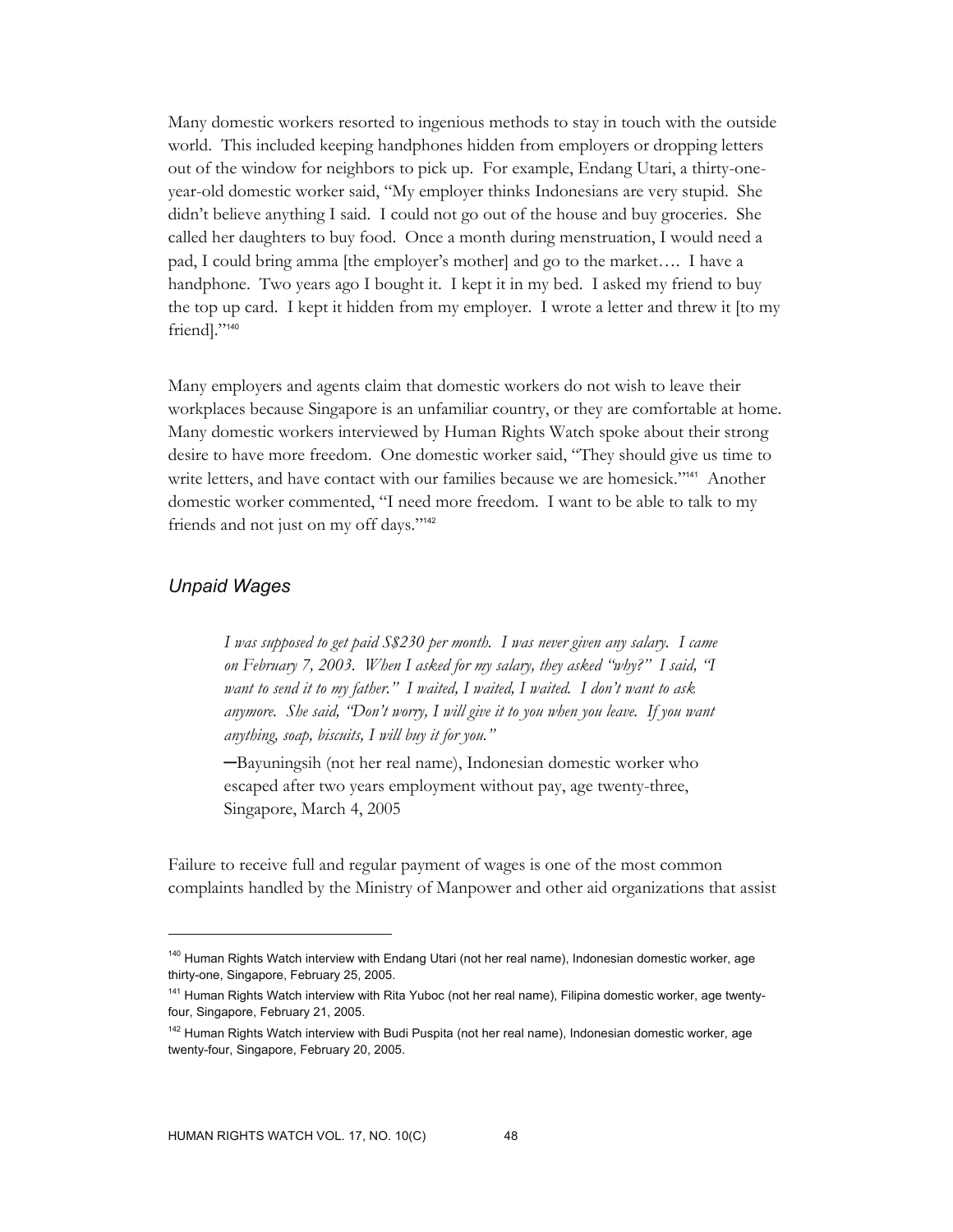domestic workers.143 As one domestic worker, Eko Mardiyanto, said, "Sometimes my employer doesn't pay my salary, I have to ask for it. Sometimes she pays me every five months, sometimes every month."144 Another domestic worker said, "I have been working for two years, and have no money. I only have S\$20 [U.S.\$12], no money, how come?.... Every night I cannot sleep. I have no money. I am awake trying to think of who can help me."145

In one case, a Bangladeshi domestic worker, Chandrika Das, did not receive wages for almost eight years. When she tried to claim her wages upon departure, her employer told her, "I've done a lot for you. Because of me, you got to breathe the air in Singapore. I gave you a luxurious life. Whatever we have done for you is enough."146 After mediation through the Ministry of Manpower, she received a partial settlement of S\$3,280 [U.S.\$1,935] as payment for twenty months. As one migrant worker's advocate noted: "She was owed  $\frac{$20,000}{4}$  and settled for  $\frac{$3,000}{4}$  approximately  $\frac{$100}{4}$  [U.S. $\frac{$0.59}{4}$ ] for each day of work over eight years. Das returned to Bangladesh, but may return to seek the rest of her salary.148 In another case of unpaid wages, an underage domestic worker was not paid for four years. When the worker approached her embassy for help, they calculated that she was owed S\$10,000 [U.S.\$5,900] in back wages.<sup>149</sup>

Domestic workers have little negotiating ability when they sign contracts for overseas employment. During their first two-year contract, the labor agent typically sets the salary. Although many domestic workers sign a contract before beginning work, almost none retain their own copies, and many are vague about the terms and conditions of employment. Human Rights Watch interviewed Julie Panada, a newly-arrived domestic worker from the Philippines who did not know the salary she would receive once she finished paying her debts. She said, "I don't know my salary yet…I got here

<sup>&</sup>lt;sup>143</sup> "We have a conciliation service, free of charge. It handles about eighty cases per month. Almost all the cases are salary disputes," Human Rights Watch interview with Ng Cher Pong and Kenneth Yap, Ministry of Manpower, Singapore, February 22, 2005; Human Rights Watch interview with private service organization aiding migrant workers, Singapore, February 17, 2005.

<sup>&</sup>lt;sup>144</sup> Human Rights Watch interview with Eko Mardiyanto (not her real name), Indonesian domestic worker, age twenty-one, Singapore, February 20, 2005.

<sup>&</sup>lt;sup>145</sup> Human Rights Watch interview with Endang Utari (not her real name), Indonesian domestic worker, age thirty-one, Singapore, February 25, 2005.

<sup>&</sup>lt;sup>146</sup> Human Rights Watch interview with Chandrika Das (not her real name), age thirty-one, Singapore, February 19, 2005.

<sup>&</sup>lt;sup>147</sup> Human Rights Watch interview with private organization providing aid to migrant workers, Singapore, February 17, 2005.

<sup>148</sup> Sim Chi Yin, "Maid Abuse of a Different Kind," *The New Paper,* March 16, 2005.

<sup>&</sup>lt;sup>149</sup> Human Rights Watch interview with diplomat, Sri Lanka High Commission, Singapore, February 18, 2005.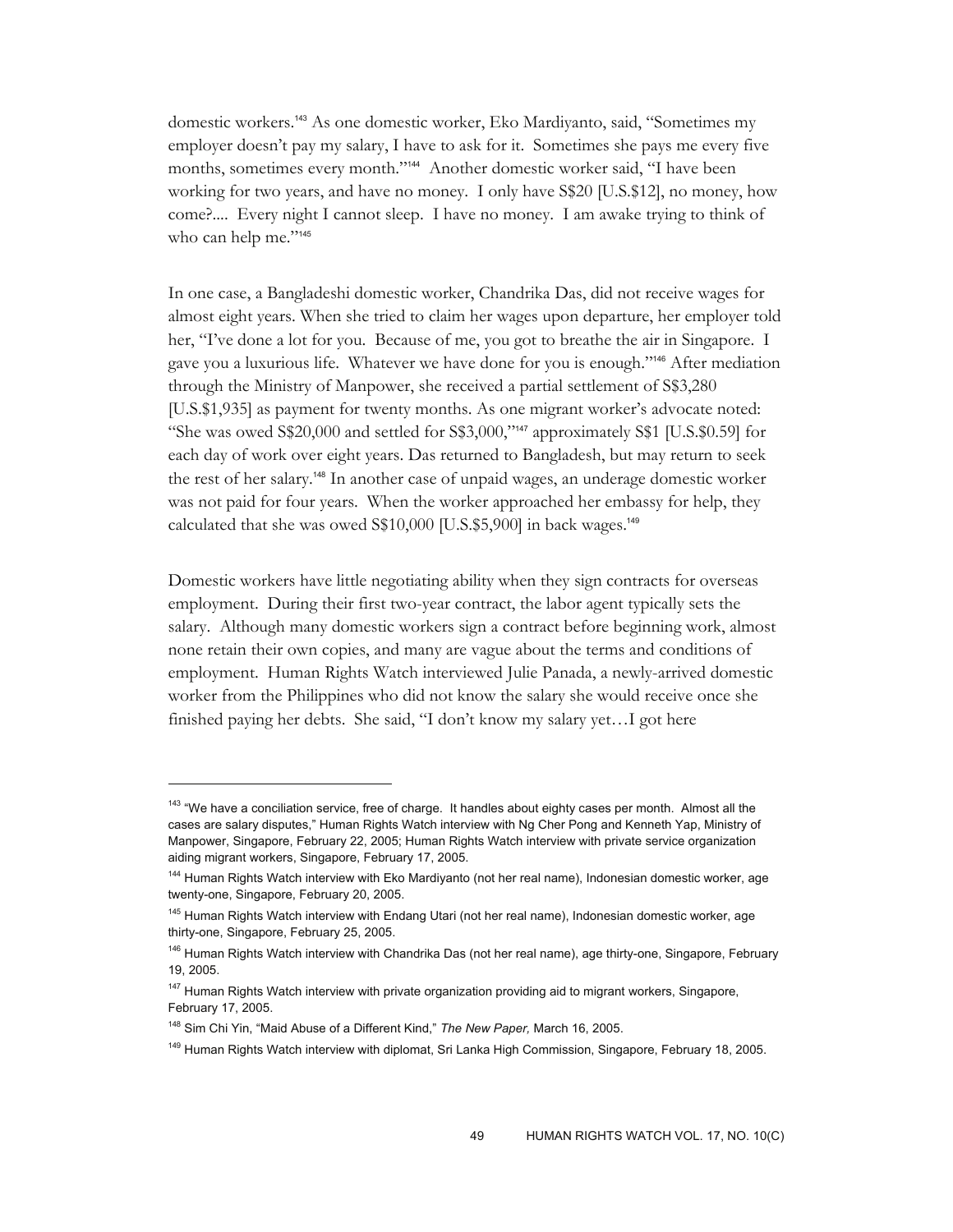yesterday."150 Even when they do have certain wage expectations, once they arrive in Singapore, at the mercy of an employer who can repatriate them at whim, many accept the salaries given to them, even if it is lower than what they had agreed to. Lalitha Ranjanie, a Sri Lankan domestic worker said, "My salary is low—200 dollars. [At the embassy they told me] it would be 250. I never received a contract."<sup>151</sup>

Domestic workers often have little control over their wages. Employers may say that they are depositing money in the bank, but the domestic worker often has no independent access or records of the account. Similarly, some employers say they are wiring money to the domestic worker's family without actually doing so. A thirty-yearold domestic worker said:

I never received any salary. My employers said they were putting money in the bank. Actually there was no bank account in my name…. I worked for them for twelve months, I wanted to go home…. The employer got upset because I kept on asking about my salary…. My employer was angry with me. They didn't pay my ticket back to Indonesia…. My employer said, "Sri, time for you to go home, but I have no money to send you. I will work here and send it to you later." They chased me out. On 14 January [2005], they forced me out of the house.<sup>152</sup>

As in the case above, some employers fail not only to pay the required wages regularly, but also evade their obligations under Singaporean regulations to pay for the domestic worker's return trip home or paid leave to her country at least once every two years. Many employers shirk their obligation by purchasing cheap ferry tickets to nearby Batam or to capital cities like Manila or Colombo, instead of buying the complete fare to a domestic worker's hometown. Domestic workers who have finished their contracts and are repatriated then have few options for seeking redress. One employer, in addition to withholding three months of salary, improperly charged her twenty-two-year-old Indonesian domestic worker S\$400 [U.S.\$236] for food and for her return fare. One domestic worker, Dita Wulansih, told Human Rights Watch:

<sup>&</sup>lt;sup>150</sup> Human Rights Watch interview with Julie Panada (not her real name), Filipina domestic worker, Singapore, March 2, 2005.

<sup>&</sup>lt;sup>151</sup> Human Rights Watch interview with Lalitha Ranjanie (not her real name), Sri Lankan domestic worker, age twenty-nine, Singapore, March 6, 2005.

<sup>&</sup>lt;sup>152</sup> Human Rights Watch interview with Sri Mulyani (not her real name), Indonesian domestic worker, age thirty, Singapore, February 19, 2005.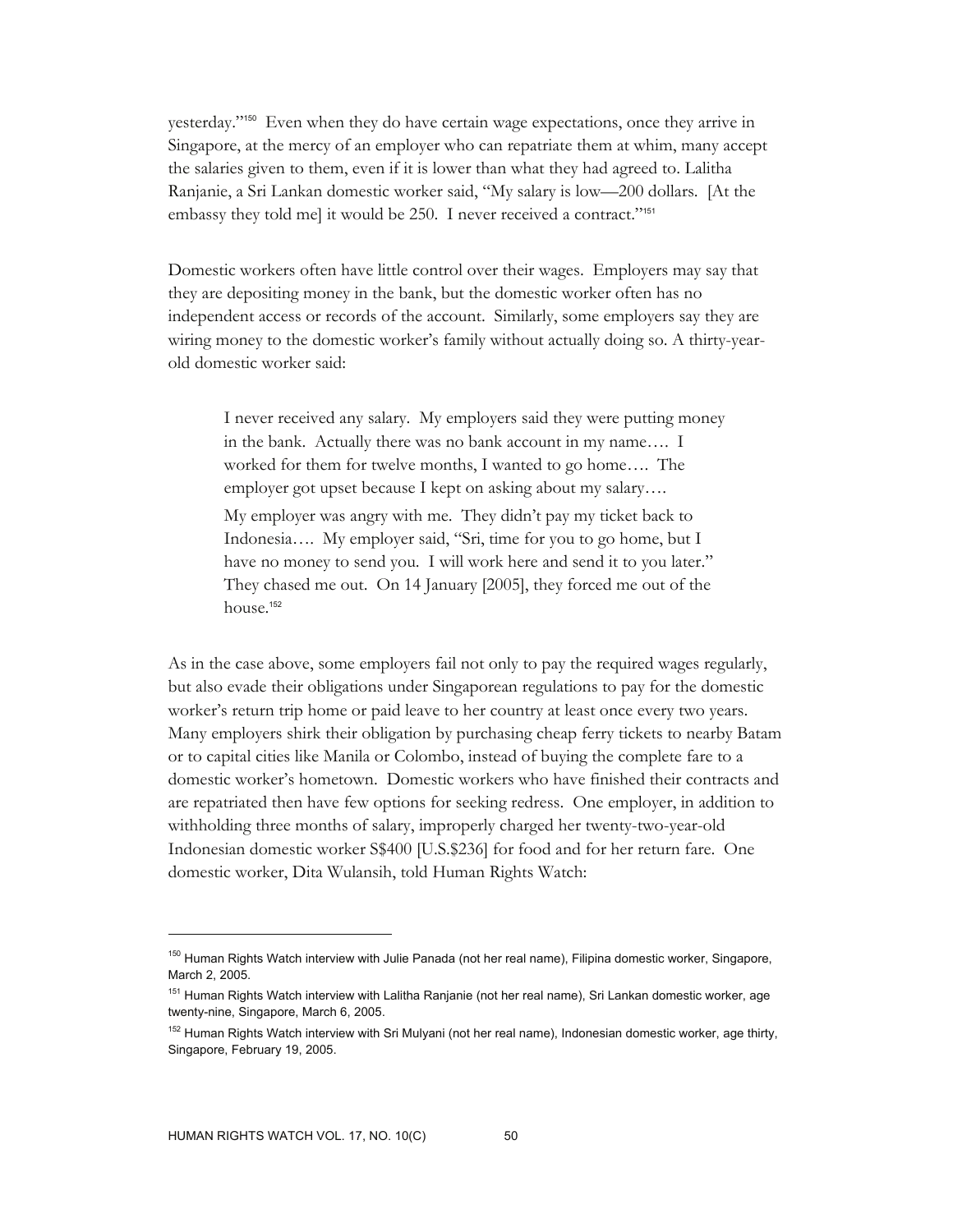I said to my employer, "Okay, buy a ticket to Jakarta," because I am from Jakarta. She said she bought a ticket to Batam. I said, "Mom, I don't have family in Batam." She said, "I don't care about you." I spent a whole month's salary trying to leave Batam [and return to Singapore to make a complaint.]<sup>153</sup>

An official from the Sri Lankan High Commission gave an example of a complaint received the day of the interview: "I just received a call from a woman who didn't get two months salary….. She is underpaid, they owe her S\$500 [U.S.\$295]. They did not give her a return ticket. Roughly on a monthly basis, we have five to eight cases of unpaid wages."154

Some employers cut the salaries of their domestic workers, charging them for perceived mistakes or damages sustained during the course of housework, or simply as a form of control. The practice of deducting domestic workers' salaries for such costs is illegal. Lilia Jornadal, a domestic worker employed in Singapore for more than one year, said, "The first five months my salary went to my agent…. Then I got it only every two months. If I didn't ask for it, they wouldn't give it. The punishment for one mistake would be S\$1 [U.S.\$0.59]. They were often cutting forty or fifty [Singapore] dollars per month [U.S.\$24-30]. I didn't have a choice. I had to accept it."<sup>155</sup> Cynthia Suarez, another domestic worker, despite having worked in Singapore for several years, said, "If I don't answer the phone, the employer deducts S\$5 [U.S.\$3] from my salary. He makes a deduction if I forget to do something, or he says something is dirty."<sup>156</sup>

Recent revisions to the work permit regulations require employers to pay domestic workers each month. The Ministry of Manpower, sending countries' embassies, and aid organizations have intervened in increasing numbers of cases over recent years to address unpaid wages. Yet many domestic workers continue to have little access to redress, especially if their employers decide to repatriate them immediately when they demand their wages. Ministry of Manpower officials have suggested that domestic workers who are being repatriated contact immigration officers at their point of departure, but many domestic workers are kept under close supervision while at the

<sup>&</sup>lt;sup>153</sup> Human Rights Watch interview with Dita Wulansih (not her real name), Indonesian domestic worker, age twenty-two, Singapore, February 19, 2005.

<sup>&</sup>lt;sup>154</sup> Human Rights Watch interview with diplomat, Sri Lanka High Commission, Singapore, February 18, 2005.

<sup>&</sup>lt;sup>155</sup> Human Rights Watch interview with Lilia Jornadal (not her real name), Filipina domestic worker, age twentyfive, Singapore. March 9, 2005.

<sup>&</sup>lt;sup>156</sup> Human Rights Watch interview with Cynthia Suarez (not her real name), Filipina domestic worker, age thirtyone, Singapore, February 25, 2005.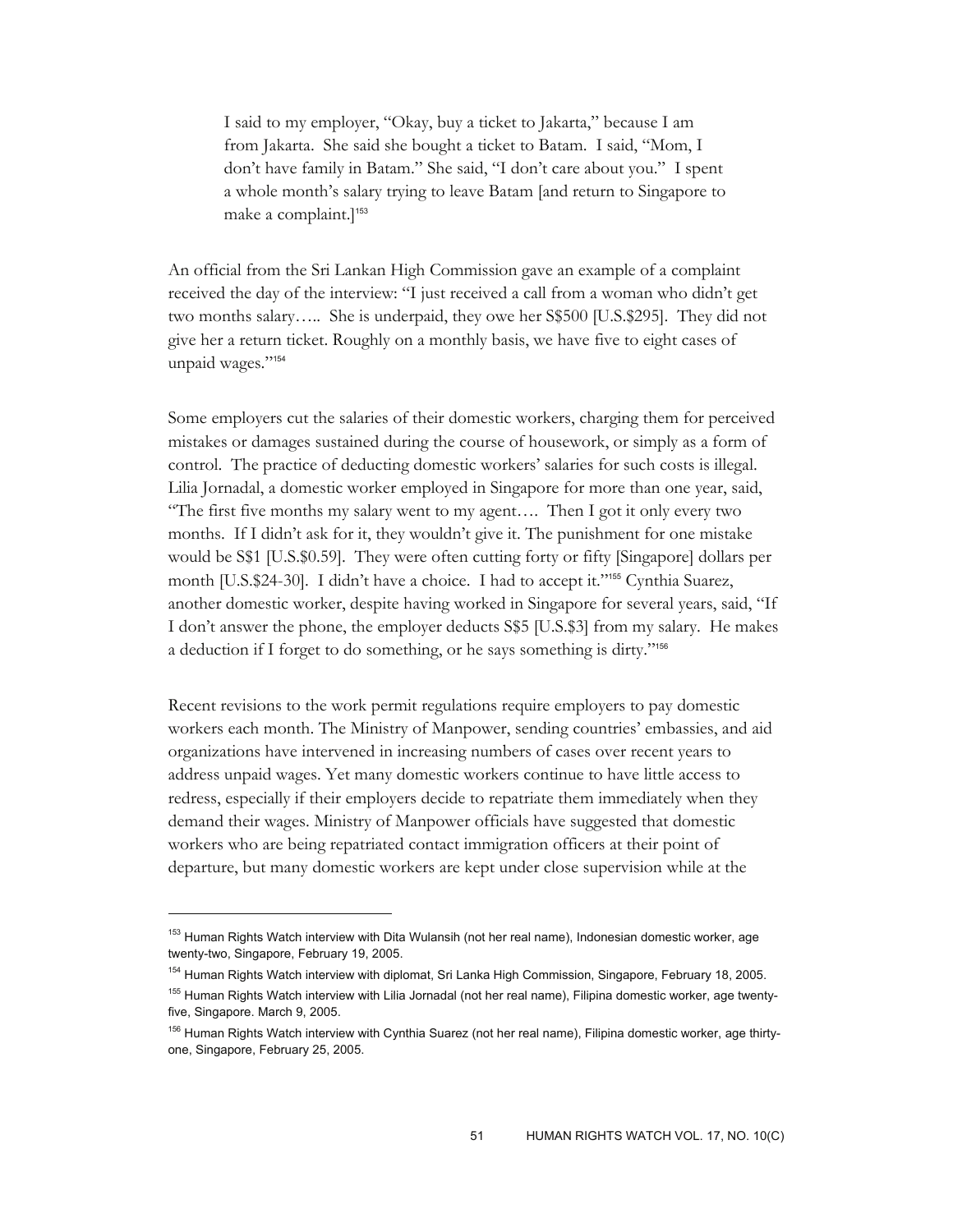airport, are unaware of such options, are intimidated by these officials, or are too overwhelmed by the circumstances to act.

Once they have returned to their native country, most are resigned to the fact that it is no longer feasible to reclaim their wages. Human Rights Watch interviewed Dwiyani, a woman who believed her only recourse was returning to Singapore as a domestic worker—with another ten-month loan repayment period—and pursuing her claim for unpaid wages with her first employer. Although she returned and authorities eventually resolved the case in her favor, the case shows the heavy price domestic workers can pay if unaware of redress mechanisms available to them. Dwiyani told us she had worked for her first employer for one year:

I received cash S\$380 for the whole year…. I was confused because I was told to go home and I didn't know what to do and if I stayed here I didn't know what to do. I didn't know where to report.

I went home…and my mother got angry with me. I only brought two million rupiah [U.S.\$198]. She asked, "Your employer didn't pay you?" I told her what happened….[and eventually decided to return to Singapore under a new contract.] I went back to MOM [the Ministry of Manpower], my former employers were also there…. They said the unpaid wages were only a few dollars. I claimed S\$1640 [U.S.\$968]. MOM counted for themselves and they agreed with me…. In the end they paid me.

Now I want to send money back home and also look for more work, because I have to pay the new agency.<sup>157</sup>

# *Exorbitant Debt Payments*

 $\overline{a}$ 

*I stayed one month in the employment agency [when I transferred employers]. They charged me S\$20 [U.S.\$12] per night and I owed them S\$600 [U.S.\$354]. Can you imagine, my monthly salary is S\$340 [U.S.\$201]. [I transferred employers twice. When my third employer made me clean two houses,] I ran away to this shelter. If I go again to my agency, they will charge S\$20 [U.S.\$12] again. More debts. I work so hard, and then the salary goes to the agency.* 

<sup>&</sup>lt;sup>157</sup> Human Rights Watch interview with Dwiyani (not her real name), Indonesian domestic worker, age twenty, Singapore, February 22, 2005.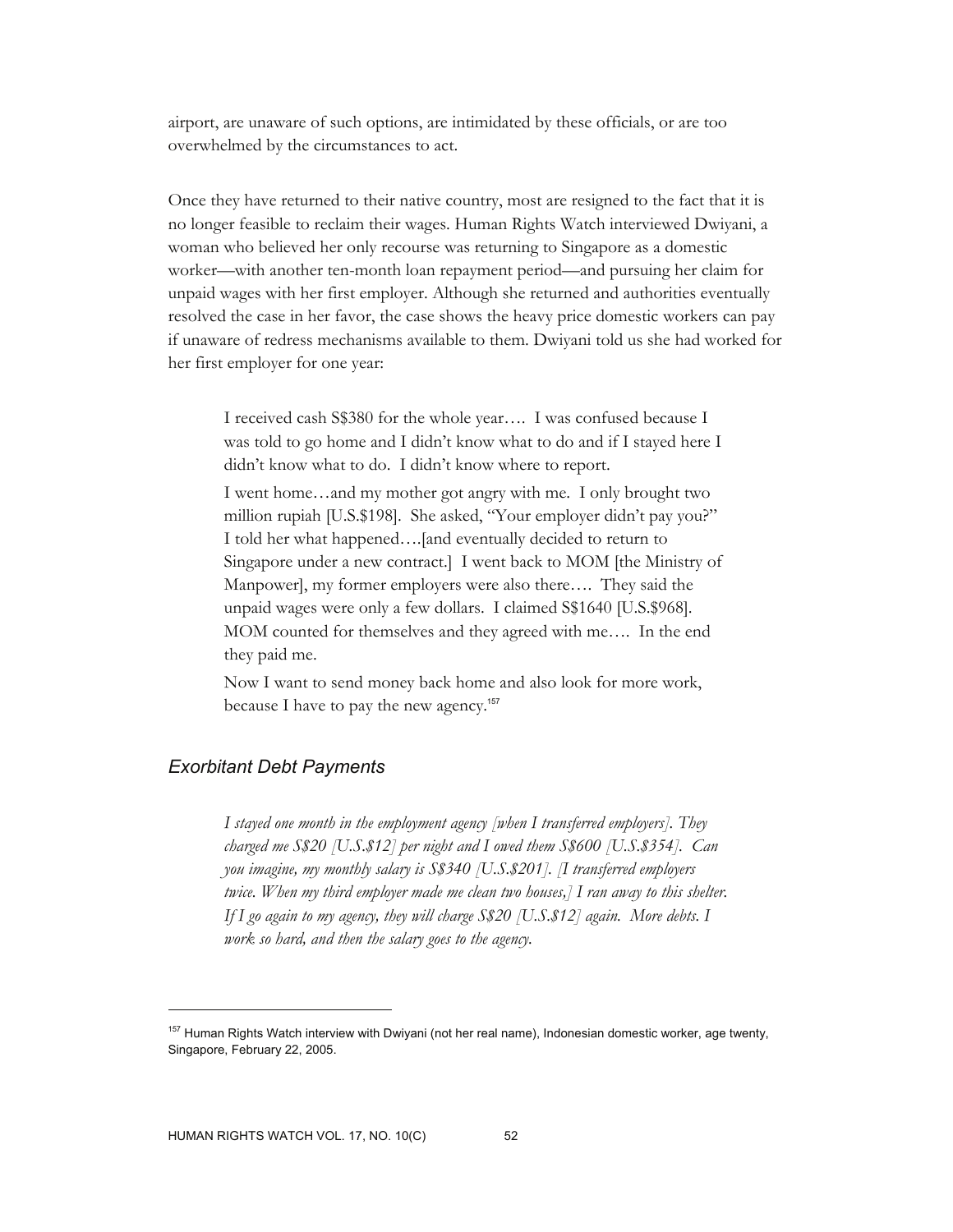*I worked all day and got no rest. My parents don't know I ran away. I am scared. It has been seven months already. I don't have money, I don't want to go back. Even a little money here, it's worth so much in the Philippines. I paid 20,000 pesos for bus fare, travel tax, the terminal fee, travel bag. We borrowed 5,000 from friends. I am scared to tell my mother, she has high blood pressure.* 

*The agency overcharged me. I have bad luck with employers, I try again and again. My debts are growing. My two years will be useless!* 

─Luz Padilla (not her real name), Filipina domestic worker, age twentyfour, February 21, 2005

Minimally regulated competition among employment agencies in Singapore has led to unconscionable financial exploitation of poor young women from neighboring countries. In order to lower the fees they charge prospective employers and boost their own profits, labor agencies have shifted the burden of recruitment and placement costs almost entirely to domestic workers, routinely charging between S\$1,400 [U.S.\$875] and S\$2,100 [U.S.\$1,312].<sup>158</sup> Employment agencies charge employers much less: anywhere from several hundred Singapore dollars, for example, S\$588 [U.S.\$368], to fees as low as S\$88 [U.S.\$55] or even S\$1 [U.S.\$0.62]. Unable to pay such large fees, domestic workers reach agreements with their agents and employers to "fly now, pay later," and take out loans from their employment agents that they repay by turning over their first several months of pay.

Indonesian domestic workers typically enter employment with salary deductions of six to ten months. Other workers, including Sri Lankans and Filipinas, often have three to six months of their salary withheld, for example, Margarita Ramos, who arrived in Singapore a few days before Human Rights Watch interviewed her, told us, "My salary will be S\$350 [U.S.\$206], but I will give S\$330 [U.S.\$195] to the agency for six months."<sup>159</sup> A professional working in the domestic worker industry for several decades said:

<sup>&</sup>lt;sup>158</sup> Some domestic workers may be charged less than this range, and others more. This range represents Human Rights Watch's main findings from field interviews with domestic workers, employment agents, laborsending countries' diplomatic missions, and migrant workers' advocates.

<sup>&</sup>lt;sup>159</sup> Human Rights Watch interview with Margarita Ramos (not her real name), Filipina domestic worker, age twenty-six, Singapore, March 2, 2005. After paying recruitment fees in the Philippines, one Filipina domestic worker thought she would start receiving a salary once she starting working. Only when she arrived in Singapore she learned "that S\$1200 [U.S.\$708] goes to the agency. My salary was S\$270 [U.S.\$159], they deducted S\$200 [U.S.\$118]. Fifty dollars [U.S.\$30] of my salary I saved for my air ticket to go home and for six months I only received S\$20 [U.S.\$12]," Human Rights Watch interview with Michelle Udarbe (not her real name), Filipina domestic worker, age forty-two, Singapore, February 23, 2005.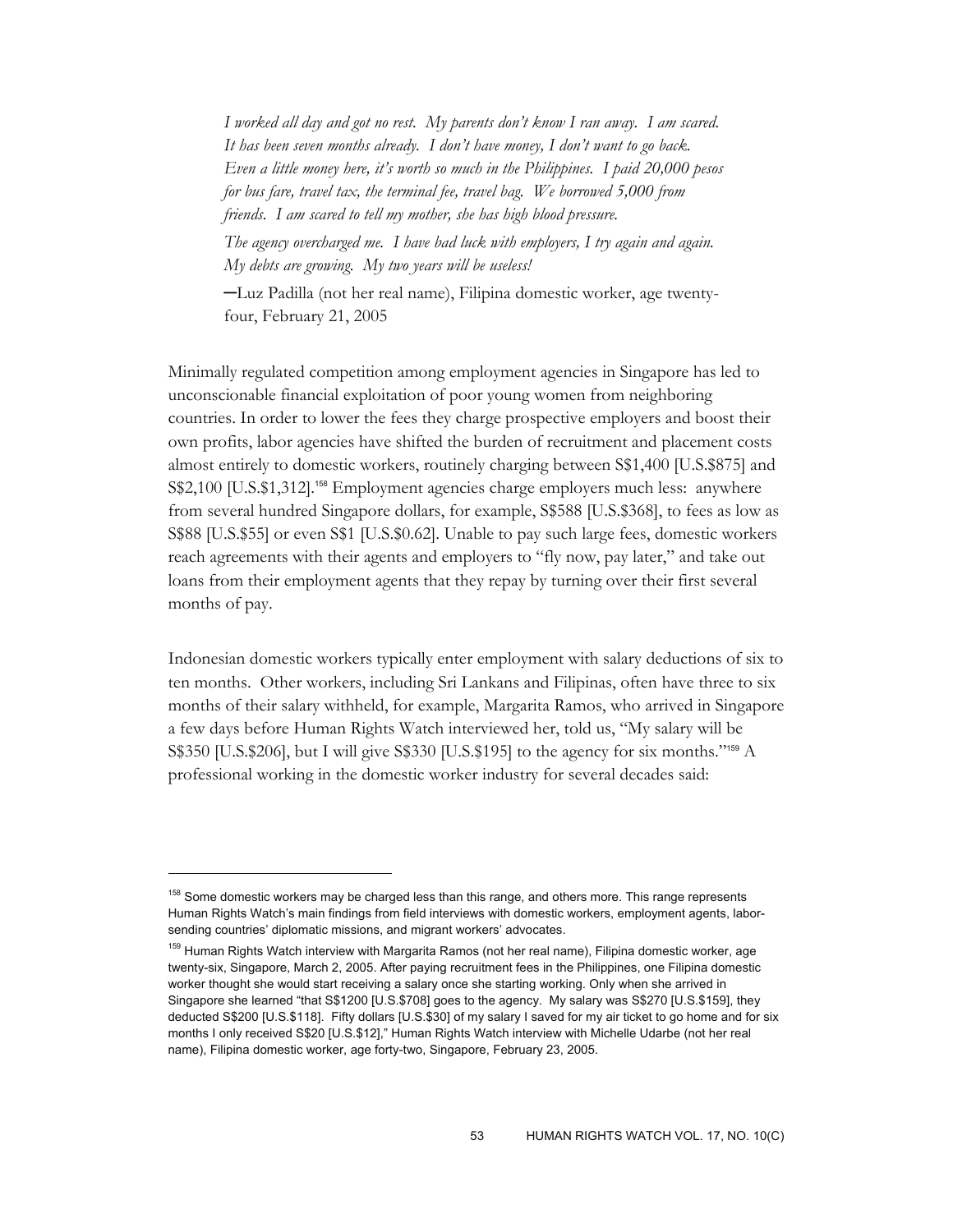From 1980-1990, the employer paid [the placement costs]. The maid paid a small little fee. But the competition between agents has increased, they are not charging employers, and instead passing the buck to maids. For six to eight months, the poor maid does not get a salary…. The abuse of maids comes from the EA [employment agent]. They do business by not charging employers.<sup>160</sup>

No regulations exist to cap the salary deductions imposed on migrant domestic workers. As discussed earlier, domestic workers are excluded from provisions in the Employment Act that stipulate salary deductions cannot exceed 25 percent of the salary due per payment period and that advances made to cover the employee's traveling expenses may not be covered through salary deductions.161 An employment agent noted, "In the accreditation standards, there is nothing about how much salary you can deduct."<sup>162</sup> Another employment agent told us:

Maids are sucked dry. They come from villages, are innocent. What I have told MOM [Ministry of Manpower], when you bring a girl from the kampung [village], and her salary is deducted for ten months, she is working in a high building, overworked, no freedom, working hard…. The government says it is a free market, but that only works with a level playing field.<sup>163</sup>

Singapore's standards concerning salary deductions fall behind those of other countries. Hong Kong and the Philippines require employers to pay for domestic workers' transit to and from the country of employment. Hong Kong also requires that employers bear the cost of visas, insurance, required medical exams, and other administrative fees (see appendix A).

Human Rights Watch interviewed employment agents in Singapore who attribute their high fees to overcharging by labor agents in sending countries, part of which may go toward bribes. One employment agent told us, "I don't know how much. But I'm very, very sure, that a certain amount [of the fee paid to labor agents in sending countries]

<sup>&</sup>lt;sup>160</sup> Human Rights Watch interview with domestic worker insurance agent, Singapore, February 28, 2005.

<sup>&</sup>lt;sup>161</sup> Employment Act, section 31, Recovery of advances and loans.

<sup>&</sup>lt;sup>162</sup> Human Rights Watch interview with employment agent, Singapore, March 3, 2005.

<sup>&</sup>lt;sup>163</sup> Human Rights Watch interview with domestic worker insurance agent, Singapore, February 28, 2005. He added, "[If employers pay] they will be more prepared to compromise. They take her back, call her stupid, get a replacement. If they don't get a replacement, they go to another agent, it's a free market. I will value her because I paid 1500."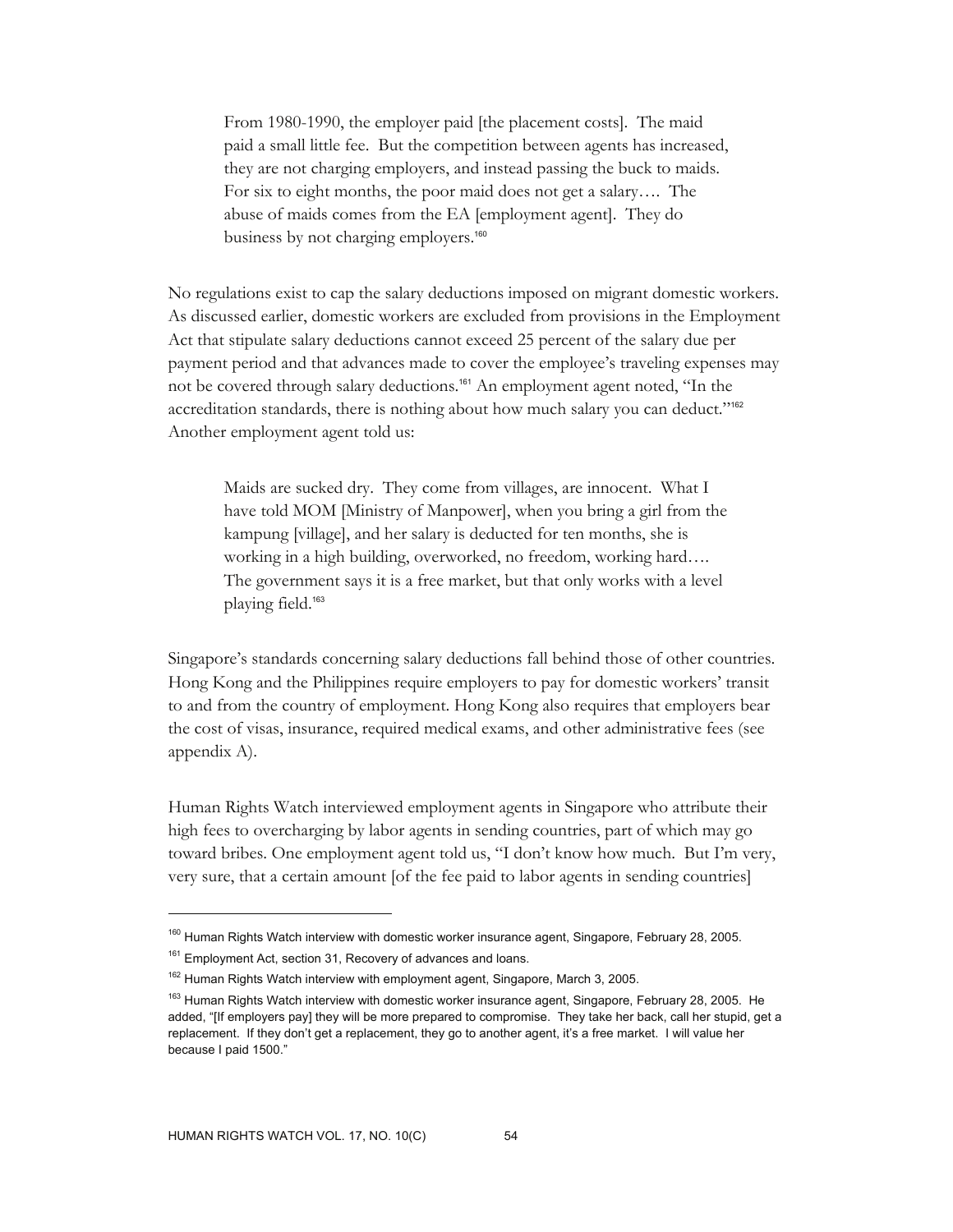goes to immigration officials…. When labor agents from sending countries increase their fees, we have to increase ours. They are killing their own people."<sup>164</sup>

Other employment agents described intense competition from their peers as a reason they have lowered fees charged to employers and offer free replacements. One labor agent in the industry for several years said, "This business is so crowded, so competitive. I charge S\$520 [U.S.\$307] [to employers,] and if it doesn't work out after three months, for any reason, I will give a replacement. I will charge S\$250 [U.S.\$148] when there is an excess supply of maids. The fee I charge has dropped from S\$1600 [U.S.\$944] to S\$250. I don't have the luxury of rejecting employers. I need the money."165 When agents offer replacements with "no questions asked," many domestic workers' debts increase because they have to pay a transfer fee. An employment agent told us, "For every transfer we make a lot of money. We add a one-month deduction. I know some agents charging two months."<sup>166</sup>

Employment agencies also have a vested interest in reclaiming the "loans" they extend to domestic workers. Bridget Lew, who runs a shelter for abused domestic workers and has also started an employment agency said that Indonesian employment agents charge S\$1400-1500 [U.S.\$875-938] for a domestic worker and demand half of the money up front from the Singapore agents. She said:

The girls can't pay, the employers can't pay. So the girls are slammed with loans for six to nine months. If she cannot cope and [leaves her employer before the loan is repaid], the [Singapore] agency has already paid up front. The supplier won't return the money, and the employer will refuse to pay the money. The poor girl has no money, so the agency has to absorb the cost. So the agent will push the girl to another employer so she will earn back the money.<sup>167</sup>

Exorbitant fees and long debt repayment periods place migrant domestic workers in a highly vulnerable position. Migrant domestic workers feel enormous pressure to extend their employment as long as they can so they can repay their debts and begin earning a salary. Employers have the right to repatriate them at will, and the power to deny employment transfers should the domestic worker seek another employer.

<sup>&</sup>lt;sup>164</sup> Human Rights Watch interview with employment agent, Singapore, March 3, 2005.

<sup>&</sup>lt;sup>165</sup> Human Rights Watch interview with employment agent, Singapore, March 1, 2005.

<sup>&</sup>lt;sup>166</sup> Human Rights Watch interview with employment agent, Singapore, March 3, 2005b.

<sup>&</sup>lt;sup>167</sup> Human Rights Watch interview with Bridget Lew, director, H.O.M.E., Singapore, November 2, 2005.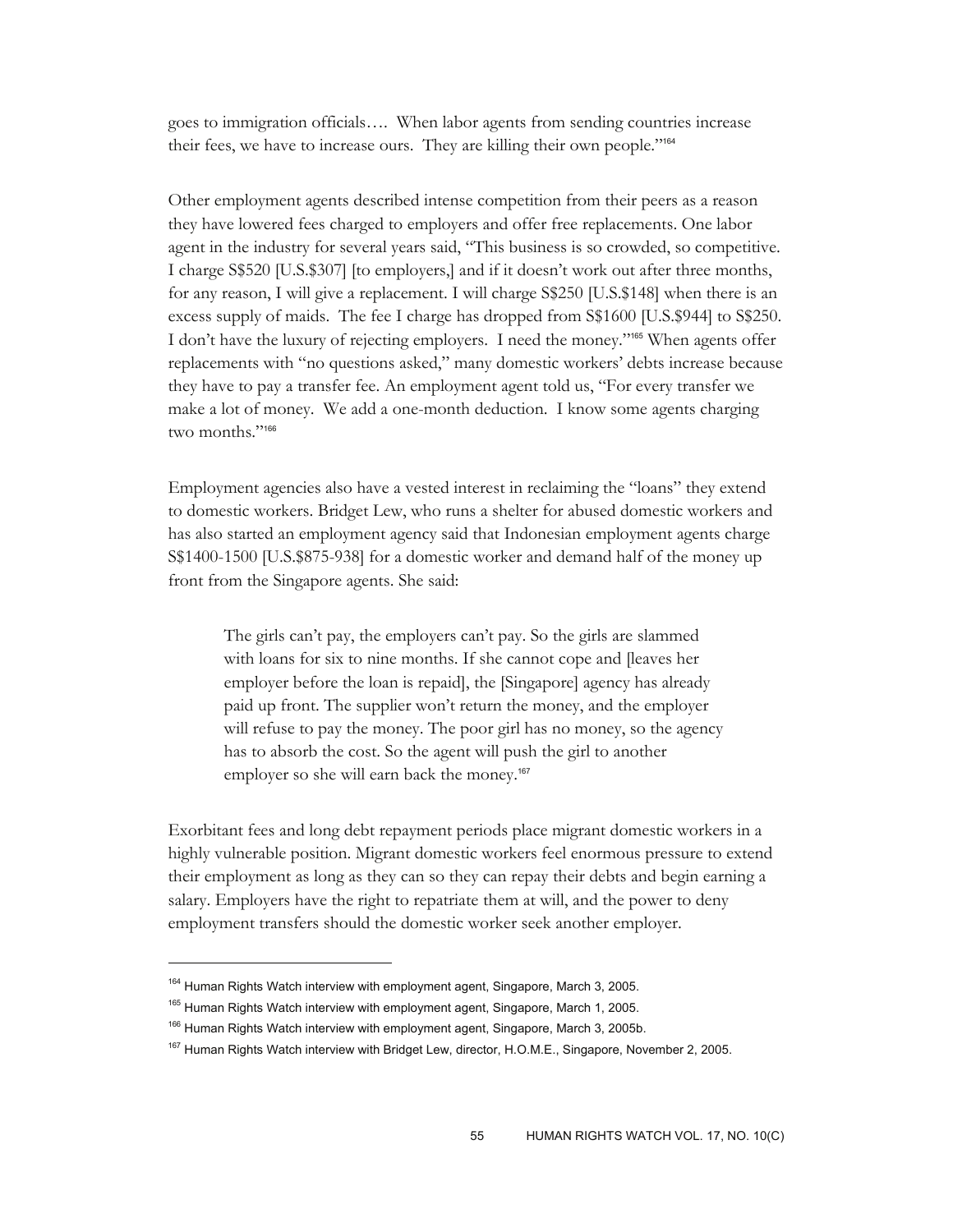Human Rights Watch interviewed migrant domestic workers who stayed in abusive situations fearing that they would lose their opportunity to repay their debts if they complained about their employers or escaped to their embassies. Lina Alvarez's employer made her work at a store in addition to cleaning the house, demanded sixteenhour workdays, and gave her only a mattress to sleep on at night. Alvarez waited until she had completed her debt payments before leaving her employer. She told us, "The first six months, my boss was very bad. When I finished my salary deduction after six months, I wanted to go back home."168 Another domestic worker said:

I would tell my agency so many times about the abuse, but she didn't care. She would only say wait, wait, wait. If you come back, you have to pay eight million rupiah [U.S.\$495]. I said okay already, I was so scared. I didn't want them to send me back, so I didn't say anything.<sup>169</sup>

Domestic workers who transfer to a new employer are at risk of being overcharged. Their agents often charge them daily rates for room and board for the phase between placement with employers, often between S\$10-20 [U.S.\$6-12] per night, and a fee for the transfer. Although accreditation criteria provide they should not pay more than one month of salary, many domestic workers paid three months or more. For example, one domestic worker who transferred employers because the first one did not provide adequate food, said, "after that transfer, I had a problem with the agency also. The deduction was very high. I stayed with the agency for one month only but they deducted four months of my salary. Four months for the transfer and seven months for the initial fee—how come?"170 Sylvia Tobias spent one night at her agent's house before being transferred. She said, "The agent scolded me and added three months of salary deduction. It was supposed to be one month only. That is why I complained."<sup>171</sup>

Wati Widodo recalled her employment agent explaining the terms of her contract to her. She said, "They said they would cut my salary for seven months, seven-and-a-half months. If I changed employers, they would cut three more months. If I changed

<sup>&</sup>lt;sup>168</sup> Human Rights Watch interview with Lina Alvarez (not her real name), Filipina domestic worker, age twentythree, Singapore, March 9, 2005.

<sup>&</sup>lt;sup>169</sup> Human Rights Watch interview with Pertiwisari (not her real name), Indonesian domestic worker, age twentyone, Singapore, February 22, 2005.

<sup>&</sup>lt;sup>170</sup> Human Rights Watch interview with Endang Utari (not her real name), Indonesian domestic worker, age thirty-one, Singapore, February 25, 2005.

 $171$  Human Rights Watch interview Sylvia Tobias (not her real name), Filipina domestic worker, age twenty-four, Singapore, March 9, 2005.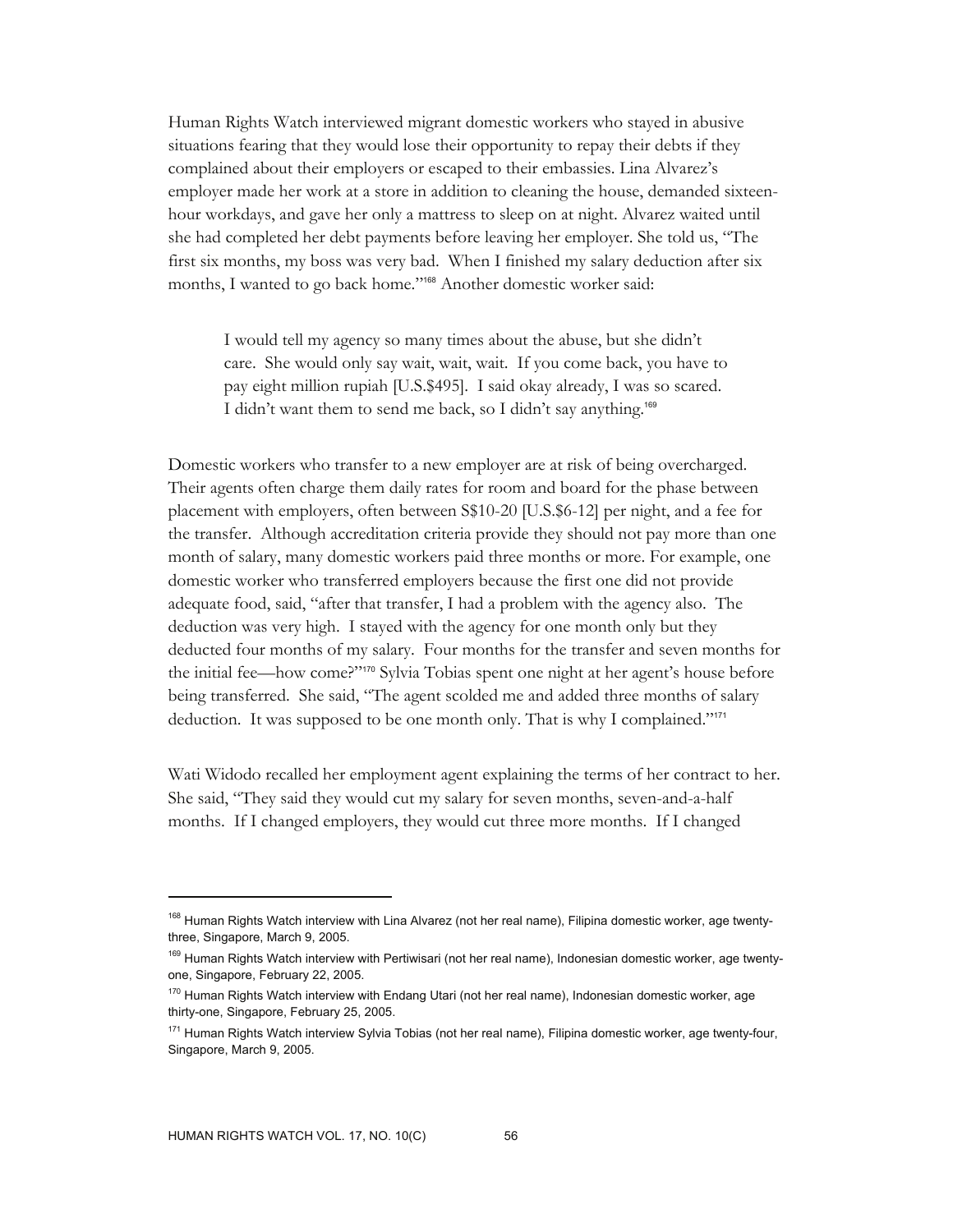[employers repeatedly], I would come back with no money."172 A Filipina domestic worker said, "The agent sucks blood from us. I am afraid to change employers because I will have to pay a deduction….. The employers pay for us and still the agents make us pay."173 Lina Alvarez, above, left her employment having received only S\$20 [U.S.\$12] each month during her deduction period.<sup>174</sup>

Wati Widodo suffered physical abuse at the hands of her employer yet was compelled to stay to pay off her debt. When she complained to her agent and tried to change employers, she only faced more abuse. She said:

The employer would get angry. If there was a problem outside, if anything was a little wrong, she would get angry…. If she was very angry, she would slap me many times. I hadn't finished my contract yet. She said I couldn't go home. I couldn't tolerate it.

When I told the agent the employer had slapped me, she just said, "you must suffer. You should control your feelings." If a maid hasn't finished her salary deduction, and she calls the agent, the agent is angry. The agent also slapped me; they didn't want me to leave without finishing the contract and the salary deduction.<sup>175</sup>

#### *International Standards on Forced Labor and Debt Bondage*

Restricted movement, restricted communication, unpaid wages, deception about work arrangements, work under threat, and imposition of unreasonably heavy debts are violations of domestic workers' human rights. In some cases, these conditions rise to the level of forced labor and debt bondage.

International law and Singapore's national laws proscribe forced labor and institutions and practices similar to slavery, such as debt bondage.176 The Universal Declaration of Human Rights (UDHR), ICCPR, the ILO Forced Labor Convention, and the Supplementary Convention on the Abolition of Slavery, the Slave Trade, and Institutions

<sup>&</sup>lt;sup>172</sup> Human Rights Watch interview with Wati Widodo (not her real name), Indonesian domestic worker, age twenty, Singapore, March 10, 2005.

<sup>&</sup>lt;sup>173</sup> Human Rights Watch interview with Michelle Udarbe (not her real name), Filipina domestic worker, age forty-two, Singapore, February 23, 2005.

<sup>&</sup>lt;sup>174</sup> Human Rights Watch interview with Lina Alvarez (not her real name), Filipina domestic worker, age twentythree, Singapore, March 9, 2005.

<sup>&</sup>lt;sup>175</sup> Human Rights Watch interview with Wati Widodo (not her real name), Indonesian domestic worker, age twenty, Singapore, March 10, 2005.

<sup>176</sup> Singapore Const., art. 10.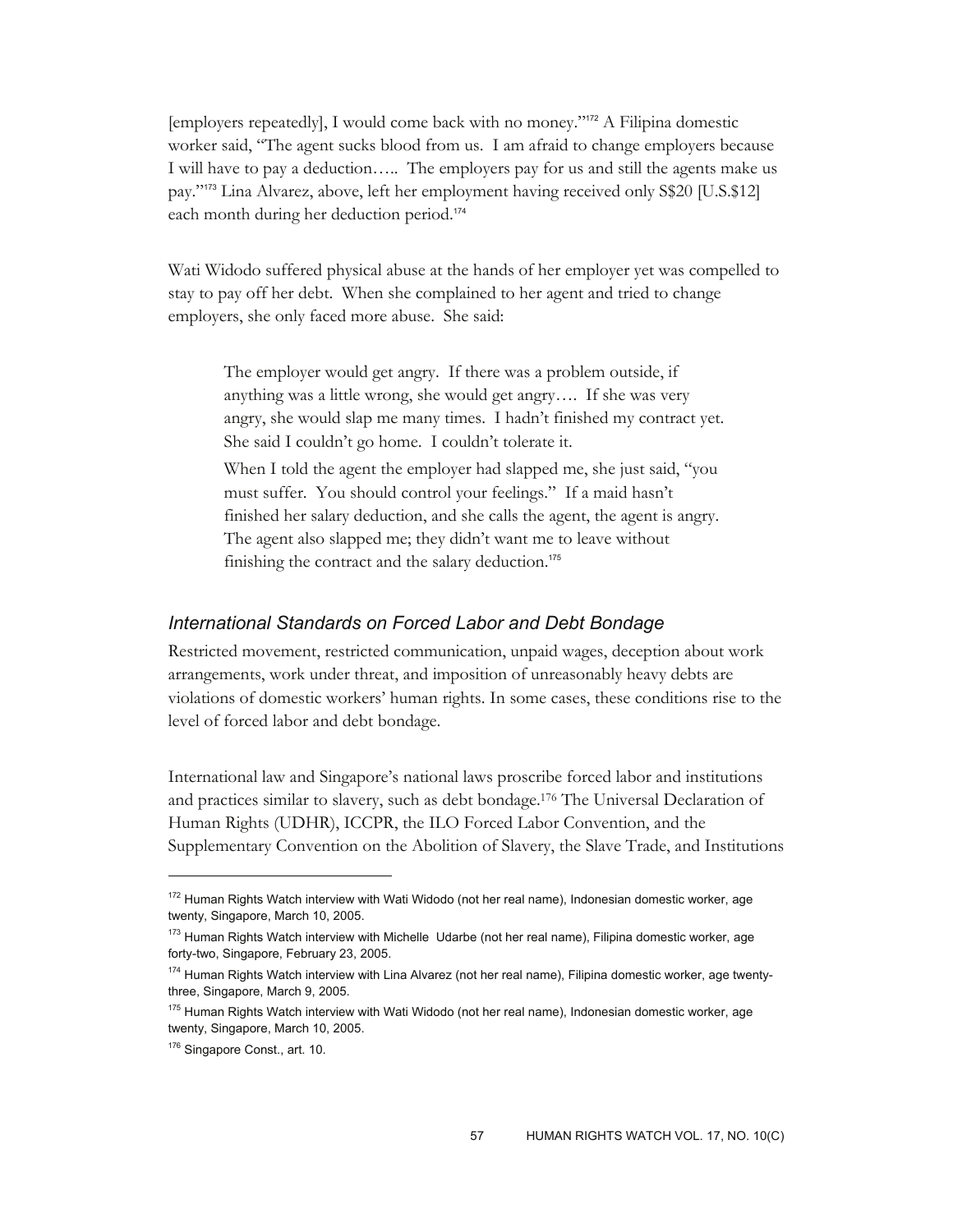and Practices Similar to Slavery (Supplemental Slavery Convention) are the principal sources of international law that define and prohibit these practices. Singapore has ratified the Forced Labor Convention and the Supplemental Slavery Convention.177

According to ILO Convention on Forced Labor, Number 29, forced or compulsory labor "shall mean all work or service which is exacted from any person under the menace of any penalty and for which the said person has not offered himself voluntarily."178 "Menace of any penalty" was explained by the ILO Committee of Experts as a penalty that "need not be in the form of penal sanctions, but might take the form also of a loss of rights or privileges."179 The ILO notes that it is possible for workers to revoke freely given consent: "many victims enter forced labour situations initially of their own accord…only to discover later that they are not free to withdraw their labour. They are subsequently unable to leave their work owing to legal, physical or psychological coercion."<sup>180</sup>

The ILO has further elaborated on the two key elements of forced labor—the work is exacted under the menace of a penalty and it is undertaken involuntarily. The ILO provides the following as examples as a menace of a penalty: physical violence against a worker or close associates, physical confinement, financial penalties, denunciation to authorities (police, immigration) and deportation, dismissal from current employment, exclusion from future employment, and the removal of rights and privileges. Examples of the involuntary nature of work include: physical confinement in the work location, psychological compulsion (order to work backed up by a credible threat of a penalty), induced indebtedness (by falsification of accounts, inflated prices, excessive interest charges, etc.), deception about types and terms of work, withholding and non-payment of wages, and retention of identity documents or other valuable personal possessions.<sup>181</sup>

<sup>177</sup> UDHR, art. 4; ICCPR, art. 8; ILO Forced Labor Convention (Convention No. 29), 1930, ratified by Singapore October 10, 1965; Convention to Suppress the Slave Trade and Slavery, 60 L.N.T.S. 253, September 25, 1926, art. 1(1); and the U.N. Supplementary Convention on the Abolition of Slavery, the Slave Trade, and Institutions and Practices Similar to Slavery (1956), ratified by Singapore March 28, 1972, art. 1(d).

<sup>178</sup> ILO Convention on Forced Labour, 1930 (No. 29).

<sup>&</sup>lt;sup>179</sup> International Labor Conference, 1979 General Survey of the Reports relating to the Forced Labor Convention, 1930 (No. 29) and the Abolition of Forced Labor Convention, 1975, (No. 105), Report of the Committee of Experts on the Application of Conventions and Recommendations, 65th Session, Geneva, 1979, Report III, para. 21.

<sup>180</sup> ILO, *A Global Alliance Against Forced Labour: Global Report under the Follow-up to the ILO Declaration on Fundamental Principles and Rights at Work 2005, International Labour Conference, 93<sup>rd</sup> Session, 2005, p. 6,* [online]*,* http://www.ilo.org/dyn/declaris/DECLARATIONWEB.DOWNLOAD\_BLOB?Var\_DocumentID=5059 (retrieved June 4, 2005).

<sup>181</sup> Ibid., p. 6.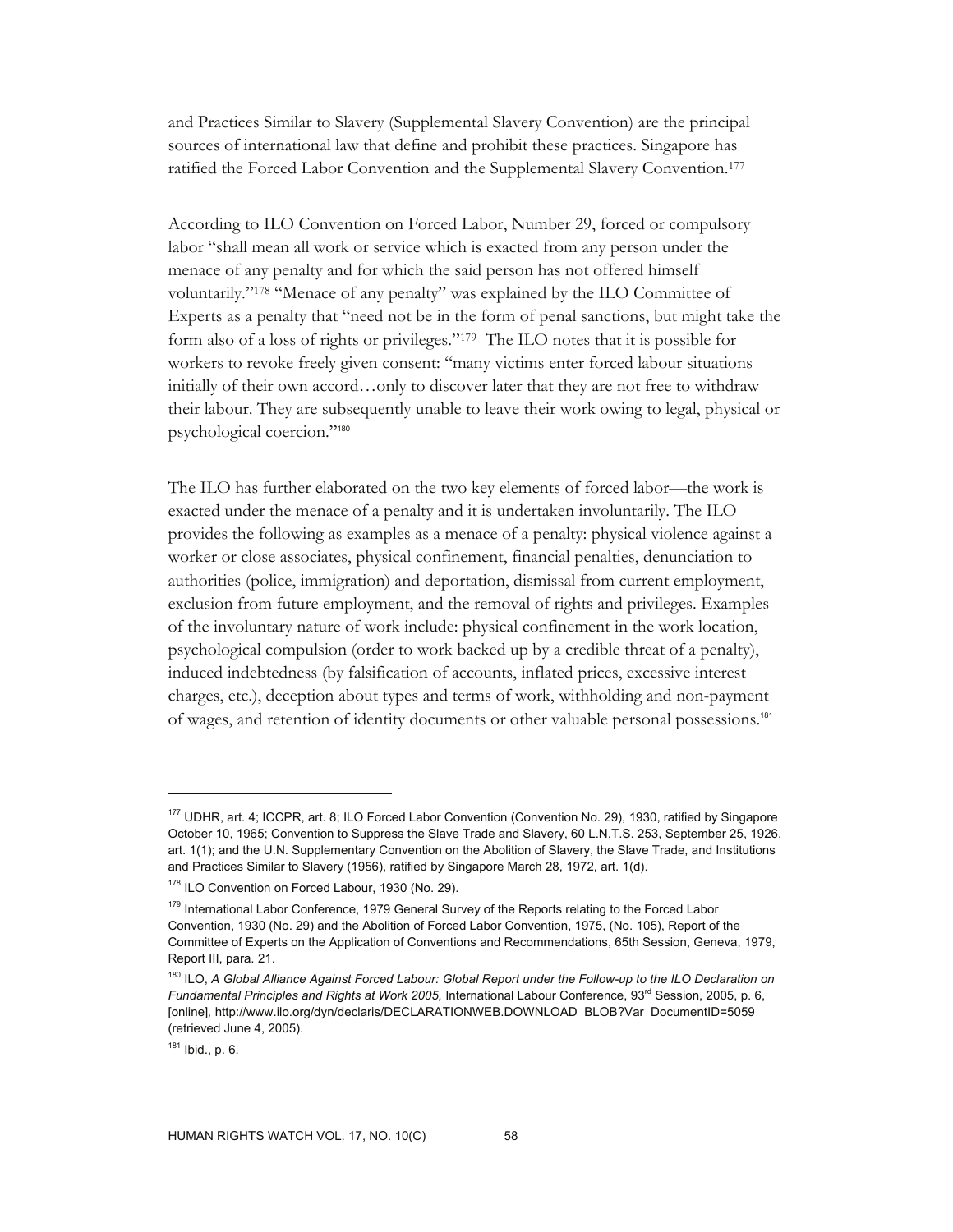In fifteen of the cases documented in this report, labor agents and employers engaged in practices that created a "menace of penalties," including implied threats to traffic women into forced prostitution, to impose substantial fines if domestic workers did not complete their contracts, or to abandon them far from their homes. In all of these fifteen cases, the circumstances the women described also meet the ILO definition of "involuntary" work. As already noted, women described confinement in the workplace, inflated agency fees for transfers of employment, confiscation of passports and work permits against the worker's will, and withholding of wages. Domestic workers told Human Rights Watch they felt they had no choice but to endure poor working conditions and at times serious abuses because they feared the consequences if they left their contracts early.

The ILO highlighted domestic workers as a population of concern in its global study on forced labor, noting:

A long-standing problem involving new forms of coercion is the treatment of domestic workers…. Today the growing numbers of migrant domestics to the Middle East and elsewhere, who hand over identity documents and find themselves tied to one household with restricted freedom of movement, are highly vulnerable to forced labour.<sup>182</sup>

Among the fifteen cases of forced labor we documented, some were situations of indebtedness akin to debt bondage. The U.N. Supplementary Convention on the Abolition of Slavery defines debt bondage as:

The status or condition arising from a pledge by a debtor of his/her personal service or those of a person under his/her control as security for a debt, if the value of those services as reasonably assessed is not applied toward the liquidation of the debt or the length and nature of those services are not respectively limited and defined.<sup>183</sup>

In the case of Luz Padilla, described above, the combination of a burdensome initial debt and her employment agent's practice of overcharging for transfers meant that her efforts to work off growing debts were futile and that she had no foreseeable end to her

<sup>182</sup> Ibid., p. 9.

<sup>183</sup> U.N. Supplementary Convention on the Abolition of Slavery, the Slave Trade, and Institutions and Practices Similar to Slavery (1956).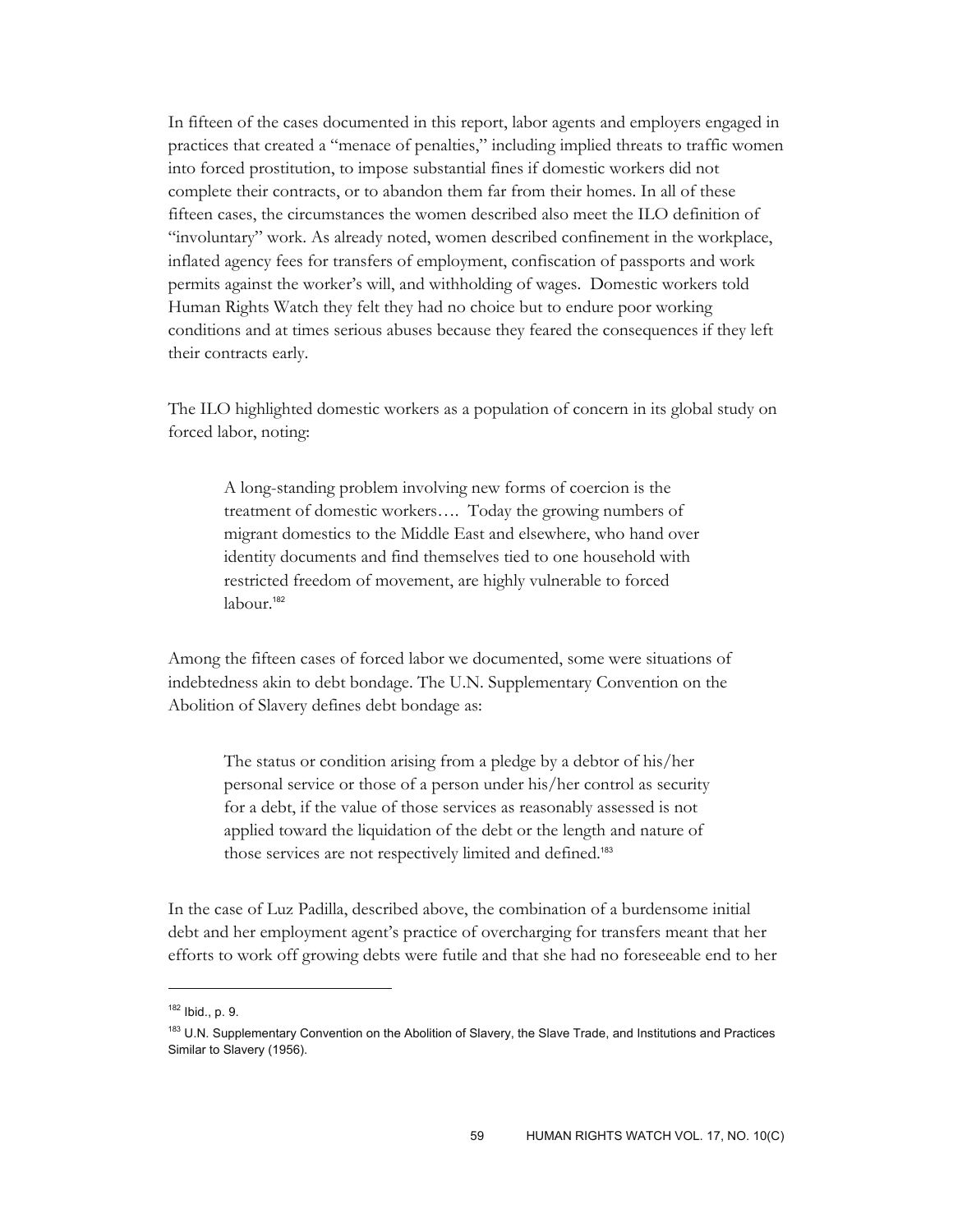debt payments. Her case and those of domestic workers in similar circumstances are akin to a situation of debt bondage.

# *International Standards on Freedom of Movement and Freedom of Association*

International law protects both the right to freedom of movement and freedom of association. Article 13 of the UDHR provides for the right to freedom of movement and the right to return to one's country.184 In addition to its legal basis under treaty law, the right to return to one's own country has increasingly been recognized as a norm of international customary law.185

Article 20 of the UDHR recognizes the right to freedom of association.186 This right is further elaborated by several ILO Conventions, most notably the Freedom of Association and Protection of the Right to Organise Convention, 1948 (Convention No. 87) and the Right to Organise and Collective Bargaining Convention, 1949 (Convention No. 98), two of the ILO's fundamental conventions.187 Singapore ratified the latter in 1965.<sup>188</sup>

The practice of preventing domestic workers from leaving their workplace violates international and Singaporean law. Confinement in the workplace prevents domestic workers from enjoying other rights, such as the right to return to their country. Combined with poor working conditions and other forms of abuse, forced confinement is also psychologically abusive, isolating domestic workers from support networks or escape options and fostering dependency and feelings of powerlessness.

Restrictions on migrant domestic workers' movements prevent them from associating with other domestic workers, or from contacting religious organizations, NGOs, or other support and advocacy groups. Rest days and annual leave are critical labor rights

<sup>184</sup> UDHR, art. 13; see also, ICCPR, art. 12. The Migrant Workers Convention also protects the right of migrants to enter their country of origin, Migrant Workers Convention, art. 8.

<sup>185</sup> See "Current Trends in the Right to Leave and Return," U.N. Doc. E/CN.4/Sub.2/1985.

<sup>186</sup> UDHR, art. 20. See also, ICCPR, art. 22; Migrant Workers Convention, art. 26.

<sup>&</sup>lt;sup>187</sup> Freedom to organize is one of the four core labor rights identified by the International Labor Organization Declaration on Fundamental Principles and Rights at Work (ILO Declaration). According to the ILO Declaration, all ILO members, including Singapore, "have an obligation arising from the very fact of membership in the Organization to respect, to promote and to realize, in good faith and in accordance with the Constitution, the principles concerning the fundamental rights." International Labour Conference, ILO Declaration on Fundamental Principles and Rights at Work, 86th Session, Geneva, June 18,1998.

<sup>&</sup>lt;sup>188</sup> ILO Convention on the Right to Organise and Collective Bargaining (Convention No. 98), 1949, ratified by Singapore October 10, 1965.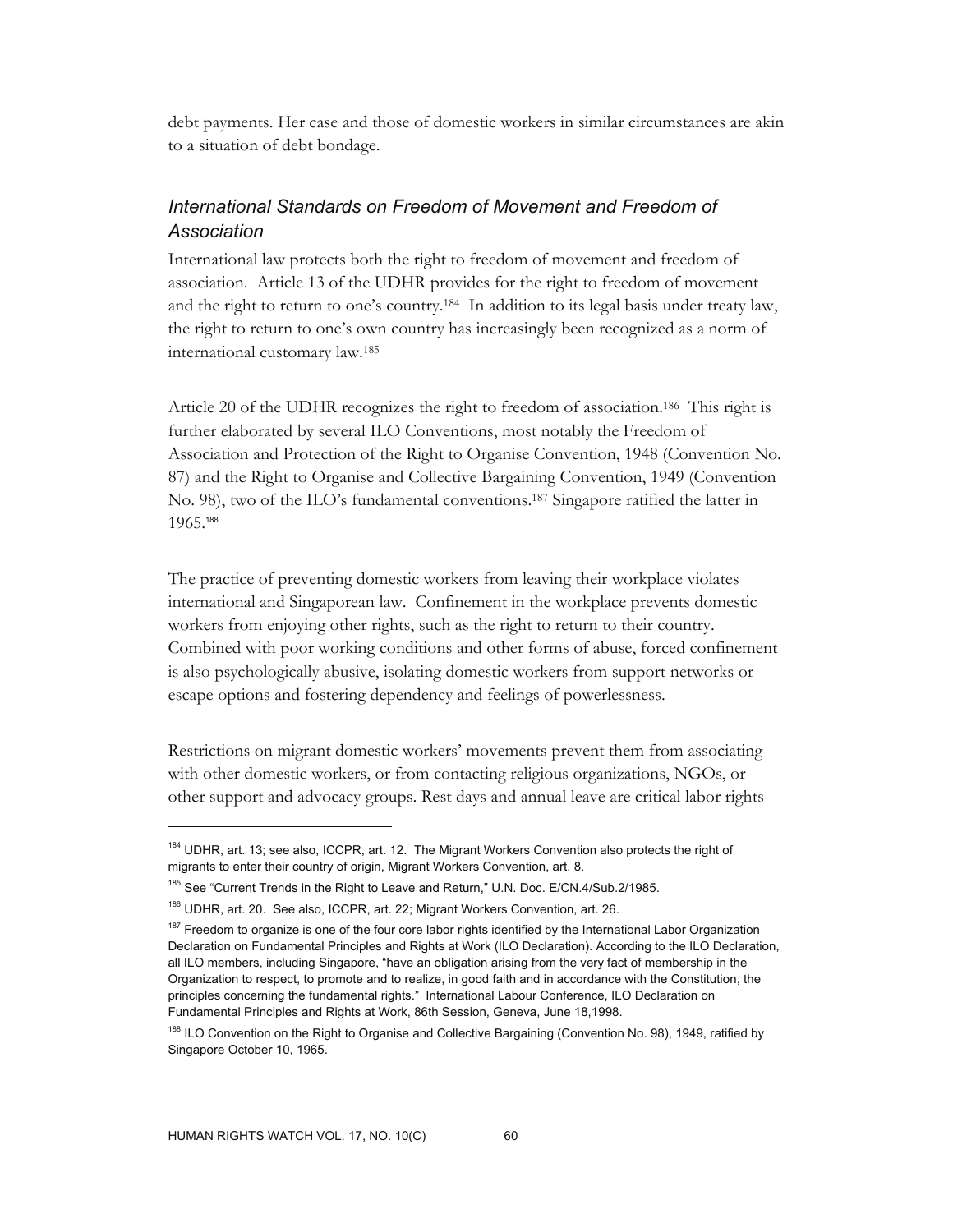not only for domestic workers to take necessary rest, but also to protect their freedom of movement and association. Filipina domestic workers are the most likely to have at least one day off a month and use their day off to attend church and to meet with one another. They have formed associations in which they can turn to each other for social support and information, and through which support services, including health care and legal aid, can more easily be channeled.

# *Poor Working Conditions*

 $\overline{a}$ 

*If I clean, if I finish, [my employer] says it's not clean. I have to repeat the work. So I finish my work only at nighttime…. I mop at 9 p.m. and then I sweep. At 10 p.m. I shower. She gives me only ten minutes to shower and wash my clothes. She scolds me and gets very angry if I take longer. Then I massage her for one or two hours…. At 1:30 a.m. I sleep. If I'm not finished, [my employer] says I can't sleep. Sometimes I don't eat lunch…. My friend asks me through the window, "why are you taking dinner so late at 11 p.m.?" Because I am so busy. I have no break or rest.* 

─Pertiwisari (not her real name), Indonesian domestic worker, Singapore, February 22, 2005

Given domestic workers exclusion from Singapore's Employment Act—which regulates hours of work, weekly rest days, termination of contract, maternity benefits, and other labor protections—and the lack of comparable protections in the work permit regulations, many domestic workers sign employment contracts furnished to them either by their employment agents or their embassies. These are often vague or poorly enforced.

Among the typical problems that domestic workers confront are poorly defined work responsibilities; long hours of work; infrequent or lack of rest days, paid vacation days, or paid sick leave; and few protections regarding termination of employment. A diplomat from Sri Lanka noted, "if an employer is not happy with the maid, they can cancel work permits without notice."189 A domestic worker described how vague her work responsibilities were: "They never said, can you handle one house with five rooms and five children? They asked can you care for children, but not how many. Can you care for an old person, but not how many."<sup>190</sup>

<sup>&</sup>lt;sup>189</sup> Human Rights Watch interview with diplomat, Sri Lanka High Commission, Singapore, February 17, 2005. <sup>190</sup> Human Rights Watch interview with Tirtawati (not her real name), Indonesian domestic worker, age thirty, Singapore, February 28, 2005.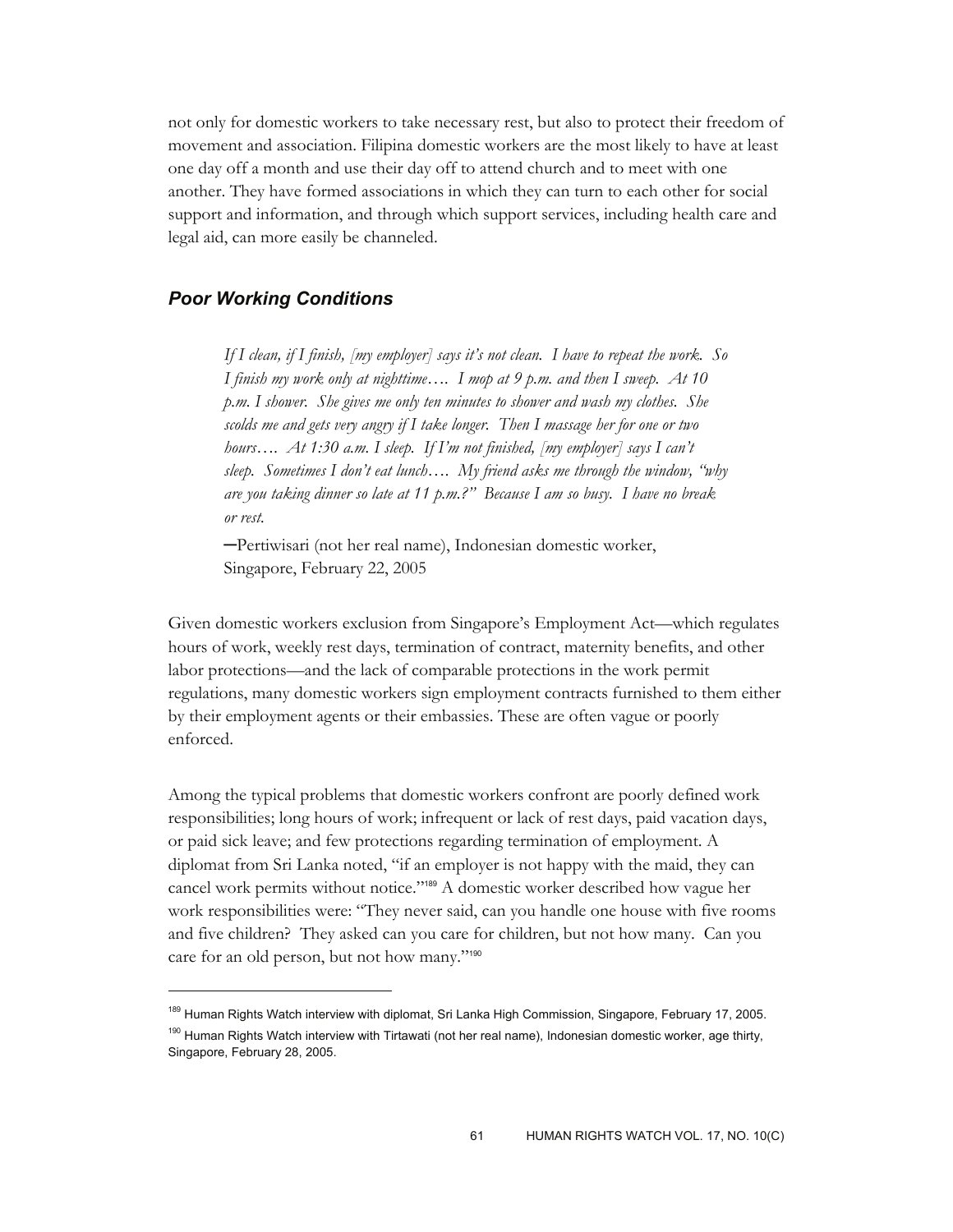# *Lack of Rest Days*

*The association [of employment agencies in Singapore] is trying to encourage employers to give one day off per month. This is a lousy deal, it's not so wonderful, even God takes a rest once a week.* 

—Employment agent, Singapore, March 1, 2005

Reliable data on the number of domestic workers in Singapore who receive at least one day off per week is not available. New accreditation criteria for employment agencies mandating they create employment contracts with at least one rest day per month for migrant domestic workers fall short of national and international labor standards calling for weekly rest days. The Philippines Overseas Administration issues a contract that stipulates one day off per week, and Filipina domestic workers are the mostly likely to enjoy this right. The Sri Lanka High Commission also has a standard employment contract which calls for domestic workers to have one day off per month.

The Association of Employment Agencies of Singapore (AEAS) promotes a "model" employment contract which it encourages employment agencies to adopt. Beginning in 2006, accreditation criteria will require new contracts to stipulate a minimum of one rest day per month. These will not apply to current contracts. In early 2005, several employment agents told Human Rights Watch their contracts offer one rest day per month, but they advise employers not to begin giving rest days until the first six months of employment have finished.191 For example, one employment agent told Human Rights Watch, "I use the AEAS standard contract. This specifies one day off a month. For Filipinas, a minimum of one day off per month, sometimes two. There is a probation period of six months, then one day off. I find it important [not to allow a day off initially], especially for Indonesians. They are easily influenced. After six months, they get to know the employer."<sup>192</sup>

Domestic workers anxious to pay off their debts and to secure a job in Singapore do not have much negotiating power to improve working conditions. One domestic worker said, "I had no off day. I asked for an off day, but they never gave it."<sup>193</sup> An employment agent who specializes in Sri Lankan and Indian domestic workers said, "To

<sup>&</sup>lt;sup>191</sup> Human Rights Watch interview with employment agent, Singapore, March 1, 2005c.

<sup>&</sup>lt;sup>192</sup> Human Rights Watch interview with employment agent, Singapore, March 3, 2005b.

<sup>&</sup>lt;sup>193</sup> Human Rights Watch interview with Ani Khadijah (not her real name), Indonesian domestic worker, age thirty-eight, Singapore, February 27, 2005.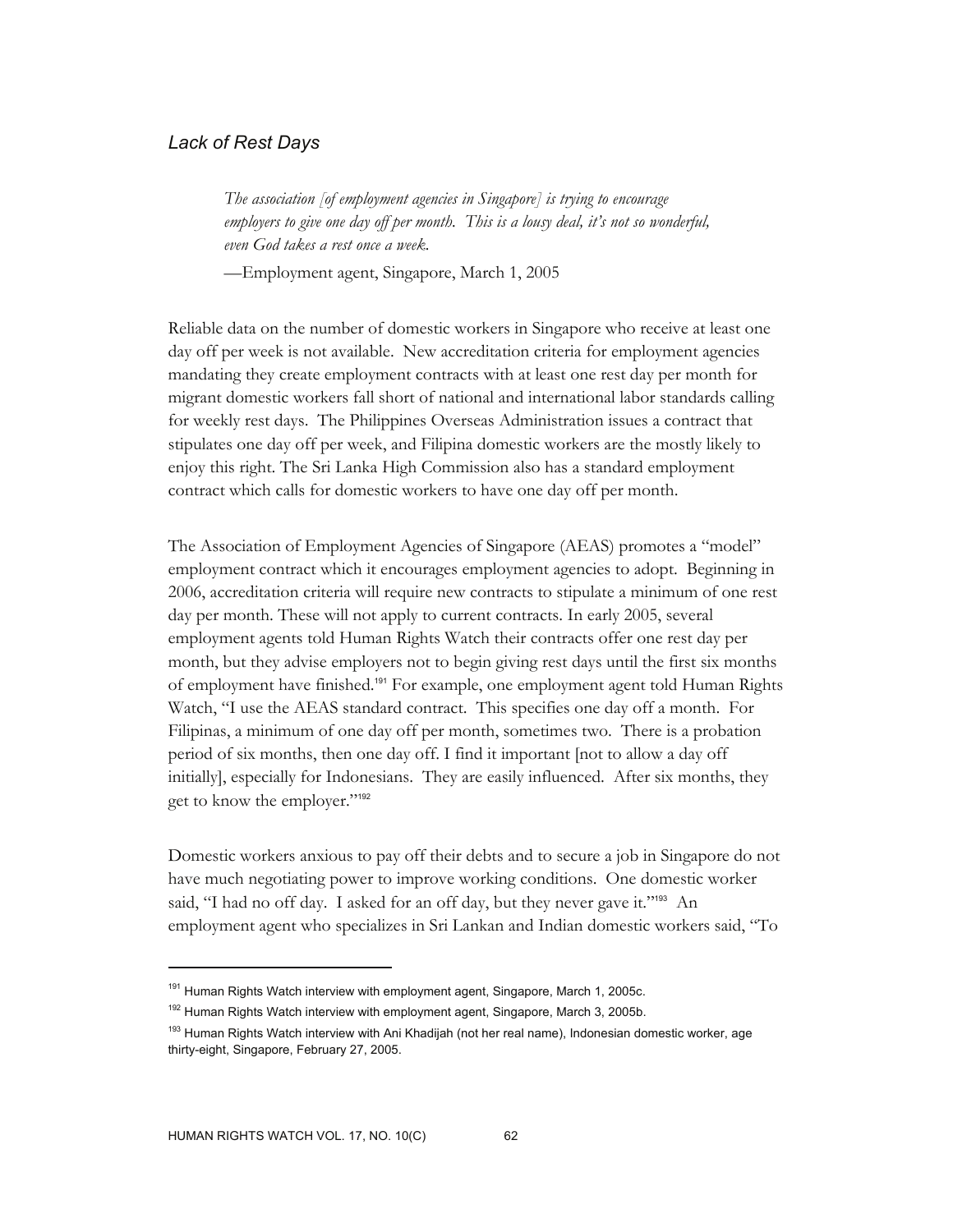inexperienced girls, I don't give an off day. Not at all. I tell her, "you will not get an off day, unless the employer says so." After six months, the employer trusts her. Some employers are very easy and give off days. I tell these employers, "you will spoil them."<sup>194</sup>

Employment agencies have enormous influence over the terms of employment contracts, often at the expense of migrant workers' rights, even though Singaporean policies dictate that contracts be negotiated between employers and employees. One Indonesian domestic worker said, "I asked for an off day, but the labor agents never gave it to me…. I asked them, 'Can you give me an off day please?' In Singapore and Indonesia both, the labor agents told me 'no.'"<sup>195</sup>

Human Rights Watch interviewed domestic workers, employers, agents, government officials, embassy officials, and aid organizations who confirmed that a significant proportion of foreign domestic workers in Singapore do not receive a weekly day off, and others, only one day per month. Marites Padilla reflected the situations of many of the women Human Rights Watch interviewed when said that she was not able to choose whether she would have a day off or not. She said, "I signed a contract for 340 dollars with no day off. The agents didn't give me a choice about the day off."<sup>196</sup> Domestic workers interviewed by Human Rights Watch repeatedly stressed the need for time to rest, both during the day and at least once a week. One Indonesian domestic worker explained, "They must give a rest day…. It is important to meet friends. We are in somebody else's house."<sup>197</sup> Rita Yuboc, a twenty-four year-old Filipina worker said, "Sister, we are human. We need to take a day off."<sup>198</sup>

As a result of government protections extended by the Philippines government as well as a greater awareness about their rights, Filipinas are more likely to enjoy regular rest days then their Indonesian and Sri Lankan counterparts. Even then, some do not receive these rest days during their first few months of employment, or are limited to just one day a month. One Filipina worker who had been employed in Singapore for several years told Human Rights Watch, "For my first two years, I asked if I could have an off

<sup>&</sup>lt;sup>194</sup> Human Rights Watch interview with employment agent, Singapore, March 1, 2005c.

<sup>&</sup>lt;sup>195</sup> Human Rights Watch interview with Ani Khadijah (not her real name), Indonesian domestic worker, age thirty-eight, Singapore, February 27, 2005.

<sup>&</sup>lt;sup>196</sup> Human Rights Watch interview with Marites Padilla (not her real name), Filipina domestic worker, age twenty-nine, Singapore, March 9, 2005.

<sup>&</sup>lt;sup>197</sup> Human Rights Watch interview with Kartika Hatmoko (not her real name), age thirty, Indonesian domestic worker, Singapore, February 27, 2005.

<sup>&</sup>lt;sup>198</sup> Human Rights Watch interview with Rita Yuboc (not her real name), Filipina domestic worker, age twentyfour, Singapore, February 21, 2005.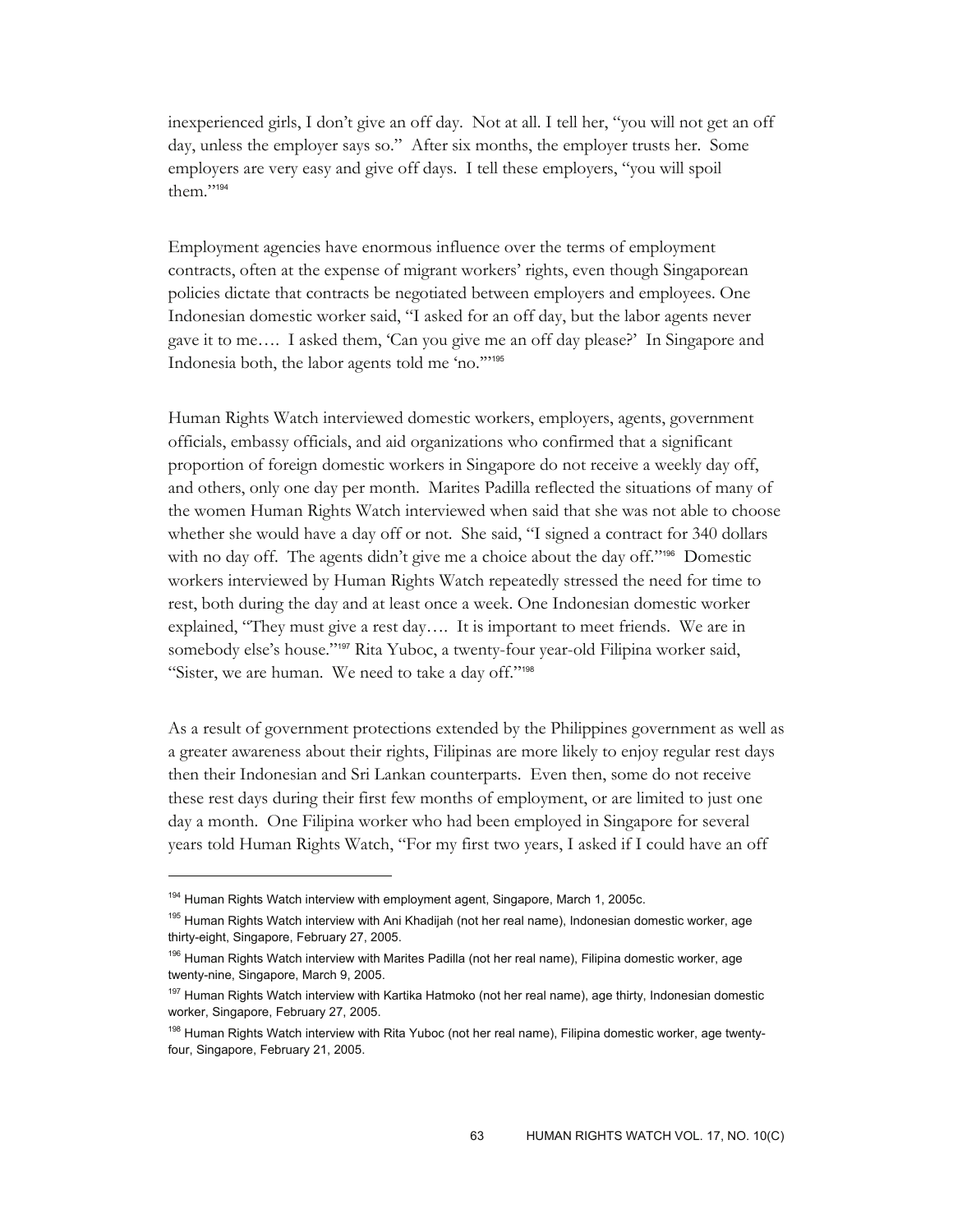day every week. Ma'am said the boys are young, she needs my service. She didn't allow me to have an off day every week, she only gave them to me once a month. After two years, she gave me off days twice a month. Filipinas are lucky. The Indonesians do not have an off day."199 A newly arrived Filipina domestic worker said, "I will not get an off day. I think it's very bad. They said I can get one after one year."200 Others arrange to receive less compensation if they choose to take a rest day. Marites Padilla told us, "I got an off day one time every two months. My employers would deduct S\$10 [U.S.\$6] salary [each time]."201

Many domestic workers reported having to work in the mornings and evenings of their day off. Michelle Udarbe, a Filipina domestic worker who had been employed in Singapore for several years said, "I get an off day twice a month. I go out at 8 a.m. From 6 a.m. - 8 a.m. I clean the house first. Because my sir likes to play golf, I prepare breakfast."202

The lack of a rest day also often interferes with domestic workers' ability to practice their religion freely. Lalitha Ranjanie confronted both of these problems and said her agency required her to accept a reduced salary if she wanted a day off. "They wouldn't give me more than one off day per month. I would be off from 8 a.m.- 6 p.m., then I needed to come back to make dinner. On Saturday I would make breakfast, lunch, and dinner for Sunday. Then they could heat it."203

Many employers and employment agents say they fear women will use a day off for activities such as second jobs, dancing, forming relationships with men, or even prostitution. They justify controls on the freedom of movement of domestic workers in the name of protecting domestic workers from lecherous male foreign workers and helping them to save money. As one member of a faith-based organization that assists domestic workers said in response: "The day off issue is a real issue…. Why hold

<sup>199</sup> Human Rights Watch interview with Michelle Udarbe (not her real name), Filipina domestic worker, age fortytwo, Singapore, February 23, 2005.

<sup>&</sup>lt;sup>200</sup> Human Rights Watch interview with Margarita Ramos (not her real name), Filipina domestic worker, age twenty-six, Singapore, March 2, 2005.

<sup>&</sup>lt;sup>201</sup> Human Rights Watch interview with Marites Padilla (not her real name), Filipina domestic worker, age twenty-nine, Singapore, March 9, 2005.

<sup>&</sup>lt;sup>202</sup> Human Rights Watch interview with Michelle Udarbe (not her real name), Filipina domestic worker, age fortytwo, Singapore, February 23, 2005.

<sup>&</sup>lt;sup>203</sup> Human Rights Watch interview with Lalitha Ranjanie (not her real name), Sri Lankan domestic worker, age twenty-four, February 27, 2005.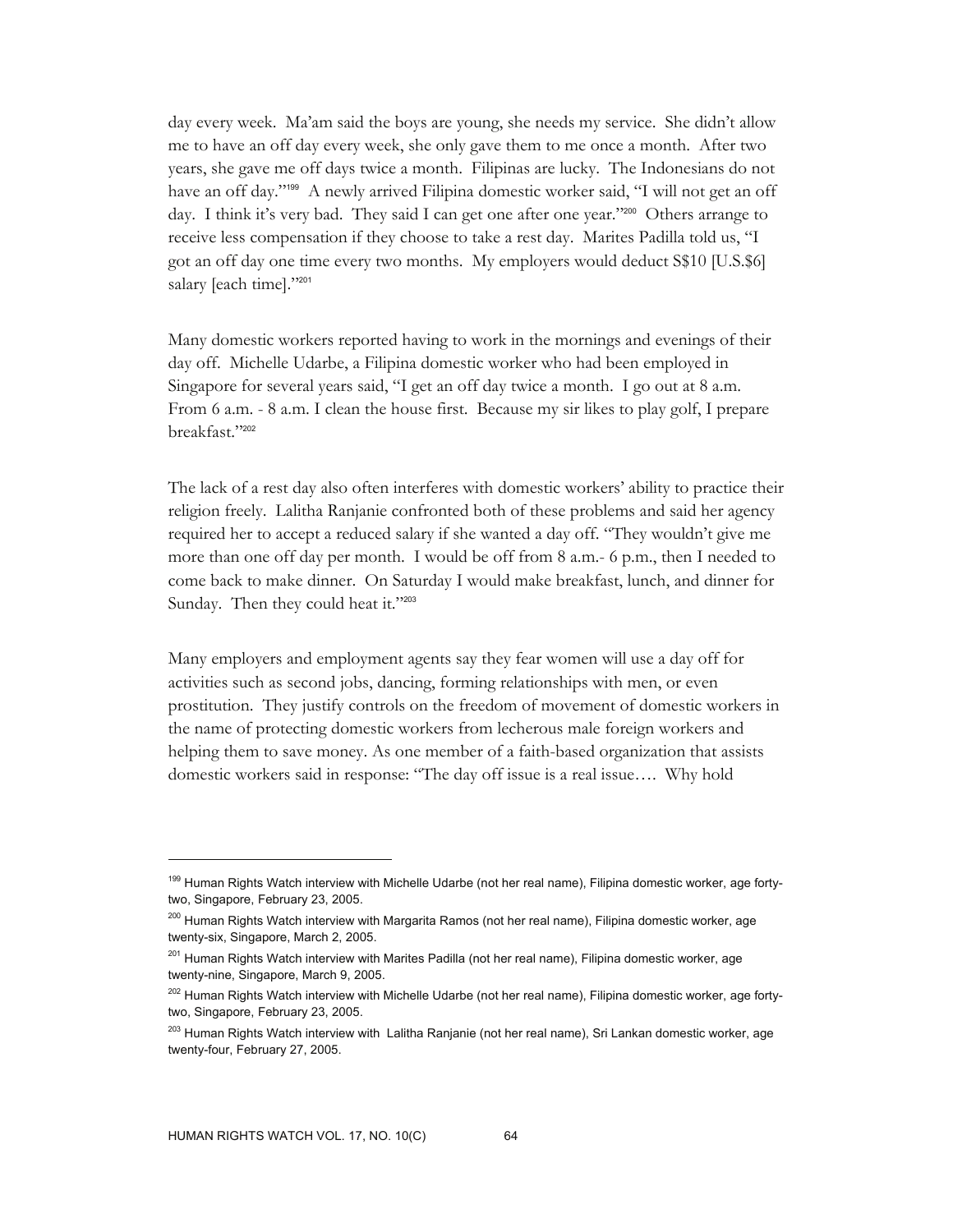employers responsible for the social actions of maids? If a maid gets pregnant, [the employer] sends them back. Why is there the need for a bond?"204

An employment agent with more than twenty years of experience said employers use the threat of domestic workers getting pregnant as an excuse to keep them working throughout the week: "This is what employers say to me: 'If they get pregnant, I will lose S\$5,000 [U.S.\$2,950]."<sup>205</sup> Employers' fears are based on misinformation. According to work permit regulations, a pregnant domestic worker must return to her home country, but her employer will not forfeit the security bond. Another labor agent said:

[Giving maids a] rest day is a problem in Singapore. Because of the bond, employers are reluctant to give rest days. Frankly, I think it is a lousy reason. I try to promote it, but meet with lots of resistance. People think it will create social problems. They think maids will get pregnant, [they ask] who will be responsible for the S\$5,000 [U.S.\$2,950]…. It is a stinky excuse to keep a maid indoors for twentyfour hours, seven days a week…. MOM [Ministry of Manpower] should legislate because employers are so resistant. It's only fair to every human being. They are entitled to once a week off.<sup>206</sup>

At the time of this writing, the government had not made any moves to require that all domestic workers receive one day off per week. Instead, they have started to support programs that would address employers' anxiety about how their domestic workers are spending their day off. For example, they contribute financially to the Bayanihan center, a training institute run by the Filipino embassy and domestic workers which provides weekend courses for domestic workers to learn new skills. One official from the Ministry of Manpower said, "There is a role to be played by such institutions. The government can catalyze the process. These are useful ways to spend days off. Employers are very worried workers will get bad company…. They wonder, what is my worker going to do on her day off? [The question is how] to structure it in a way that is palatable."<sup>207</sup>

<sup>&</sup>lt;sup>204</sup> Human Rights Watch interview with service provider, private organization aiding migrant workers, Singapore, February 24, 2005.

<sup>&</sup>lt;sup>205</sup> Human Rights Watch interview with employment agent, Singapore, March 1, 2005a.

<sup>&</sup>lt;sup>206</sup> Human Rights Watch interview with employment agent. Singapore, March 1, 2005b.

<sup>&</sup>lt;sup>207</sup> Human Rights Watch interview with Ng Cher Pong and Kenneth Yap, Ministry of Manpower, Singapore, February 22, 2005.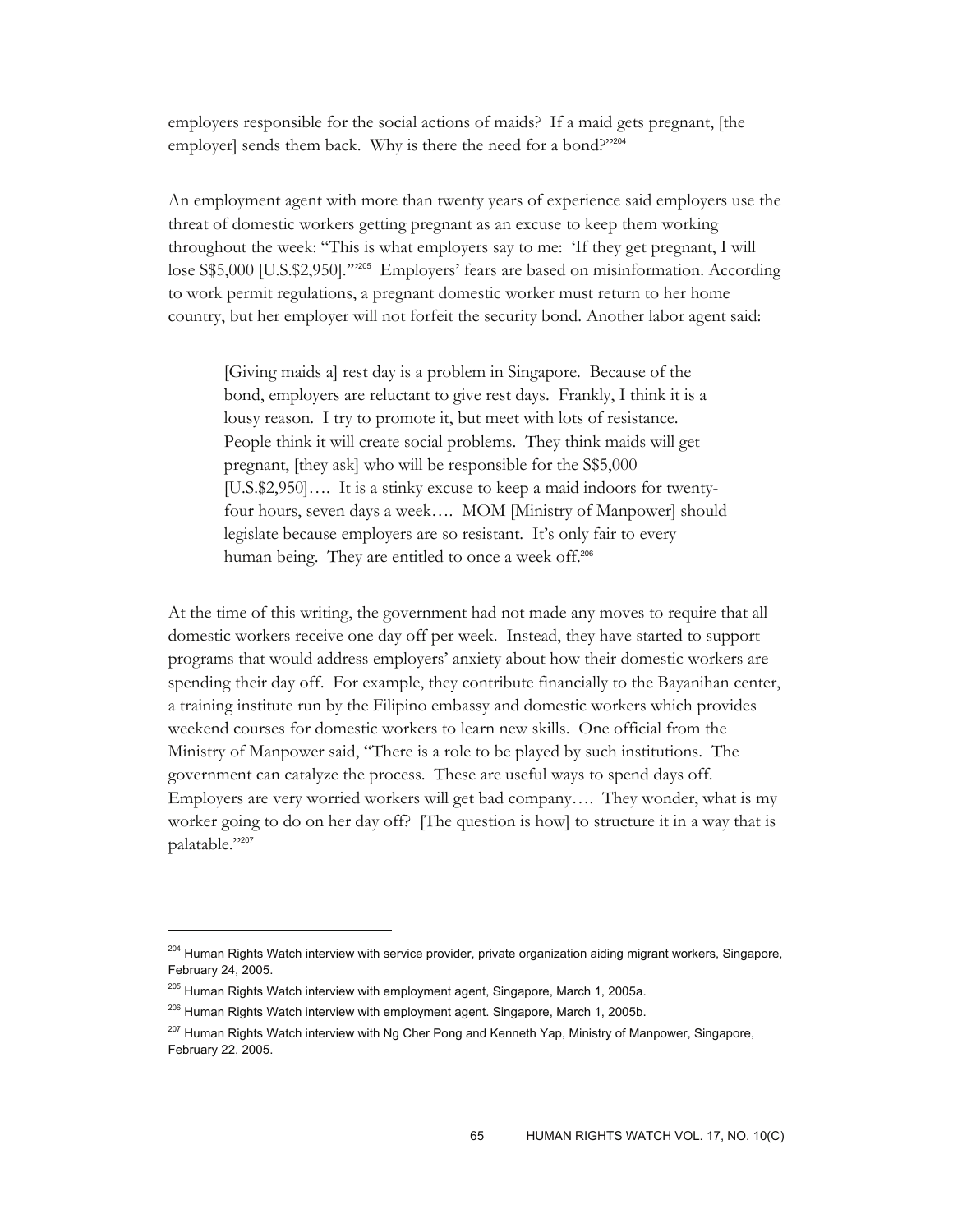# *Hours of Work, Rest Periods*

*We have seen a lot of Indonesian workers working more than eighteen hours. We wish the hours were shorter. Maybe because our language skills are not so good, they use us like machines.* 

*Some people wake up at 5 a.m., they have to work until 2 a.m. You can imagine how tired they are. There should be strict work hours, no more than ten hours per day. So many work twelve, sixteen, eighteen hours. Domestic workers should be included in the Employment Act. Our contract should be enforced so we can claim our rights.* 

─Recommendations from focus group of Indonesian domestic workers, Singapore, March 6, 2005

Of the sixty-five domestic workers with whom Human Rights Watch conducted indepth interviews, most reported working thirteen to nineteen hours each day. While some domestic workers were content with their employment and were able to take periodic rests during the day, others felt enormous pressure to complete multiple tasks during the day. This was especially true of domestic workers responsible for large houses or multiple residences, or taking care of young children or the elderly.

One domestic worker, Rita Yuboc, described her working conditions as follows:

I woke up at 4 a.m…. Some employers are like that, they don't want you to sleep or take a rest…. I didn't have any breaks, I had so much work to finish…. I would take my baths quickly. My employer would knock on the door…. "I didn't tell you you could take a bath"… Sometimes…employers want the maid to clean until 10 p.m. or 12 a.m. and to start working again at 6 a.m.<sup>208</sup>

Domestic workers who were employed in households with frequent visitors also reported a heavy workload. Chandrika Das said, "For five years there were eight to ten people in the home…and it was a common practice to have frequent visitors. I couldn't sleep, I would serve water and fruits. I had no rest during the day. I had no time, it was painful for me. Sometimes I cried. I had no day off."209 Several workers reported having

<sup>&</sup>lt;sup>208</sup> Human Rights Watch interview with Rita Yuboc (not her real name), Filipina domestic worker, age twentyfour, Singapore, February 21, 2005.

<sup>&</sup>lt;sup>209</sup> Human Rights Watch interview with Chandrika Das (not her real name), Bangladeshi domestic worker, age thirty-one, Singapore, February 19, 2005.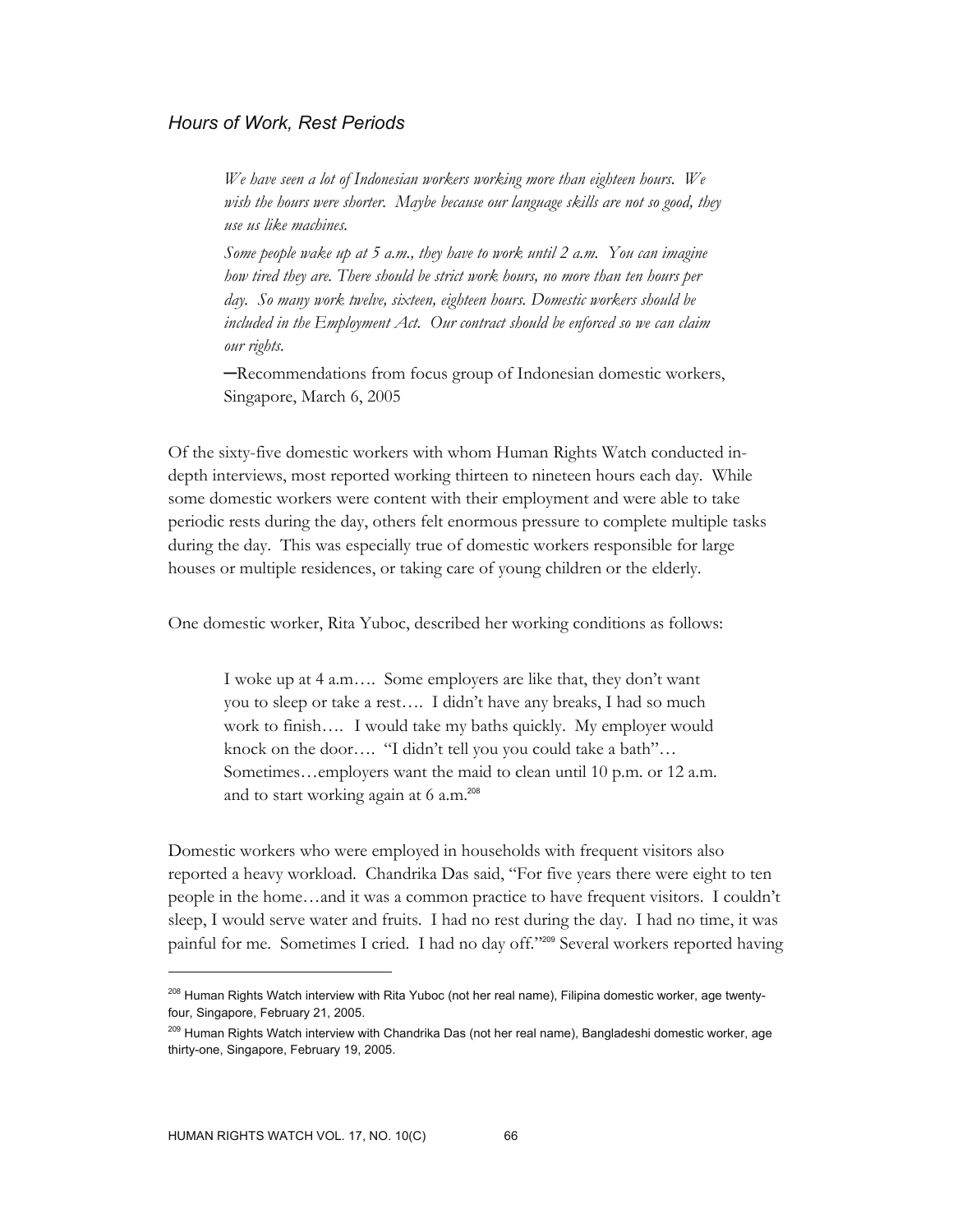around-the-clock jobs if they were caring for babies in addition to their other work. One worker said:

I worked for a Chinese family. There was one man, one woman, a twoand-a-half-year-old boy, and a three-week old girl. I had to look after the baby, clean the house, cook. I started work at 6 a.m. and went to sleep at 1 a.m. I had to look after the baby, so if the baby woke up in the night, I had to wake up too. During the day, I had to stop my work to take care of her. I did everything…. They lived on the 14th floor and I had to clean the windows, it was very dangerous…. I got no sleep…. This employer kept me very busy. Nothing could wait until tomorrow. I couldn't rest. My employer scolded me. She said "you must finish."<sup>210</sup>

Human Rights Watch interviewed domestic workers who said their employers imposed such exacting standards that they had to work from morning until night, often repeating tasks, to a level of cleanliness difficult to achieve. One domestic worker told Human Rights Watch:

My employer would ask me to mop the floor twelve times in the morning with pledge. There was no end to my work. My employer was never happy. I had no off day, and it was promised to me. They told lies to me. They were not paying. I was very confused…. How can I finish two years? I suffered a lot, I was really under pressure. I was very tired, that is why I ran away. $211$ 

Ministry of Manpower officials acknowledge that some domestic workers must work long hours, but argue that the nature of domestic workers' labor is one that is difficult to regulate. Representatives of the Foreign Manpower Management Division said,

The working hours, the nature of work for domestic workers is different from office work, which is 9-5. It depends on individual needs. Employers and employees must come to a mutual understanding…. We hope to change through employer education. There is different

<sup>&</sup>lt;sup>210</sup> Human Rights Watch interview with Dita Wulansih (not her real name), Indonesian domestic worker, Singapore, age twenty-two, February 19, 2005.

<sup>&</sup>lt;sup>211</sup> Human Rights Watch interview with Endang Utari (not her real name), Indonesian domestic worker, age thirty-one, Singapore, February 25, 2005.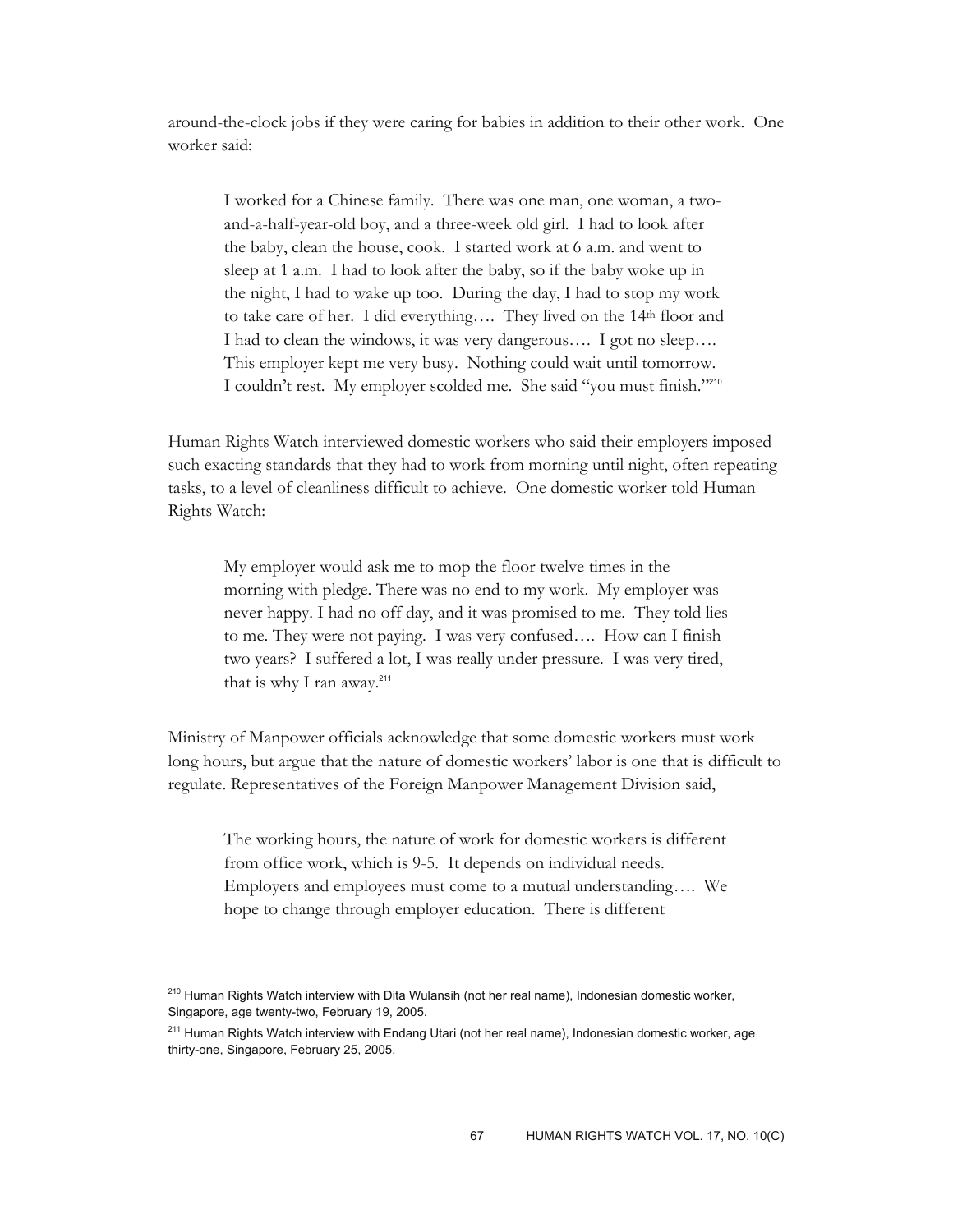bargaining power. The key is to encourage best practices, working closely with intermediaries.<sup>212</sup>

Although an infant or elderly person may require care twenty-four hours per day, seven days a week, the burden should not fall on a single domestic worker to work around the clock. Other professions with similar demands, for example, nursing, arrange for shift work that ensures workers receive regular periods of rest. Employers must find ways to manage their own time and alternatives like child care to ensure reasonable working hours for domestic workers.

# *Illegal Deployment*

*I work two jobs but get one salary…. I am working for 100 percent free in my employer's mother's house. I wash everything by hand. The curtains I wash by hand, the bedsheets by hand. They have a machine but they don't want me to use it. They think I am lousy, stupid. I am very tired. I complain to them, "I am a person, you want a dog…." They never let me out. They ask me to work and work and work.*  ─Tina Wisnawan (not her real name), Indonesian domestic worker, age thirty-four, Singapore, March 6, 2005

Another problem that some domestic workers confront is illegal deployment to jobs other than the one stipulated in their work permits and employment contracts. Singapore's immigration policies require that domestic workers be employed in only one household and prohibits them from engaging in other forms of work. Many domestic workers have little choice but to perform the work demanded of them by their employers. Even in cases where they know working for others is illegal, many are afraid to protest, knowing employers might repatriate them before they pay back their loans or earn money. Rita Yuboc worked for two separate employers who violated the terms of her employment visa and contract. She said:

Every Sunday I had to clean the house of my madam's mother. [For my third employer], I had to clean the factory, one residence, so many houses.... I cleaned the residence and condo everyday, and the factory every day, sometimes all day. They [also] delivered me boxes of factory work. Fifty boxes, I would do it at home. How many [pieces] inside, in

<sup>&</sup>lt;sup>212</sup> Human Rights Watch interview with Ng Cher Pong and Kenneth Yap, Ministry of Manpower, Singapore, February 22, 2005.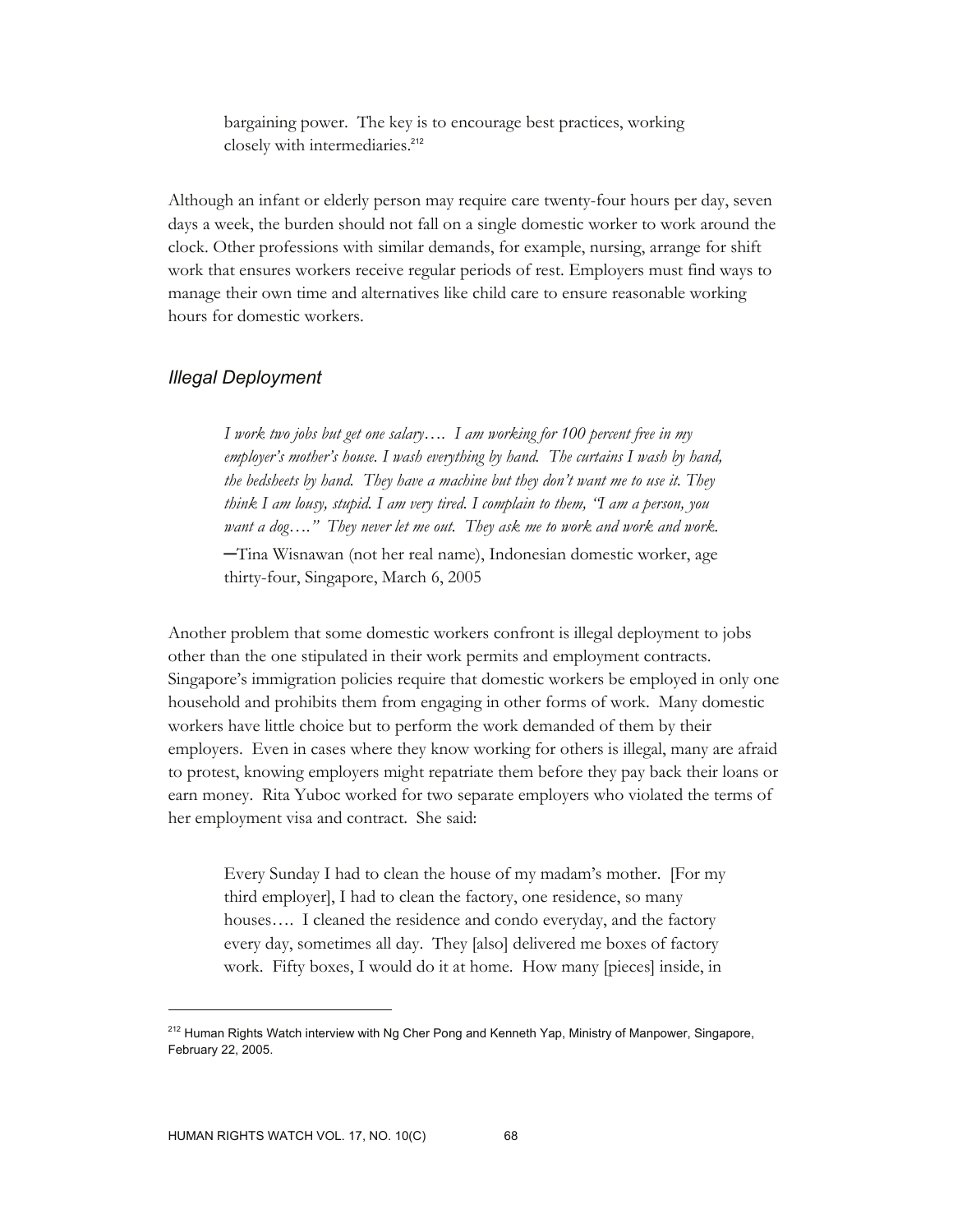one box, one thousand. Sometimes in one day, I would have to finish eight boxes.<sup>213</sup>

In another case documented by Human Rights Watch, an employer operated a laundry business out of her home by exploiting her domestic worker's labor. The domestic worker, Aisyah Fatah, said:

At 5 a.m., I would wake up, prepare the laundry. There were two washing machines and two dryers. I would boil water, and clean the house. I helped children when they wanted to eat and drink. I cooked when the children were at school. I did laundry from 5 a.m. to 12 a.m. The clothes were from outside. It was quite a lot, from customers at a hotel and factories. The machine was running non-stop. I had no chance to rest.

I felt tired. There was not enough food. I had no off day, not even one, because there was so much work to do. The only time I went out is when I delivered the clothes from the 12<sup>th</sup> floor to the 1<sup>st</sup> floor, and then I had to come right back. I never went outside…. Even if I was sick, I tried not to feel it. My hands and feet were sore because I was so tired. I was standing morning to night, I couldn't sit.<sup>214</sup>

One domestic worker worked early in the morning to cook food for the canteen that her employer operates. She said:

At first my salary was S\$240 [U.S.\$150], now it is S\$250 [U.S.\$156]. It should be more than S\$300 [U.S.\$188] because I do so much work. I wake up at 2 a.m. to prepare food for the canteen and to pray. I sleep from 7 a.m. to 10 a.m. Then I clean the whole house, cook, and care for the child. I don't know how to change employers. I am scared because of all the stories.<sup>215</sup>

<sup>&</sup>lt;sup>213</sup> Human Rights Watch interview with Rita Yuboc (not her real name), Filipina domestic worker, age twentyfour, Singapore, February 21, 2005.

<sup>&</sup>lt;sup>214</sup> Human Rights Watch interview with Aisyah Fatah (not her real name), Indonesian domestic worker, age twenty-one, Singapore, March 4, 2005.

<sup>&</sup>lt;sup>215</sup> Human Rights Watch interview with Kartini Wibowo (not her real name), Indonesian domestic worker, age twenty-nine, Singapore, March 6, 2005.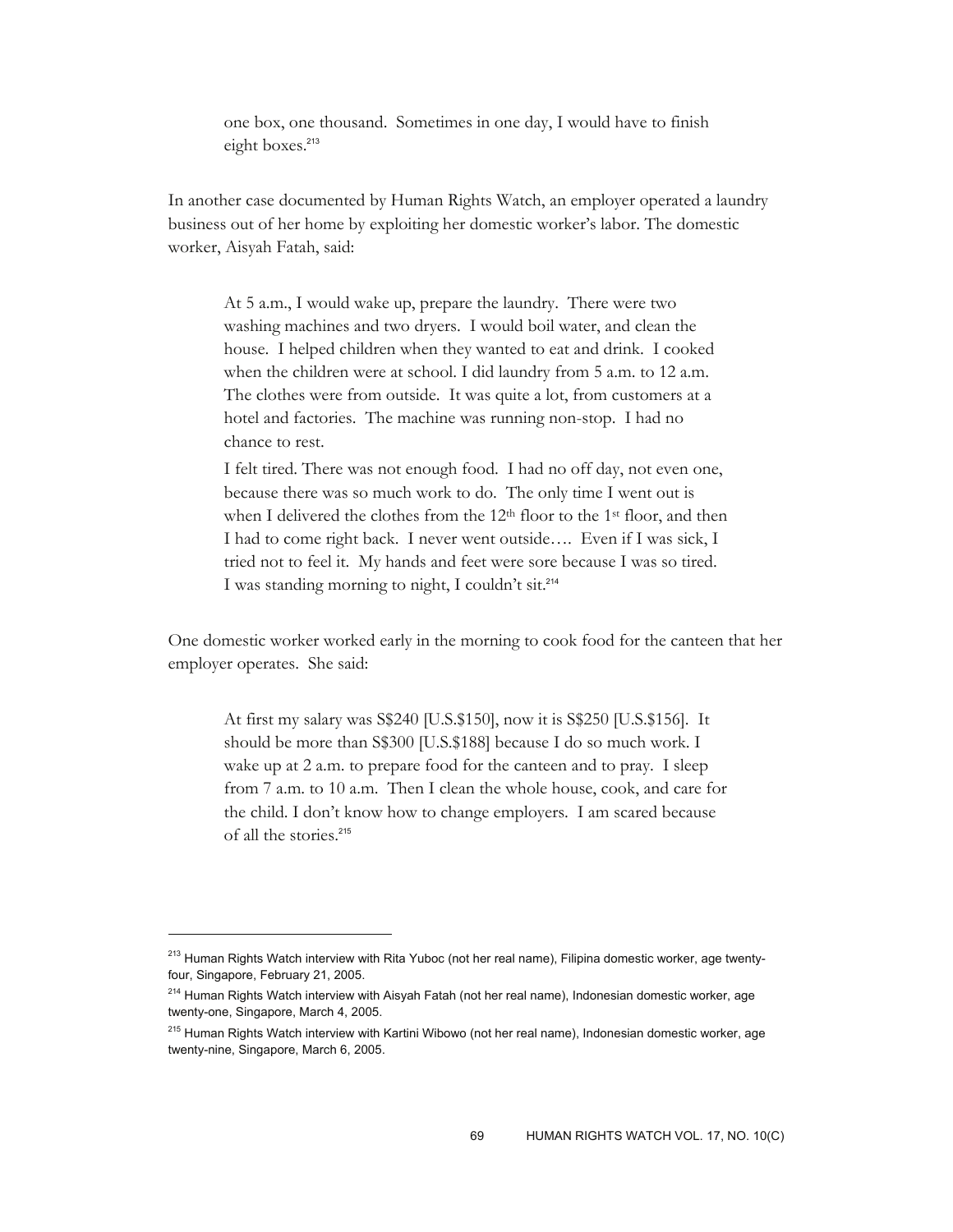Some employment agents may also illegally deploy domestic workers to multiple employers on a daily or weekly basis. In such cases, the agents often keep the payments themselves. An official at the Sri Lanka High Commission told us of one case in which an agent did not process a domestic worker for a work permit when she arrived in Singapore:

Some agents are the scum of the earth…. He put her in temporary employment in six different places…. After one month, she asked for her salary…. The agent abused her in four letter words, screamed at her. "I'm taking you out of there and I'll send you back." He had been collecting her wages. She paid for her own ticket home. Some connection took pity on her and took her to MOM [Ministry of Manpower], and made a report.<sup>216</sup>

### *Low and Unequal Wages*

*Our basic salary should be the same as that of domestic workers from other countries. We feel it is…unfair. I also can speak English. We are also human, also workers. We also clean toilets. Why make it different? We are the same as workers from other countries.* 

─Focus group with Indonesian domestic workers, Singapore, March 6, 2005

Inadequate state regulation of domestic workers' wages has led both to extremely low wages that are a mere fraction of that earned by other workers and to discriminatory practices by agencies that set wages according to nationality. Singapore has no minimum wage law. According to the Singapore Report on Wages 2004, an average entry-level Singaporean worker in a comparable occupation, for example, a cleaner or gardener, earns a starting wage of approximately S\$700-850 [U.S.\$438-531] per month.<sup>217</sup> In contrast, the starting salary for Filipina domestic workers in early 2005 was S\$320 [U.S.\$189], for Indonesian and Sri Lankan domestic workers, approximately S\$220-260 [U.S.\$130-153], and for Indian domestic workers S\$150-180 [U.S.\$88-106] per month.

<sup>217</sup> Ministry of Manpower, "Singapore Report on Wages 2004," [online],

<sup>&</sup>lt;sup>216</sup> Human Rights Watch interview with diplomat, Sri Lanka High Commission, Singapore, February 18, 2005.

http://www.mom.gov.sg/publications/manpowerresearchnstatistics/annualreports/reportonwagesinsingapore200 4.htm (retrieved November 13, 2005), and e-mail correspondence from Foreign Manpower Management Division, Ministry of Manpower, Singapore to Human Rights Watch, November 11, 2005.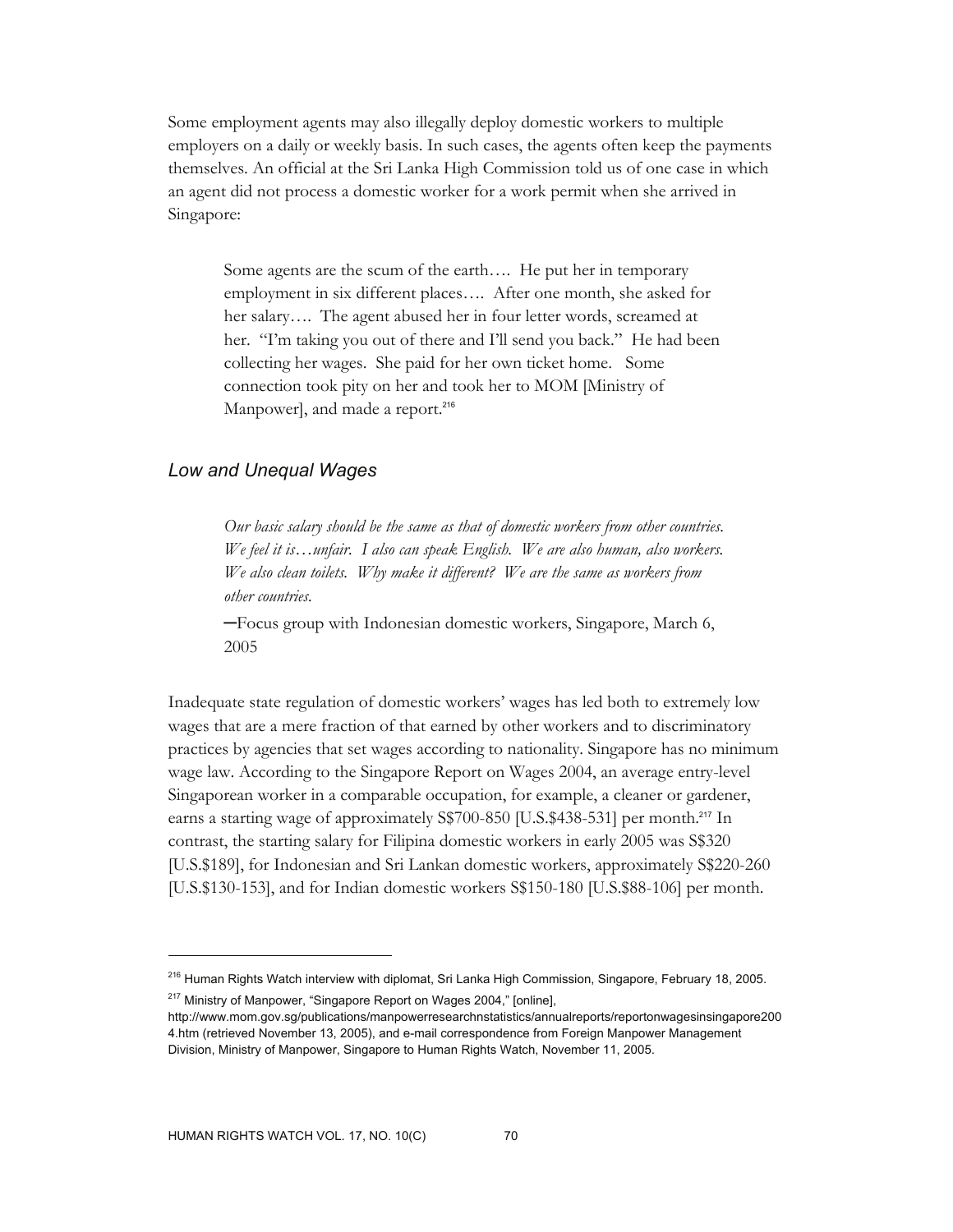One agent who supplies Indian domestic workers said, "They are the worst paid, S\$180 per month. If they come direct with no agent, their pay is about S\$100 [U.S.\$59]."<sup>218</sup>

One domestic worker, Tina Wisnawan, told Human Rights Watch:

My salary is S\$250 [U.S.\$148] only. For one month I get S\$250, you can count—I am working from 7 a.m. to 10 p.m., it is so long. You can count how much I earn per hour [S\$0.55 per hour/U.S.\$0.32]. It's crazy. Indonesian maids have situations like this.<sup>219</sup>

Market forces serve to exploit migrant domestic workers in a context where a significant power imbalance exists between agents and employers on the one hand, and workers on the other, and where state policies accentuate these disparities. Singapore's work permit regulations allow employers to repatriate a migrant domestic worker at will, weakening any bargaining power she may have. An organization providing services to domestic workers said:

Employers have the privilege to cancel the work permit as they see fit. The domestic workers are truly at their mercy. If you're not happy, cancel the work permit and the maid goes home. The maid has paid a lot of money to come here. It prevents a lot of them from speaking up. They have large families to support.<sup>220</sup>

For example, one highly-educated Filipina domestic worker told us her salary is, "quite low, for five years I have had no increase.... I don't want to complain…. I fear they will find another maid."<sup>221</sup> Employment agencies typically offer prospective employers a "package" that includes a domestic worker at a set wage and a "free replacement" if there are problems.

<sup>&</sup>lt;sup>218</sup> Human Rights Watch interview with labor agent, Singapore, February 23, 2005.

<sup>&</sup>lt;sup>219</sup> Human Rights Watch interview with Tina Wisnawan (not her real name), Indonesian domestic worker, age thirty-four, Singapore, March 6, 2005.

<sup>&</sup>lt;sup>220</sup> Human Rights Watch interview with private organizations aiding migrant workers, Singapore, March 4, 2005.

<sup>&</sup>lt;sup>221</sup> Human Rights Watch interview with Michelle Udarbe (not her real name), Filipina domestic worker, age fortytwo, Singapore, February 23, 2005.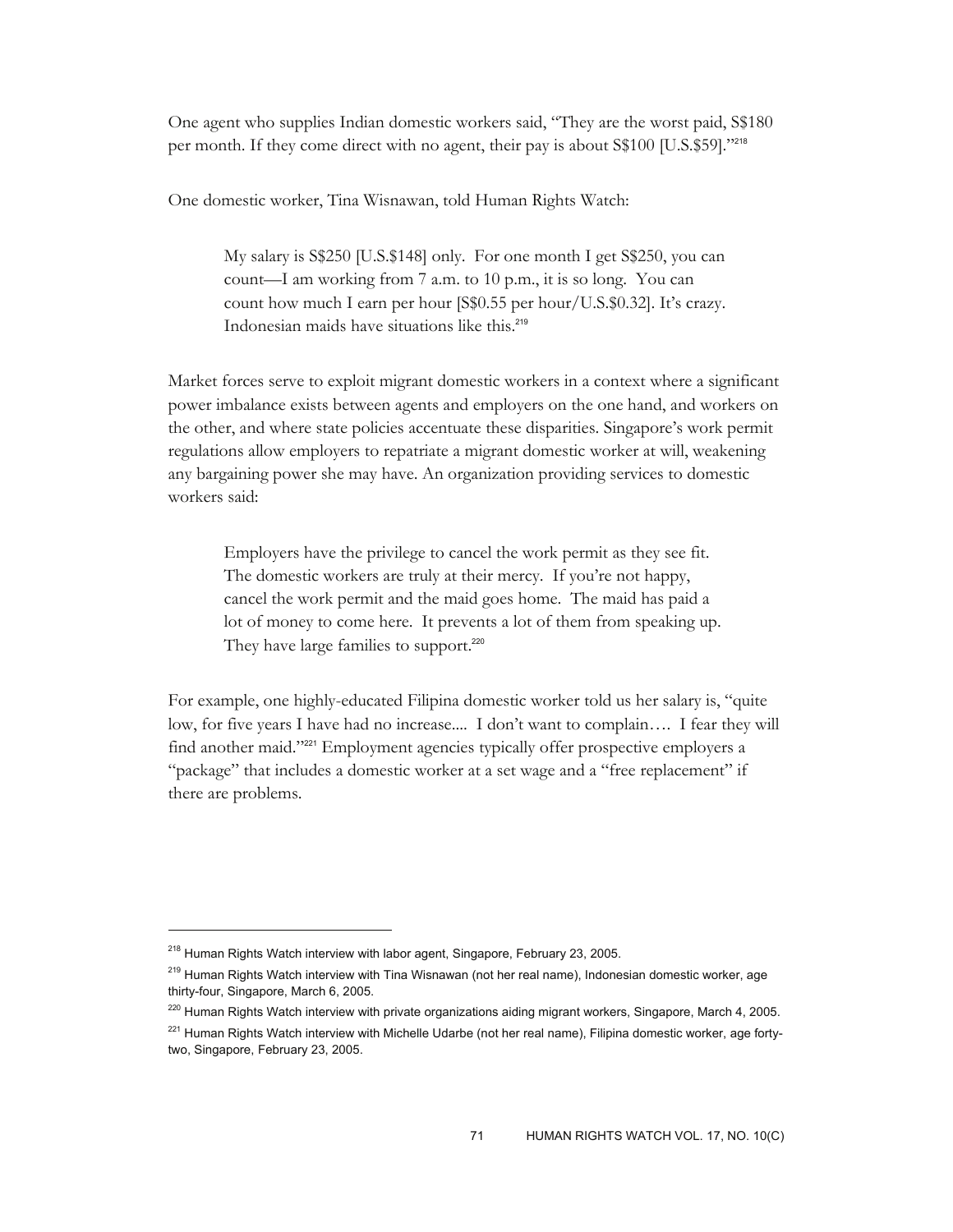#### *Inadequate Living Accommodations*

*I slept without a mattress or a pillow on the floor of the storeroom.*  ─Muriyani Suharti, Indonesian domestic worker, age twenty-two, Singapore, March 8, 2005

Many domestic workers reported that in addition to long working hours, a lack of rest days, and other labor violations, their dignity as human beings was not respected by their employers or agents. In particular, many domestic workers are given substandard living accommodations. A group of domestic workers, discussing the recommendations they would like to see implemented, said, "Employers must give food, proper accommodation and respect to domestic workers. They should treat workers with respect. If they respect us, we will respect them."222

Several domestic workers that Human Rights Watch interviewed did not have adequate living arrangements and were sleeping in the common living areas.<sup>223</sup> For example, one domestic worker said, "I slept with the lady and the baby. I couldn't sleep alone. Sometimes I slept on the floor in the hallway or in the room for changing clothes."224 Another domestic worker said, "I slept in the front hall. I had to unroll my mat each night. Everybody could walk by, they could see me [when I was sleeping]."225 A domestic worker in a similar situation said, "I was not comfortable, because it was in the open."226 One woman explained that her employer, "wanted me to sleep in the living room. I slept in the store room because I didn't want to sleep in the living room."227 Many domestic workers slept in storerooms, laundry rooms, or closet areas: "I slept in the storeroom. I couldn't stretch out my legs, it was very small! It was the length of this sofa, only 2-3 feet high."228 In some of the worst situations, employers did not provide basic sleeping materials.

 $222$  List of recommendations drawn up by Indonesian domestic worker focus group, Singapore, March 6, 2005.

<sup>&</sup>lt;sup>223</sup> Human Rights Watch interviews with domestic workers in Singapore, February 19, 21, 25 and March 4, 6, 8, 9, and 10, 2005.

<sup>&</sup>lt;sup>224</sup> Human Rights Watch interview with Ani Khadijah (not her real name), Indonesian domestic worker, age thirty-four, Singapore, February 19, 2005.

<sup>&</sup>lt;sup>225</sup> Human Rights Watch interview with Endang Utari (not her real name), Indonesian domestic worker, age thirty-one, Singapore, February 25, 2005.

<sup>&</sup>lt;sup>226</sup> Human Rights Watch interview with Sylvia Tobias (not her real name), Filipina domestic worker, age twentyfour, Singapore, March 9, 2005.

<sup>&</sup>lt;sup>227</sup> Human Rights Watch interview with Rita Yuboc (not her real name), Filipina domestic worker, age twentyfour, Singapore, February 21, 2005.

<sup>&</sup>lt;sup>228</sup> Human Rights Watch interview with Dwiyani (not her real name), Indonesian domestic worker, age twenty, Singapore, February 22, 2005.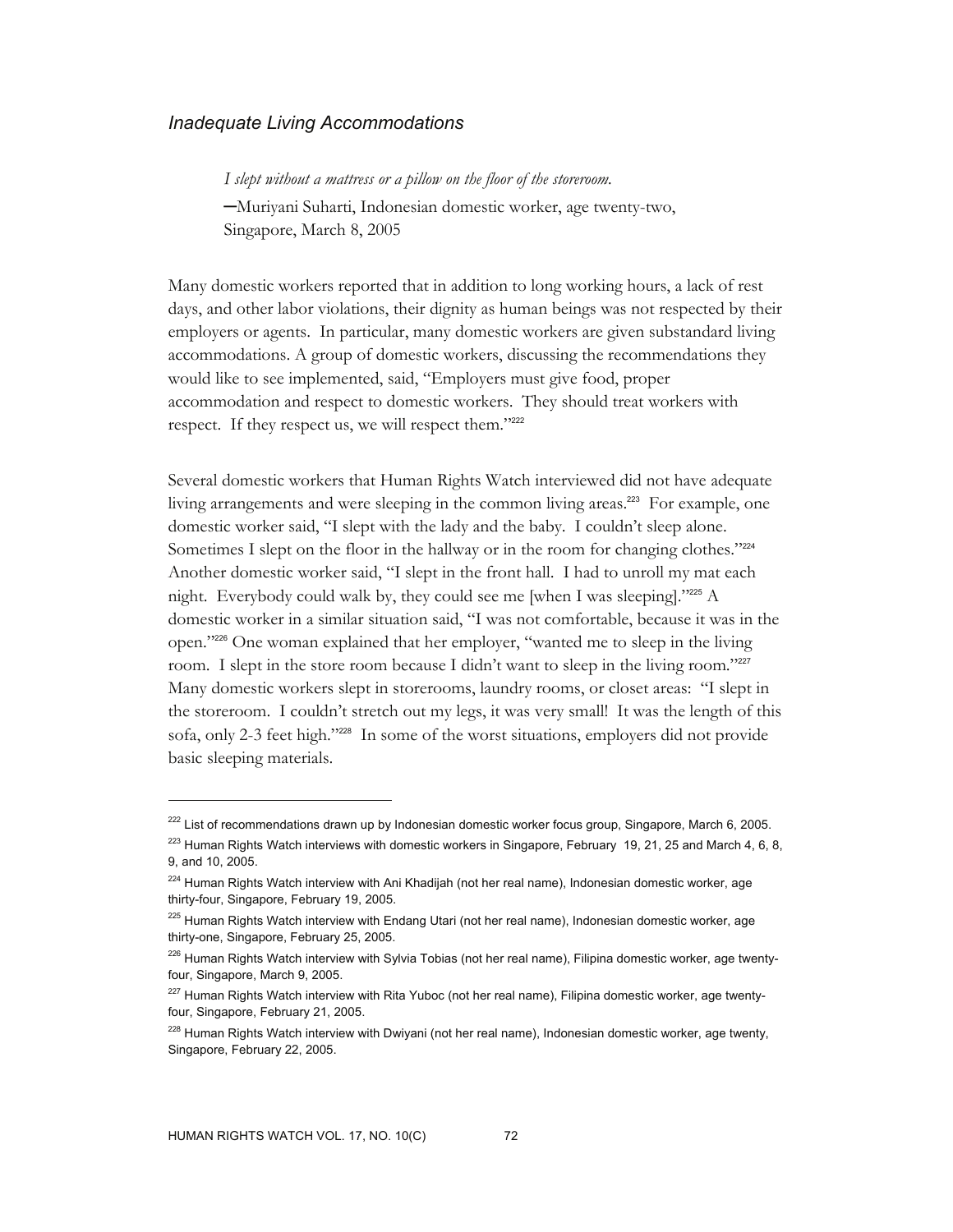Many domestic workers interviewed by Human Rights Watch shared their bedroom with an employer or the employer's children. In some cases, domestic workers shared rooms with adult males. Dwiyani told Human Rights Watch that in one employment situation, "I slept in a room together with the employer's children, one a twenty-six-year-old man, and a seventeen-year-old girl. When I was at the agent's office, I was told that both were female. At first I was very afraid. When I was asleep, the boy slept next to me, but nothing happened."229 Kartini Wibowo said, "The daughter and [the employer's] wife sleep on the beds. I slept on the floor in between them."230 One domestic worker said, "I share a room and bed with my employer's fourteen-year-old daughter."231 Sharing a room with others often meant that domestic workers did not have the ability to take adequate rest time. She told us, "Every night the mother helps the kids to study until 11 p.m. I have to wait for them to finish before I can sleep…. I do not have a chance to rest. If I want to lie down during the daytime, I cannot, I cannot rest."232

Many are forced to cut their hair, although the stated reason of hygiene is one that could easily be solved by hairnets. For example, Eri Sudewo, a domestic worker, said:

My hair was long. The employer said, 'You must cut your hair. If your hair drops on the floor, it's dirty. If you don't cut it, I will cut it.' I cried, because I didn't want short hair. I cried. She said, I will take you to get your hair cut, if you don't want to cut it, then go home…. I don't want to go back home, it's so shameful. In my country, we are Muslim. We go to the mosque, I do not want to go with short hair. I cried again. I cried and cried and cried.<sup>233</sup>

# *The Right to Just and Favorable Conditions of Work*

International human rights law protects a spectrum of workers' rights. Articles 23 and 24 of the UDHR outline rights to just and favorable conditions of work, remuneration, freedom to form and join trade unions, rest, leisure, reasonable limitations of working

 $229$  Ibid.

<sup>&</sup>lt;sup>230</sup> Human Rights Watch interview with Tirtawati (not her real name), Indonesian domestic worker, age thirty, Singapore, February 28, 2005.

<sup>&</sup>lt;sup>231</sup> Human Rights Watch interview with Kartini Wibowo (not her real name), Indonesian domestic worker, age twenty-nine, Singapore, March 6, 2005.

<sup>&</sup>lt;sup>232</sup> Human Rights Watch interview with Michelle Udarbe (not her real name), Filipina domestic worker, age fortytwo, Singapore, February 23, 2005.

<sup>&</sup>lt;sup>233</sup> Human Rights Watch interview with Eri Sudewo (not her real name), Indonesian domestic worker, age twenty-three, Singapore, March 4, 2005.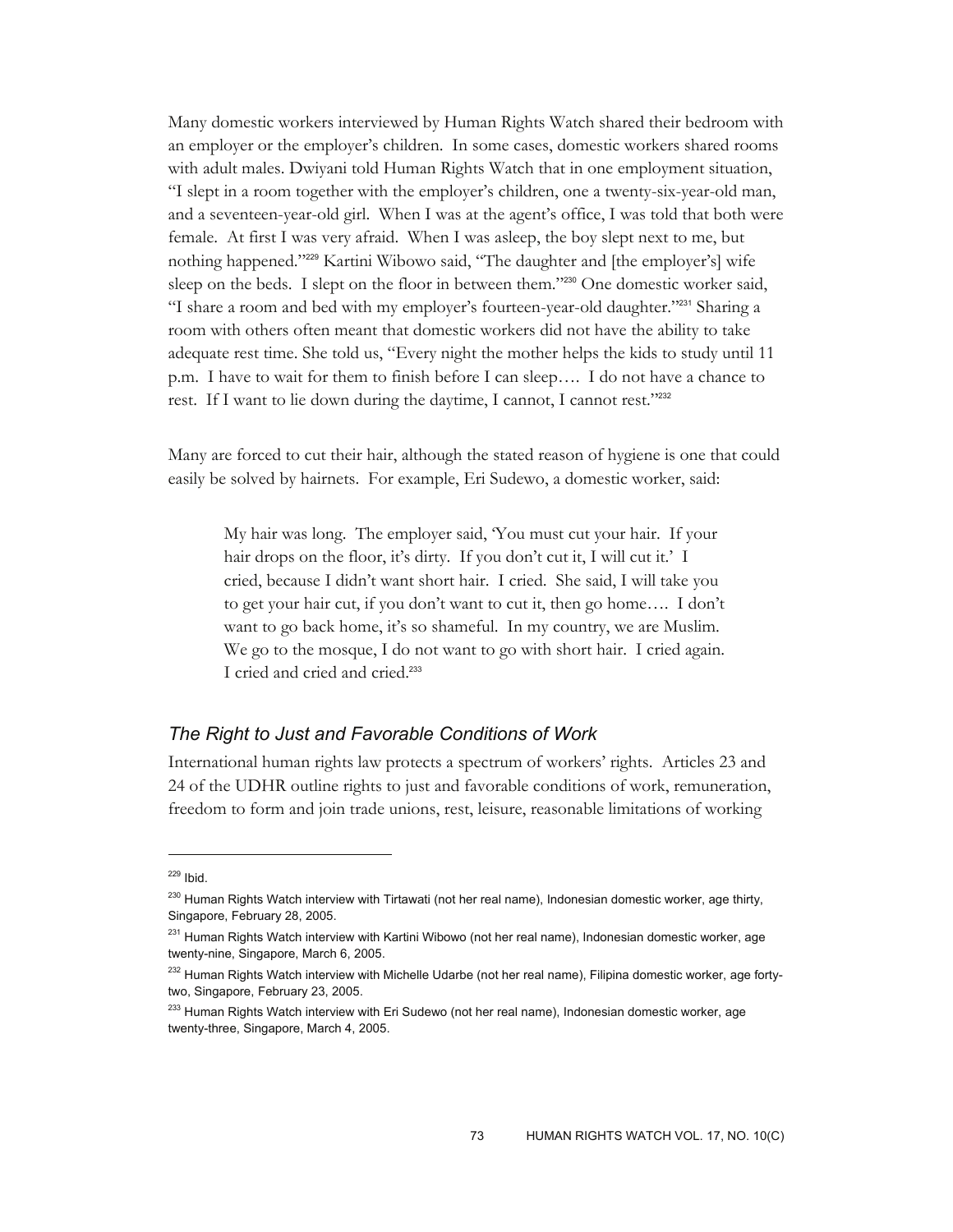hours, and periodic holidays.234 Article 11(d) of CEDAW delineates the "right to equal remuneration, including benefits, and to equal treatment in respect of work of equal value" and article 11(f) describes the "right to protection of health and to safety in working conditions."235

The work conditions of migrant domestic workers often do not meet the minimum standards defined in Singapore law for workers in other employment sectors. Singapore's Employment Act sets forth the following labor rights for other employees: one rest day per week; a rest period after six hours of continuous work, a maximum of forty-four work hours per week, and paid sick leave.236

By excluding domestic workers from the Employment Act, Singapore's labor laws fail to comply with international law. One of the explanations that the Singapore government offers in response to criticisms about excluding domestic workers from the Employment Act is the difficulty in enforcing such labor protections and a resulting lack of credibility for the government. Ministry of Manpower officials told Human Rights Watch, "We have considered a standard contract. Legislation is not the main route. [Our concern is] if we have legislation and are unable to enforce it."237

This argument has several flaws. Intentionally excluding domestic workers from equal treatment in labor laws sends a strong message to employers and employment agents that the government sanctions separate and unequal treatment for domestic workers as a class of employees. These exclusions undermine Singapore's justice system in a much more profound way—they demonstrate that all persons are not equal before the law. Hong Kong has included domestic workers in their employment laws, and while complete enforcement is a challenge—as with any law—the tens of thousands of workers who congregate on Sundays, form social organizations, and join trade unions is a testament to how many enjoy their right to a weekly day off. Domestic workers in Hong Kong are also entitled to a minimum wage and maternity protections. The Hong Kong government's inclusion of domestic workers in the employment laws sends a clear message to employers about legally acceptable standards of treatment.

<sup>234</sup> UDHR, art. 23 and art. 24.

 $235$  CEDAW, art. 11(d) and art. 11(f).

<sup>&</sup>lt;sup>236</sup> Employment Act (Chapter 91), part IV.

<sup>&</sup>lt;sup>237</sup> Human Rights Watch interview with Ng Cher Pong and Kenneth Yap, Ministry of Manpower, Singapore, February 22, 2005.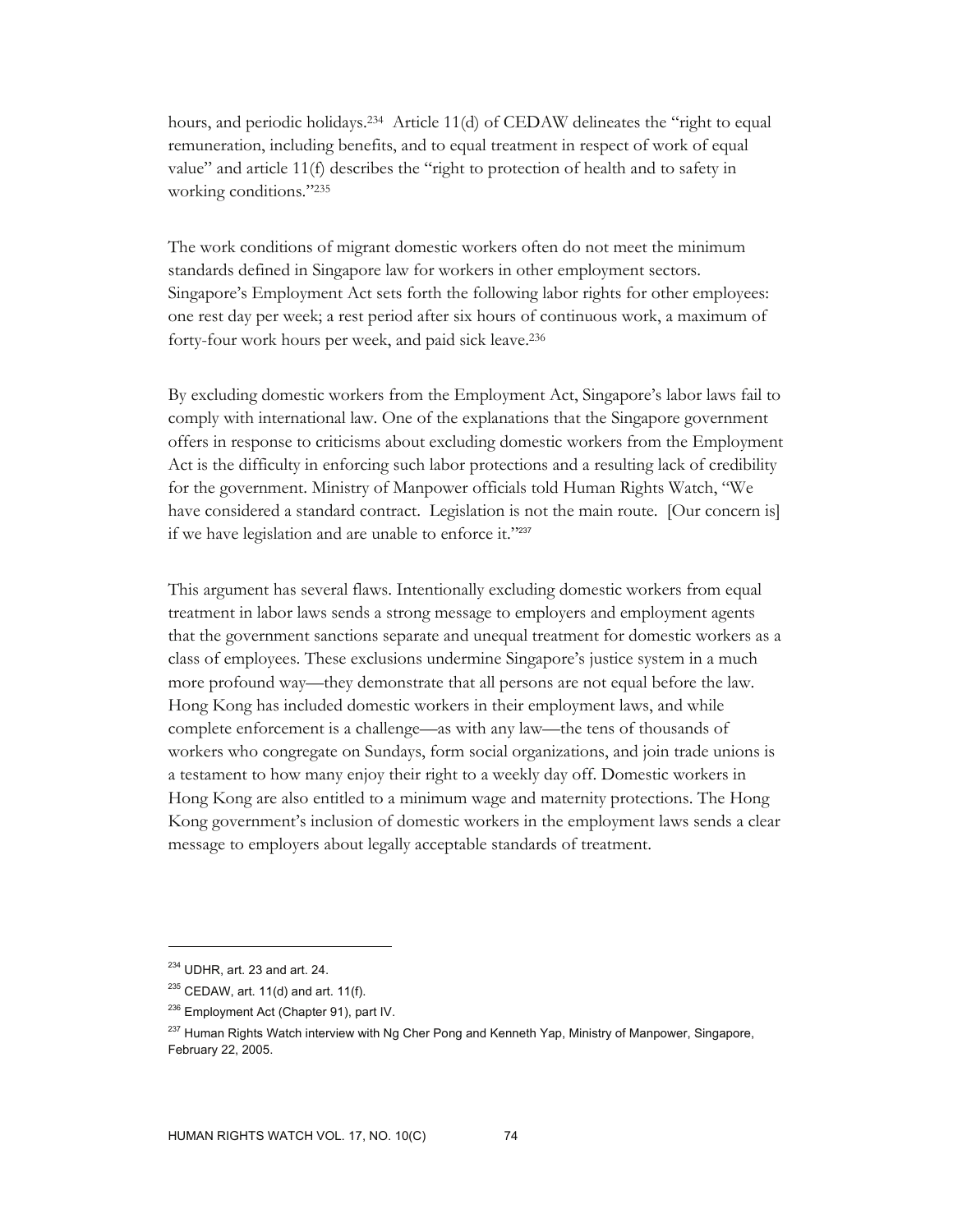Furthermore, many strategies exist for bolstering enforcement of labor protections for migrant domestic workers. These include raising public awareness, guaranteeing workers' rights to freedom of movement and freedom to form associations, and improving monitoring systems for employment agencies and workplaces. Many domestic workers do not seek help because of fear they would be repatriated before they can repay their debts or earn something to send home. De-linking domestic workers' visas from particular employer families could help address this. Other strategies include providing an option to live in independent quarters, keeping written records of hours worked, and supporting drop-in centers for migrant domestic workers on their day off.

## *Physical Abuse, Sexual Abuse, and Mistreatment*

### *Physical Abuse*

 $\overline{a}$ 

*The lady employer kicked me while wearing shoes, would throw things at my head, and pinch me in the stomach. She beat me for two months before I quit, it was happening everyday…. I had bruises on my legs and on my stomach.* 

─Dwiyani (not her real name), Indonesian domestic worker, age twenty, Singapore, February 22, 2005

Some migrant domestic workers experience serious physical or sexual abuse. Human Rights Watch interviewed representatives of aid organizations who stated that physical abuse and food deprivation comprised approximately one quarter to half of the cases they dealt with, making it the most commonly reported problem after unpaid wages. Embassies of sending countries also cited physical abuse and food deprivation as among the complaints they received.<sup>238</sup> They noted that physical abuse was a problem not only among employers, but also employment agents.<sup>239</sup>

The Singapore government amended its Penal Code in 1998 to increase by 1.5 times the penalties imposed for physical assault, sexual abuse, and forced confinement, if the abuse is committed by an employer against a migrant domestic worker. Between 2001 and 2004, twenty-six employers or household members were convicted and sentenced under this provision. In a possible indication of the deterrent value of the added penalty, the number of cases where employers received warnings from the police or were

<sup>&</sup>lt;sup>238</sup> Human Rights Watch interview with diplomat, Sri Lanka High Commission, Singapore, February 18, 2005. <sup>239</sup> Human Rights Watch interviews with private organizations aiding migrant workers, Singapore, February 17, 2005 and February 24, 2005.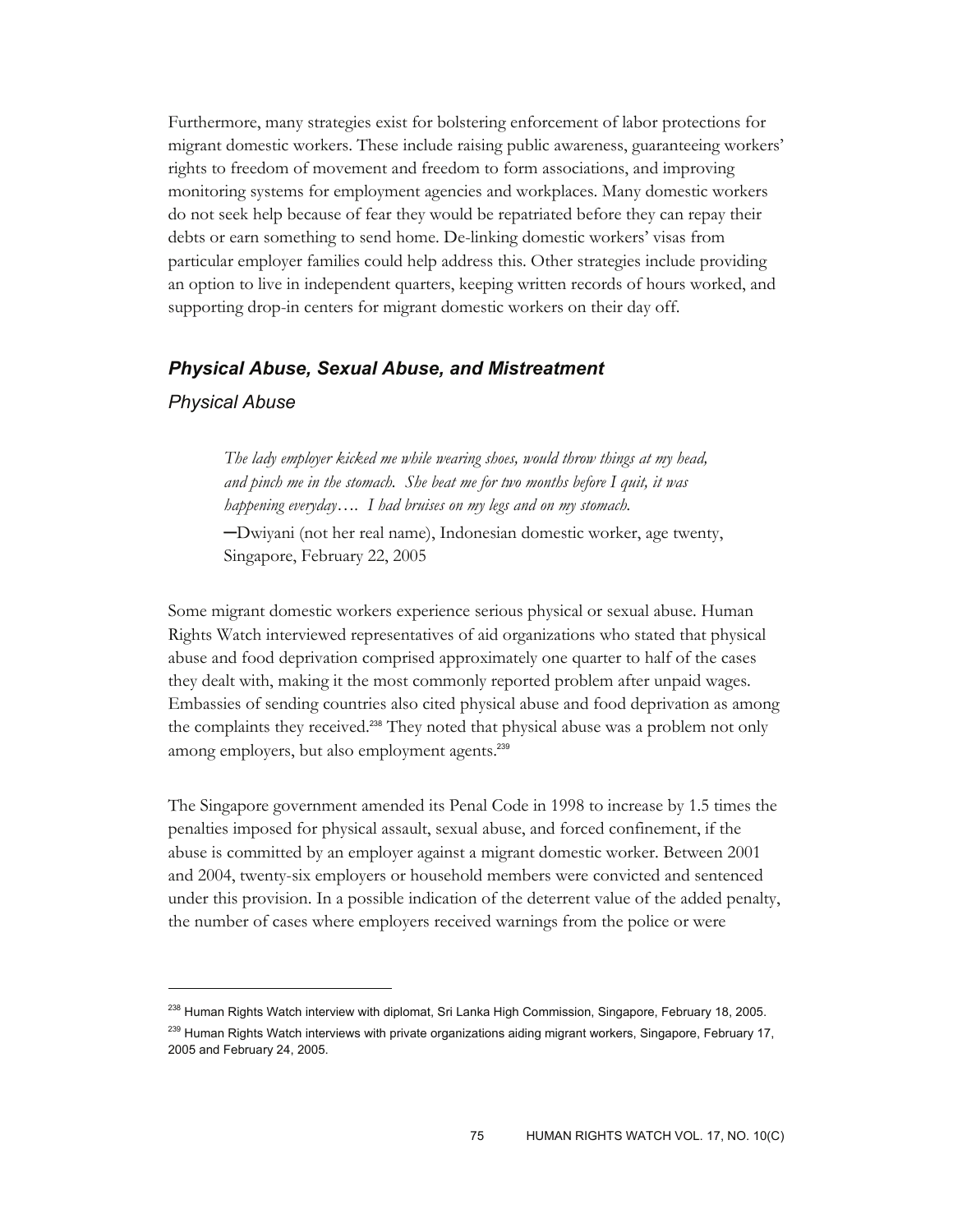charged in court fell from 157 cases in 1997 to fifty-nine cases in 2004.240 While this is an important step, Singapore authorities need to do more to ensure that domestic workers know their rights, know how to preserve evidence (such as photos and other evidence of beatings), and are able to access the court system.

Many domestic workers are afraid to approach the police for help, are not aware of where to seek assistance, or refrain from doing so because of the pressure to pay off their debts and earn money. One domestic worker said, "My employer would pull my hair and slap me. I had some bruises but didn't mention it to the police because I was afraid and because I didn't speak English. I didn't know anything…. If I wanted to complain there was nowhere. I spent too many days just crying."<sup>241</sup>

In many cases, employers used the excuse of mistakes in housework as a justification for punishment. Adelyn Malana said:

Every time I made a mistake, she pushed me. If I did the ironing, she looked for small things, she beat me, she beat me hard with a big wooden heavy spoon. She says, where is your brain, eh? I said, "if you treat me like this, I can't understand you."

I was working for four weeks. She hit me sometimes. One time, I got black bruises on my foot,…. She hit me on the hands, they would become red…. She pushed me when I carried the electric fan. It broke, and she said "since my fan broke, you have to pay me." She twisted my finger…. I couldn't work. I was crying because there was so much pain. She gave me no medicine.<sup>242</sup>

In another case, Ani Khadijah said:

 $\overline{a}$ 

My employer would get angry with me and slap me. If a little bit, just a little bit was wrong. She would complain to the agent. The employer brought me to the agent, and my agent slapped me also.…. Once she slipped on water. She made me drink four cups of water and she

<sup>&</sup>lt;sup>240</sup> E-mail correspondence from Foreign Manpower Management Division, Ministry of Manpower, to Human Rights Watch, November 11, 2005.

<sup>&</sup>lt;sup>241</sup> Human Rights Watch interview with Ani Khadijah (not her real name), Indonesian domestic worker, age thirty-four, Singapore, February 19, 2004.

<sup>&</sup>lt;sup>242</sup> Human Rights Watch interview with Adelyn Malana (not her real name), Filipina domestic worker, age twenty-two, Singapore, February 21, 2005.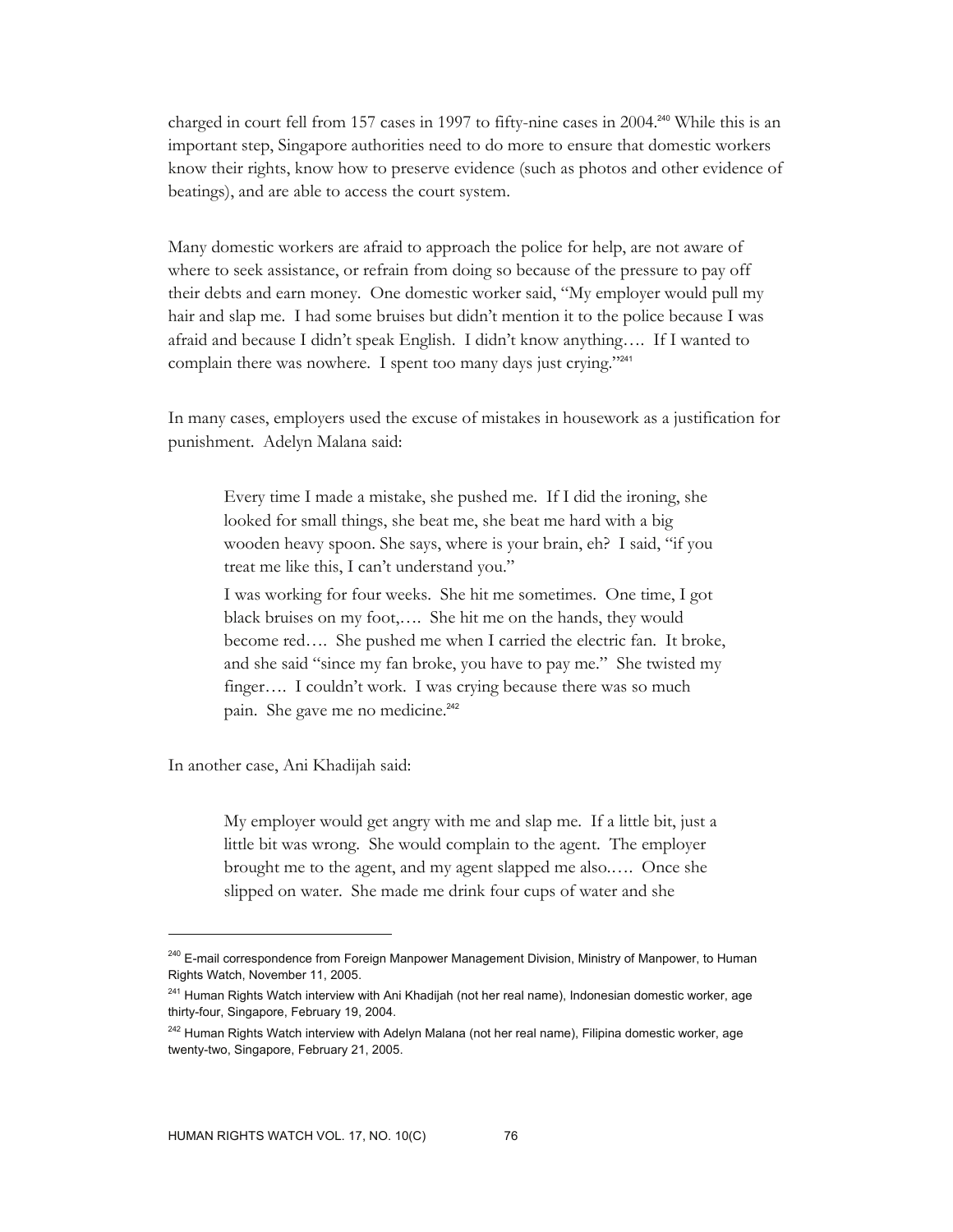splashed the water on me [when I tried to drink]. The employer was very cruel. She would slap me over and over again. Everytime, everyday.

[After I went to the police station], the employer said "I won't slap you anymore." After one week she did. The baby got sick and she slapped me again. She said I didn't give the milk according to the schedule.

The employer made up stories…. I had to wash hands before giving milk. She would say I didn't and slap me…

She would get angry. She was not just talking, her hand would be doing the talking.<sup>243</sup>

In another case documented by Human Rights Watch, a domestic worker said:

If I asked to make a call, she would scold and slap me…. I said I had to call my family, she slapped me…. She slapped me so many times…. The last day [of my employment] she slapped me twice, because I washed the pillow and the black color ran.

Once she asked me to bring her mahjong, but I didn't know what mahjong was. She hit me in the hand. She used to hit me with her hand, sometimes she would punch me in the arm. Sometimes sir would ask me why it's red, and I would say, "nothing, I fell down."

The day I ran away, I bled because she punched me. Even after three days at the embassy, I still had bruises.<sup>244</sup>

Human Rights Watch heard many similar stories. One worker told us, "The grandma would get angry. She would beat me, pinch me, hit me. That is why I ran away."245 In another case, the employer tried to humiliate the domestic worker, who said, "Sometimes I wasn't allowed to use the toilet. I would have to urinate on a towel. The employer would cut my clothes, like the sleeves on one side. She threw dirty mop water on me many times."<sup>246</sup>

<sup>&</sup>lt;sup>243</sup> Human Rights Watch interview with Ani Khadijah (not her real name), Indonesian domestic worker, age thirty-four, Singapore, February 19, 2004.

<sup>&</sup>lt;sup>244</sup> Human Rights Watch interview with Dwiyani (not her real name), Indonesian domestic worker, age twenty, Singapore, February 22, 2005.

<sup>&</sup>lt;sup>245</sup> Human Rights Watch interview with Sylvia Tobias (not her real name), Filipina domestic worker, age twentyfour, Singapore, March 9, 2005. Her employer also failed to pay the levy and her salary.

<sup>&</sup>lt;sup>246</sup> Human Rights Watch interview with Eri Sudewo (not her real name), Indonesian domestic worker, age twenty-three, Singapore, March 4, 2005.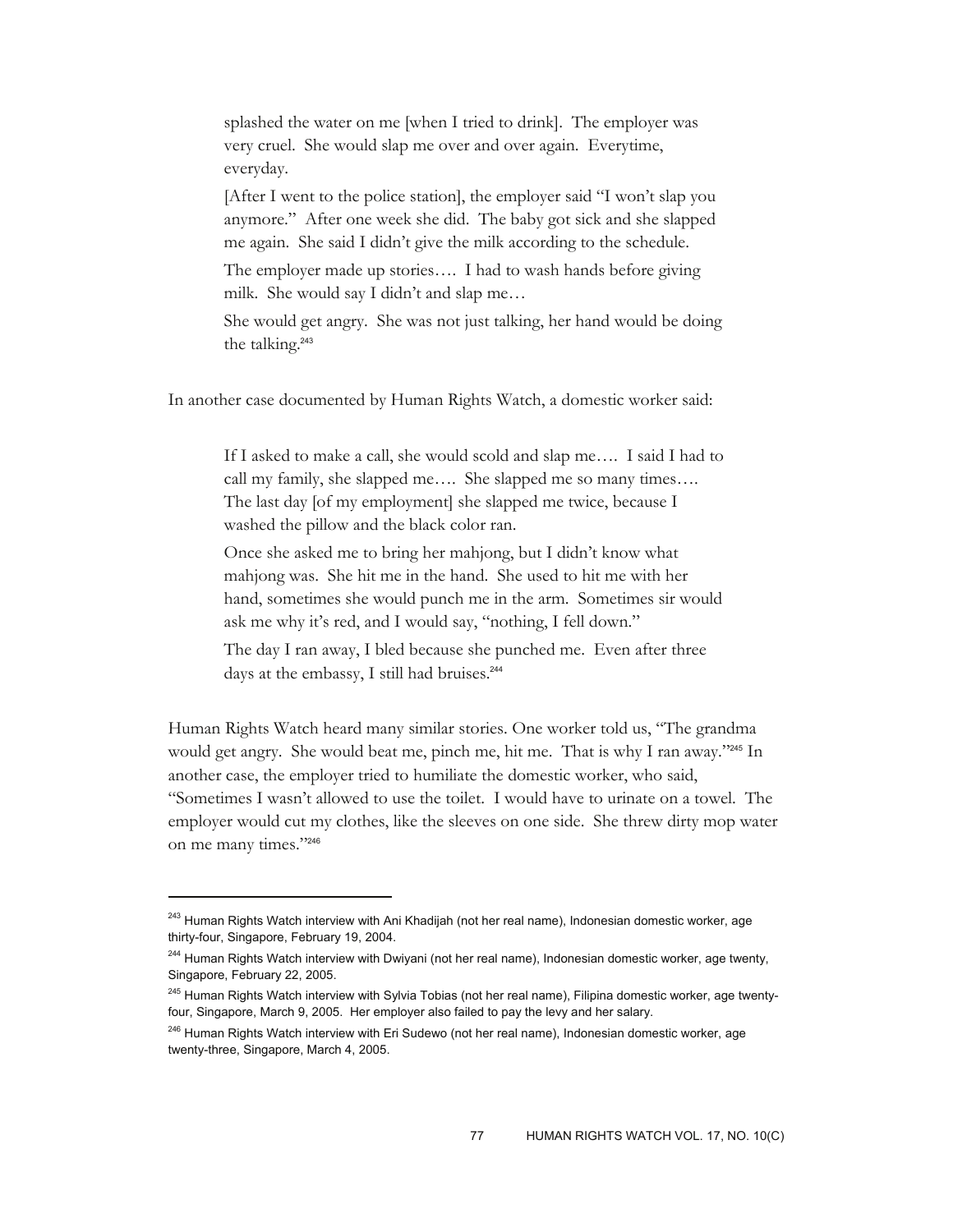Physical abuse intersects with many of the other problems that domestic workers confront, including the fear of being sent home before they pay off their debts and earn a salary. A domestic worker said:

If I made a mistake, she would scold me…She would rap my head…She would do it hard, it would hurt. She would threaten to send me back to the Philippines. I asked her to forgive me, I needed money for my family.

It was very difficult. I had a friend next door. When I threw out the rubbish, I would talk to her. She was an Indonesian maid. Once I was outside just a few minutes…. She was very angry and pinched my two ears. She pinched and pulled my two ears and blood came out. This happened twice.

After the [police investigation] finishes, I am going back to the Philippines. I am going back without anything, it is very difficult.<sup>247</sup>

### *Food Deprivation*

*There was not enough food. For breakfast I had two pieces of bread…. My employer is very killer [strict]. She counts the bread, she was killer, killer. When I ate one piece of fish, the employer got angry. At night I was hungry. When the employer went out, sometimes my neighbor would knock on the door and give me rice to eat. There are still a lot of people like me. They do not get enough food. When I worked in the laundry, there was a Filipina next door. I would meet her when taking out the garbage. The Filipina worker said she was hungry. We should get*  enough to eat. Because the work is hard, we need to eat. When I was working in *that house, I went from 54 to 40 kilograms.* 

─Aisyah Fatah (not her real name), domestic worker, age twenty-one, Singapore, March 4, 2005

Human Rights Watch interviewed many domestic workers who did not receive adequate food at their place of employment. The work permit states that employers are responsible for the upkeep and maintenance of their domestic worker. Given that many of these women are unable to move freely outside of their workplace, they are dependent on their employers to provide them enough food. One domestic worker,

<sup>&</sup>lt;sup>247</sup> Human Rights Watch interview with Lilia Jornadal (not her real name), Filipina domestic worker, age twentyfive, Singapore, March 9, 2005.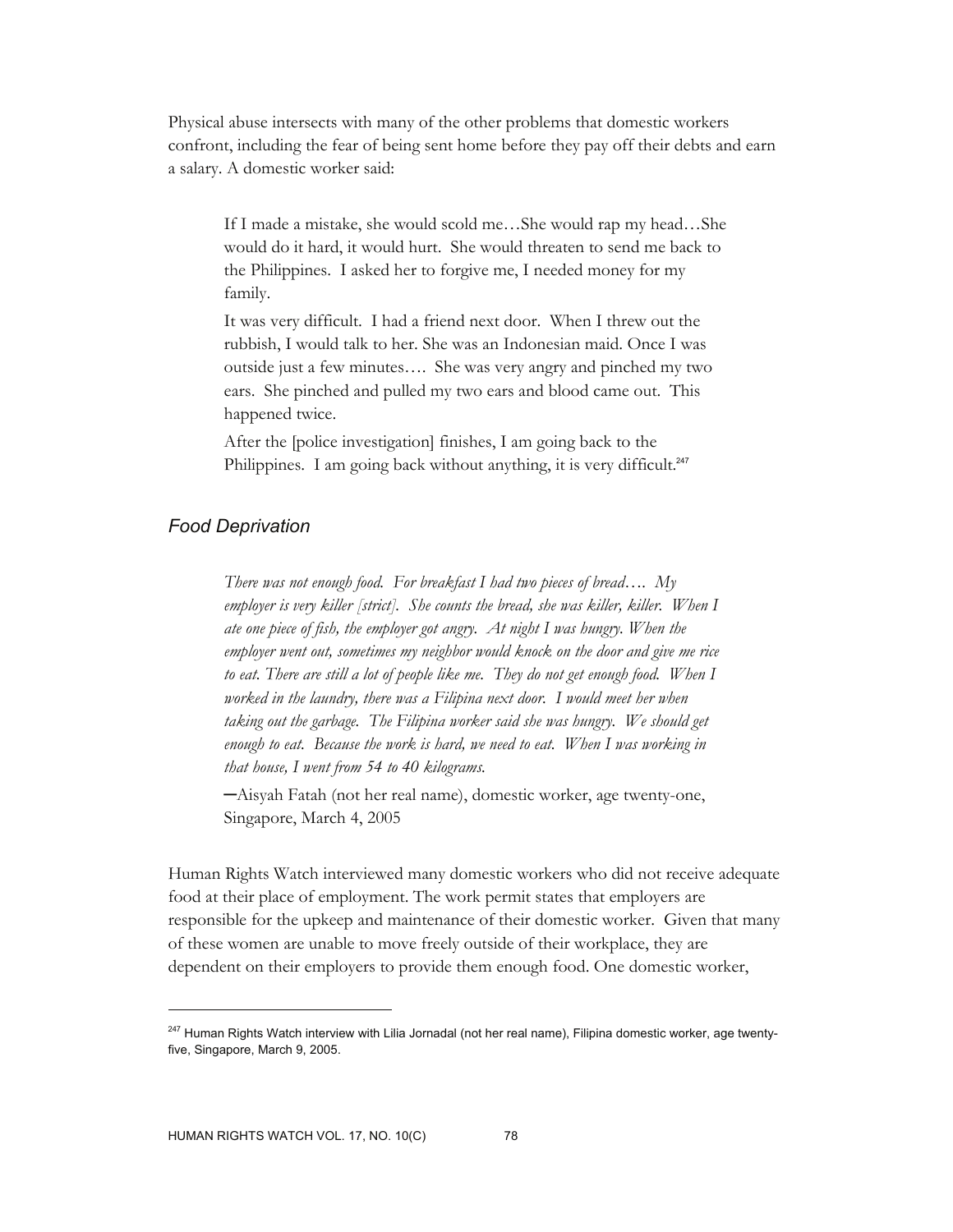Mallika Selvi, said, "I get food once a day only."248 Another domestic worker said she lost 10 kilograms during her first year of employment.<sup>249</sup>

Adelyn Malana weighed 45 kilograms when she began employment, and weighed only 37 kilograms when she ran away from her employer six months later. She said:

Sometimes there was not enough food….. They bought food from outside, but not for me. When angry, [the employer] would throw my food in the rubbish. I asked permission [to eat rice, but] I got no rice, only bread …. For breakfast I had two pieces of bread. At 4 p.m. I took two more pieces of bread….. I am a human. I got sick. I'm far [from home,] who would take care of me if I got sick? I ran away. I was very scared. My employer told me, "Tomorrow you have a punishment, no eating."….I took my bag and I ran. I called my sister, I'm hungry and my employer is no good. If I stay long, I think I'd go to the hospital. I would get an ulcer. I want to eat everyday, I want to eat enough.<sup>250</sup>

Bayuningsih's employer locked her inside the house and locked the kitchen door when she left the house so Bayuningsih could not eat the food. This employer not only denied her food, but would spoil it so that it would be inedible. She told Human Rights Watch:

My employer would get angry. If there was no food to eat, she would say, "I don't care, drink water. When you finish working, then I will give you food." When I finished work, she would tell me to go to sleep. Once when my employer got angry, she put soap in my tin of food and I couldn't eat it. But I ate it anyway because I was so hungry. The outside door was locked. All the doors were locked, only the bathroom was open. The kitchen was locked. [Sometimes] for one day, sometimes for one week at a time, I would never eat anything. I was hungry, what could I do? I was hungry.<sup>251</sup>

<sup>&</sup>lt;sup>248</sup> Human Rights Watch interview with Mallika Selvi (not her real name), Indian domestic worker, Singapore, March 2, 2005.

<sup>&</sup>lt;sup>249</sup> Human Rights Watch interview with Endang Utari (not her real name), Indonesian domestic worker, age thirty-one, Singapore, February 25, 2005.

<sup>&</sup>lt;sup>250</sup> Human Rights Watch interview with Adelyn Malana (not her real name), Filipina domestic worker, age twenty-two, Singapore, February 21, 2005.

<sup>&</sup>lt;sup>251</sup> Human Rights Watch interview with Bayuningsih (not her real name), Indonesian domestic worker, age twenty-three, Singapore, March 4, 2005.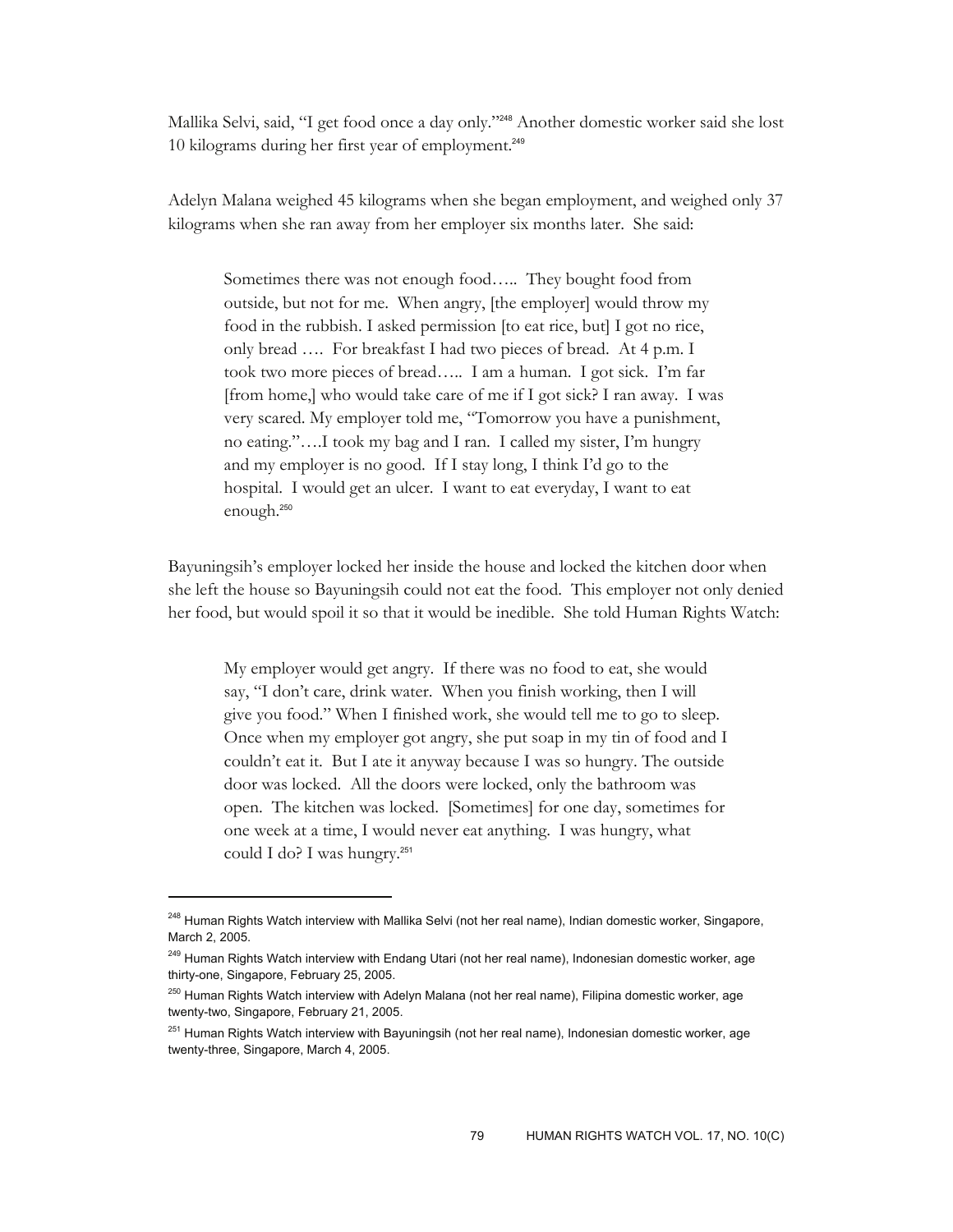Lalitha Ranjanie, another domestic worker, said, "If I took fish and vegetables on my plate, my employer would say, 'you take so much, take some out'…. [Once] for three days they stopped giving me food."<sup>252</sup> Many domestic workers reported that they ate leftovers, and if there were not enough, they would be hungry.253 One domestic worker told Human Rights Watch, "When I cooked in the evening, my employer said I should make extra for my breakfast and lunch, but if I cooked a lot, the employer would be angry at me for eating too much. In the evening, I would get the leftovers, and if there were no leftovers, I would only eat rice."254 Sri Mulyani said, "I only ate once a day at 7p.m. I never took lunch. I was asked to cook only a little bit of food, and I was afraid the kids wouldn't have enough to eat. For example, if we were eating chicken wings, the employer would tell me to buy three for the kids, and then there wouldn't be enough for me. I would drink a lot of water."<sup>255</sup>

Human Rights Watch interviewed employment agents who both verified that food deprivation was a problem with some employers, but suggested that some domestic workers were too shy to ask for food. One agent said, "Sometimes a maid will say, 'I don't get to eat between breakfast and dinner.' Not because the employers said no, but because they dare not to eat. We call our clients and say, 'please tell the maid she can eat or that she doesn't have to wait until 8 p.m./dinner.'"<sup>256</sup>

Domestic workers confront hardship not only because of a lack of food, but because of the timing of meals and the lack of continuous rest breaks. One worker, age twentyfour, said, "In the morning [the employer] wanted me to clean before taking breakfast. My stomach was empty."257 Other domestic workers described their workload and the lack of continuous periods of rest that prevented them from eating. Pertiwisari explained, "If I don't finish my work, I cannot sleep, [my employer] said. Sometimes I didn't eat lunch. For breakfast I prefer to eat bread, but my employer said, 'why buy bread, the children don't eat it.' So I only took water."<sup>258</sup>

<sup>&</sup>lt;sup>252</sup> Human Rights Watch interview with Lalitha Ranjanie (not her real name), Sri Lankan domestic worker, age twenty-nine, Singapore, March 6, 2005.

<sup>&</sup>lt;sup>253</sup> For example, Human Rights Watch interview with Sylvia Tobias (not her real name), Filipina domestic worker, age twenty-four, Singapore, March 9, 2005.

<sup>&</sup>lt;sup>254</sup> Human Rights Watch interview with Muriyani Suharti (not her real name), Indonesian domestic worker, age twenty-two, Singapore, March 8, 2005.

<sup>&</sup>lt;sup>255</sup> Human Rights Watch interview with Sri Mulyani (not her real name), Indonesian domestic worker, age thirty, Singapore, February 19, 2005.

<sup>&</sup>lt;sup>256</sup> Human Rights Watch interview with an employment agent, Singapore, March 3, 2005a.

<sup>&</sup>lt;sup>257</sup> Human Rights Watch interview with Rita Yuboc (not her real name), Filipina domestic worker, age twentyfour, Singapore, February 21, 2005.

<sup>&</sup>lt;sup>258</sup> Human Rights Watch interview with Pertiwisari (not her real name), Indonesian domestic worker, age twentyone, Singapore, February 21, 2005.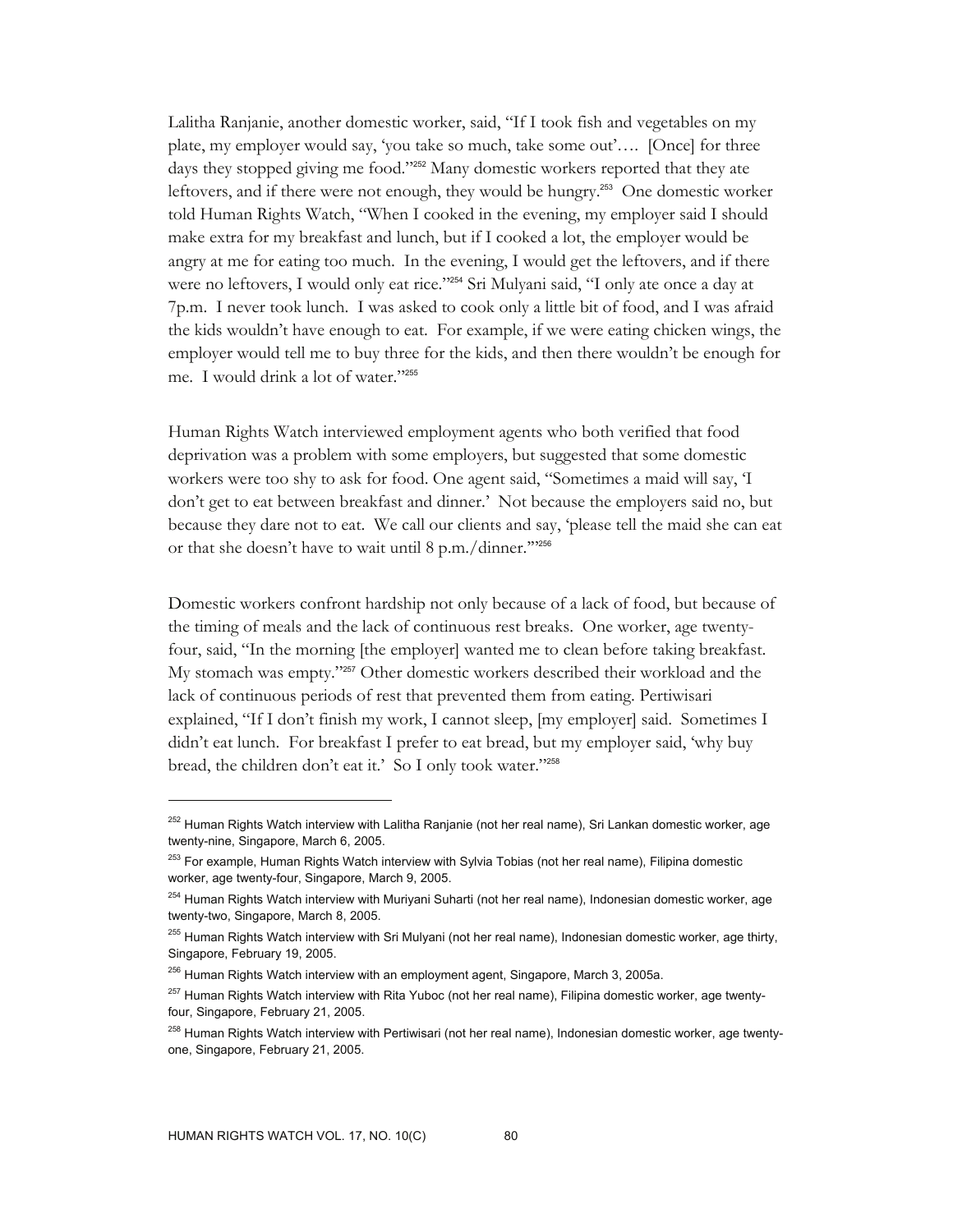Human Rights Watch found a range of opinions among employment agents about food deprivation. Some agents challenge the claims of domestic workers. For example, several employment agents told Human Rights Watch in a meeting, "FDWs [foreign domestic workers] have accused agents of not providing enough food. They lie. If they are choosy about food, they don't say. It is a lie."259 Other employment agents expressed concern and took active measures to address the problem. Human Rights Watch interviewed an employment agent who said, "Some maids lose 5 kilograms in one month. We keep a scale in the office. Agents are supposed to protect both parties. If the employer abuses the maid, we won't give them another maid."260

Many domestic workers depend on the kindness of neighbors and fellow domestic workers. Human Rights Watch interviewed several domestic workers who said that if their employer did not provide them with adequate food, they had neighbors who would try to sneak them food from open windows. One domestic worker said:

I had a friend on the second floor. I was working on the third floor. During morning and lunch, I didn't get anything to eat. My friend often gave me food. I would pull food up using yarn, my friend would help by pushing it with a mop.<sup>261</sup>

Another worker, Budi Puspita, said, "My friend has a problem with her employer. The employer doesn't give her enough food, they abuse her. She can't talk [or go out.] We call her from the intercom downstairs."262

<sup>&</sup>lt;sup>259</sup> Human Rights Watch interview with AEAS executive committee, Singapore, February 24, 2005.

<sup>&</sup>lt;sup>260</sup> Human Rights Watch interview with an employment agent, Singapore, February 28, 2005.

<sup>&</sup>lt;sup>261</sup> Human Rights Watch interview with Muriyani Suharti (not her real name), Indonesian domestic worker, age twenty-two, Singapore, March 8, 2005.

<sup>&</sup>lt;sup>262</sup> Human Rights Watch interview with Budi Puspita (not her real name), Indonesian domestic worker, age twenty-four, Singapore, February 20, 2005.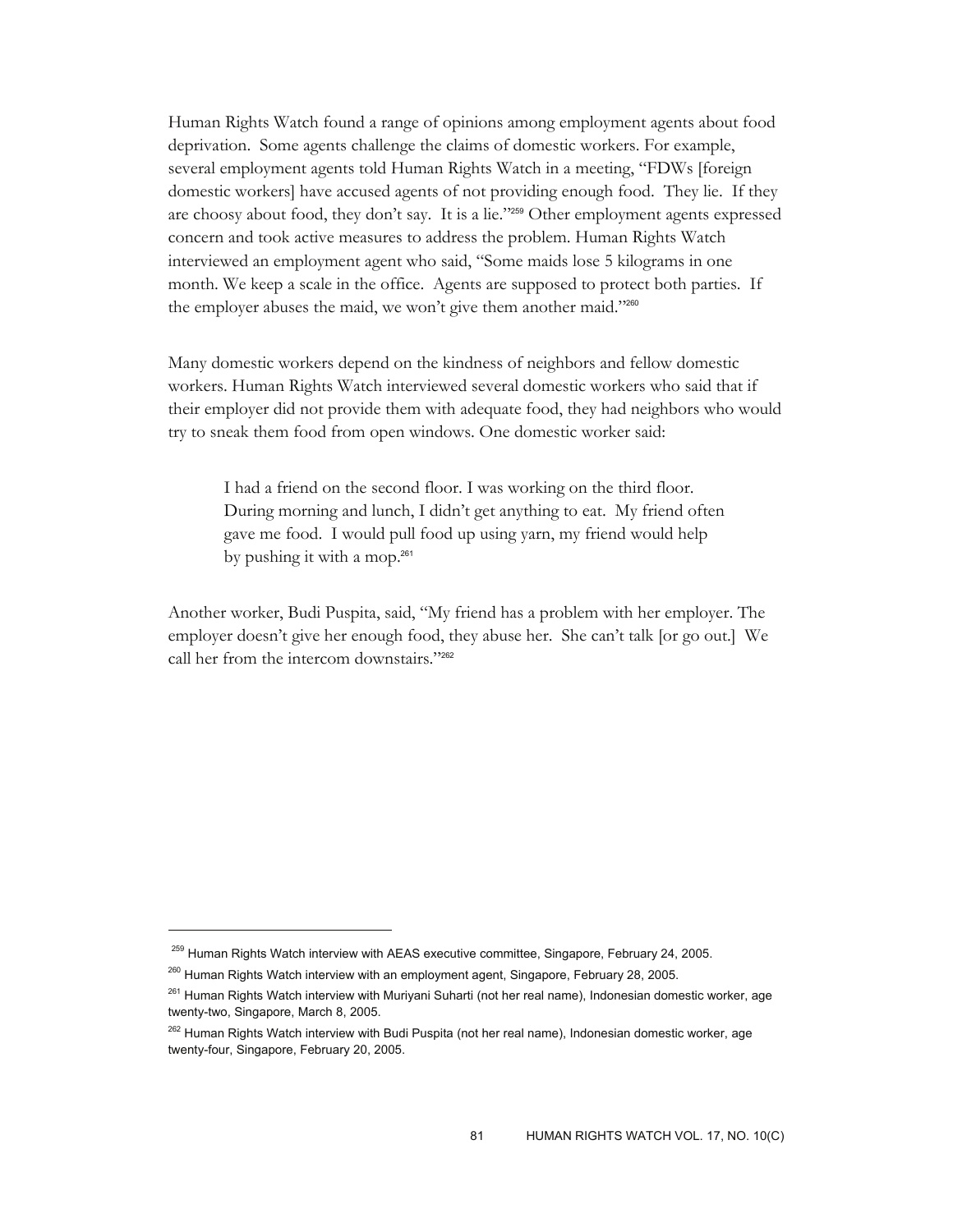### *Sexual Abuse and Harassment*

 *[Crying and whispering] He asked me to have sex with him…. Why do domestic workers always have to submit? I never follow his wish. I lie to him. I am afraid that some day he will really force me…. When his wife is not at home, he approaches me…. The employer's bad behavior is why I want to go home. If it is bad words, I can take it. I prefer being hit or bad words to this.* 

*If I change employers, the salary will be deducted again. If I change employers, it will become a one year and six month deduction. I will remain at the house as long as they don't do anything to me…. I don't want anyone to know. Even my best friend doesn't know…What would I say to the lady employer? I don't want to tell the agent, he has threatened me.* 

─Dewi Hariyanti (not her real name), Indonesian domestic worker, age twenty, Singapore, February 27, 2005

Migrant domestic workers are at risk of sexual harassment and abuse by their employers. Although our research and indications from the Ministry of Manpower, sending countries' embassies, and service agencies suggest that sexual abuse comprises a relatively small proportion of complaints made by migrant domestic workers, the severity of the abuse makes it a cause for particular concern. Underreporting is likely a significant problem due to domestic workers' isolation in the workplace and the deep social stigma attached to sexual assault. This stigma may be especially strong in their home countries.

The forms of abuse vary. Marites Padilla, a twenty-nine-year-old Filipina domestic worker said her male employer sexually harassed her in the mornings when her female employer left early for work. Weeping, she told Human Rights Watch:

The room is open, there is never a closed door…. I could see [my employer] naked, I could see him masturbating. The first time I ignored it. But it happened every time. The first time I thought it was a coincidence. Then how many times already. This happened for over a year. One time, I knew mom was not going to be home. The kids were still sleeping…. Every morning, I felt nervous and scared…. He called me, he was standing in the door of the room I was cleaning. I saw him naked below. He called me to bring his underwear to him…. I put it on the doorknob, and I said, "sir, your underwear." He asked me to iron it.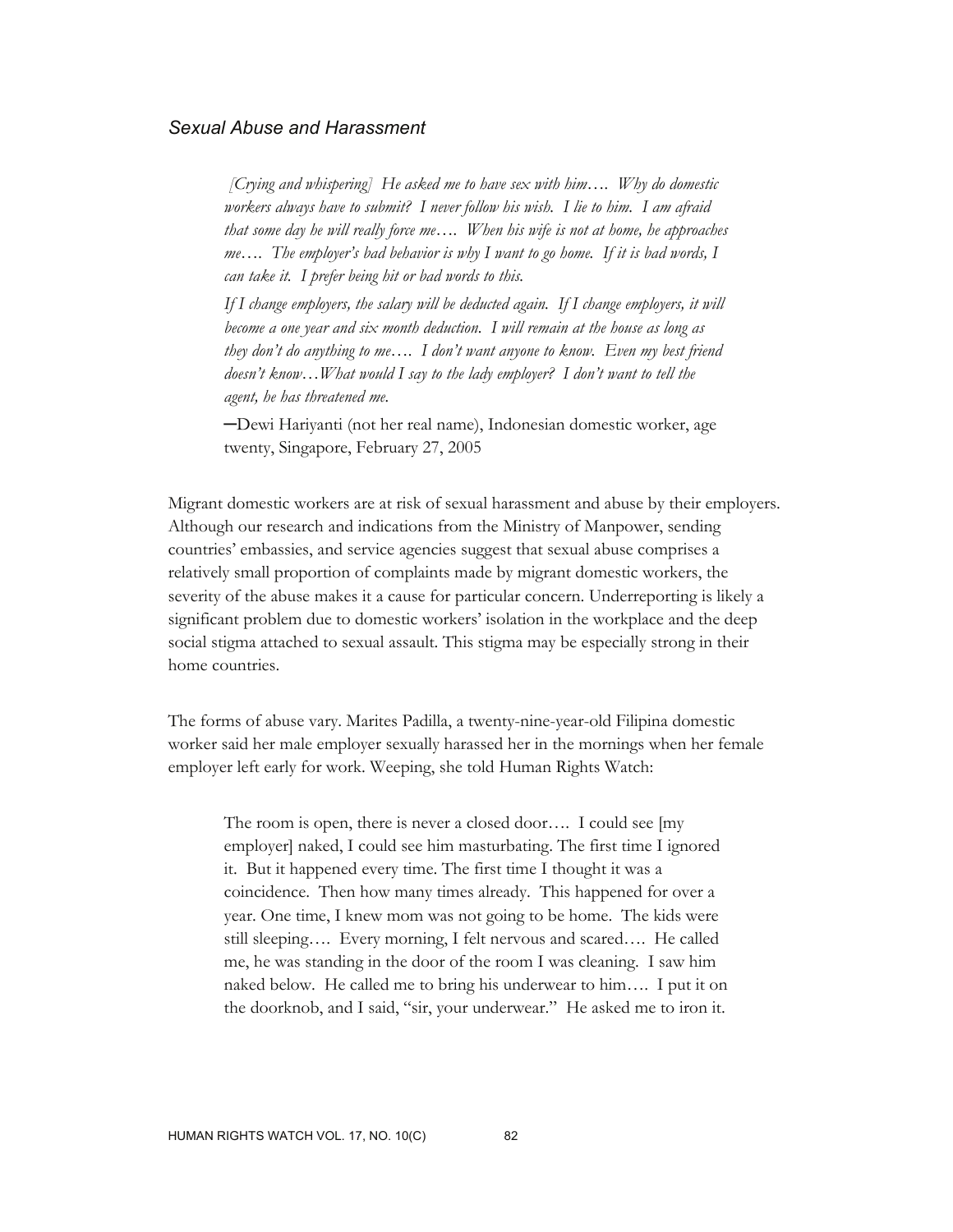He was still naked, he really exposed his private parts. I was very angry.<sup>263</sup>

A domestic worker, Muriyani Suharti, told Human Rights Watch:

I was threatened, if I didn't sleep with my employer, they would send me to Batam. Once or twice a week I was forced to sleep with him. If I was angry with him, he would want me. They said they would sell me to Batam where I would be taken by a lot of men.<sup>264</sup>

Even if a domestic worker turns to her embassy or the police, these authorities sometimes fail to investigate the case properly or release her back into the custody of an employment agency. Employment agencies often fail to report abuses or to provide necessary aid and referrals.

Domestic workers told Human Rights Watch they do not know where to turn. Suharti, described above, unsuccessfully sought help from the police and was returned to her employment agency. She said:

After two months I couldn't take it anymore, so I ran away. I went to the mosque…. I asked [for help to] report to the police. After that the police came and took me and I said how the employer forced me. That time the police put me in jail. I don't know why, I got angry. "Why are you putting me here? I'm not a criminal." The police said, "this is a safe place for you." After two days, the agency came and took me.<sup>265</sup>

Domestic workers are at increased risk for abuse if agents illegally deploy them for parttime work to multiple employers. Neerangini, an Indian domestic worker told us how her agent sent her to several households and withheld her wages. For seven days, she worked in the house of a man whose family was traveling abroad. She said:

<sup>&</sup>lt;sup>263</sup> Human Rights Watch interview with Marites Padilla (not her real name), Filipina domestic worker, age twenty-nine, Singapore, March 9, 2005.

<sup>&</sup>lt;sup>264</sup> Human Rights Watch interview with Muriyani Suharti (not her real name), Indonesian domestic worker, age twenty-two, Singapore, March 8, 2005.

<sup>265</sup> Ibid.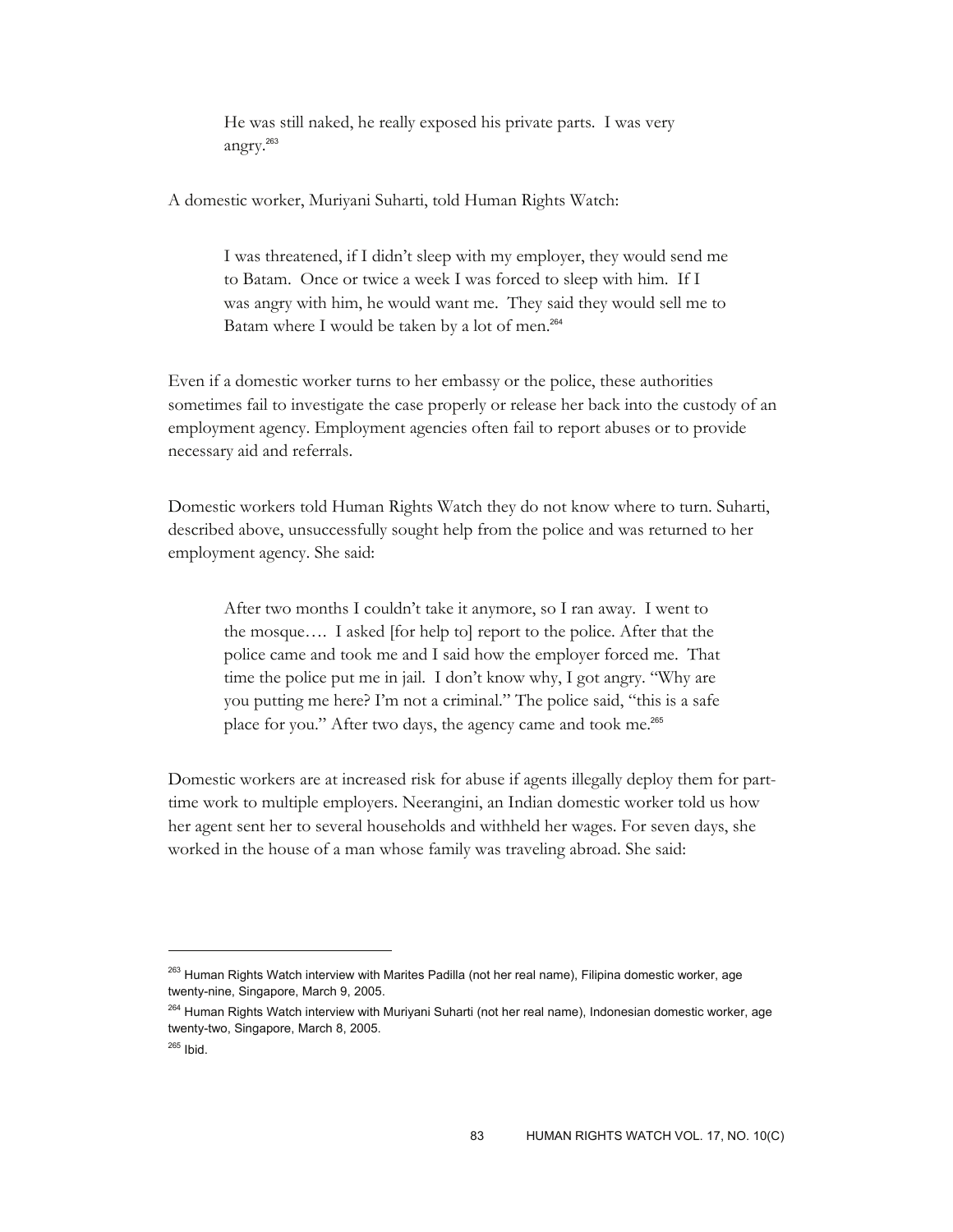I couldn't fight him off, he threatened me…. It felt dirty, painful…. He threatened me, "I paid money to bring you here to work." I said, "You didn't tell me what kind of work. You didn't buy me to rape me but for a job. I didn't come for this kind of job. I have a husband and children, I know family life." He didn't show sympathy…. I was begging on my hands and knees, "let me use the phone."<sup>266</sup>

# *Verbal Abuse and Threats*

*My employers used only abusive words. They didn't hit me…they would say things like "why don't you jump out of the window? Rather than thinking about your parents, it would be better if you just committed suicide by jumping out the window." The wife was really angry and used bad words. She called me a pig, a prostitute, an easy woman.* 

─Sri Mulyani (not her real name), Indonesian domestic worker, age thirty, Singapore, February 19, 2005

Verbal and psychological abuse by employers serves to belittle, intimidate, and further isolate domestic workers. One common threat, women said, was that they would be sent back to their home countries, a frightening prospect to women who have huge debts to repay or fear punishment from labor agents. Ministry of Manpower officials told Human Rights Watch, "Employers take the threat of repatriation lightly, but it has a big psychological impact."267 As mentioned above, Lilia Jornadal's employer hit her and would threaten to send her back to the Philippines.<sup>268</sup> One domestic worker, Aisyah Fatah, told us:

My employer got angry every day…. One time, she threatened me, "do you want me to hit you?" She threatened often to send me back. I was not allowed to talk to other people. Next door, there was also an Indonesian, I was not allowed to talk to her. If I was caught, I was told I could be sent back.<sup>269</sup>

<sup>&</sup>lt;sup>266</sup> Human Rights Watch interview with Neerangini (not her real name), Indian domestic worker, age thirty-one, Singapore, March 1, 2005.

<sup>&</sup>lt;sup>267</sup> Human Rights Watch interview with Ng Cher Pong and Kenneth Yap, Ministry of Manpower, Singapore, February 22, 2005.

<sup>&</sup>lt;sup>268</sup> Human Rights Watch interview with Lilia Jornadal (not her real name), Filipina domestic worker, age twentyfive, Singapore, March 9, 2005.

<sup>&</sup>lt;sup>269</sup> Human Rights Watch interview with Aisyah Fatah (not her real name), Indonesian domestic worker, age twenty-one, Singapore, March 4, 2005.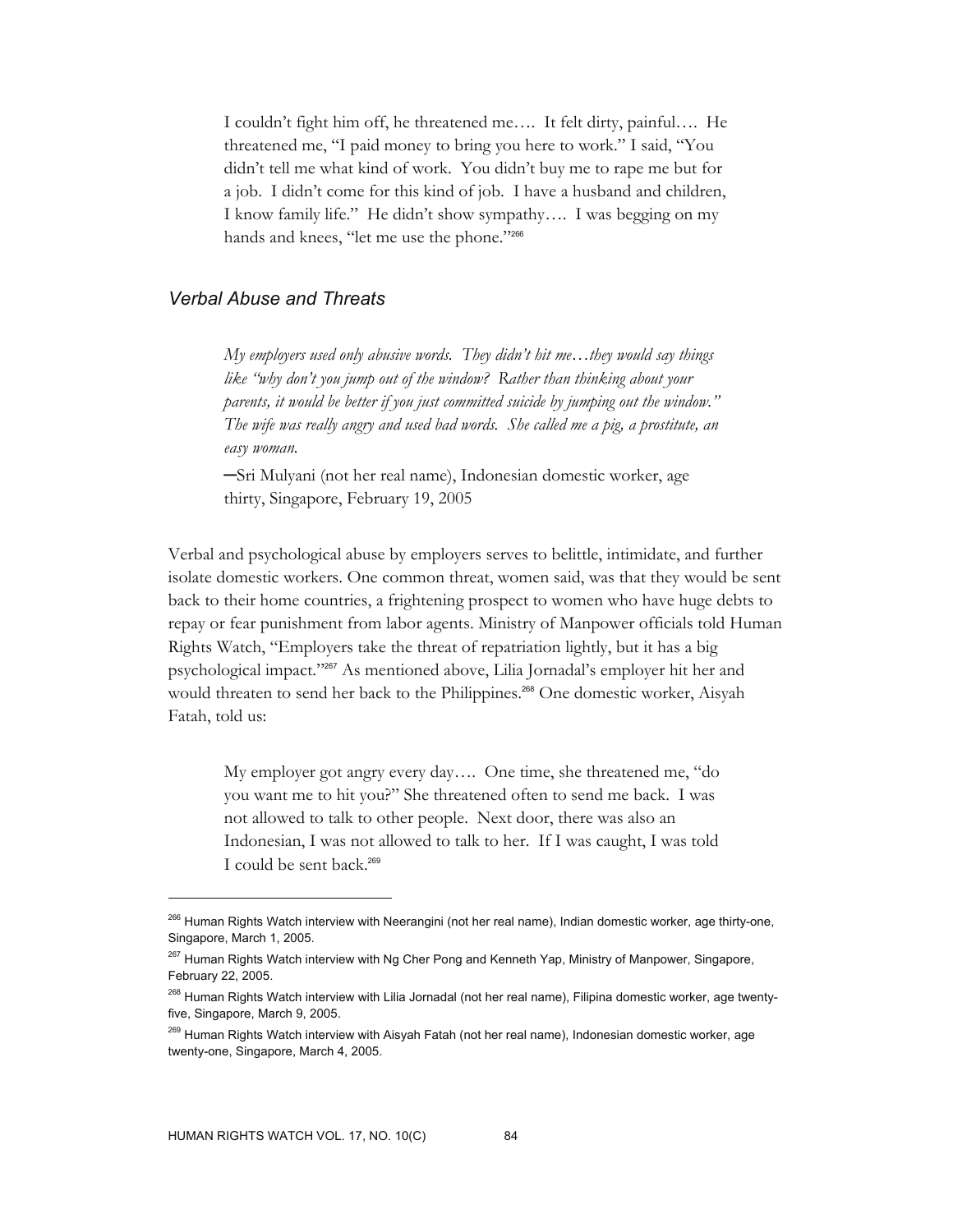Verbal abuse often goes together with long work hours and unreasonable work expectations. Dewi Hariyanti told us, "If I make a little mistake, [my employer] often uses harsh words, shouts. His wife also gets angry with me. Sometimes they say, "you prawn brain." They say too much, I do not want to remember."270 Employers often exhibited abusive control by monitoring domestic workers' every movement or forcing them to repeat tasks. Adelyn Malana told Human Rights Watch:

Even simple cleaning I couldn't do without permission from her. If I mopped the floor or cleaned the table, she was very angry and punished me. Everyday there was a quarrel…. I didn't know what to do. I was very scared because she was very angry. Sometimes in one week, every day she's angry. Sometimes I forgot to do things or made mistakes, [for example] I put the bedsheet and bedcover together in the wash instead of separate. She would make me mop the floor ten times in one day because of a very small mistake. She would ask, "Why do you make me angry?"<sup>271</sup>

Domestic workers reported name-calling and other derogatory statements. Milagros Baluyot said that her employer, "always gets angry and I have to take the blame…. If he loses his keys, it's my fault. 'You bloody, fucking maid!' He will say this in the middle of the street."272 Human Rights Watch interviewed Lalitha Ranjanie, a domestic worker who said, "The people of the house call me stupid, an idiot, they use every bad word. … They tell me I am a bad lady, like a prostitute."273 Muriyani Suharti said, "Everyday, my employer would get angry. Everyday they would call me an idiot and stupid. They even used 'idiot' as my name."274

<sup>&</sup>lt;sup>270</sup> Human Rights Watch interview with Dewi Hariyanti (not her real name), Indonesian domestic worker, age twenty, Singapore, February 27, 2005.

<sup>&</sup>lt;sup>271</sup> Human Rights Watch interview with Adelyn Malana (not her real name), Filipina domestic worker, age twenty-two, Singapore, February 21, 2005.

<sup>&</sup>lt;sup>272</sup> Human Rights Watch interview with Milagros Baluyot (not her real name), Filipina domestic worker, age thirty-one, Singapore, February 25, 2005.

<sup>&</sup>lt;sup>273</sup> Human Rights Watch interview with Lalitha Ranjanie (not her real name), Sri Lankan domestic worker, age twenty-nine, Singapore, March 6, 2005.

<sup>&</sup>lt;sup>274</sup> Human Rights Watch interview with Muriyani Suharti (not her real name), Indonesian domestic worker, age twenty-two, Singapore, March 8, 2005.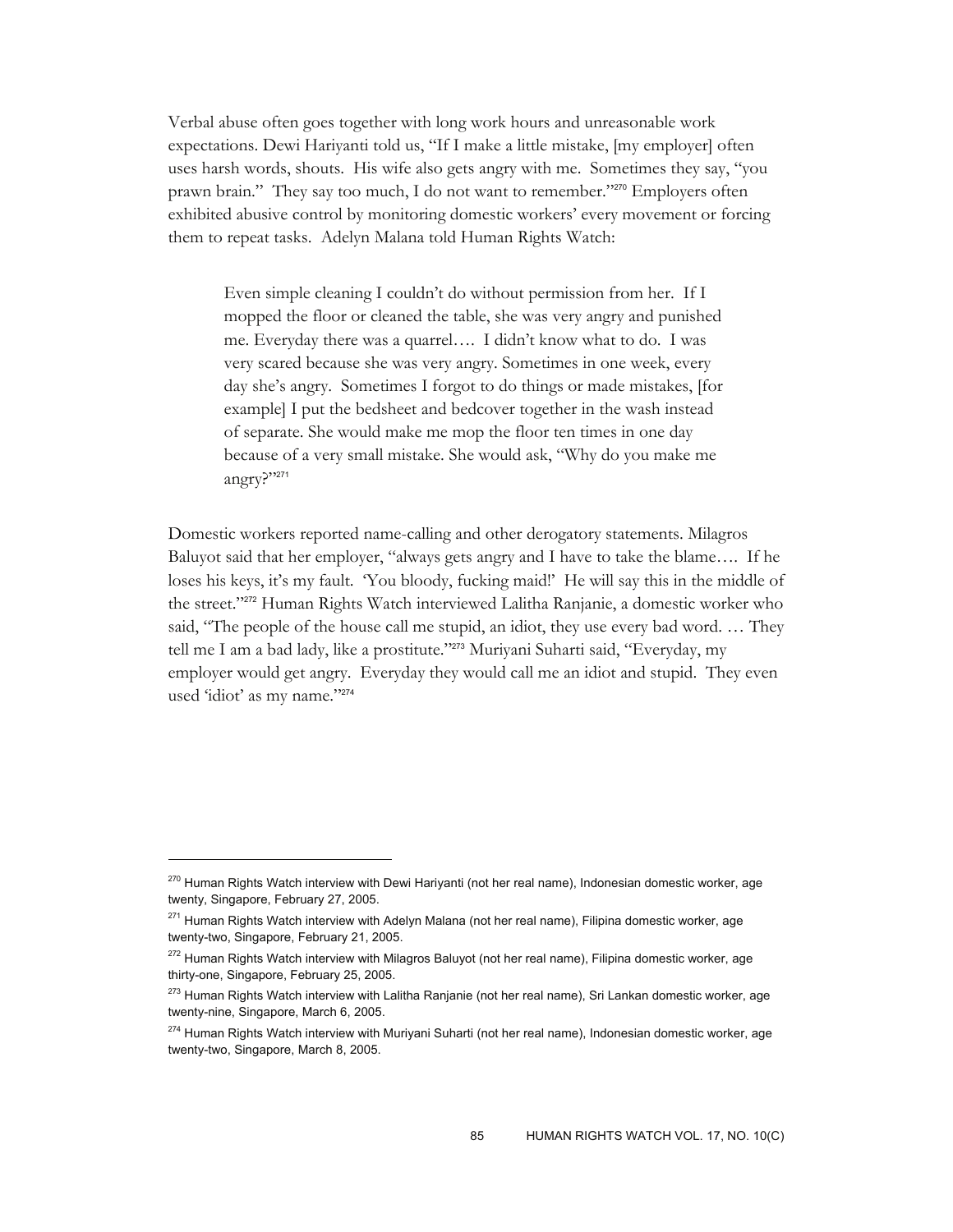# *The Right to Security of Person and Freedom from Discrimination*

International human rights law establishes the security of person, and the right to be free from cruel, inhuman, and degrading treatment.275 In the Declaration on the Elimination of Violence against Women, the United Nations stated that governments have an obligation to "prevent, investigate, and, in accordance with national legislation, punish acts of violence against women, whether those acts are perpetrated by states or by private persons."276 A state's consistent failure to do so amounts to unequal and discriminatory treatment, and constitutes a contravention of the state's obligation to guarantee women equal protection of the law.277

The ILO's Committee of Experts considers that sexual harassment falls within the scope of the ILO Discrimination (Employment and Occupation) Convention. The CEDAW Committee has commented that sexual harassment includes:

unwelcome sexually determined behaviour as physical contact and advances, sexually coloured remarks, showing pornography and sexual demand, whether by words or actions. Such conduct can be humiliating and may constitute a health and safety problem; it is discriminatory when the woman has reasonable grounds to believe that her objection would disadvantage her in connection with her employment, including recruitment and promotion, or when it creates a hostile working environment.278

The Singapore government has a responsibility to address the psychological, verbal, physical, and sexual violence that migrant domestic workers encounter. Singapore has

<sup>275</sup> UDHR, art. 3, ICCPR, art. 6, CRC, art. 6 (right to life); UDHR, art. 5, ICCPR, art. 7, CRC, art. 37 (freedom from torture, cruel, inhuman or degrading treatment).

<sup>&</sup>lt;sup>276</sup> Declaration on the Elimination of Violence against Women, G.A. res. 48/104, 48 U.N. GAOR Supp. (no. 49) at 217, U.N. Doc. A/48/49 (1993), art. 4.

<sup>&</sup>lt;sup>277</sup> CEDAW, art. 15, and ICCPR, art. 26. See also, Committee on the Elimination of Violence against Women (CEDAW Committee), General Recommendation 19, Violence against women, (Eleventh session, 1992), Compilation of General Comments and General Recommendations Adopted by Human Rights Treaty Bodies, U.N. Doc. HRI\GEN\1\Rev.1 at 84 (1994) (contained in document A/47/38), para. 6.

The U.N. Special Rapporteur on violence against women has stated, "In the context of norms recently established by the international community, a State that does not act against crimes of violence against women is as guilty as the perpetrators. States are under a positive duty to prevent, investigate and punish crimes associated with violence against women." Special Rapporteur on violence against women, its causes and consequences, "Preliminary Report Submitted by the Special Rapporteur on violence against women, its causes and consequences, Ms. Radhika Coomaraswamy, in accordance with Commission on Human Rights resolution 1994/45," (Fiftieth Session), U.N Document E/CN.4/1995/42, November 22, 1994, para. 72.

<sup>&</sup>lt;sup>278</sup> CEDAW Committee, General Recommendation No. 19, para. 17-18.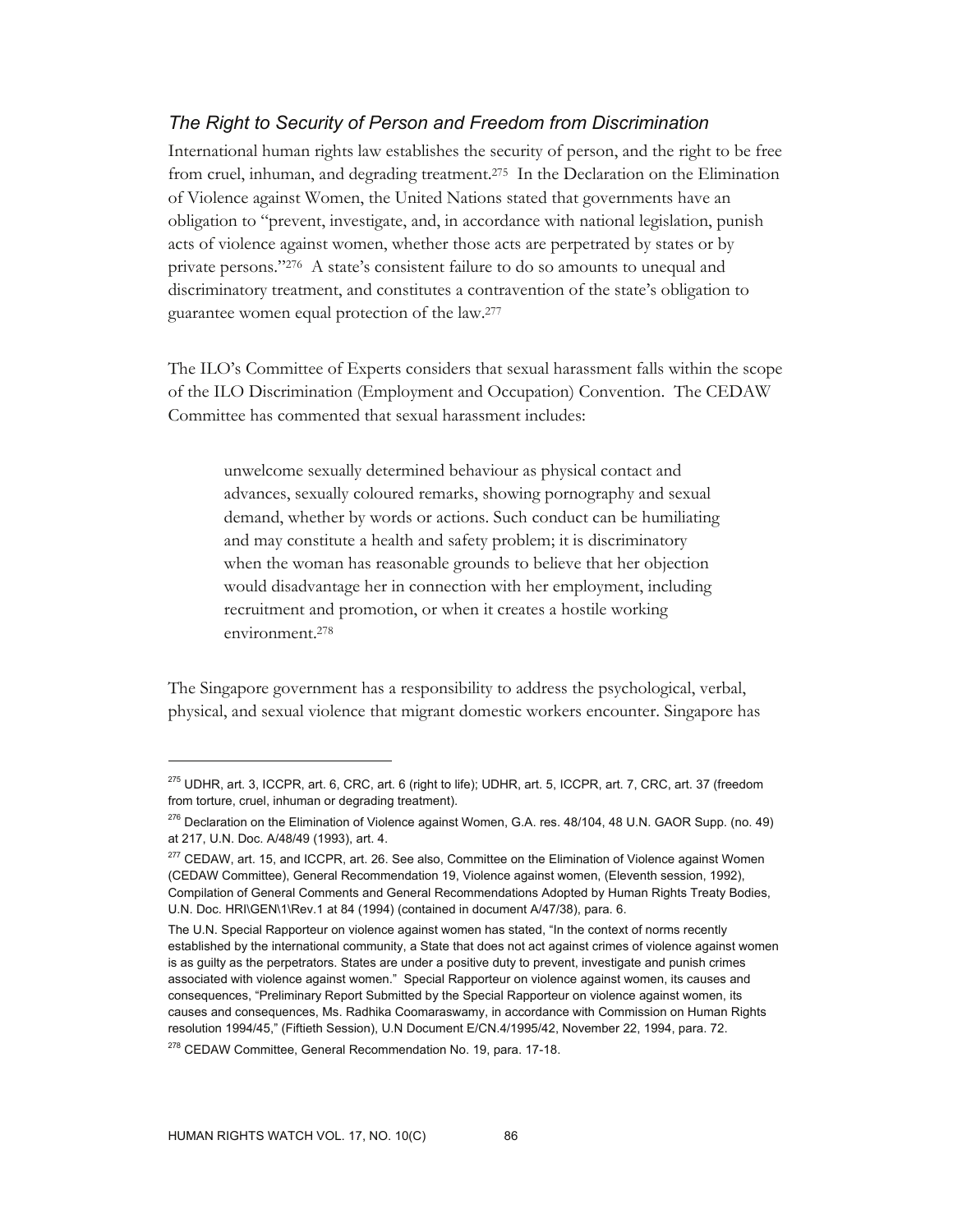indicated that abuse against domestic workers is a serious offense, both through increased penalties and by undertaking high-profile prosecutions of abusive employers. As mentioned earlier, offenses like voluntarily causing hurt, assault, and rape have 1.5 times the penalty if committed against migrant domestic workers.

While Singapore's strong criminal justice response is an important step in the right direction, it needs to do more to make it easier for victims to gain access to courts and social services. Independent monitoring of employment agencies and workplaces in private homes is also essential, as are mandated weekly rest days and protections of workers' freedom of association. Women migrant workers' ability to take time off and to visit NGOs, their country's embassy, health care providers, and workers' associations are critical measures for increasing their awareness about their rights and access to services.

### *Restrictions on Religious Freedom*

 $\overline{a}$ 

*We went to a labor agency in Jurong West. They kept our Indonesian money,*  cosmetics, and praying garments. They said it would be given to us on our return. *The agency told me we are not allowed to pray because the employer doesn't like it. The Indonesian agent also told me I wouldn't be able to pray. I felt very sad.* 

─Aisyah Fatah (not her real name), Indonesian domestic worker, age twenty-one, March 4, 2005

Human Rights Watch interviewed domestic workers who reported they were forbidden from attending church if they were Christian, or praying or fasting if they were Muslim. In many cases, employment agents were the first to order domestic workers to stop praying, and confiscated their holy books, prayer shawls, and prayer rugs. In one case, a domestic worker reported:

The agent in Singapore was cruel…. I was wearing a head scarf. They took it and threw it away…. He took all my family phone numbers, my prayer books, my scarf, and prayer shawl. He searched my bag and took all of these things out roughly.<sup>279</sup>

<sup>&</sup>lt;sup>279</sup> Human Rights Watch interview with Sri Mulyani (not her real name), Indonesian domestic worker, age thirty, Singapore, February 19, 2005.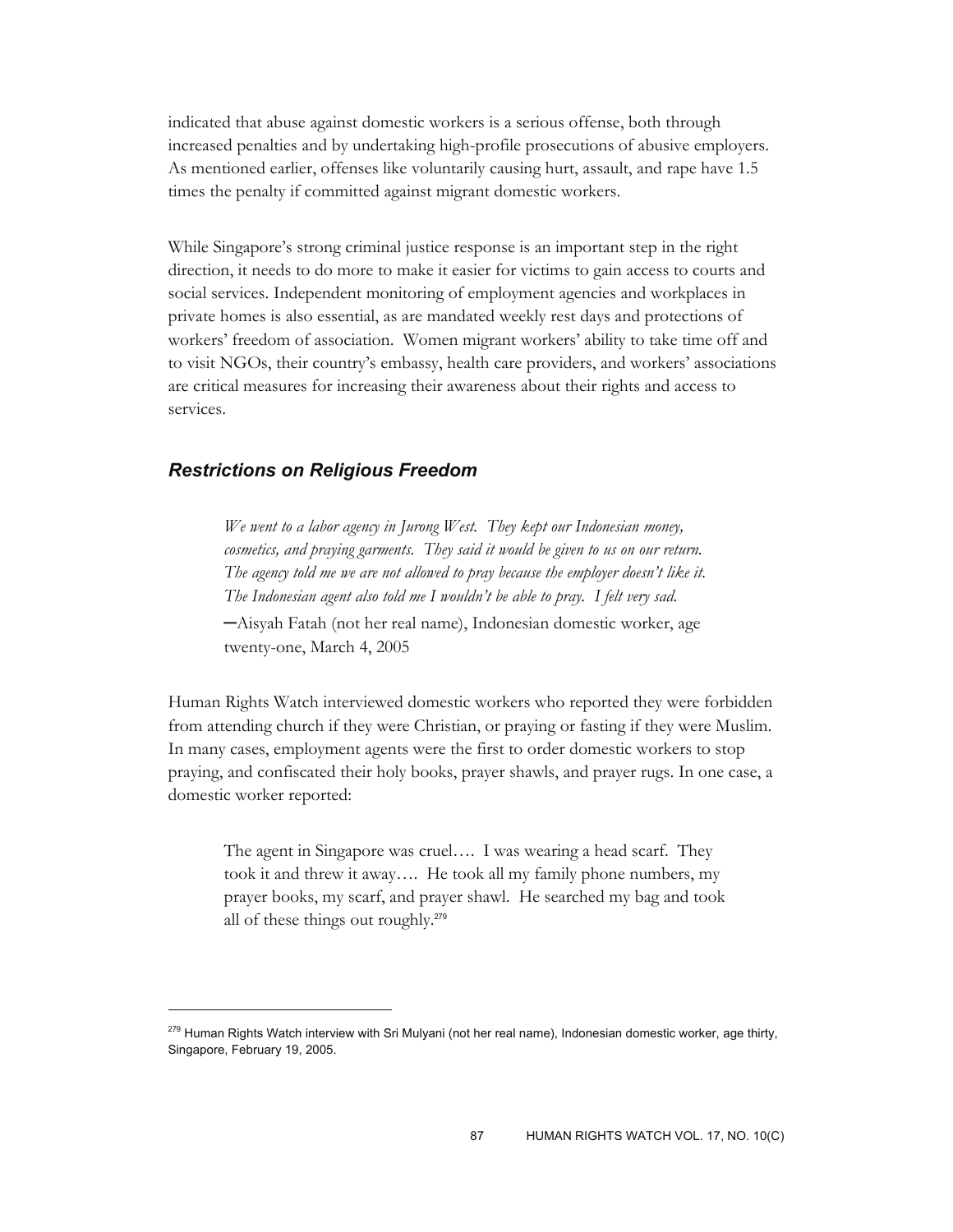Another worker, Kartika Hatmoko, said, "When I arrived, my madam [employer] said I was not allowed to pray. When I came here, the agency took away my praying attire."280 One domestic worker told Human Rights Watch, "They said I cannot pray, that I cannot fast during Ramadan."281 Kanthi Unisa, a Sri Lankan domestic worker, said, "I asked my agency, I want to go to church. They said if you want an off day, take S\$25 [U.S.\$15] off your salary per day."<sup>282</sup>

Many domestic workers told Human Rights Watch that one of their main recommendations to the Singapore government would be to protect their freedom to practice their religion. Tuti Prihatin, a domestic worker, said:

They don't give us freedom to practice our religion. They almost sent me back. If you want me to stay here, I must practice my religion. If I pray, I remember my God. The Singapore agency took my Holy Koran. It made me very, very sad. Even money is less important to me.<sup>283</sup>

After a lively discussion with several fellow Indonesian domestic workers about recommendations to the government, one domestic worker said, "We should be given freedom to worship. We have to be given freedom to practice religion. Make it punishable for employers who don't comply."284 Another added that it was not only freedom to pray but from coercive proselytizing, "[My employers] are Christian, and they want me to be Christian…. They told me if I was Christian, they would give me an off day every Sunday. This is what makes me saddest. They don't let me fast, I cannot read the Koran. I cannot even touch it."<sup>285</sup>

Article 18 of the UDHR establishes, "the right to freedom of thought, conscience, and religion…and freedom, either alone or in community with others and in public or private, to manifest his religion or belief in teaching, practice, worship and

<sup>&</sup>lt;sup>280</sup> Human Rights Watch interview with Kartika Hatmoko (not her real name), Indonesian domestic worker, age thirty, Singapore, February 27, 2005.

<sup>&</sup>lt;sup>281</sup> Human Rights Watch interview with Muriyani Suharti (not her real name), Indonesian domestic worker, age twenty-two, Singapore, March 8, 2005.

<sup>&</sup>lt;sup>282</sup> Human Rights Watch interview with Kanthi Unisa (not her real name), Sri Lankan domestic worker, age twenty-four, Singapore, February 27, 2005.

<sup>&</sup>lt;sup>283</sup> Human Rights Watch interview with Tuti Prihatin (not her real name), Indonesian domestic worker, age twenty-six, Singapore, March 6, 2005.

<sup>&</sup>lt;sup>284</sup> Human Rights Watch focus group interview with Indonesian domestic workers, Singapore, March 6, 2005.

<sup>&</sup>lt;sup>285</sup> Human Rights Watch interview with Tuti Prihatin (not her real name), Indonesian domestic worker, age twenty-six, Singapore, March 6, 2005.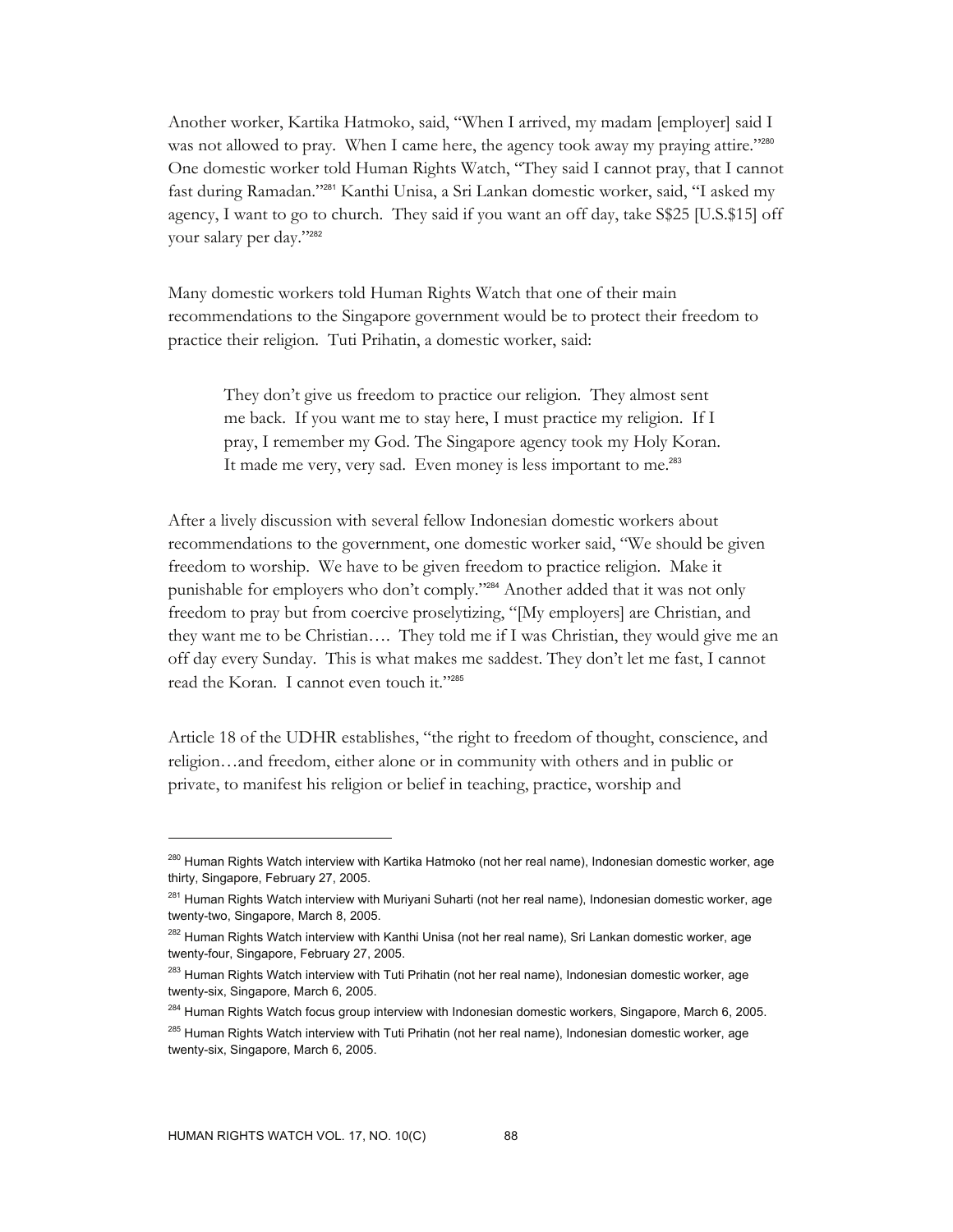observance."286 The Singapore Constitution states that, "Every person has the right to profess and practise his religion and to propagate it."<sup>287</sup>

The restrictions employers and labor agents place on some migrant domestic workers' freedom to fast, to pray, and to attend religious services in accordance with their religious beliefs constitute a clear infringement of their freedom of religion as protected under international human rights law. In some cases, confiscation of prayer materials and the Koran as well as targeted religious insults designed to humiliate domestic workers could also be considered a form of psychological abuse and degrading treatment.

### *Restrictions on Reproductive and Marriage Rights*

*8 I shall not go through any form of marriage or apply to marry under any law, religions, custom or usage with a Singapore Citizen or Permanent Resident in or outside of Singapore without the prior approval of the Controller of Work Permits while I hold a Work Permit and also after my work permit has been cancelled. I will be expelled and prohibited from entering Singapore if I breach this condition.* 

*9 I shall not cohabit with a Singapore Citizen or Permanent Resident.* 

*10 I shall not become pregnant or deliver any child in Singapore during the validity of my work permit or visit pass (applicable to females).* 

*11 I shall not engage in any relationship with a Singapore Citizen or Permanent Resident that will result in the birth of any child.* 

*12 I shall not indulge or be involved in any illegal, immoral or undesirable activities including breaking up families in Singapore.* 

*—*Excerpts from "Conditions of Work Permit/Visit Pass for Foreign Worker," that migrant domestic workers must sign and abide by during employment in Singapore

Singapore's immigration policies and employment practices restrict domestic workers' reproductive, marriage, and sexual rights. In contravention of international human rights standards that protect the right of individuals to enter into marriage freely, Singapore's

<sup>286</sup> UDHR, art. 18. The right is also articulated in Article 18 of ICCPR, Article 12 of the Migrant Workers Convention, Article 14 of the CRC, and in the U.N. Declaration on the Elimination of All Forms of Intolerance and of Discrimination Based on Religion or Belief. ICCPR, art. 18; Migrant Workers Convention, art. 12; Declaration on the Elimination of All Forms of Intolerance and of Discrimination Based on Religion or Belief, U.N.G.A. Res. 36/55, November 25, 1981.

<sup>&</sup>lt;sup>287</sup> Singapore Const., art. XV, § 1.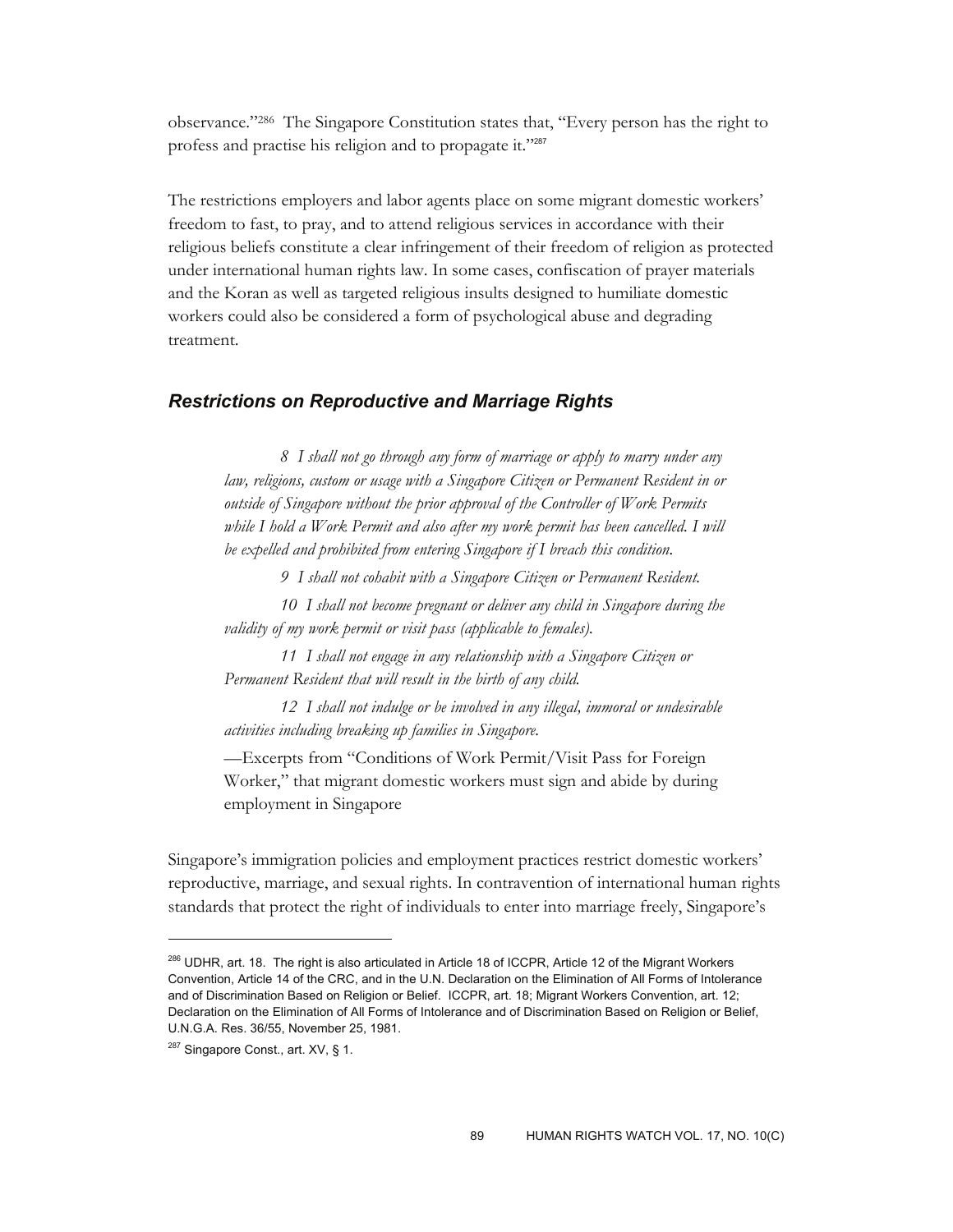immigration policies prohibit migrant domestic workers from marrying or cohabiting with Singaporean citizens or permanent residents. A clause allows the Controller of Work Permits to grant permission for some couples to marry upon application, but there is little awareness among domestic workers and some officials from sending countries' embassies about this possibility.<sup>288</sup> For those who do apply, approximately 15 percent of applications are rejected—meaning domestic workers may spend years working in Singapore, and despite finding partners, are unable to exercise their right to marry a Singaporean unless they move to another country.<sup>289</sup>

Women migrant domestic workers undergo state-mandated medical examinations every six months, including pregnancy and human immunodeficiency virus (HIV) tests, whereas other foreign workers are subject to medical examinations only once every two years. Immigration policies also dictate that any domestic worker who is pregnant loses her job and faces deportation. Misinformation about these policies, combined with restrictions on domestic workers' movements have led to pregnant domestic workers facing additional barriers to obtaining voluntary abortions and having the freedom to make their own choices about continuing employment in Singapore.

The government denies migrant domestic workers marriage rights in the name of controlling unemployment levels in Singapore. Officials from the Ministry of Manpower told Human Rights Watch, "The marriage restriction measure is needed to discourage a large pool of unskilled or lower skilled migrant workforce from sinking roots in Singapore. Given Singapore's small size and limited resources, we are unable to support the long term retention of a large and growing pool of foreign workers when their employment has ceased."<sup>290</sup> Employers, labor agents, and government officials also expressed an underlying fear that foreign women, far from their families, pose a sexual and social threat to Singaporean families. Hence, work permit regulations not only forbid domestic workers from marrying Singaporeans, but also from "breaking up families in Singapore."<sup>291</sup>

The fears underlying Singapore's attempted control of domestic workers' sex lives and relationships do not justify violating their rights to freely enter marriage and decide for

<sup>&</sup>lt;sup>288</sup> Human Rights Watch interviews with migrant domestic workers and staff from labor-sending countries' diplomatic missions, Singapore, February, March, and November 2005.

<sup>&</sup>lt;sup>289</sup> E-mail correspondence from the Foreign Manpower Management Division, Ministry of Manpower, Singapore to Human Rights Watch, November 11, 2005 and Human Rights Watch interviews with sending countries' embassies, Singapore, early March, 2005.

<sup>&</sup>lt;sup>290</sup> E-mail correspondence from the Foreign Manpower Management Division, Ministry of Manpower, Singapore to Human Rights Watch, November 11, 2005.

<sup>&</sup>lt;sup>291</sup> Conditions of Work Permit/Visit Pass for Foreign Workers, section 12, Singapore.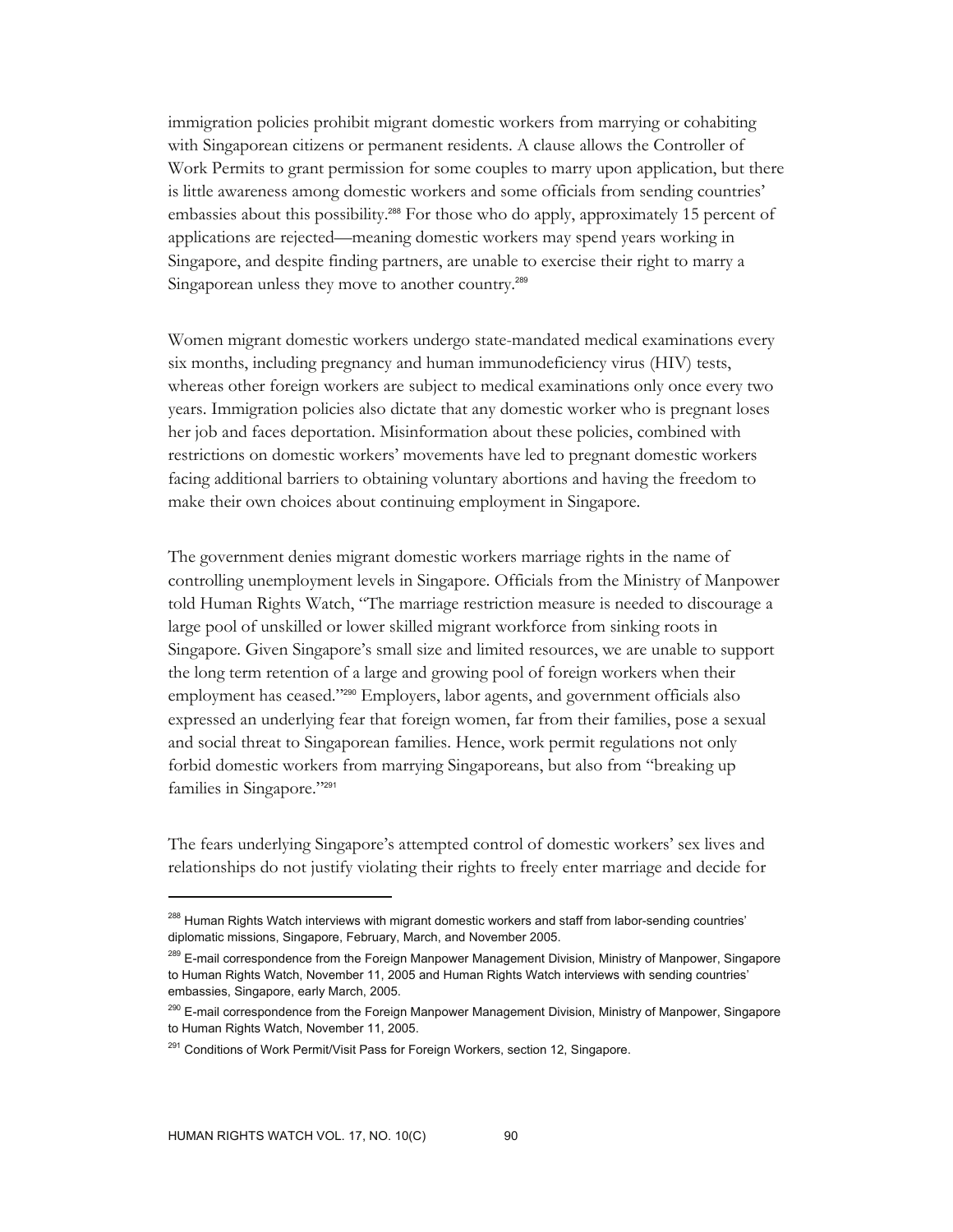themselves in matters relating to their intimate lives. Indeed, Singapore's policies codify stereotypes that employers often hold about domestic workers being promiscuous and the biased rationales they use to justify restricting domestic workers' freedom of movement. Many domestic workers said their employers treated them with suspicion from the beginning of their employment. Nuriah Mahdi, a domestic worker, said her employer, "was also very jealous. I could not greet my sir in the morning…. She said, Nuriah [not her real name], don't greet my husband."<sup>292</sup> Another also told us of constant innuendos. Her employer said, "You cleaned the house quickly, are you looking for compliments from my husband?"293 One Indian domestic worker's employer returned her to the agent on her first day. She said,

The employer's wife picked a fight with me. She said, "why did you come to spoil the family? Pack your bags and leave." I said, "I came for employment, not to break up the family." I was in a difficult position. I asked, "Why did you ask me to come here, why are you asking me to leave?" She sent me back to the agent.<sup>294</sup>

Confusion reigns about the wording in the work permit conditions, which prohibits domestic workers from "becoming" pregnant. Many employers, domestic workers, and employment agents interpret this clause to mean that a domestic worker who becomes pregnant automatically loses her job and must leave Singapore. Others believe the employers additionally forfeit the S\$5,000 [U.S.\$2,950] bond. According to Human Rights Watch interviews with Ministry of Manpower officials, the bond is forfeited only if a domestic worker runs away from her place of employment. They also clarified that a domestic worker may seek a voluntary abortion if she becomes pregnant and then continue her employment.295 What is forbidden is to give birth in Singapore: officials told us that domestic workers will be deported if they carry the pregnancy to term.

Misperceptions about the security bond and discriminatory fears about domestic workers' sexual activity contributes to government, employer, and labor agent resistance to days off and freedom of movement for domestic workers. Many domestic workers echoed the statement of Budi Puspita, who said, "They don't give me more off days,

<sup>&</sup>lt;sup>292</sup> Human Rights Watch interview with Nuriah Mahdi (not her real name), Indonesian domestic worker, age thirty-one, Singapore, February 25, 2005.

<sup>&</sup>lt;sup>293</sup> Human Rights Watch interview with Ani Khadijah (not her real name), Indonesian domestic worker, age thirty-four, Singapore, February 19, 2005.

<sup>&</sup>lt;sup>294</sup> Human Rights Watch interview with Neerangini (not her real name), Indian domestic worker, age thirty-one, Singapore, March 10, 2005.

<sup>&</sup>lt;sup>295</sup> Human Rights Watch interview with Ng Cher Pong, Kenneth Yap, and Wing Git Chan, Foreign Manpower Management Division, Ministry of Manpower, Singapore, November 2, 2005.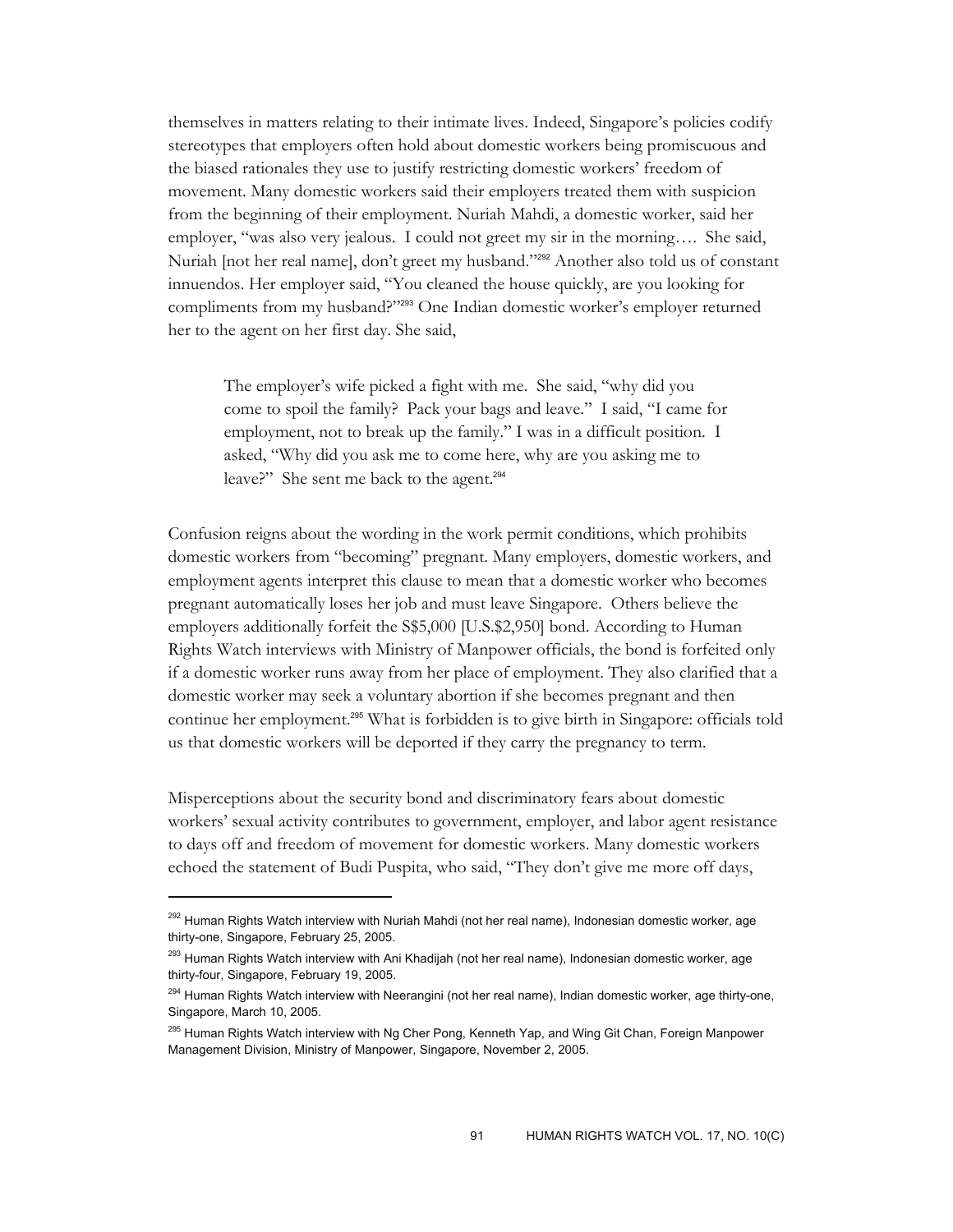because they're worried that I will get a boyfriend."296 One agent tells all domestic workers that she recruits, "Please remember you came because of financial problems. If looking for boyfriends, please leave. Be a super maid."297

These practices infantilize adult women and assume they cannot make independent and wise choices about their personal lives while balancing work. One forty-two-year-old Filipina domestic worker who had been working in Singapore for ten years said, "I am single…we are working, we must follow the rules. The employer pays a S\$5,000 bond so maids won't get pregnant or married to a Singaporean…. I want to have a boyfriend, but… my employer says I cannot."<sup>298</sup>

Employers and labor agents interviewed by Human Rights Watch repeatedly raised the S\$5,000 bond as a rationale for forbidding their domestic worker from dating and for controlling domestic workers' movements. One agent said, "The day off, this is only an excuse. This is what employers say to me. They say, 'If my domestic worker gets pregnant, I will lose S\$5,000."'299

There is a widespread perception that the work permit policies forbid domestic workers from obtaining abortions. In Singapore, abortion is legal until the twenty-fourth week of gestation. An abortion provider said, "A lot of employers are unaware that if their maid gets pregnant, she can get an abortion in Singapore."300 Because of the misperceptions, domestic workers may fear being repatriated if they get a legal abortion. Desperate to keep their jobs, they may turn to illegal or unsafe abortion-providers. One agent told Human Rights Watch:

Abortion is illegal for maids.... Sometimes we become the doctors ourselves, we start buying the pills, mixing them with water! But if she has caused me trouble, then I repatriate her with the baby.<sup>301</sup>

<sup>&</sup>lt;sup>296</sup> Human Rights Watch interview with Budi Puspita (not her real name), Indonesian domestic worker, age twenty-four, Singapore, February 20, 2005.

 $297$  Human Rights Watch interview with employment agent, Singapore, March 1, 2005.

<sup>&</sup>lt;sup>298</sup> Human Rights Watch interview with Michelle Udarbe (not her real name), Filipina domestic worker, age fortytwo, Singapore, February 23, 2005.

<sup>&</sup>lt;sup>299</sup> Human Rights Watch interview with employment agent, Singapore, March 1, 2005.

<sup>&</sup>lt;sup>300</sup> Human Rights Watch interview with abortion provider, Singapore, March 11, 2005.

<sup>&</sup>lt;sup>301</sup> Human Rights Watch interview with employment agent, Singapore, February 23, 2005.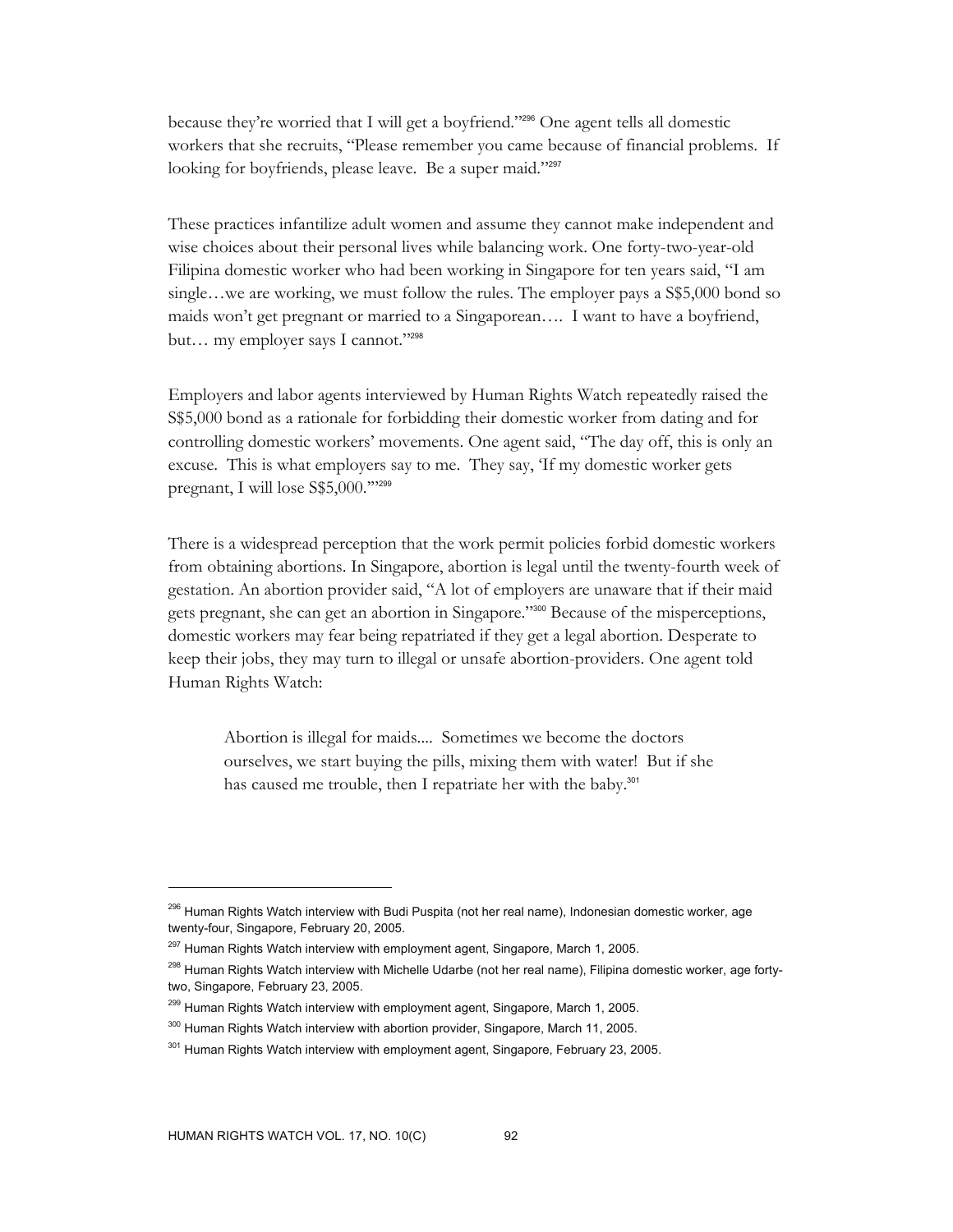Some domestic workers want an abortion in order to continue employment in Singapore and others fear physical violence and social stigma if they return to their home countries pregnant. In the Philippines, Indonesia, and Sri Lanka, abortion is either completely banned or only permissible to save a woman's life.

A doctor who has provided abortions to domestic workers said there are numerous obstacles that limit domestic workers' access to voluntary abortions. He explained that, "The employer is very scared that the maid will get pregnant. The moment they know, they send them back to the Philippines or Indonesia. The maid is scared to let the employer know because she may get sent back…[therefore] they often come too late. Four months, mid-trimester."302 The cost and limited time to leave the house and visit a clinic also prevent some domestic workers from obtaining abortions.<sup>303</sup>

International law protects the right to the highest attainable standard of physical and mental health.304 Article 12(1) of CEDAW prohibits discrimination against women in the field of health care and obliges states to ensure equal access to health care services.305 Migrant domestic workers who are unable to obtain voluntary abortions to end unwanted pregnancies are being denied a range of rights protected under international law, including the right to determine the number and spacing of their children and the highest attainable standard of health.<sup>306</sup>

<sup>&</sup>lt;sup>302</sup> Human Rights Watch interview with abortion provider, Singapore, March 11, 2005.

<sup>&</sup>lt;sup>303</sup> The cost of an abortion can range from \$S300-S\$1000 [U.S.\$177-590].

<sup>&</sup>lt;sup>304</sup> ICESCR, art. 12(1). "The States Parties to the present Covenant recognize the right of everyone to the enjoyment of the highest attainable standard of physical and mental health." The Committee on Economic, Social, and Cultural Rights has established that states have obligations "to adopt legislation or to take other measures ensuring equal access to health care and health-related services…. States should also ensure that third parties do not limit people's access to health-related information and services. Committee on Economic, Social and Cultural Rights, *The right to the highest attainable standard of living (General Comments), General Comment 14*, August 11, 2000, U.N. Doc. E/C.12/2000/4, para. 35. The Committee on Economic, Social and Cultural Rights is a body of independent international experts charged with monitoring the implementation of the Covenant in each ratifying state. To aid the ratifying states in the implementation of their obligations under the Covenant, the Committee issues general comments which are widely recognized as authoritative interpretations of the rights set forth in the Covenant.

<sup>305</sup> CEDAW, art. 12(1).

<sup>306</sup> CEDAW, art. 16(e) and ICESCR, art. 12. "The human rights of women include their right to have control over and decide freely and responsibly on matters related to their sexuality, including sexual and reproductive health, free of coercion, discrimination and violence." United Nations General Assembly, Beijing Declaration and Platform for Action: Fourth World Conference on Women, U.N. Doc. A/Conf.177/20, New York, October 17, 1995 (Beijing Platform for Action), para. 95.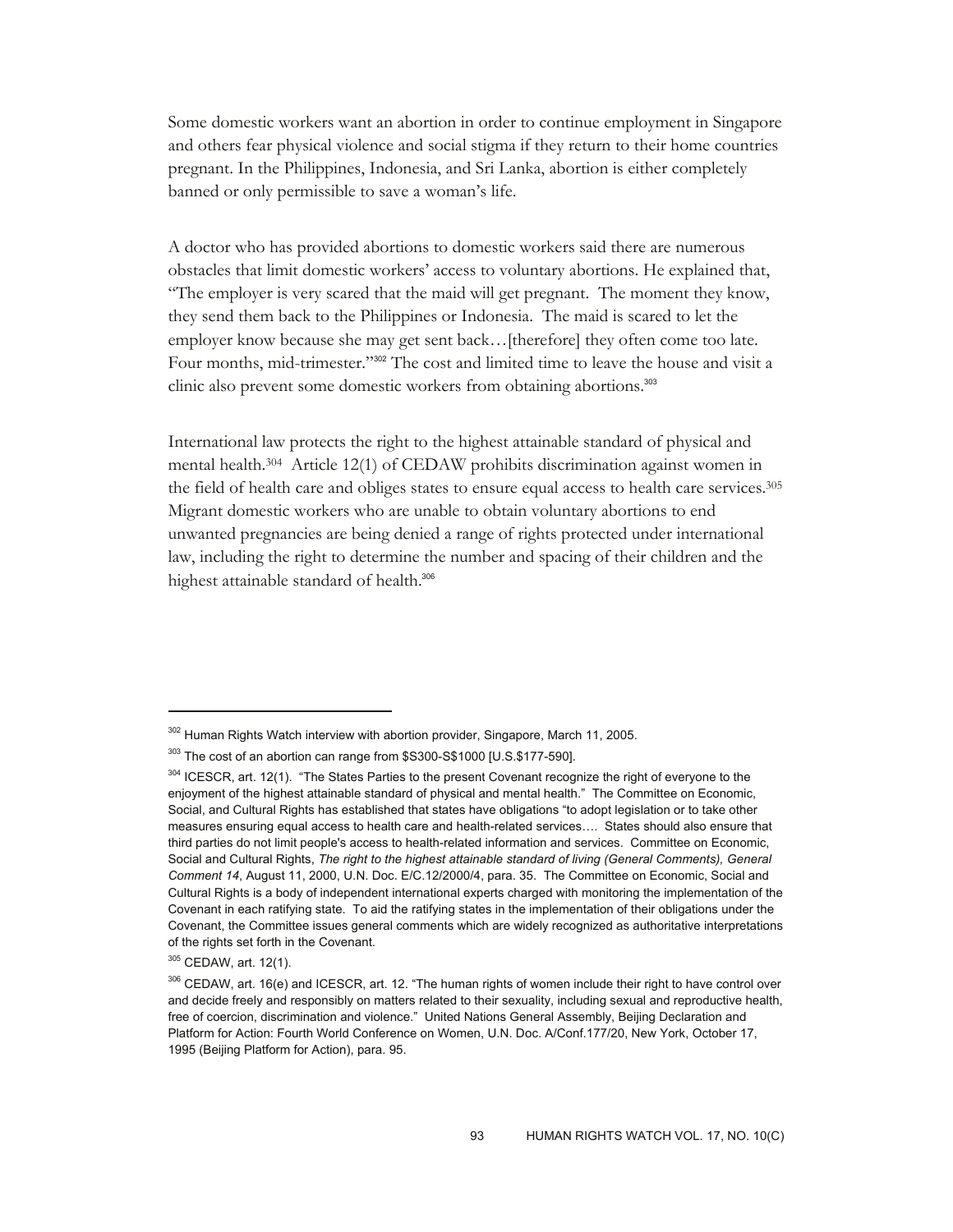# **Government and Private Responses to Abuse**

# *Response of the Singapore Government*

In response to the growing evidence of abuse in recent years, Singapore has taken important steps to reform its laws and policies. Response by the Singapore government to the range of abuses described in this report includes mediation, prosecution of abusive employers, raising public awareness, and for several abuses, delegation to employment agencies and private service organizations.

The government response has included education programs for domestic workers and employers. New domestic workers must attend an orientation course which instructs them on safety procedures when cleaning windows and advises them their employer may not demand they walk on ledges or stand on chairs near windows. Employers are similarly advised. The Ministry of Manpower has also created an awareness-raising video about detecting the signs of depression among domestic workers. The English proficiency requirement introduced in 2005 is viewed as a measure to facilitate better communication between employers and migrant domestic workers.

The Singapore government prosecuted several cases of abuse in 2004 and 2005. The majority of these prosecutions involved assault and unpaid wages. These prosecutions serve as powerful messages to employers and employment agents that they could face severe penalties for abusing migrant domestic workers. One of the most publicized cases in 2005 involved an employer charged with eighty counts of abuse against her domestic worker.

In 2001, Zahara Abdul Lateef, a news anchor, was sentenced to two months in prison after pouring boiling water on her nineteen-year-old domestic worker.307 In 2002, a man who had deprived his domestic worker of food beat her to death. He was sentenced to eighteen years and six months imprisonment plus twelve lashes of the cane.<sup>308</sup> An employer can face six months imprisonment and up to S\$5,000 in fines for breaching the Employment of Foreign Workers Act.

<sup>&</sup>lt;sup>307</sup> Regan Morris, "Many foreign maids find a restrictive, sometimes dangerous, working life in Singapore," *Associated Press,* September 9, 2001.

<sup>308</sup> Mark Baker, "Hell's Kitchen for Singapore Maids," *The Age,* July 24, 2002.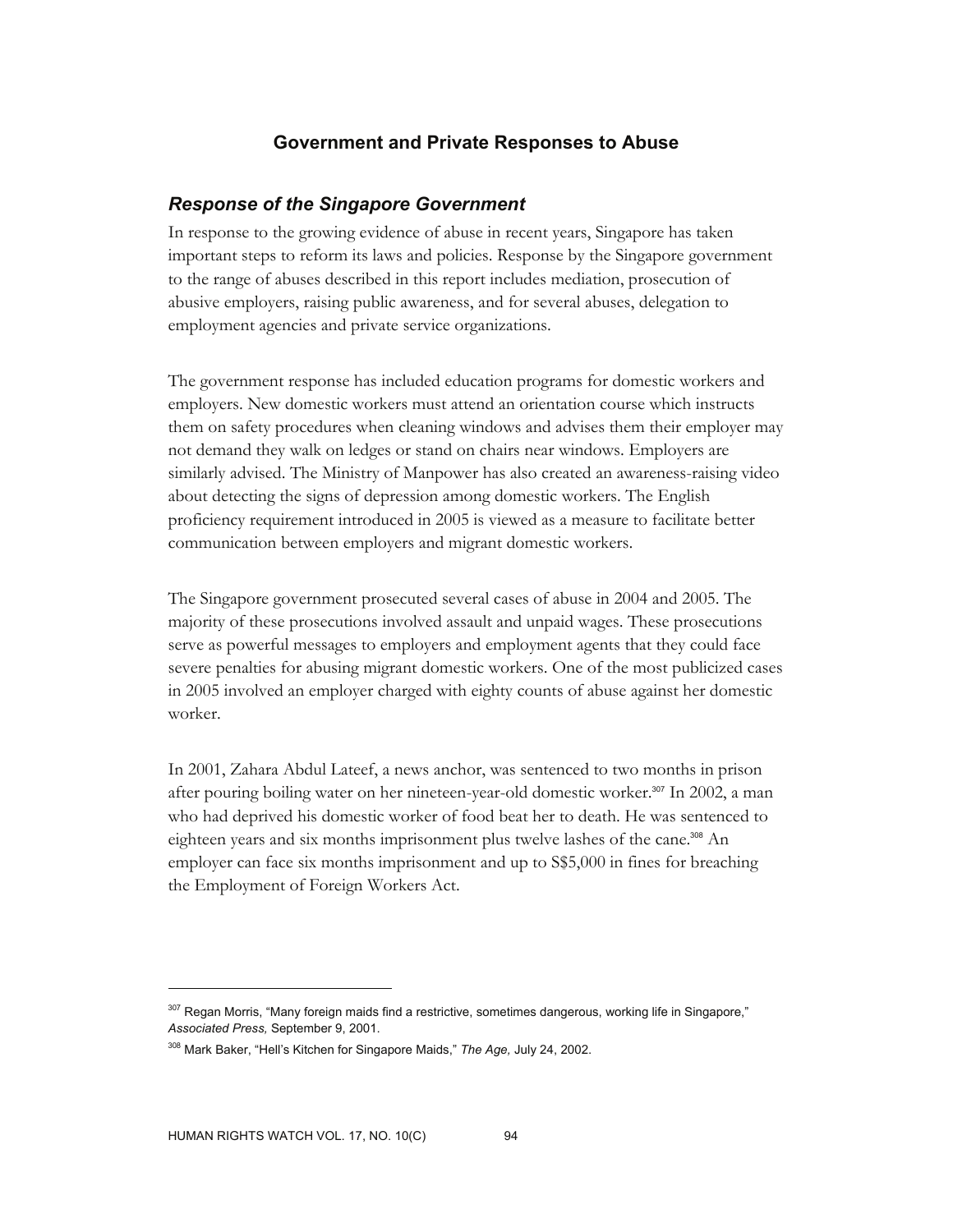In October 2004, the Ministry of Manpower established a new precedent by securing backwages through a criminal prosecution (see appendix D for other prosecutions for salary default). The employer, Enilia Donohue, was ordered to pay S\$3,580 [U.S.\$2,112] to her nineteen-year-old domestic worker who had not been paid for almost two years.<sup>309</sup> The court also ordered Donohue to pay a penalty of thirty-five months of levy, S\$12,075 [U.S.\$7,547] for illegally employing the domestic worker and a S\$3000 [U.S.\$1,875] fine.<sup>310</sup>

While these strategies have been successful in several cases, for many domestic workers, they fail to provide relief. For labor abuses such as excessive working hours, lack of adequate rest days, and exploitative wages, there are no government avenues for redress. Similarly, government policies are responsible for some human rights violations like restrictions on becoming pregnant. The government has failed to regulate employment agencies' practices of charging increasingly high initial loans to migrant domestic workers and setting discriminatory starting salaries based on national origin.

Important reforms—those that would ensure minimum standards of working conditions—have been thus far rejected by the government. These include amending the Employment Act to regulate hours of work, rest days, and salary deductions, establishing a minimum wage, and tackling the exorbitant debt payments exacted by labor agents. These steps are critical to prevent exploitation, mental health problems like anxiety and depression, and to provide workers with an opportunity to learn more about their rights and to seek help when they confront abuse.

The government has an obligation to legislate minimum standards, as it does for other workers, to prevent exploitation. Such regulations can be adjusted to domestic work, for example, by specifying a maximum number of work hours in a twenty-four hour period since they do not work typical business hours. Hong Kong specifies that domestic workers are entitled to at least one rest day every seven days. This rest day is a continuous period of not less than twenty-four hours during which an employee may abstain from working (see appendix B for the regulations outlined in Hong Kong's employment contract for domestic workers). These practices not only respect the rights

<sup>309</sup> Elena Chong and Wong Sher Maine, "Boss Fined for Not Paying Maid for 1 ½ Years," *The Straits Times,* October 20, 2004.

<sup>&</sup>lt;sup>310</sup> Singapore Ministry of Manpower, "Employer ordered to compensate her FDW for failure to pay her salary," press release, October 19, 2004 [online],

http://www.mom.gov.sg/PressRoom/PressReleases/Archived2004/20041019-

EmployerOrderedToCompensateHerFDWForFailureToPayHerSalary.htm (retrieved November 9, 2005).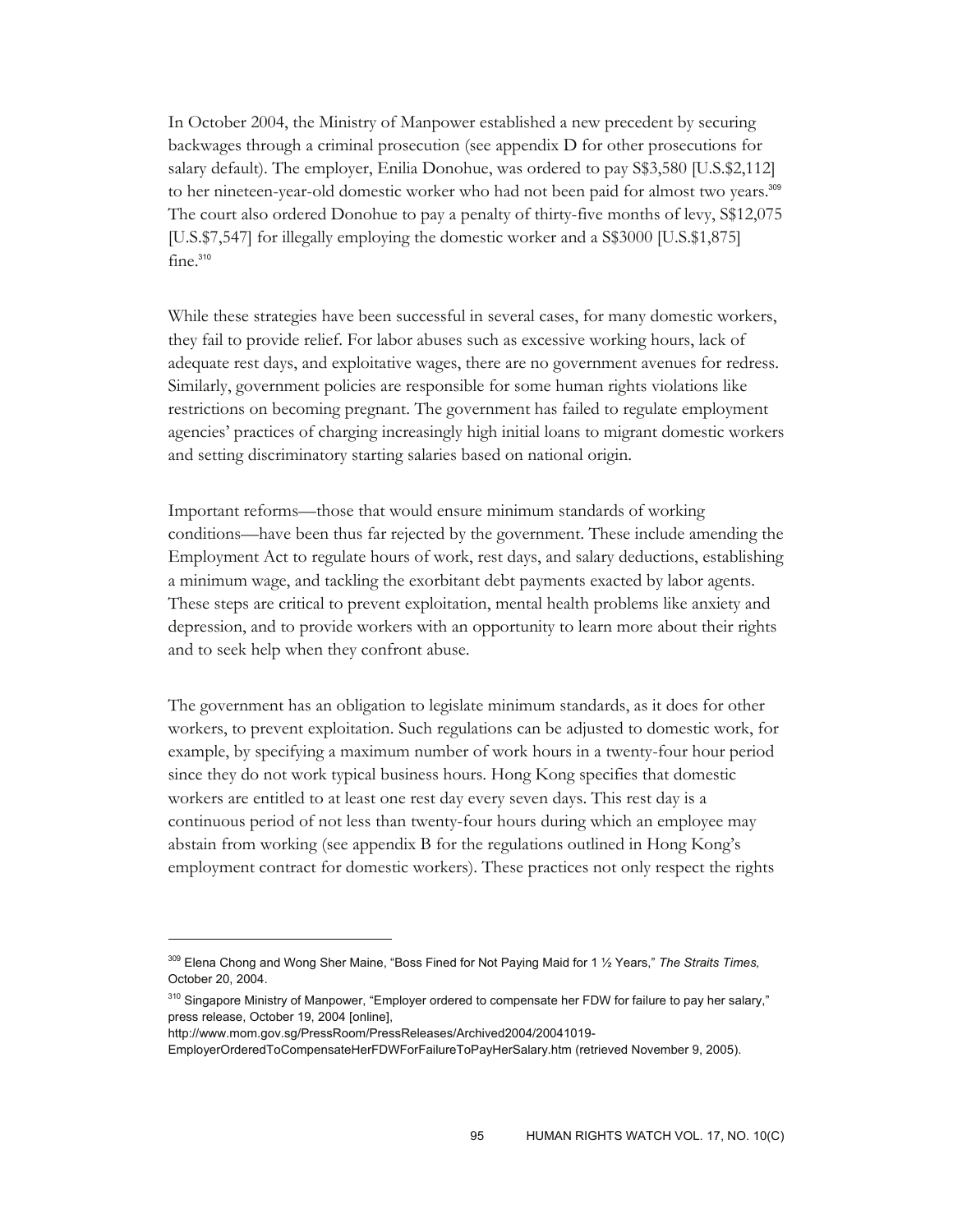of these workers but recognize that rest is a critical component of competent performance.

A continuing problem is providing complaint-mechanisms accessible to migrant domestic workers, given tight restrictions on their movement. The absence of workplace inspectors or an effective monitoring system of employment agencies compounds the likelihood that many abuses never go reported at all. Poor regulation of recruitment fees and burdensome debts borne by migrant domestic workers also creates an environment where they fear reporting abuses because of the pressure they feel to repay their debts and finish their two-year contracts. The lack of rest days and freedom of movement mean that many migrant domestic workers also have limited access to their embassies, private organizations, or peers who can provide them with information about their rights and alternatives for seeking assistance.

The Ministry of Manpower refers many of the complaints that do come to its attention for mediation. These consultations typically involve a labor official from the Ministry of Manpower, the migrant domestic worker, her employer, and her employment agent. Most of the complaints handled by the mediation unit involve unpaid wages. At times, a representative of the domestic worker's embassy will also be present.

An examination of the cases documented by Human Rights Watch and by some private service organizations show that while mediation focuses on unpaid wages, the migrant domestic worker had often suffered a range of abuses such as excessive workload, psychological abuse, and restrictions on her movement that were not addressed. Furthermore, in many of these cases, the final settlement was a compromise in which the domestic worker waived her right to part of her earnings in exchange for the ability to transfer to another employer or to hasten the case's resolution.

The Ministry of Manpower handled 189 cases of unpaid wages to domestic workers in 2002, 214 cases in 2003, and 262 cases in 2004.311 A Ministry of Manpower official said that approximately 80 percent of these cases are resolved through conciliation involving payments, but was not able to provide information on how many cases resulted in full restitution.312 The aggregate sum of recovered wages each year has averaged S\$80,000 [U.S.\$50,000].<sup>313</sup> This amount averages S\$305 [U.S.\$190] per case.

<sup>311</sup> Theresa Tan, "More Bosses Fail to Pay Maids," *The Straits Times,* October 24, 2004 and Sim Chi Yin, "Maid Abuse of a Different Kind," *The New Paper,* March 16, 2005.

<sup>&</sup>lt;sup>312</sup> E-mail correspondence from the Foreign Manpower Management Division, Ministry of Manpower, Singapore to Human Rights Watch, November 11, 2005.

 $313$  Ibid.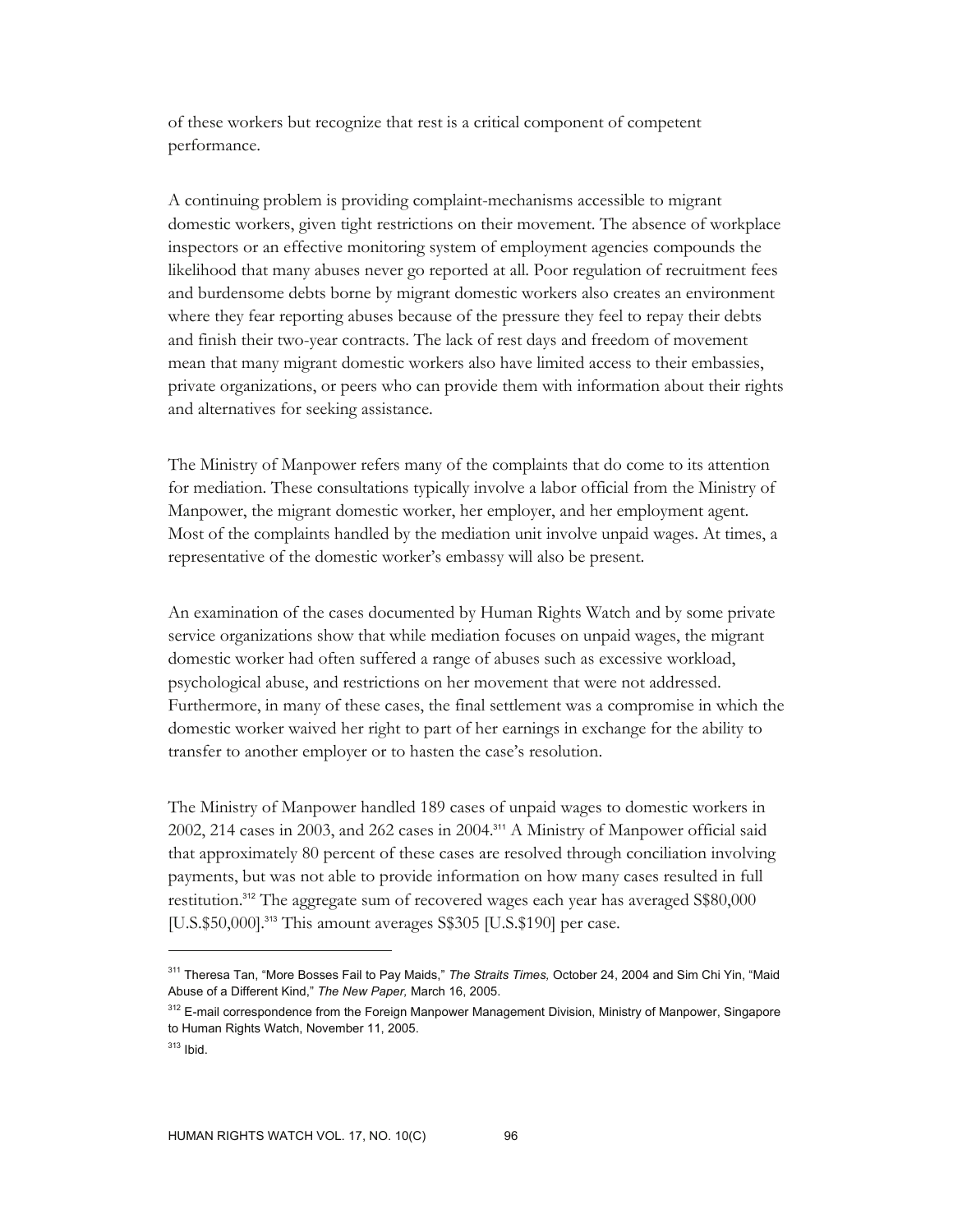In many cases reviewed by Human Rights Watch, migrant domestic workers agreed to accept far less money than they were owed. As outsiders in Singapore facing substantial financial pressures, and with little evidence to draw on in disputes but their own word (there are rarely witnesses), such workers often feel they have no choice but to accept a partial sum, a return ticket home, or permission to transfer employers. Aid organizations also note that many employers fail to show up for conciliation hearings, prolonging the time that a domestic worker is left unemployed.

One domestic worker told us her employer borrowed money from her savings. She said, "At the Ministry of Manpower, I said, 'I want to go home.' I cried. I told my employer, 'if you don't give me the S\$200 [U.S.\$118] I had saved, never mind, but give me at least S\$400 [U.S.\$236]'…. For me it's a lot. I know for her it's very little, but for me, it's a lot…. MOM said, [a settlement of] S\$200 is okay. Next time you can find a good employer."314

Several problems continue to plague the criminal justice response to migrant domestic worker abuse. One problem that hampers prosecutions is the difficulty in collecting evidence in situations that often turns into one person's word against another. Human Rights Watch reviewed dozens of cases in which domestic workers registered complaints with the police. In numerous cases, the police dropped charges against employers because they were unable to collect enough evidence to continue the investigation. Food deprivation, unpaid wages, and physical abuse such as slapping and pinching are more difficult to prove than physical assault that leaves bruises and scars.

Despite the fact some employers forbid domestic workers from leaving the house, at times locking them in, prosecutions are rare. According to the Ministry of Home Affairs, there were three reported cases of wrongful confinement between January and September 2005. "Of the 3 cases, one offender was warned while no further action was taken in the others as both parties did not want to pursue the matter further."<sup>315</sup>

Singapore law protects the right to liberty<sup>316</sup> and along with other criminal offenses against domestic workers such as physical or sexual assault, forced confinement is

<sup>314</sup> Human Rights Watch interview with Dita Wulansih (not her real name), Indonesian domestic worker, age twenty-two, Singapore, February 19, 2005.

<sup>&</sup>lt;sup>315</sup> E-mail correspondence from the Ministry of Home Affairs, Singapore, to Human Rights Watch, November 29, 2005.

 $316$  Singapore Const., art. 9, § 1, "No person shall be deprived of his life or personal liberty save in accordance with law."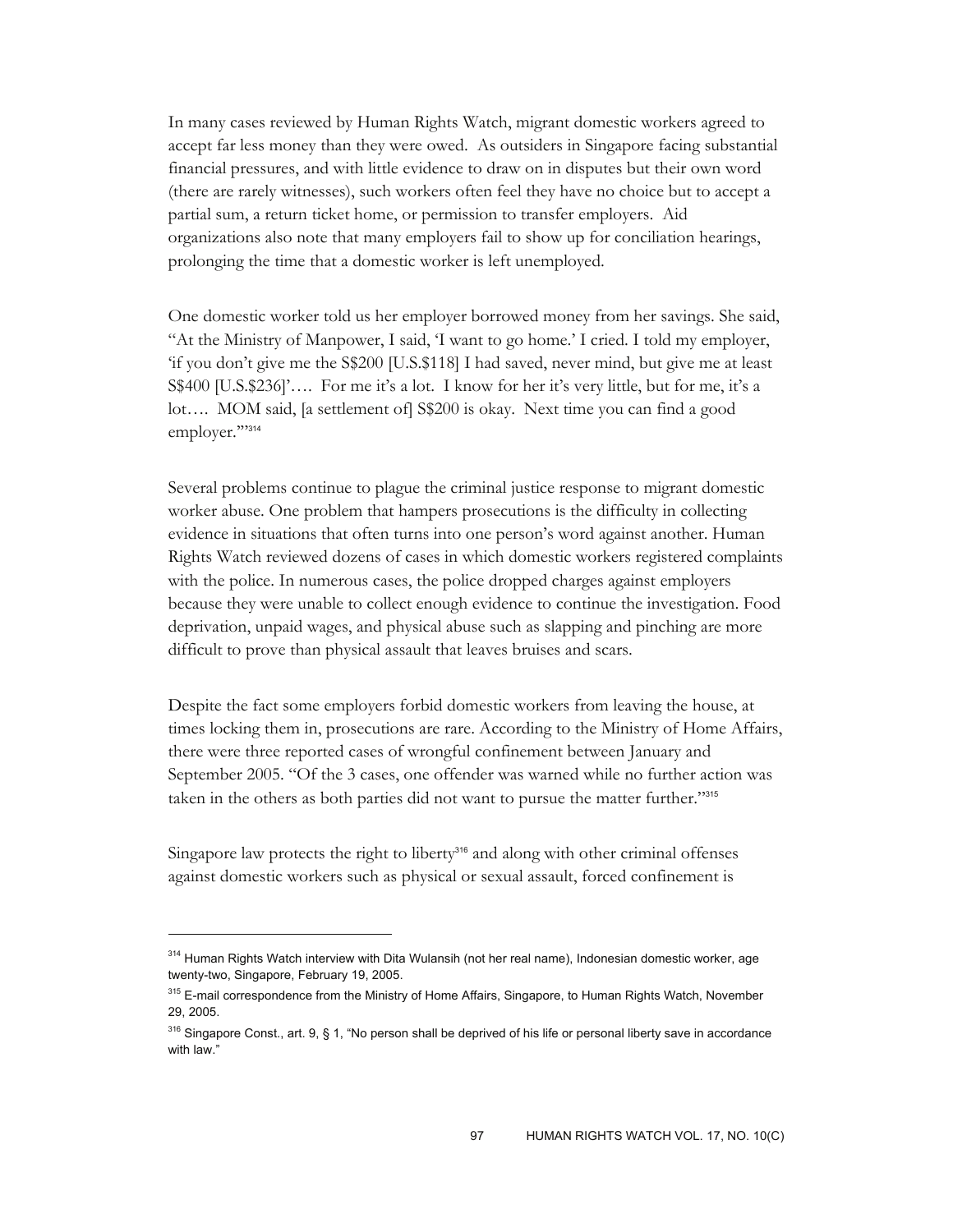subject to 1.5 times the penalty normally applied.<sup>317</sup> Interviewees suggested the authorities narrowly define "forced confinement." As one foreign embassy official told us: "Forced confinement is a tactics issue. Employers say, 'I'm not locking her up. I didn't force her. For security reasons, I didn't let her out.' I have not known of any successful case of [prosecuting] illegal confinement."<sup>318</sup>

Finally, migrant domestic workers must wait for several months and often more than a year for investigations and trials to conclude. Many domestic workers staying at the shelters of their embassies and in private service organizations expressed intense anxiety and frustration for having to wait so long without an income. These long waiting periods can dissuade other migrant domestic workers with complaints from coming forward because they would rather transfer to another employer or return to their home country. The Ministry of Manpower approves applications for migrant domestic workers who are abuse victims or acting as witnesses in criminal proceedings to seek new employment, but aid organizations and embassies report that such women often have difficulty finding employers willing to hire them. Others may be too traumatized and scared to find another employer.

For example, one domestic worker had been locked inside of her workplace and was mistreated by her employers for more than two years before a joint operation involving the police, the Ministry of Manpower, and an aid organization freed her. She later withdrew her statement to the police so that no criminal charges would be pressed against her employers and she could return to her family in Indonesia as soon as possible. Her retractions made her subject to allegations that she was making false complaints against her employer. Those who are countercharged with making false allegations may get blacklisted and barred from working in Singapore in the future. Bridget Lew of H.O.M.E. said that in about half of the cases she handles, the migrant domestic worker does not want to pursue a complaint with the police given the challenge of providing adequate evidence of abuse and the long waiting periods for cases to be concluded.<sup>319</sup>

A spokesperson at the Sri Lanka High Commission described another case in which a migrant domestic worker waited for one year for her case to be investigated. During this

<sup>&</sup>lt;sup>317</sup> Forced confinement for over ten days is subject to a penalty of fines and three years of imprisonment. Ministry of Manpower, "A General Guide on Employment of Foreign Domestic Workers," revised September 9, 2005 [online], http://www.mom.gov.sg/NR/rdonlyres/3E5F2641-1831-48E8-A6B3- BF4F715EDC1E/5458/General\_Guide\_Employmt\_FDWs\_9Sep05.pdf (retrieved September 15, 2005).

<sup>&</sup>lt;sup>318</sup> Human Rights Watch interview with Miriam Cuasay, labor attaché, Crescente Relación, first secretary and consul, Embassy of the Philippines, Singapore, March 3, 2005.

<sup>&</sup>lt;sup>319</sup> Human Rights Watch interview with Bridget Lew, director, H.O.M.E., Singapore, November 2, 2005.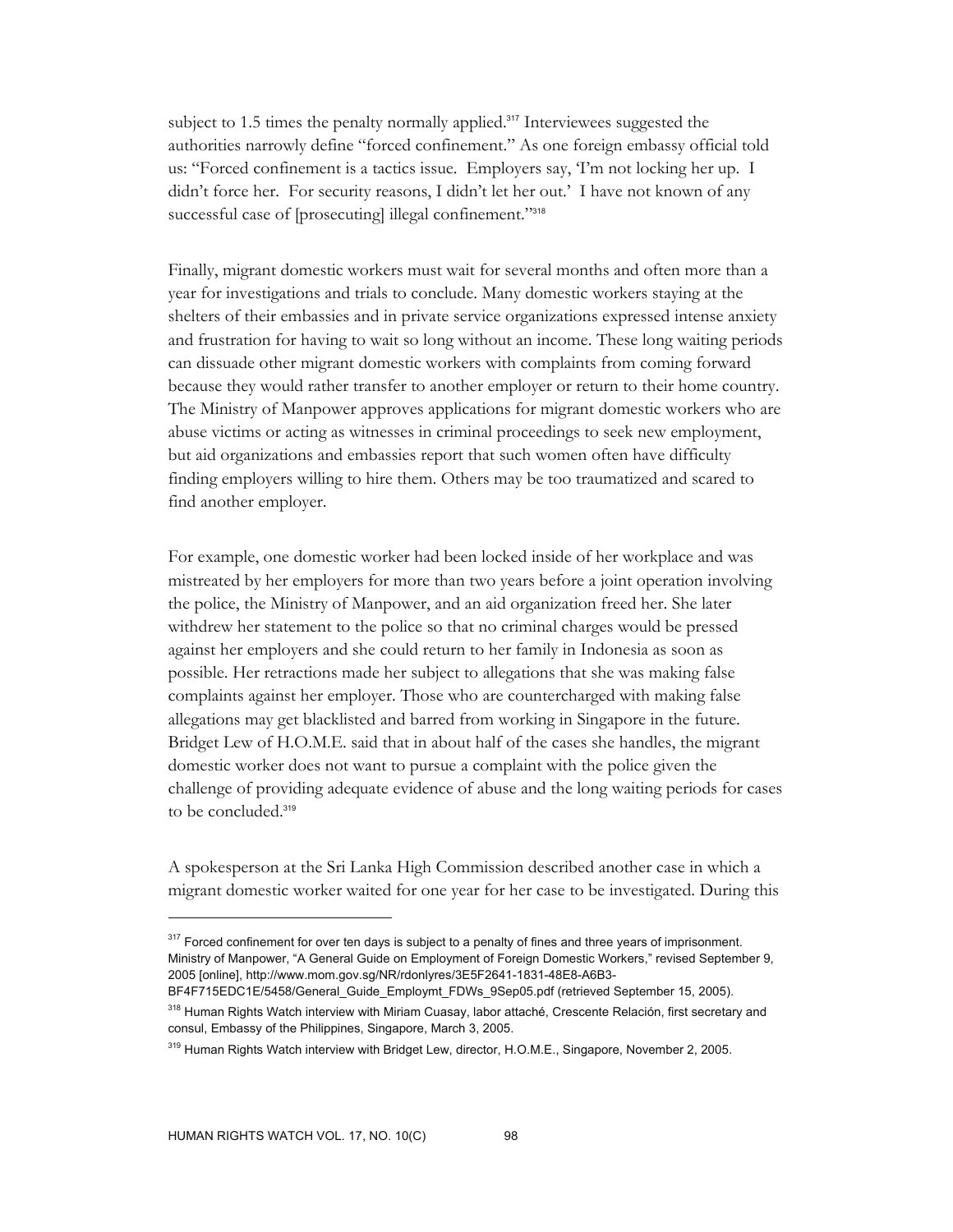period she had no salary and became so desperate that she reached the point of attempting suicide. In the end, the case against her employer was dropped as the police concluded there was inadequate evidence to pursue it any further.<sup>320</sup>

Human Rights Watch interviewed domestic workers who had widely divergent experiences when seeking assistance from the police. In several instances, the police provided immediate help, made referrals for health care and shelter, and conducted investigations into the abuse. In severe cases of abuse, the police teamed up with the Ministry of Manpower to conduct "rescues" of domestic workers unable to leave their place of employment.

In other cases, police dismissed the complaints of domestic workers and sent them back to their employer or labor agent, very often the same individuals the domestic worker accused of abuse. An official from the embassy of a sending country said, "If girls go to them—unless there is physical evidence—they call the employer and send the girl back to them. Very rarely do they look to see if there is truth to the complaint. They can't be bothered."321 Ani Khadijah, a domestic worker hit by her employer, said:

I ran away. I went to the police station…. The policeman talked to me and said, "Never mind, go home to your employer." The police asked me if I want to work here or go to Indonesia. I said I wanted to work here. "If you want to work here, you have to go to your agent." I refused to go to my agent because she was naughty.<sup>322</sup>

Bridget Lew, director of H.O.M.E., an organization that aids migrant workers, explained that when a domestic worker complains to the police, the police will often call the employer and agent to hear their side of the story. They might ask the domestic worker if she is willing to return to them. At that point, "the girl will say yes, sir, yes, sir. Why? Because she's afraid. The police officer is Singaporean and she thinks he is on the side of the agent and employer. He is in uniform and may scare her."323 She noted one of the most important strategies is to have individuals from the Philippines or Indonesia available to explain domestic workers' rights and options to them in their own languages.

<sup>320</sup> Human Rights Watch telephone interview with official, Sri Lanka High Commission, November 17, 2005.

<sup>&</sup>lt;sup>321</sup> Human Rights Watch interview with sending country official, Singapore, February 18, 2005.

<sup>&</sup>lt;sup>322</sup> Human Rights Watch interview with Ani Khadijah (not her real name), Indonesian domestic worker, age thirty-four, Singapore, February 19, 2005.

<sup>&</sup>lt;sup>323</sup> Human Rights Watch interview with Bridget Lew, H.O.M.E., Singapore, November 2, 2005.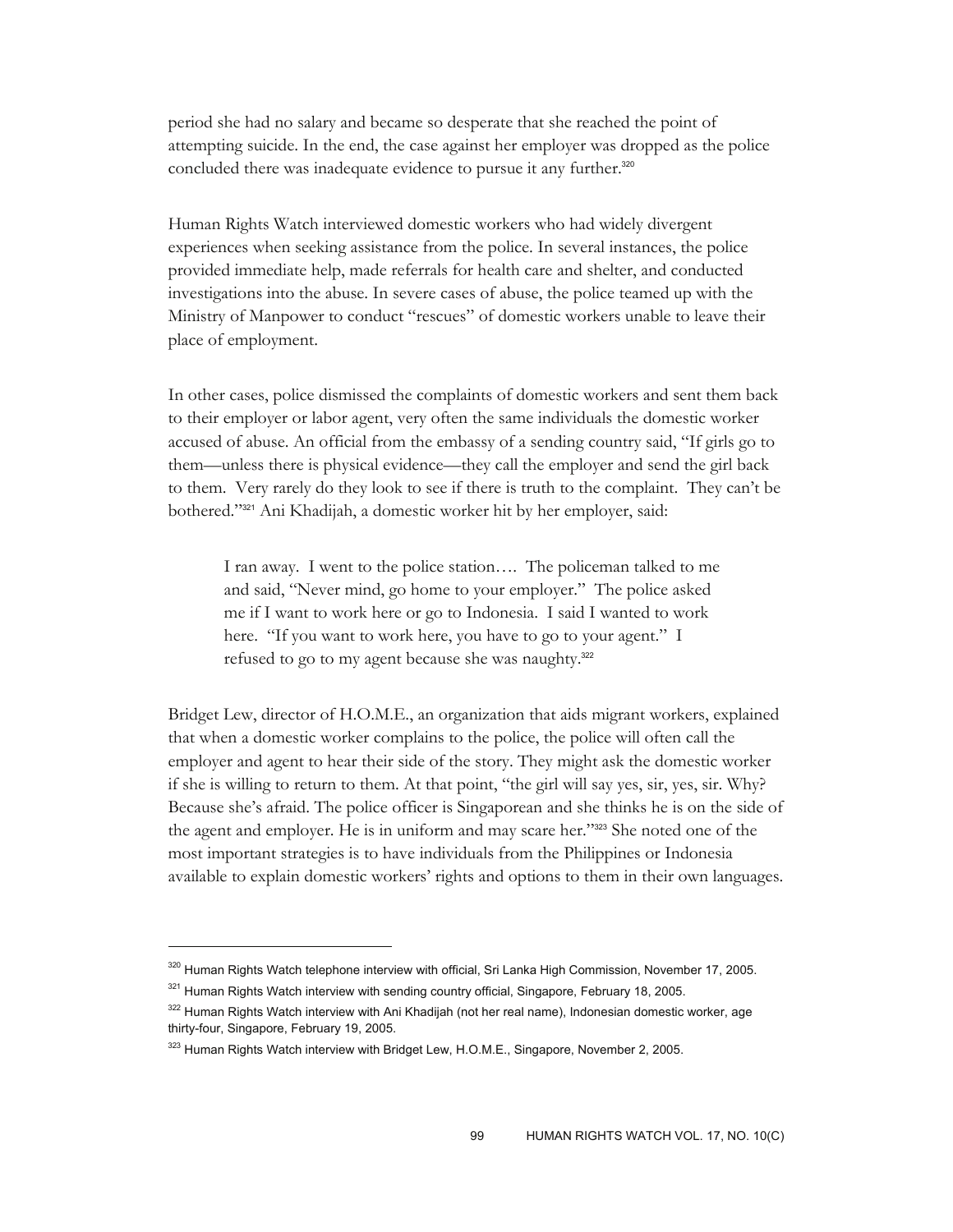The Singapore government has increased cooperation with nongovernmental organizations to provide services to abused migrant workers. The government has also tried to engage the media to bring greater attention to prosecutions of employers who assault or fail to pay their domestic worker. In conjunction with the Philippines, the Ministry of Manpower has been financially supporting the Bayanihan Center, an institution providing weekend courses to domestic workers. The director of H.O.M.E., an organization specializing in aiding abused migrant workers said:

I tell my staff, let me know of cases of injustice. I e-mail people at the top [of the Ministry of Manpower] and they reopen the case. This is the kind of relationship we have with MOM [Ministry of Manpower]…. I have achieved a very constructive dialogue…. They're open to feedback from me even if the feedback is negative or embarrassing.<sup>324</sup>

Despite these improvements, other advocates and organizations were afraid of critiquing the Ministry of Manpower publicly and had mixed experiences interacting with the government. Migrant workers' advocates and sending countries' diplomats expressed frustration with the long processing time of legal complaints and the resolution of disputes through mediation or settlements often at a disadvantage to migrant domestic workers. They also criticized the Singapore government's unwillingness to incorporate sending countries' regulations on migrant workers into their own standards, for example the Philippines and Sri Lankan policies of banning direct recruitment.

Migrant workers' advocates and some employment agents in Singapore have suggested reducing the levy to facilitate employers' ability to pay higher wages to domestic workers. They have also recommended the government direct monies into services for domestic workers or for financial bonuses to reward domestic workers who complete two-year contracts.

The government sends mixed messages about the relationship between domestic workers' wages and payment of the government levy. Ministry of Manpower officials told Human Rights Watch, "The relationship between the levy and wages is a weak one…. We lowered the levy, and it actually caused a lowering of wages. [It depends on] what a worker is willing to work for, if we set a minimum wage, there will be incentive to cheat."325 On the other hand, when they announced a lowering of the levy in February

<sup>324</sup> Human Rights Watch interview with Bridget Lew, H.O.M.E. social welfare organization, Singapore, February 17, 2005.

<sup>325</sup> Human Rights Watch interview with Ng Cher Pong and Kenneth Yap, Ministry of Manpower, Singapore, February 22, 2005.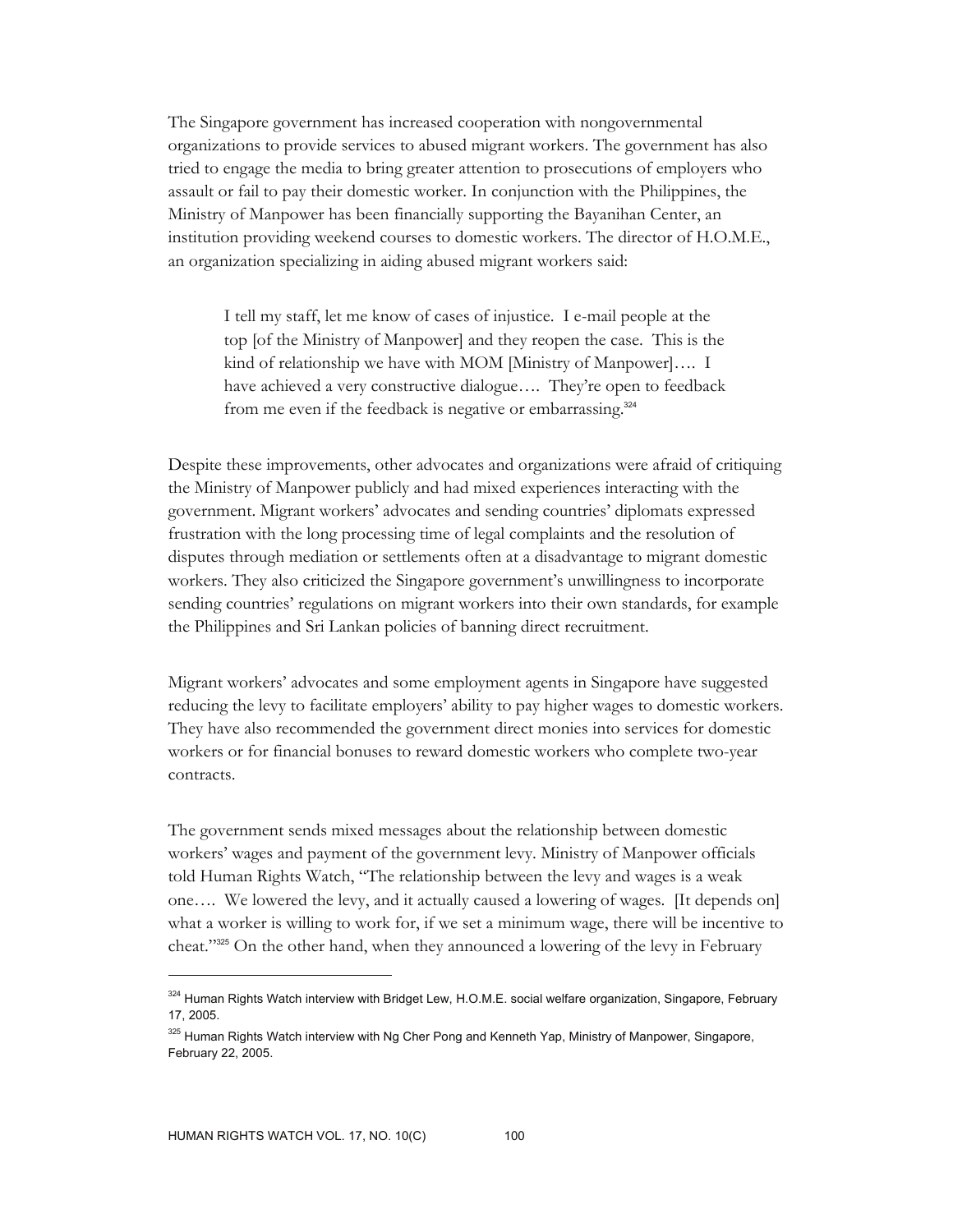2005, they said the, "levy reduction will help employers pay more for better quality FDWs [foreign domestic workers] as the savings would help to offset the higher salaries of the FDWs."<sup>326</sup>

The levy is paid through the "GIRO" system,<sup>327</sup> which automatically deducts the levy from an employers' bank account each month. Migrant workers' advocates and some officials from sending countries criticized the Singaporean's divergent response to employers who defaulted on levy payments compared to domestic workers who had been underpaid. As a result of the GIRO system, the government is able to identify a defaulting employer immediately, and will move swiftly to collect the missing levy, remove the domestic worker, or impose penalties. Conversely, effective mechanisms to report and collect unpaid wages are not yet in place. The government is currently exploring ways to link migrant domestic workers to the GIRO system.

The Singapore government regulates employment agencies though the Employment Agencies Act. The other principal mechanism for monitoring employment agencies is a required accreditation from the Association of Employment Agencies in Singapore (AEAS) or CASETrust, a consumer rights organization. The Employment Agency and Licensing Branch (EALB) oversees the licensing of employment agencies and enforces the Employment Agencies Act. Thirteen employment agencies faced prosecution in the second half of 2005.<sup>328</sup>

The Employment Agency and Licensing Branch responds to complaints lodged against employment agencies. However, it does not use other legal tools at its disposal to curb abuses committed by employment agencies. These include workplace inspections and imposing limits on recruitment fees. The law also permits the government to enter and inspect employment agencies and their documents.329 Such inspections do not take place routinely and generally occur only as a result of complaints. The Employment Agencies Act stipulates that, "The Minister may make rules for carrying out the purposes of this Act and in particular and without prejudice to the generality of the foregoing powers he

<sup>326</sup> Singapore Ministry of Manpower, "Reduction of Foreign Domestic Worker (FDW) Levy Rate," press release, February 18, 2005 [online], http://www.mom.gov.sg/PressRoom/PressReleases/20050218- ReductionOfForeignDomesticWorkerLevyRate.htm (retrieved November 8, 2005).

<sup>&</sup>lt;sup>327</sup> The Association of Banks in Singapore, "What is GIRO?" n.d. [online],

http://www.abs.org.sg/interbankgiro.htm (retrieved October 14, 2005). "GIRO was set up in 1987 as an electronic direct debit mechanism used by billing organisations (BOs) as a low cost means to collect payments. GIRO ia a tripartite mechansim between billing organisations, customers and the bank."

<sup>&</sup>lt;sup>328</sup> E-mail correspondence from the Foreign Manpower Management Division, Ministry of Manpower, Singapore to Human Rights Watch, November 11, 2005.

<sup>&</sup>lt;sup>329</sup> Employment Agencies Act (Chapter 92), part 20.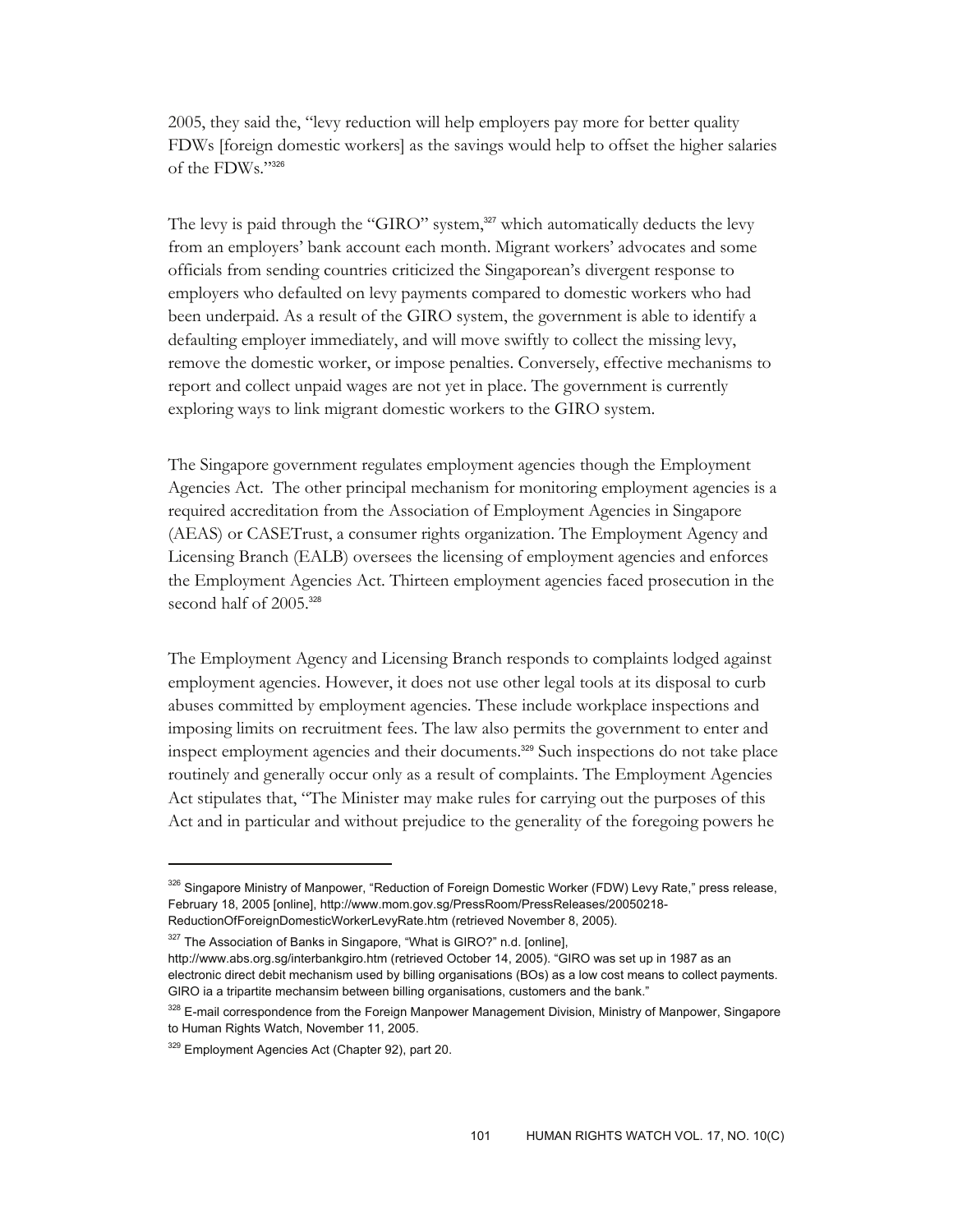may make rules to prescribe…. the fees payable to licensees by applicants for employment and applicants for workers."330 Government regulation of agency fees and the "private loans" extended by employment agents to workers are necessary to avoid exploitation of domestic workers who pay high recruitment and placement fees and whose resulting indebtedness place them at greater risk of abuse.

## *Response of Sending Countries*

Sending countries have a mixed record responding to abuse of migrant domestic workers. Through the Philippines Overseas Employment Administration [POEA] and an active diplomatic corps in Singapore, the Philippines government has built relatively strong protections into its recruitment and placement systems, and has helped support domestic workers' organizations in Singapore. Other countries like India have barely instituted a monitoring system.

The most common strategies for defending domestic workers' rights among the major sending countries include accreditation programs for employment agencies, issuing standard employment contracts, and creating shelters and referral programs in embassies for domestic workers who experience abuse.

Accreditation programs for employment agencies typically require agencies to register, have a minimum financial base, and use government-approved standard employment contracts.331 Typically, there are few or no provisions addressing treatment of domestic workers, fees agencies can charge, conditions of recruitment and placement, or minimum levels of expertise or qualifications employment agents should have. Labor ministries in sending countries often have no regular system in place to monitor employment agencies, for example, through unannounced inspections or program audits.

Embassies in Singapore play a significant role in responding to the problems confronted by migrant workers who have left their employers. The Philippines, Sri Lanka, and Indonesian embassies all have staff responsible for processing labor complaints, liaising with the Ministry of Manpower, and helping to secure legal and medical aid if necessary.332 The Philippines Embassy said they receive, "less than ten cases per day.

<sup>330</sup> Employment Agencies Act (Chapter 92), part 29, section 1.

<sup>&</sup>lt;sup>331</sup> Human Rights Watch interview with official, Sri Lanka High Commission, Singapore, February 18, 2005. <sup>332</sup> For example, an official from the Sri Lanka High Commission explained: "We try to settle disputes amicably. If we can sort it out then and there, the workers go to the agents. If they are unhelpful or unsuccessful, then it goes to MOM. The one advantage the embassies are given is the opportunity to stop the cancellation of the work permit…. We are given one month. If it's sorted out then good, or we request to have her transferred her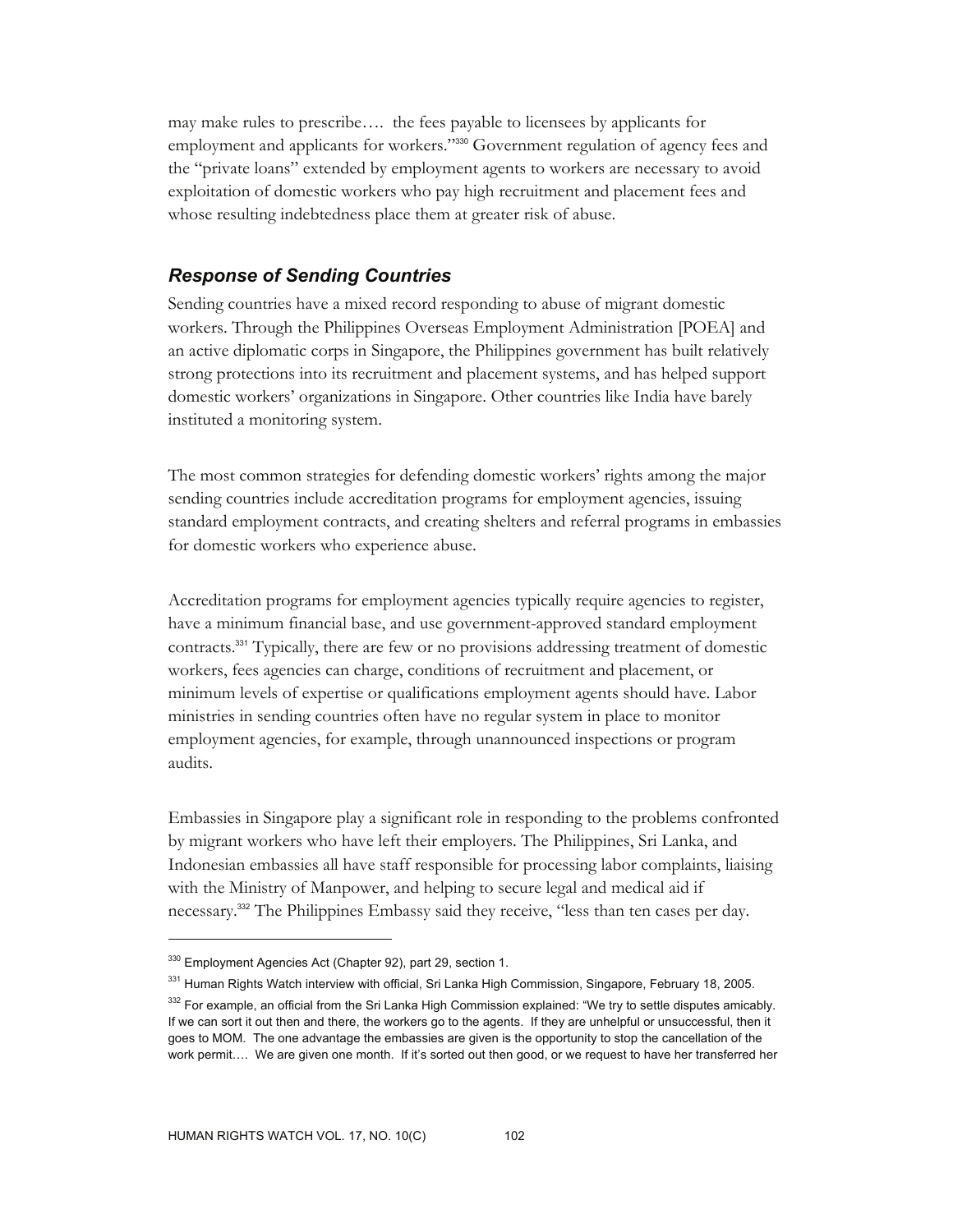Yesterday, [there were] seven cases…. Police cases include physical abuse, molestation, outraging modesty."333 When domestic workers approach their embassy with cases of severe physical abuse, sexual abuse, and unpaid wages, they are often able to secure some assistance. However, critical gaps remain. Pertiwisari, an Indonesian domestic worker who sustained bruises from her employer's abuse, told Human Rights Watch:

When I spoke with the embassy staff, they asked what was wrong with my hand. I said I was beaten by my employer. They said, "okay, later your agent will fetch you." I protested, "my agent doesn't want to help me, if I don't go back to the employer and pay, they will send me to Batam." I had S\$10 [U.S.\$6] so I asked a taxi to take me to the police. They took me to the hospital and took pictures and filed a case against the employer.<sup>334</sup>

Domestic workers who encounter problems with working conditions such as too many hours of work, excessive workload, or verbal abuse are sometimes successful in seeking assistance from their embassies. For example, migrants' rights advocates say the Sri Lanka High Commission takes quick action: "They send a letter right away, one letter to MOM [Ministry of Manpower]. They ensure no one can repatriate the maid or cancel the work permit."335

A recurring problem among the embassies of sending countries and the Singapore government is the referral of domestic workers with complaints back to the employment agency. In some cases, the agent may have also been implicated in threatening or abusing the domestic worker. In other situations, the agent does not have the authority to respond to complaints adequately and may respond by finding the domestic worker another employer, often charging transfer fees and high room and board costs. The Filipino embassy and the Sri Lanka High Commission will only call employment agents if they have been accredited according to the requirements of those countries' regulations. One employment agent said, "I am not accredited with the Filipino embassy.

out or sent home. If the case is referred to MOM [the Ministry of Manpower], we write the employer or call the employer. If they don't show up, it stops there….If the employer comes, we negotiate a settlement." Human Rights Watch interview with diplomat, Sri Lanka High Commission, Singapore, February 18, 2005.

<sup>333</sup> Human Rights Watch interview with Miriam Cuasay, labor attaché, and Crescente Relación, first secretary and consul, Philippines Embassy, Singapore, March 3, 2005.

<sup>334</sup> Human Rights Watch interview with Pertiwisari (not her real name), Indonesian domestic worker, age twentyone, Singapore, February 22, 2005.

<sup>&</sup>lt;sup>335</sup> Human Rights Watch interview with employment agent specializing in Sri Lankan and Indian domestic workers, Singapore, February 23, 2005.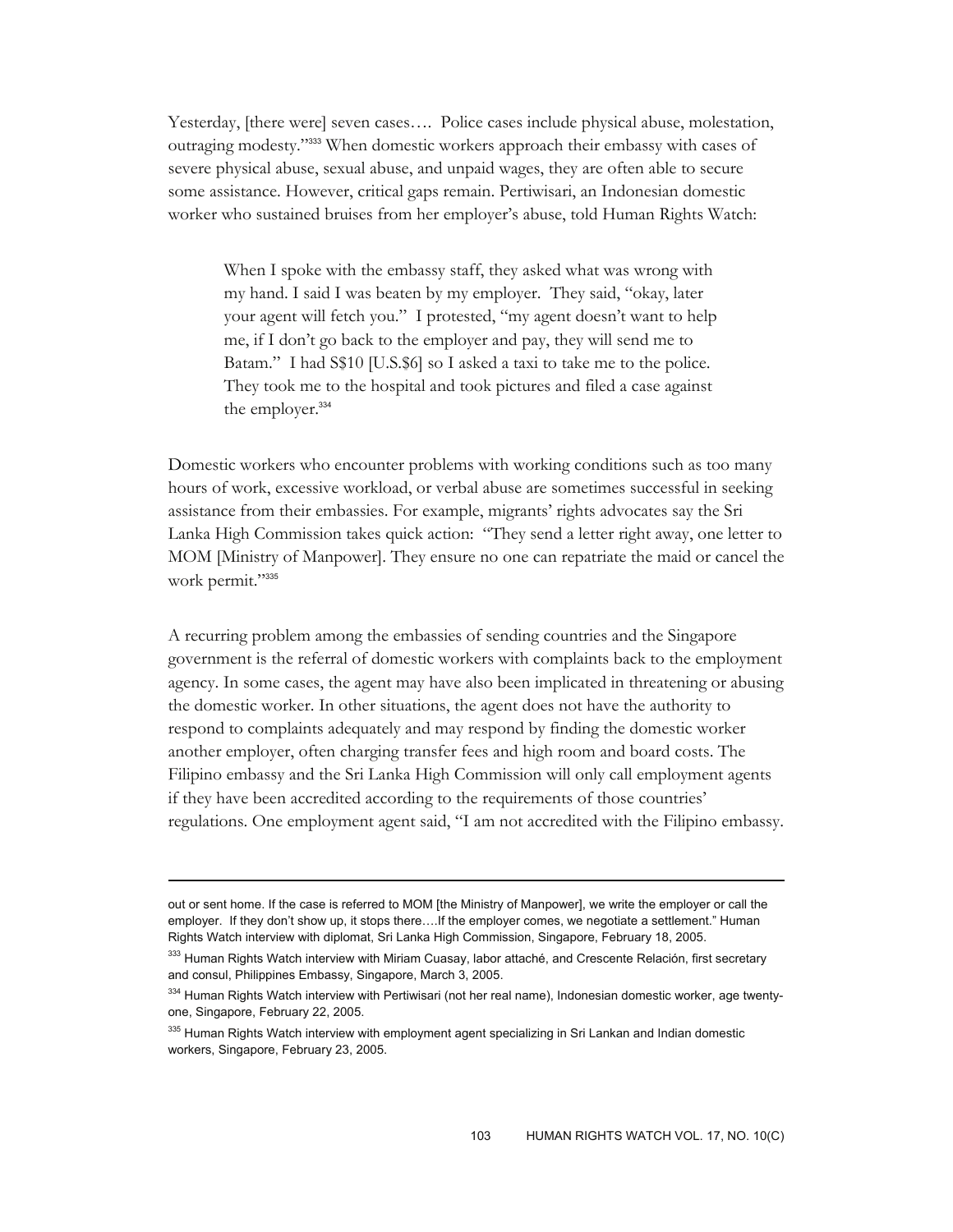They won't call me [if a worker I placed runs away to their shelter], they only call accredited agencies."336 Another employment agent said of the Indonesian embassy:

They don't really help girls seriously. Whenever there is a runaway maid, they'll just call me up and tell me, "your maid is here," unless there are signs of physical abuse.<sup>337</sup>

The Indonesian and Filipino embassies have created shelters to house migrant workers while they arrange their paperwork to leave the country, process complaints with MOM, or wait for the completion of criminal prosecutions. The Sri Lanka High Commission has no shelter but sometimes refers domestic workers to private local shelters. We interviewed some domestic workers who had stayed in embassy shelters as well as aid workers at private shelters. These interviews suggested that embassy personnel often failed to pursue full investigations. In a candid interview, an official from the Sri Lanka High Commission said:

Many of them call. We don't encourage them to come. It's a matter of leaving employers. If they are in desperate circumstances, they do come. We don't have a hotline.<sup>338</sup>

The embassies also play an important role in fostering domestic workers' organizations and training programs. Some embassies have courses on-site, while others support private organizations. The most well-known is the Bayanihan Center, a program that offers domestic workers certificate programs in skills ranging from nursing to martial arts. The Philippines embassy contributes financially to the Bayanihan center, widely seen as a model for providing domestic workers with opportunities to upgrade their skills.

The Singapore government has not cooperated with sending countries on key issues. For example, the Philippines government would like Singapore to require that Filipina domestic workers sign the POEA contract, which guarantees one rest day per week, a minimum wage, and caps on recruitment fees, before approving their work permits:

<sup>&</sup>lt;sup>336</sup> Human Rights Watch interview with employment agent, Singapore, March 3, 2005.

<sup>337</sup> Human Rights Watch interview with employment agent, Singapore, March 3, 2005.

<sup>&</sup>lt;sup>338</sup> Human Rights Watch interview with diplomat, Sri Lanka High Commission, Singapore, February 18, 2005.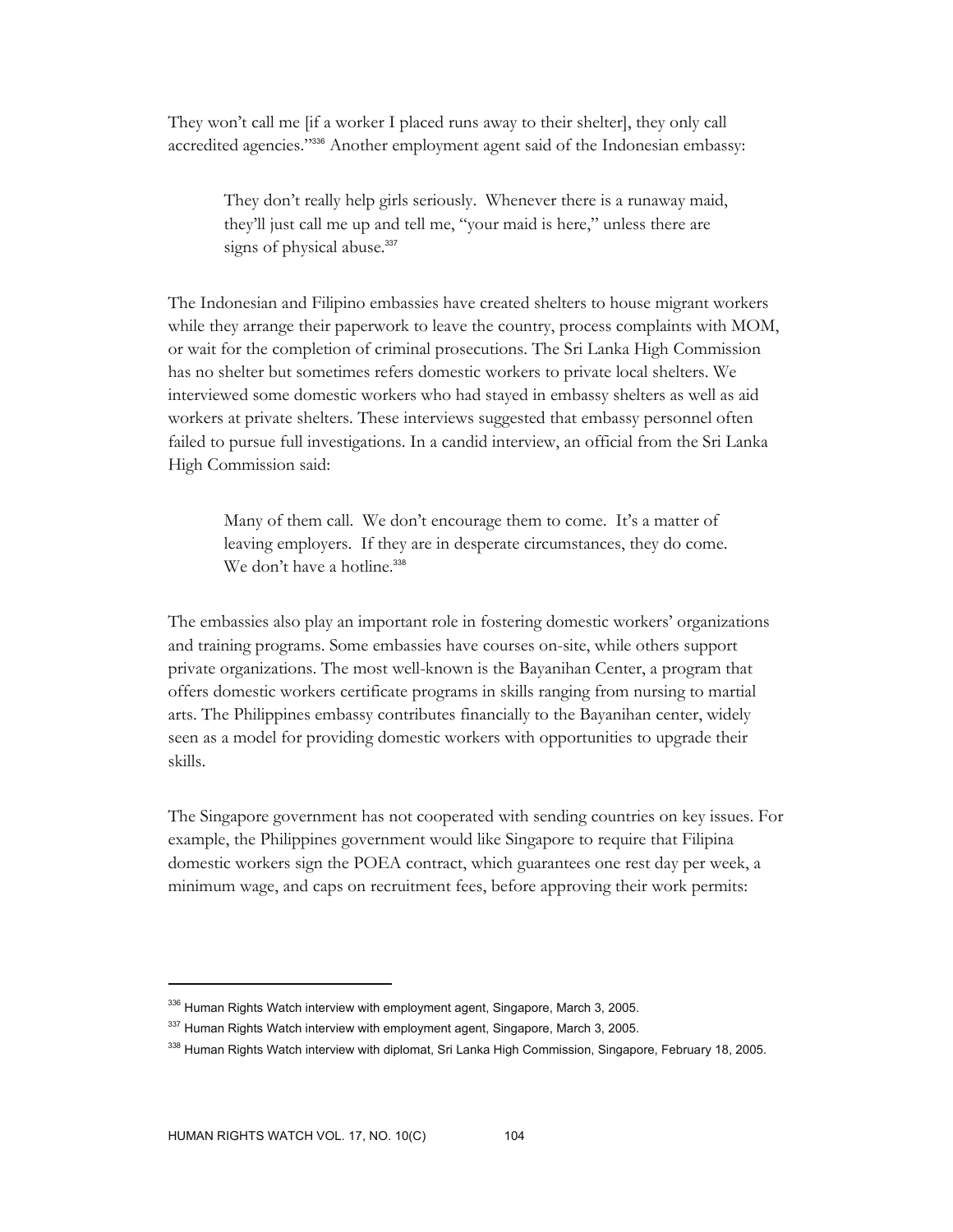We have been asking, is it possible that Singapore requires the POEA contract before issuing the in-principle approval…Both the requirements of the Filipino and Singaporean governments would have to be complied with. Now it's just Singapore's.<sup>339</sup>

# *Response of Employment Agencies*

Some employment agencies work closely with MOM, embassies, and the police in addressing abuses, while others are the source of additional abuse and exploitation. Accreditation criteria for both AEAS and CASETrust include guidelines for resolving and documenting disputes.

Private organizations and embassies suggested that some employment agencies do take complaints of abuse seriously and try to resolve problems with the welfare of both the domestic worker and the employer in mind. One agent said she handles complaints by asking the parties to come in for mediation. "We check the maid's side, the employer's side. If the employer calls, we say bring the maid and come to us."<sup>340</sup> One agent suggested, "Agents need to do a routine visit to the maid to know her conditions, to know if she is getting hit. They must go to the house. Agents shouldn't trust employers too much."341

The Association of Employment Agencies in Singapore [AEAS] has been exploring reforms and has an active executive committee. One of their primary goals is to improve and professionalize the industry.<sup>342</sup> They told Human Rights Watch that employment standards "should be more specific, the poor girls should be given off days, compulsory eight hours of rest. We are dealing with households. Everyone claims to be a good employer, but there is no benchmark."<sup>343</sup>

<sup>339</sup> Human Rights Watch interview with Miriam Cuasay, labor attaché, and Crescente Relación, first secretary and consul, Philippines Embassy, Singapore, March 3, 2005.

<sup>&</sup>lt;sup>340</sup> Human Rights Watch interview with labor agent, Singapore, February 23, 2005.

<sup>&</sup>lt;sup>341</sup> Human Rights Watch interview with Dwiyani (not her real name), Indonesian domestic worker, age twenty, Singapore, February 22, 2005.

<sup>&</sup>lt;sup>342</sup> Programs have included promoting best practices by giving annual awards to the "Best Foreign Domestic Worker" and "Best Employer." An exploratory trip to Cambodia by an AEAS delegation to investigate new "markets" for domestic workers demonstrated continuing stereotypes about ideal workers. The perceived strengths of Cambodian workers, according to one delegation member, included their height, obedience, mild temperaments, and dark complexions. AEAS, "2<sup>nd</sup> Anniversary Dinner and Dance 2005 Program," March 4, 2005, p. 51.

<sup>&</sup>lt;sup>343</sup> Human Rights Watch interview with AEAS executive committee members, Singapore, February 24, 2005.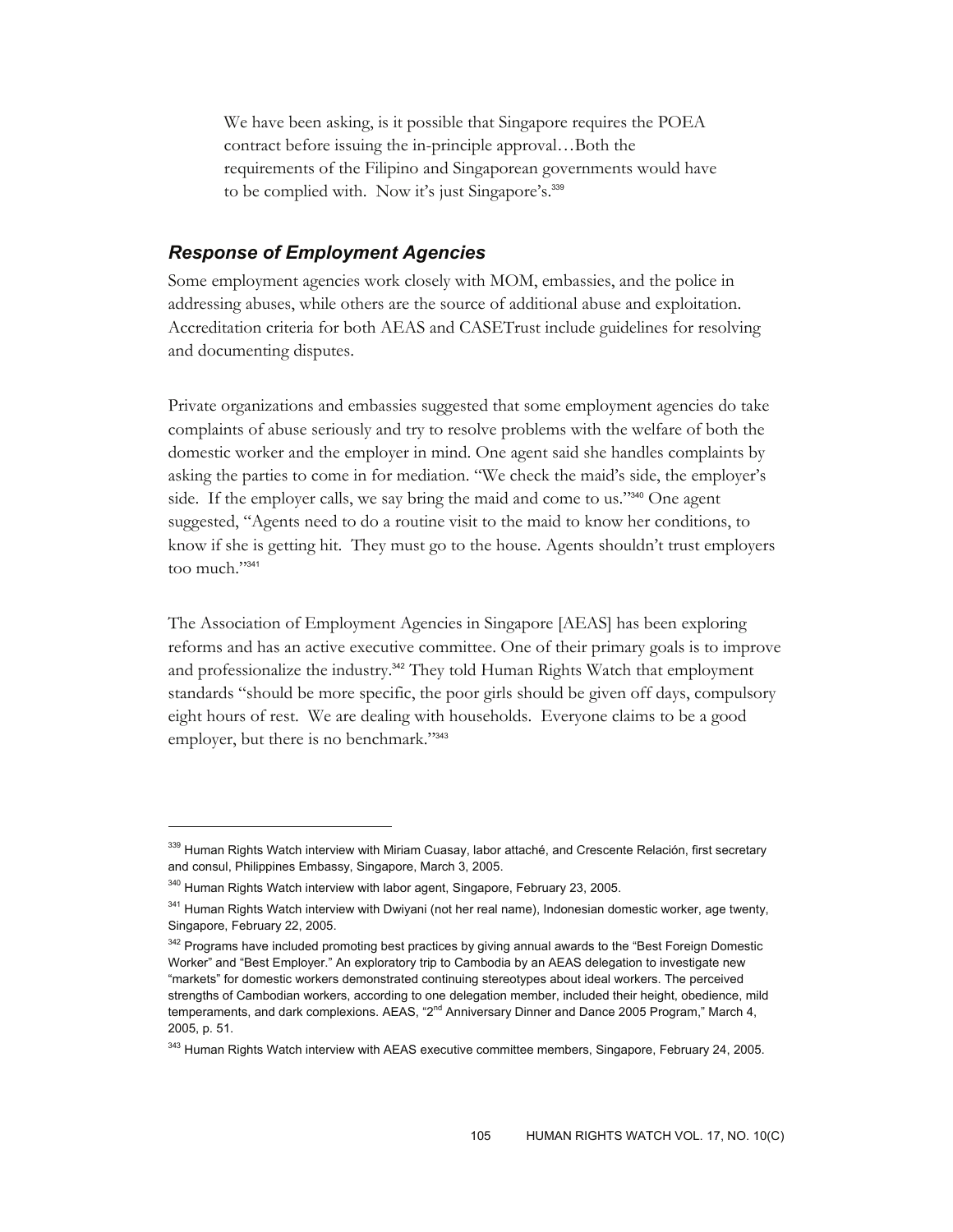Many employment agents and aid organizations expressed skepticism about the ability of AEAS and CaseTrust to truly monitor and enforce the accreditation system. A major criticism is that the two bodies—an organization of employment agencies and a consumer rights organization protecting employers—may have conflicts of interest that prevent them from promoting the rights of migrant domestic workers fully. Implementation may also be spotty. For example, accreditation criteria require employment agents to conduct house visits in the domestic worker's initial period of deployment to check on how the employer and domestic worker are adjusting. Only one of the twelve employment agents interviewed by Human Rights Watch engaged in such checks, feeling this practice would drive away employer clients and is too time-intensive. Domestic workers and aid organizations also commented that this practice was not regularly implemented.

A representative from CASETrust, a consumer rights organization, told Human Rights Watch that his organization's role of accrediting employment agencies and resolving disputes was primarily to be advocates for employers. He said, "We focus more on employers who feel they are cheated by employment agencies. If there are other questions, they can go to the embassies. They have centers where abused maids go."344

#### *Response of Civil Society and Faith-Based Organizations*

Private organizations have created shelters, skills programs, and advocacy campaigns to meet the needs of migrant domestic workers who have been failed by other institutions. These groups vary in their mission and the services offered.

Faith-based institutions play a critical role providing immediate assistance to domestic workers who escape from abusive workplaces and agents and in setting up other services for domestic workers. In Singapore, where the government has often clamped down on freedom of expression and freedom of association, civil society is weaker than in other countries in the region. In a number of areas, faith-based initiatives have filled the gap.

This is most notable among the Filipinas, where Catholic church-based organizations have played a pioneering role in creating skills awareness programs for workers on weekends, providing emergency food and shelter, and facilitating legal aid. As greater numbers of Indonesians and Sri Lankans have started to work in Singapore, mosques and Buddhist temples have also provided programs for migrant domestic workers, including religious education and recreational activities.

 $\overline{a}$ 

<sup>&</sup>lt;sup>344</sup> Human Rights Watch interview with representative, CASE Trust, Singapore, February 25, 2005.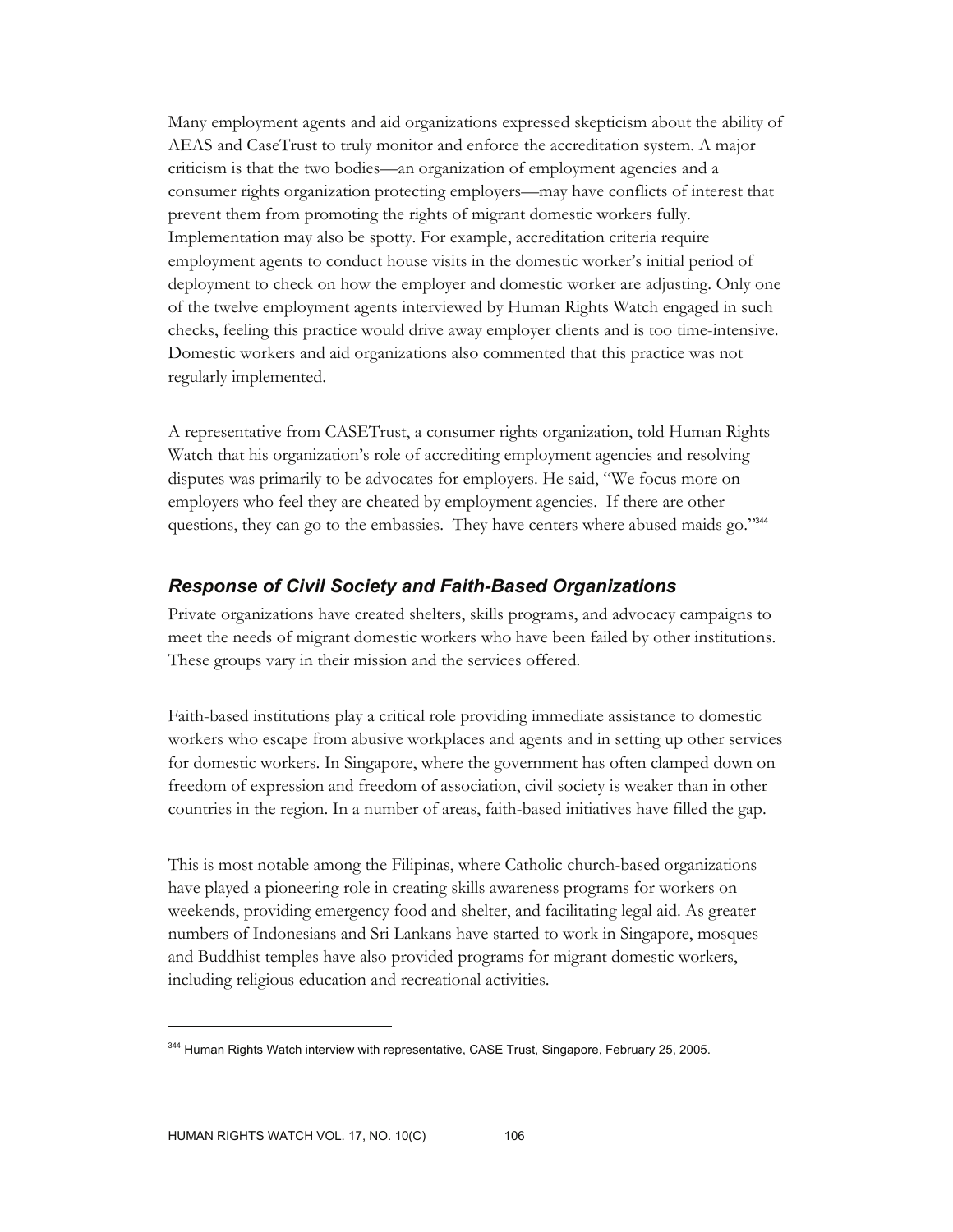These organizations have primarily focused on providing services and have not engaged in advocacy to change government policies. Two recently formed non-governmental organizations have started to do this work. H.O.M.E. provides referral services, shelter, income-generating opportunities, and legal aid to abused migrant workers. It helps workers navigate the justice system in Singapore and has been cultivating a working relationship with the Ministry of Manpower and sending countries' embassies to respond to cases of abuse. A second organization, Transient Workers Count Too (TWC2), has focused its energies on raising public awareness and policy advocacy. Past activities have included a campaign calling for a day off and a photography exhibit showing domestic workers on their day off to help dispel stereotypes about how they spend their free time.

Innovative methods of peer support include an informal 24-hour "hotline" operated by Indonesian domestic workers themselves. Typically more experienced workers with relatively good employment situations, they pass out tiny scraps of paper with their mobile phone numbers to domestic workers they encounter in apartment complexes and markets.

#### *Response of Regional and International Institutions*

Labor migration—which has consequences for economic growth, immigration policy, social structure, and human rights—has become an important area of concern for governments, regional bodies, and multilateral institutions worldwide. Several international organizations have undertaken research and advocacy on migrant domestic workers regionally, including the International Labor Organization (ILO), the United Nations Development Program for Women (UNIFEM), and the World Bank.

The ILO and anti-trafficking organizations have examined the ways in which abusive labor practices may result in forced labor or trafficking. The ILO released a global report on forced labor around the world in 2005, estimating that over 22 million people around world are in forced labor, most of them in Asia. It highlighted that migrant domestic workers are at risk for forced labor and for trafficking, and is creating programs to address these issues in Southeast Asia. UNIFEM has worked with governments to create better practices and help Jordan negotiate a bilateral labor agreement on migrant domestic workers with Indonesia and to create a standard employment contract. The CEDAW Committee is developing a recommendation on women migrants.

Governments in the region have started to meet regularly to discuss issues like human trafficking and some have brokered bilateral labor agreements to implement standard employment contracts and to outline recruitment procedures. Despite the large flows of migrants from Indonesia, Nepal, the Philippines, and Sri Lanka to countries in Asia and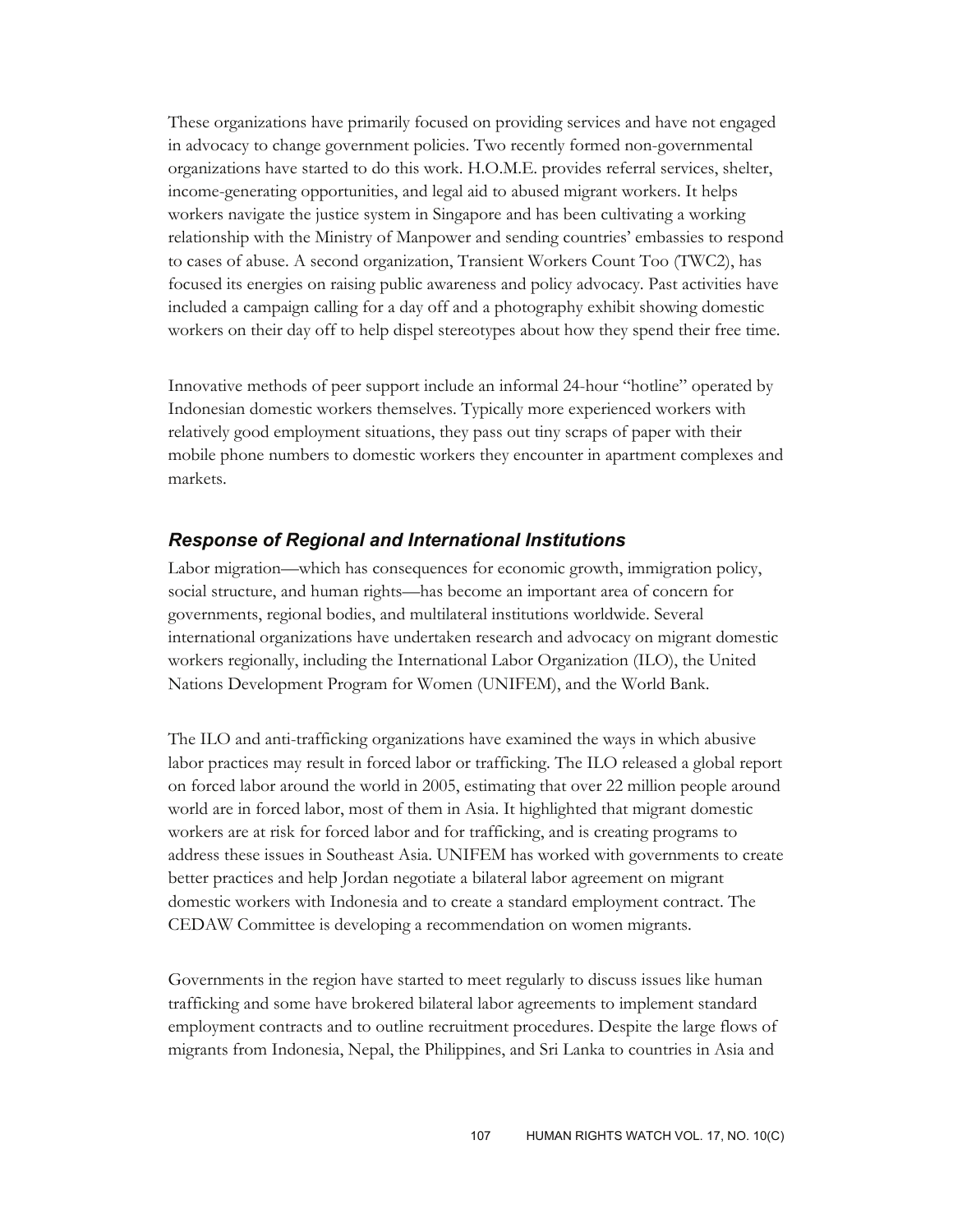the Middle East, there has been little attempt by regional bodies such as ASEAN to create minimum regional standards that could help prevent a "race to the bottom" where labor-sending countries compete with each other by offering fewer labor protections.

In recognition of the abuses that migrants face and their heightened vulnerability by working and living in countries other than their own, the United Nations created a major international human rights treaty, the Convention on the Protection of the Rights of All Migrant Workers and Members of Their Families (Migrant Workers Convention). The Migrant Workers Convention was finalized in 1990 and came into force with twenty-one ratifications on July 1, 2003. While several labor-sending countries such as the Philippines and Sri Lanka have ratified the convention, most labor-receiving countries, including Singapore, have not agreed to be bound by the convention.<sup>345</sup> The convention protects migrants' equality before the law, and a range of civil, political, social, economic, and cultural rights.

The United Nations has established the Global Commission on International Migration to study how to improve cooperation among the United Nations and other international agencies on migration issues. The United Nations General Assembly will hold a highlevel dialogue in December 2006 to address migration and development, with the stated goal of maximizing its positive development impact and avoiding negative consequences.

#### **Conclusion**

The government of Singapore has a choice. It has taken important steps to provide protections for migrant domestic workers and now has the opportunity to become a regional and global leader in setting standards that respect the rule of law and advance human rights. If it believes current measures are adequate and does nothing more, however, it will be condemning more domestic workers in Singapore to discrimination, exploitation, and abuse.

Singapore has demonstrated commitment to enforcing the legal protections that already exist, including those on physical assault and unpaid wages. Officials have undertaken a number of new initiatives which demonstrate a desire to create a well-functioning,

 $\overline{a}$ 

<sup>&</sup>lt;sup>345</sup> For a more detailed discussion of Asian governments response to ratifying the Migrant Workers Convention, see Nicola Piper and Robyn Iredale, "Identification of the Obstacles to The Signing and Ratification of The UN Convention on the Protection of the Rights of All Migrant Workers 1990: The Asia Pacific Perspective," Asia Pacific Migration Research Network Working Paper No. 14, 2004.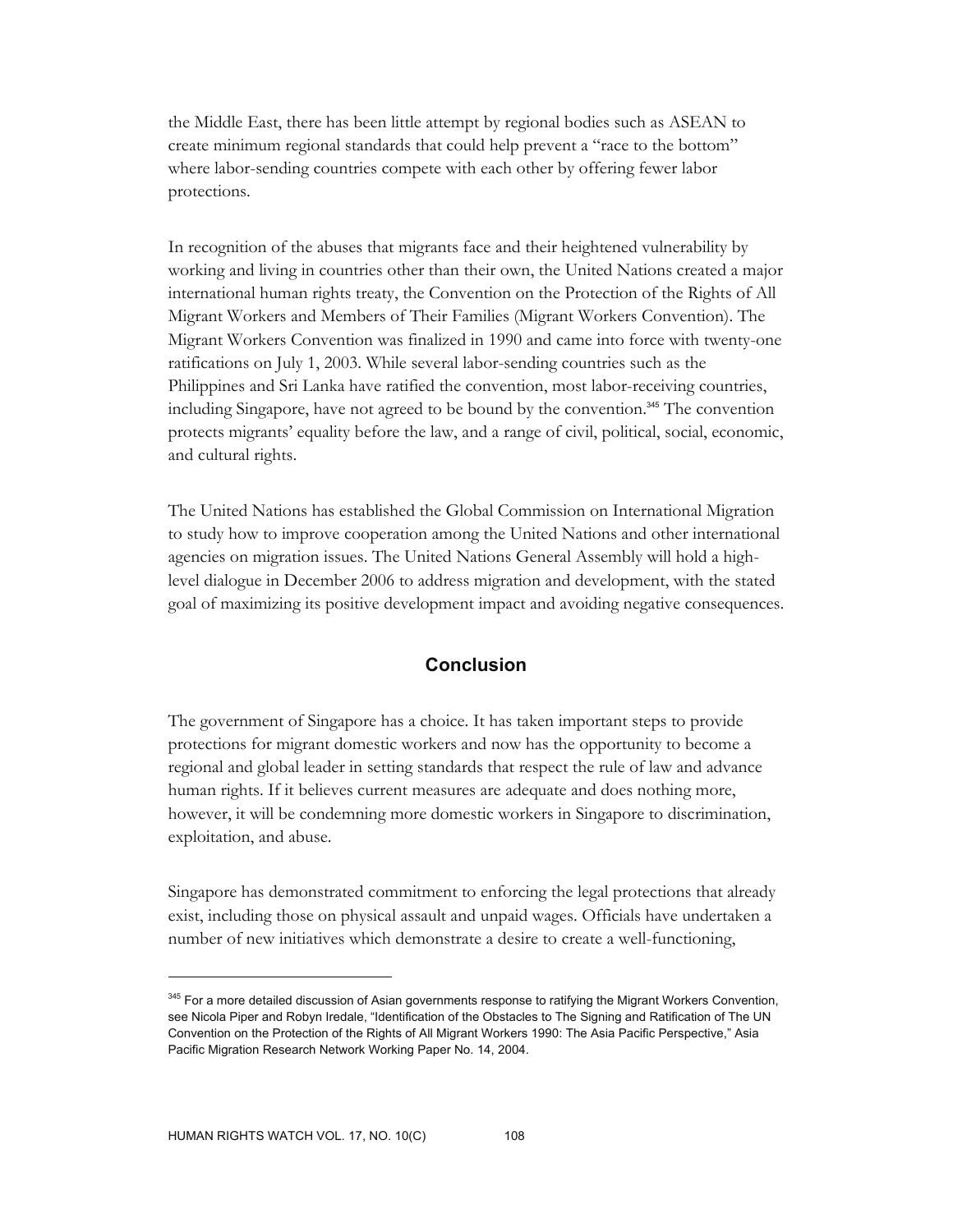mutually beneficial labor arrangement between Singaporean employers and migrant domestic workers. Yet a system that excludes a class of workers from labor protections, leaving them to work for sixteen hours a day, seven days a week, for pitifully low wages is one that demands serious and meaningful reform. A system that allows employment agencies to pass huge costs on to domestic workers to the point where some face conditions akin to forced labor or debt bondage requires government intervention and regulation.

## **Recommendations**

### *To the Singapore Government*

#### **Provide equal and comprehensive legal protection to migrant domestic workers, by:**

- Amending the Employment Act and Workmen's Compensation Act to provide equal protection to domestic workers, including regulations on rest days, hours of work, salary deductions, termination of contracts, and compensation for workplace injuries and occupational illnesses.
- Establishing and periodically reviewing a national minimum wage to address domestic workers' vulnerability to wage exploitation. The National Wages Council should also investigate and recommend policies that promote equal pay for equal work in the domestic work sector.
- Creating a standard contract that protects migrant domestic workers' rights in accordance with national provisions in the Employment Act and international labor standards, and in consultation with migrant workers' groups, sending countries, employment agencies, and the International Labor Organization.
- Revising the work permit regulations so that domestic workers are no longer forbidden from becoming pregnant and have complete and equal access to health care, including to health information, contraception, and abortion services.
- Changing work permit regulations to protect migrant domestic workers' right to marry.

#### **Enforce policies that help prevent abusive practices like forced labor and forced confinement, by:**

- Increasing enforcement of the Employment Agencies Act to ensure compliance with caps on agency fees.
- Implementing policies so that migrant domestic workers do not spend several months working off their debts with little or no pay, a situation that fosters a range of human rights abuses. The government should look to the Philippines and Hong Kong, who require employers to pay for round-trip airfare and most expenses associated with recruitment and placement, including those now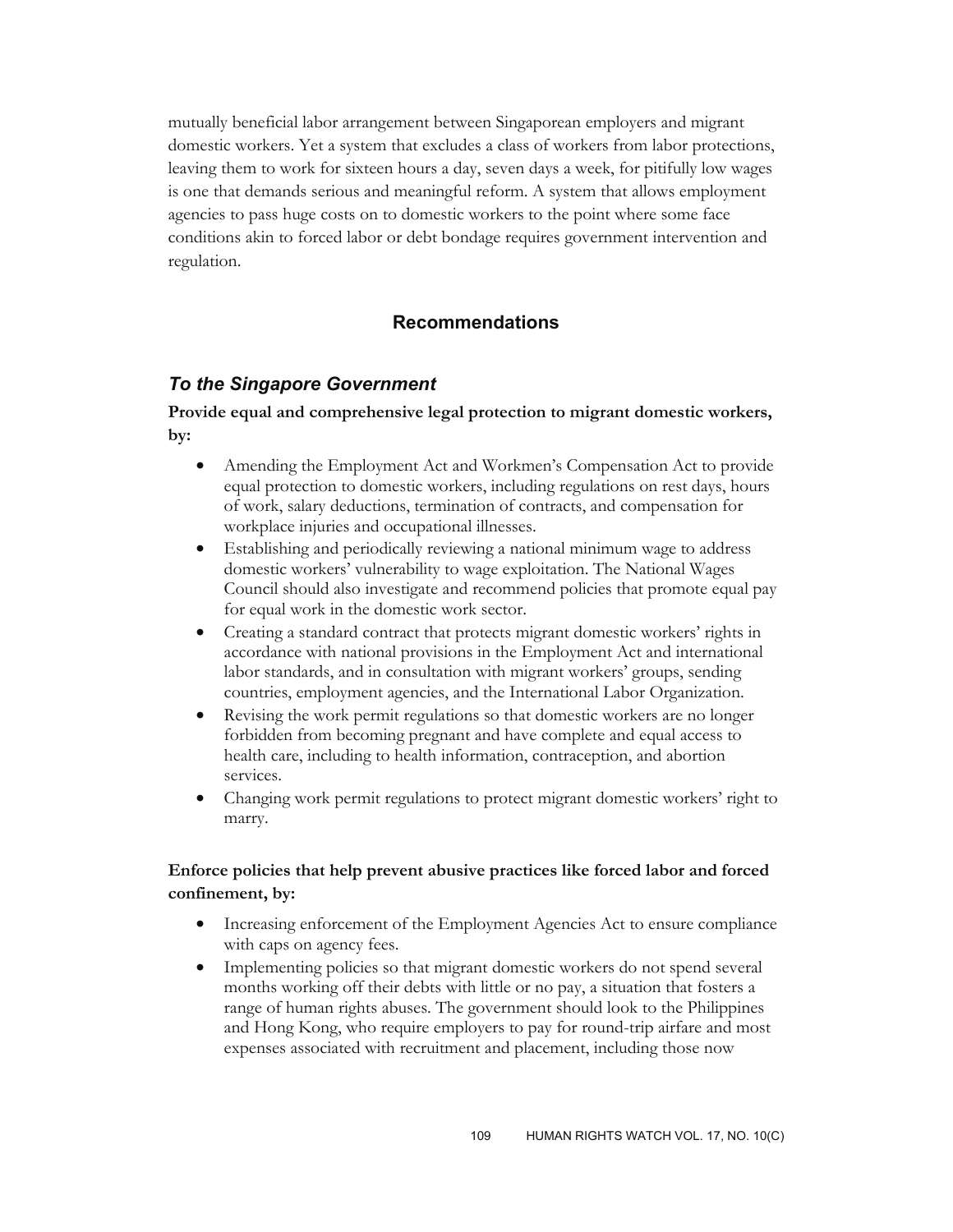covered by private loans in Singapore. The Singapore government should consider adjusting the monthly levy to offset the cost to employers.

- Abolishing the S\$5,000 [U.S.\$2,950] security bond.
- Investigating cost-effective ways to open bank accounts for migrant domestic workers and for employers to pay wages automatically each month.
- Revising policies that allow employers to repatriate migrant domestic workers at will and that require a domestic worker to obtain her employer's permission before transferring to another employer.
- Changing work permit conditions so that migrant domestic workers have the option of residing in independent living quarters from their employers.

#### **Create and improve mechanisms to prevent, monitor, and respond to abuse of migrant domestic workers, by:**

- Inspecting workplace conditions regularly, for example, through visits and private interviews with migrant domestic workers. They should coordinate with migrant workers' groups, employment agencies, and the police.
- Monitoring employment agencies more rigorously. Create a new accreditation body that includes representatives from employment agencies, consumer rights organizations, domestic workers' rights organizations, the Ministry of Manpower, and sending countries. Revise accreditation criteria to create more detailed and comprehensive standard employment contracts, rules on agency fees, and procedures for resolving and reporting problems.
- Creating accessible complaint mechanisms for migrant domestic workers who suffer abuse. Examples include hotlines advertised in various media in domestic workers' native languages, questionnaires on work conditions during periodic medical check-ups, and exit interviews.

#### **Enhance domestic workers' access to the justice system, by:**

- Creating helpdesks at the airport and main police stations with staff fluent in the primary languages spoken by migrant workers. Implement training programs for police officers and immigration officials to identify and respond to domestic workers' abuse complaints. The police should have a protocol for handling cases of abuse including immediate health care and social service referrals.
- Recruiting more police staff proficient in the predominant languages spoken by migrant workers, including Bahasa Indonesia, Tagalog, Sinhalese, and Tamil.
- Allowing greater flexibility in the types of work that domestic workers can perform while waiting for the completion of an investigation into a labor complaint or criminal prosecution to provide them alternative employment possibilities.
- Prosecuting employers and employment agents who violate the rights of domestic workers according to national laws, including for forced confinement. Provide civil remedies, including monetary damages that migrant domestic workers can pursue.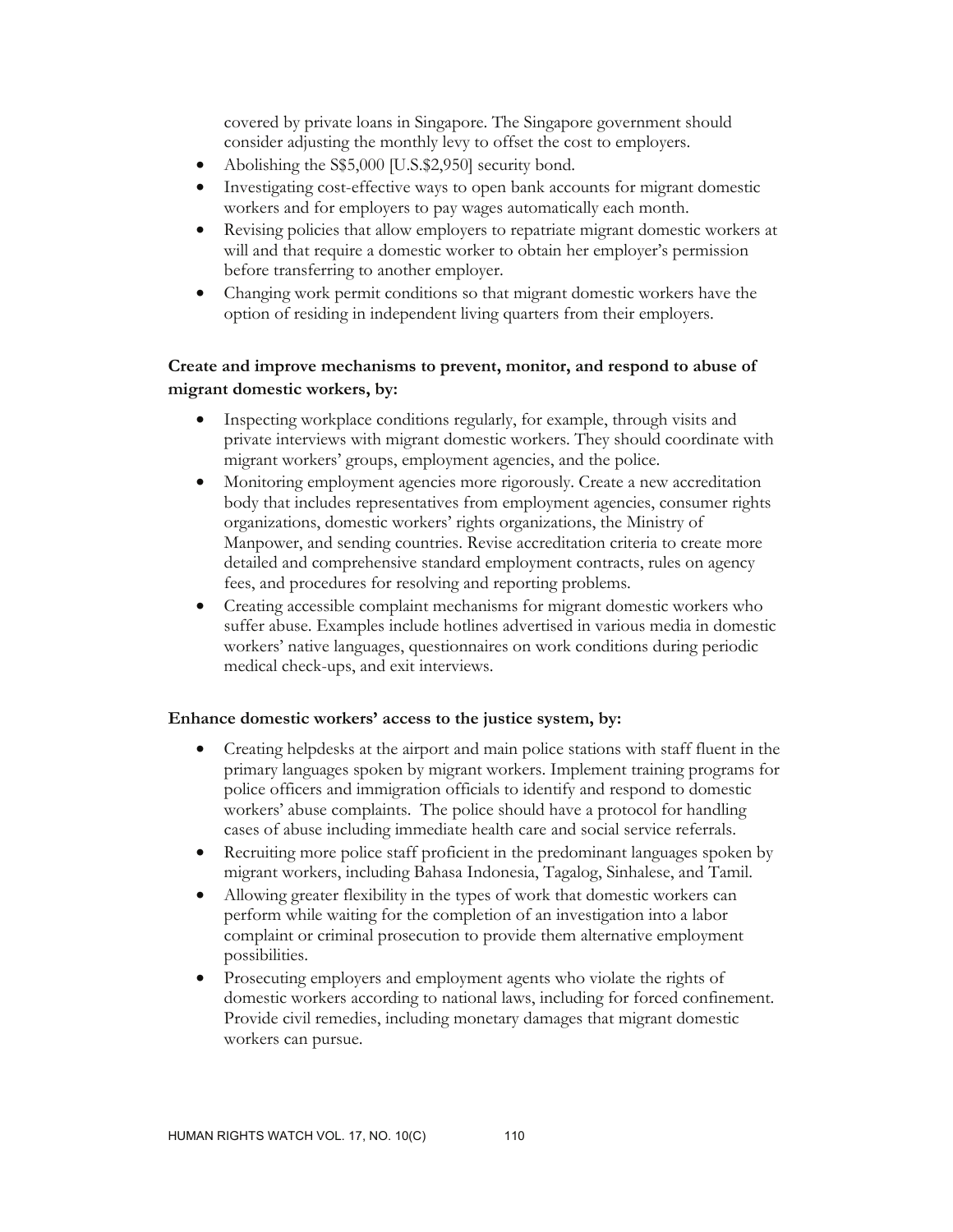• Disseminating information on domestic workers' rights and the obligations of labor agents, employers, and governments through the media, cooperation with faith-based and private migrants' organizations, and partnerships with sending countries' governments.

**Protect domestic migrant workers' freedom of movement and association, and provide assistance to organizations aiding migrant workers, by:** 

- Cooperating with migrant workers' organizations, including through establishing regular consultations and by providing funding. These include shelters, skillstraining programs, legal aid programs, and migrant worker peer networks.
- The National Trades Union Congress should create a campaign to organize migrant domestic workers, underscoring the need for them to have days off to do so.

#### **Sign and ratify major international human rights treaties setting forth the rights of migrants. Comply with treaty-body reporting requirements.**

• Ratify the Convention on the Protection of the Rights of All Migrant Workers and Members of Their Families (Migrant Workers Convention); the Protocol to Prevent, Suppress and Punish Trafficking in Persons, Especially Women and Children, Supplementing the United Nations Convention against Transnational Organized Crime (United Nations Trafficking Protocol); the International Covenant on Civil and Political Rights (ICCPR); and the International Covenant on Economic, Social, and Cultural Rights (ICESCR).

## *To the Governments of Indonesia, the Philippines, Sri Lanka, and Other Labor-Sending Countries*

#### **Improve protections for citizens working in Singapore, by:**

- Improving victim services at embassies and diplomatic missions in Singapore. Provide resources including adequate staffing, access to legal aid, health care, trauma counseling, and shelter.
- Cooperating with NGOs in home countries and in Singapore to protect the rights of migrant domestic workers, including through establishing regular consultations and by providing funding.
- Opening embassies and diplomatic missions on Sunday, the day most migrant workers have off. Support skills training programs, and recreation and cultural centers for domestic workers.
- Tracking and making publicly available data on the number of migrant workers and cases of abuse.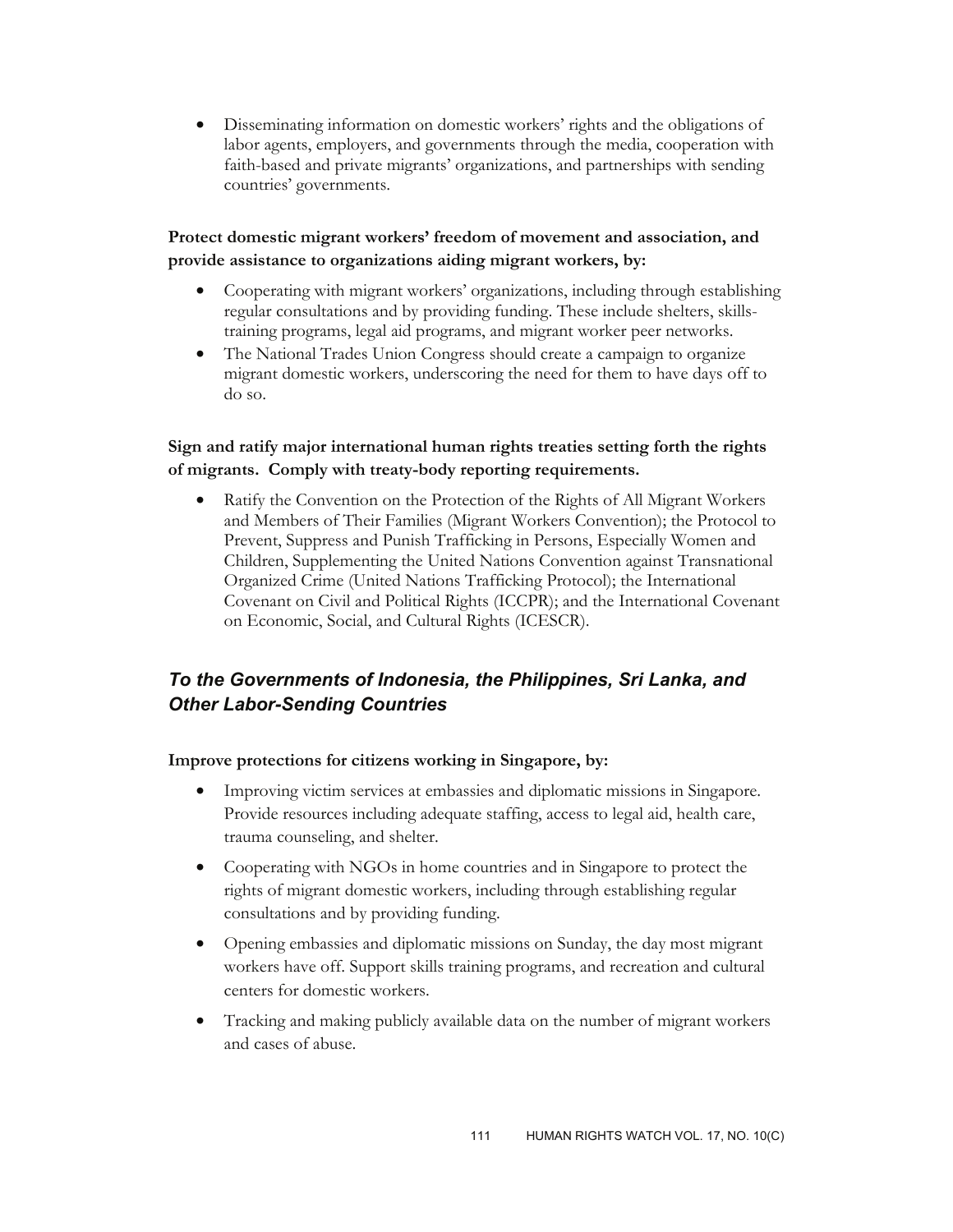### **Regulate and monitor labor recruitment agencies and migrant worker training centers, by:**

- Regulating labor agencies and migrant worker training centers, clearly defining standards for fees, minimum health and safety conditions, and workers' freedom of movement. Impose substantial penalties on labor agencies and agents who violate these regulations.
- Establishing mechanisms for regular and independent monitoring of labor agencies, including unannounced inspections.

## *To Employment Agencies and Accrediting Bodies*

- Report cases of abuse to MOM [Ministry of Manpower], the police, embassies, and accreditation bodies.
- Implement a standard employment contract that establishes detailed protections on wages, hours of work, days off, salary deductions, rest leave, airfare, and other terms of employment according to national provisions in the Employment Act and international labor standards.
- Create professional development courses for employment agents.
- Monitor the wellbeing of the domestic worker through phone calls and spot visits, especially during the first three months of employment.
- Create recommended pay scales according to work experience and other qualifications, such as education. Abolish discriminatory policies that determine entry-level wages according to nationality rather than work experience, education, or other relevant criteria.
- Exercise due diligence before placing a replacement domestic worker with an employer accused of abuse.

### *To International Donors and Organizations*

- Provide resources for support services, including legal aid, health care, shelter, job training, and psychological counseling.
- Provide resources for strengthening the capacity of research and advocacy organizations working on behalf of migrant workers, especially those focusing on female domestic workers.
- Raise attention to the abuses faced by migrant domestic workers in bilateral and multilateral meetings with the governments that receive or send migrant workers. Press for the reforms recommended above.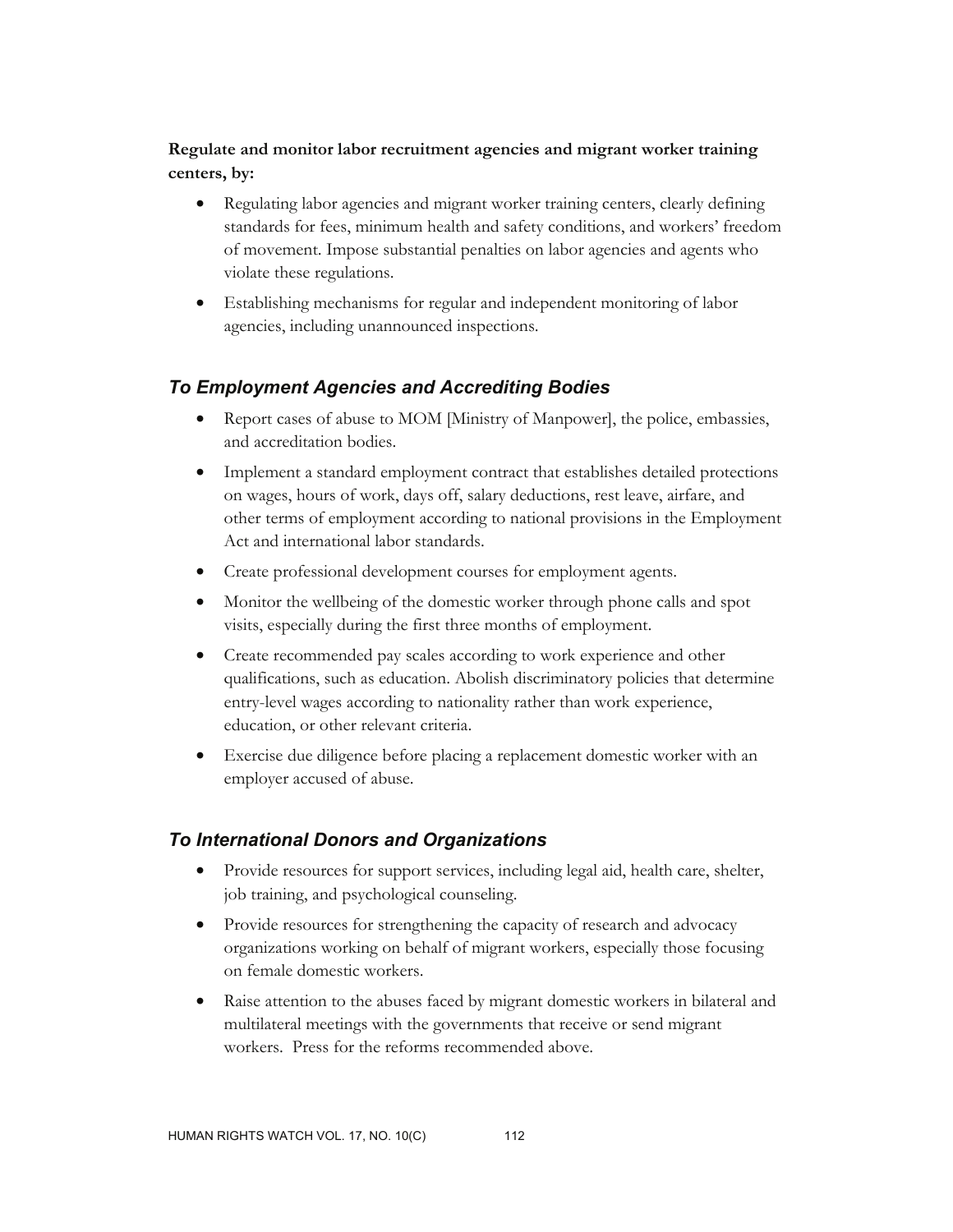- The Global Commission on International Migration should address in detail the situation of migrant domestic workers in its research, consultations, and recommendations.
- The International Labor Organization should ensure substantial attention to domestic workers when implementing its plan of action on migrant workers adopted in June 2004. The ILO should also create model bilateral/multilateral labor agreements and model standard contracts for domestic workers to aid governments undertaking reforms.

## *To the Association of Southeast Asian Nations (ASEAN)*

• Create a working group to study regional labor migration and formulate recommendations, including for multilateral agreements on labor standards and protections for migrant domestic workers.

### **Acknowledgments**

Nisha Varia, Asia researcher for the Women's Rights Division of Human Rights Watch, researched and wrote this report. Janet Walsh, acting executive director, Women's Rights Division; Brad Adams, executive director, Asia division; Charmain Mohamed, Indonesia researcher, Asia division; Wilder Tayler, legal and policy director, Legal and Policy Office; Ken Roth, executive director; and Joseph Saunders, deputy program director, reviewed the report. Jennifer Robinson provided research and translation assistance. Erin Mahoney provided research and production assistance and drafted the section on women's status in Singapore. Tamara Rodriguez-Reichberg, Andrea Holley, Fitzroy Hepkins, and José Martinez also provided production assistance.

We greatly appreciate the insightful comments on an early version of our main findings provided by Cher Pong Ng, Kenneth Yap, and Wing Git Chan from the Ministry of Manpower, Singapore, Bridget Lew from H.O.M.E., Singapore, and other reviewers who wished to remain anonymous.

We are grateful to the many individuals and organizations that facilitated this research. Special thanks go to H.O.M.E. and Amy Darul for their assistance in arranging interviews and providing information. We would also like to acknowledge Amy Darul, Andita Primanti, and Ammaniammal Adimulam for interpreting.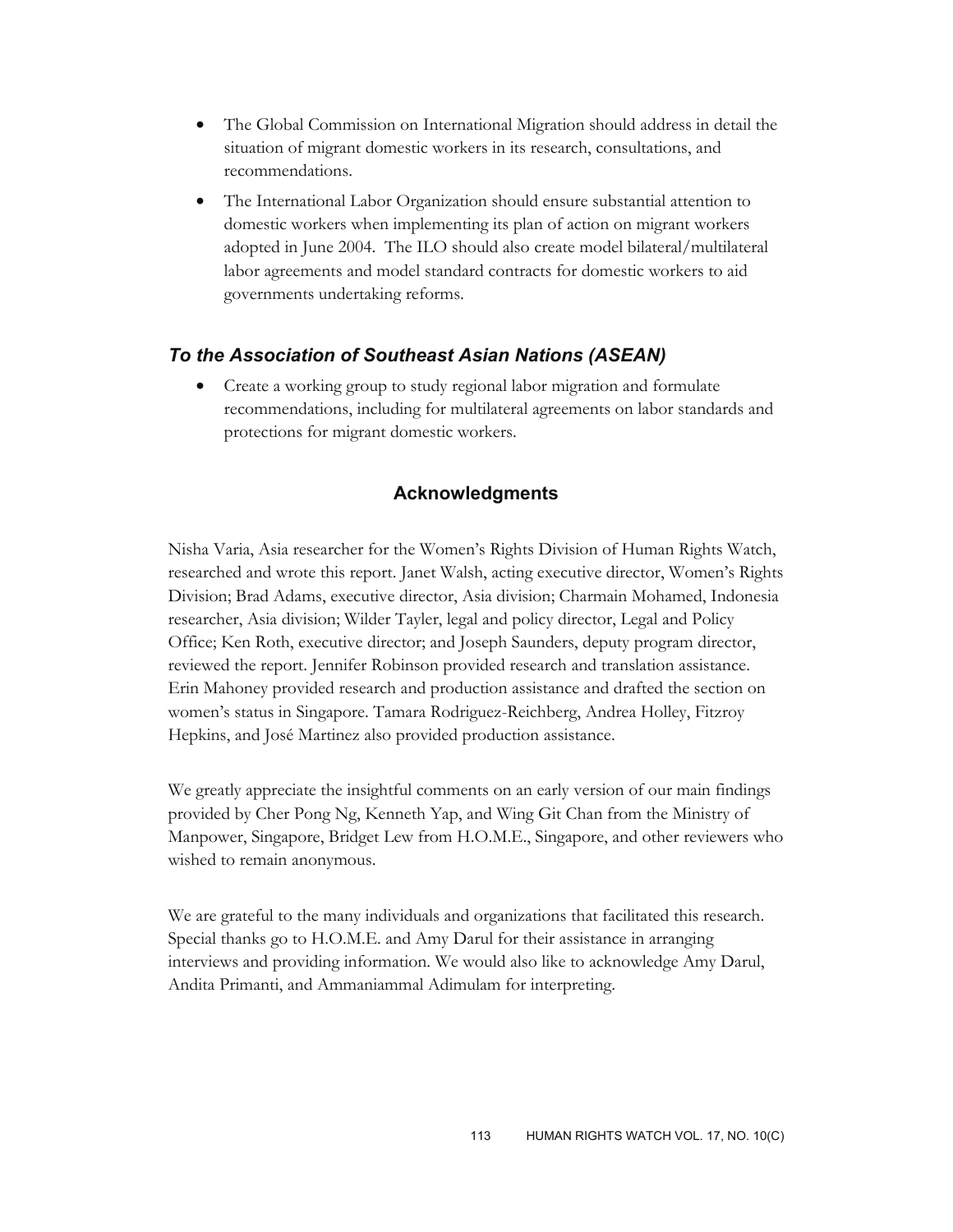Human Rights Watch sincerely thanks all of the individuals who agreed to be interviewed for this report. Their willingness to share information and their experiences with us made this report possible.

The Women's Rights Division of Human Rights Watch gratefully acknowledges the financial support of the Lisbet Rausing Charitable Trust, the Sigrid Rausing Foundation, the Moriah Fund, the Libra Foundation, the Silverleaf Foundation, the Oak Foundation, the Barbra Streisand Foundation, the Schooner Foundation, the Banky-LaRocque Foundation, and the members of the Advisory Committee of the Women's Rights Division.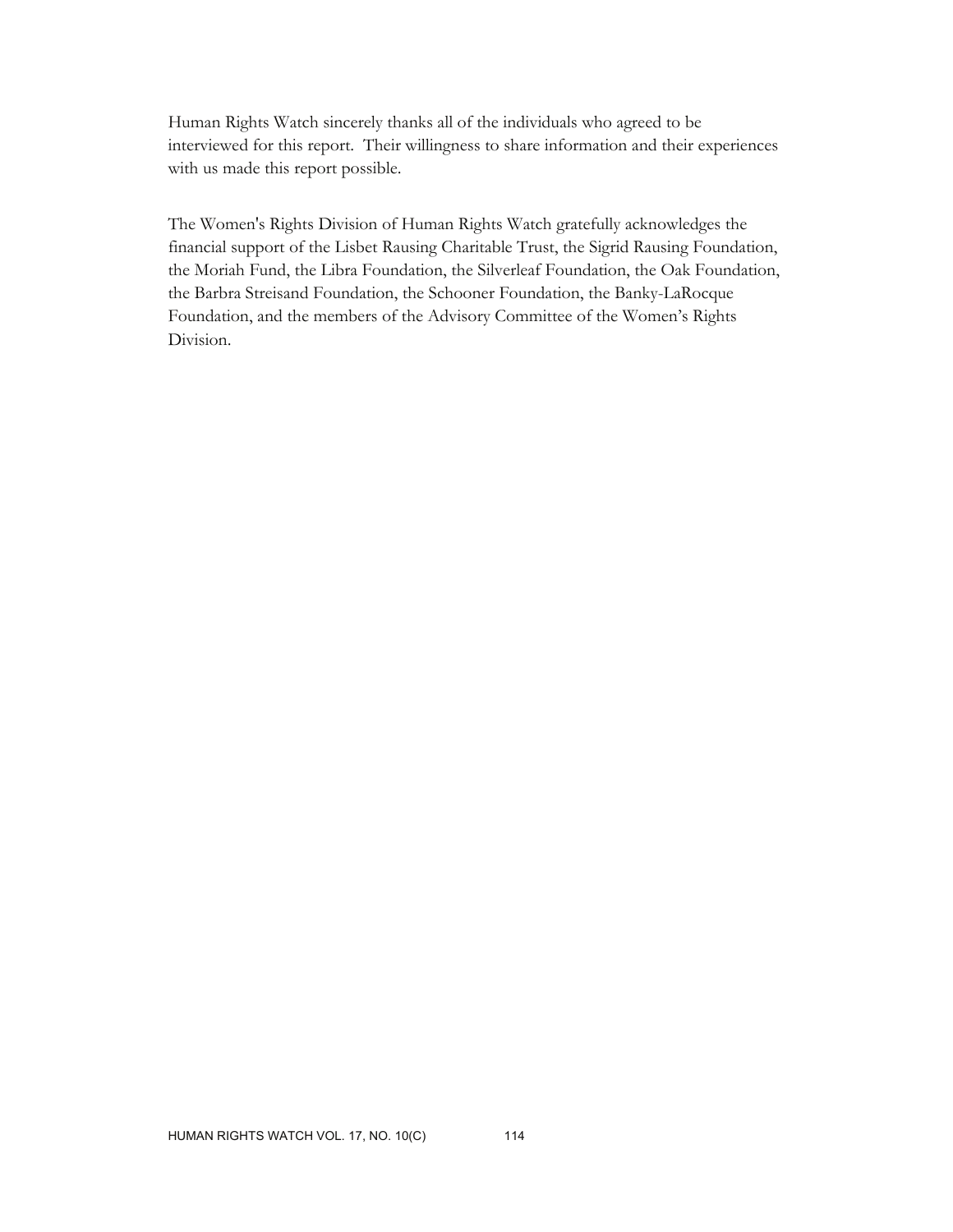## **Appendix A: Standard Contract for Migrant Domestic Workers in Hong Kong**

#### **EMPLOYMENT CONTRACT**

#### **(For A Domestic Helper recruited from abroad)**

 This contract is made between ………………("the Employer", holder of Hong Kong Identity Card/Passport No.\*………..) and …………….("the Helper") on ………………... and has the following terms:

1. The Helper's place of origin for the purpose of this contract is ……………........

2. (a) The Helper shall be employed by the Employer as a domestic helper for a period of two years commencing on the date on which the Helper arrives in Hong Kong.

 (b) The Helper shall be employed by the Employer as a domestic helper for a period of two years commencing on ………………….., which is the date following the expiry of D.H. Contract No. ……………………. for employment under this contract.

 (c) The Helper shall be employed by the Employer as a domestic helper for a period of two years commencing on the date on which the Director of Immigration grants the Helper permission to remain in Hong Kong to begin employment under this contract.

3. The Helper shall work and reside in the Employer's residence at …………….

4.(a) The Helper shall only perform domestic duties as per the attached

Schedule of Accommodation and Domestic Duties for the Employer.

 (b) The Helper shall not take up, and shall not be required by the Employer to take up, any other employment with any other person.

 (c) The Employer and the Helper hereby acknowledge that Clause 4 (a) and (b) will form part of the conditions of stay to be imposed on the Helper by the Immigration Department upon the Helper's admission to work in Hong Kong under this contract. A breach of one or both of the said conditions of stay will render the Helper and/or any aider and abettor liable to criminal prosecution.

5. (a) The Employer shall pay the Helper wages of HK\$...................... per month. The amount of wages shall not be less than the minimum allowable wage announced by the Government of the Hong Kong Special Administrative Region and prevailing at the date of this contract. An employer who fails to pay the wages due under this employment contract shall be liable to criminal prosecution.

 (b) The Employer shall provide the Helper with suitable and furnished accommodation as per the attached Schedule of Accommodation and Domestic Duties and food free of charge. If no food is provided, a good allowance of HKS  $$$  .............. a month shall be paid to the Helper.

 (c) The Employer shall provide a receipt for wages and food allowance and the Helper shall acknowledge receipt of the amount under his/her\* signature.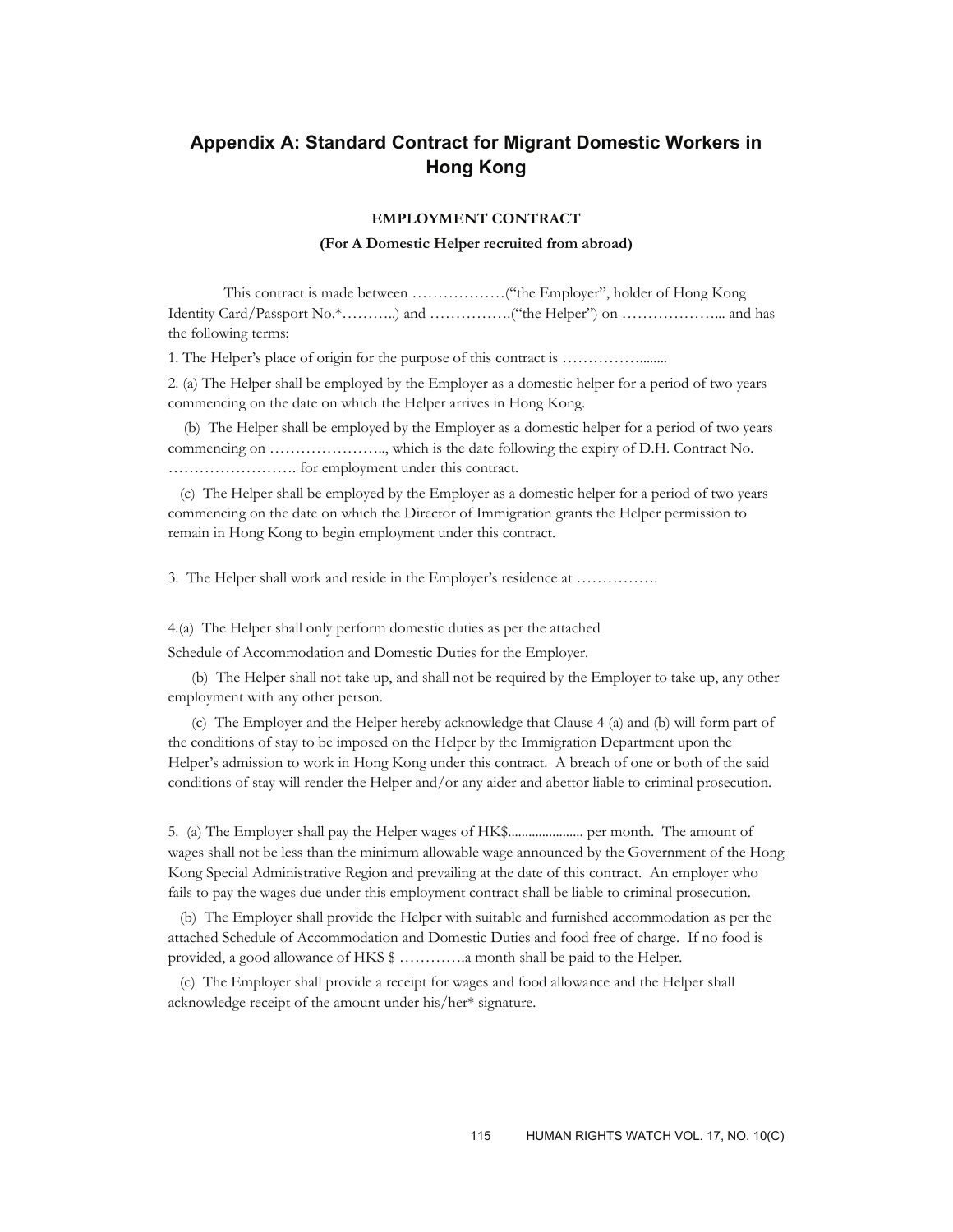6. The Helper shall be entitled to all rest days, statutory holidays, and paid annual leave as specified in the Employment Ordinance, Chapter 57.

7. (a) The Employer shall provide the Helper with free passage from his/her\* place of origin to Hong Kong and on termination or expiry of this contract, free return passage to his/her\* place of origin.

 (b) A daily food and traveling allowance to HK\$100 per day shall be paid to the Helper from the date of his/her\* place of origin until the date of his/her\* arrival at Hong Kong if the traveling is by the most direct route. The same payment shall be made when the Helper returns to his/her\* place of origin upon expiry or termination of this contract.

8. The Employer shall be responsible for the following fees and expenses (if any) for the departure of the Helper from his/her place of origin and entry into Hong Kong:

(i) medical examination fees;

(ii) authentication fees by the relevant Consulate;

(iiii) visa fee;

(iv) insurance fee;

 (v) administration fee or fee such as the Philippines Overseas Employment Administration fee, or other fees of similar nature imposed by the relevant government authorities; and

(vi) others: ………………………………………………………………….

In the event that the Helper has paid the above costs or fees, the Employer shall fully reimburse the Helper forthwith the amount so paid by the Helper upon demand and production of the corresponding receipts or documentary evidence of payment.

9. (a) In the event that the Helper is ill or suffers personal injury during the period of employment specified in Clause 2, except for the period during which the Helper leaves Hong Kong of his/her\* own volition and for his/her\* own personal purposes, the Employer shall provide free medical treatment to the Helper. Free medical treatment includes medical consultation, maintenance in hospital and emergency dental treatment. The Helper shall accept medical treatment provided by any registered medical practitioner.

 (b) If the Helper suffers injury by accident or occupational disease arising out of and in the course of employment, the Employer shall make payment of compensation in accordance with the Employees' Compensation Ordinance, Chapter 282.

 (c) In the event of a medical practitioner certifying that the Helper is unfit for further service, the Employer may subject to the statutory provisions of the relevant Ordinances terminate the employment and shall immediately take steps to repatriate the Helper to his/her\* place of origin in accordance with Clause 7.

10. Either party may terminate this contract by giving one month's notice in writing or one month's wages in lieu of notice.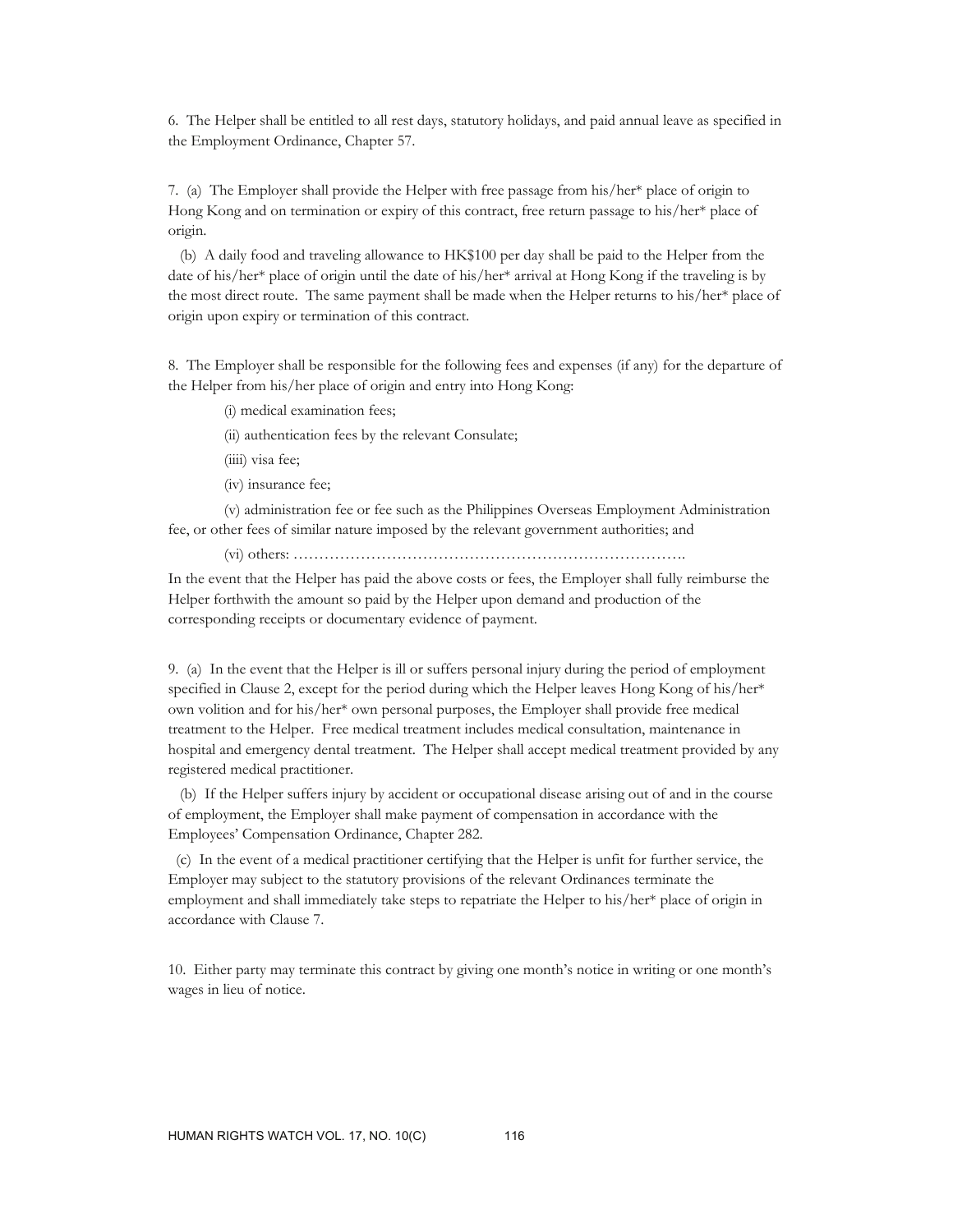11. Notwithstanding Clause 10, either party may in writing terminate this contract without notice or payment in lieu in the circumstances permitted by the Employment Ordinance, Chapter 57.

12. In the event of termination of this contract, both the Employer and the Helper shall give the Director of Immigration notice in writing within seven days of the date of termination. A copy of the other party's written acknowledgement of the termination shall also be forwarded to the Director of Immigration.

13. Should both parties agree to enter into new contract upon expiry of the existing contract, the Helper shall, before any such further period commences and at the expense of the Employer, return to his/her\* place of origin for a paid/unpaid\* vacation of not less than seven days, unless prior approval for extension of stay in Hong Kong is given by the Director of Immigration.

14. In the event of the death of the Helper, the Employer shall pay the cost of transporting the Helper's remains and personal property from Hong Kong to his/her\* place of origin.

15. Save for the following variations, any variation or addition to the terms of this contract (including the annexed Schedule of Accommodation and Domestic Duties) during its duration shall be void unless made with the prior consent of the Commissioner for Labour in Hong Kong:

 (a) a variation of the period of employment stated in Clause 2 through an extension of the said period of not more than one month by mutual agreement and with prior approval obtained from the Director of Immigration;

 (b) a variation of the Employer's residential address stated in Clause 3 upon notification in writing being given to the Director of Immigration, provided that the Helper shall continue to work and reside in the Employer's new residential address;

 (c) a variation in the Schedule of Accommodation and Domestic Duties made in such manner as prescribed under item 6 of the Schedule of Accommodation and Domestic Duties; and

 (d) a variation of item 4 of the Schedule of Accommodation and Domestic Duties in respect of driving of a motor vehicle, whether or not the vehicle belongs to the Employer, by the helper by mutual agreement in the form of an Addendum to the Schedule and with permission in writing given by the Director of Immigration for the Helper to perform the driving duties.

16. The above terms do not preclude the Helper from other entitlements under the Employment Ordinance, Chapter 57, the Employees' Compensation Ordinance, Chapter 282 and any other relevant Ordinances.

17. The Parties hereby declare that the Helper has been medically examined as to his/her fitness for employment as a domestic helper and his/her medical certificate has been produced for inspection by the Employer.

Signed by the Employer  $\_\_$ 

(Signature of Employer)

in the presence of \_\_\_\_\_\_\_\_\_\_\_\_\_\_\_ \_\_\_\_\_\_\_\_\_\_\_\_\_\_\_\_\_\_\_\_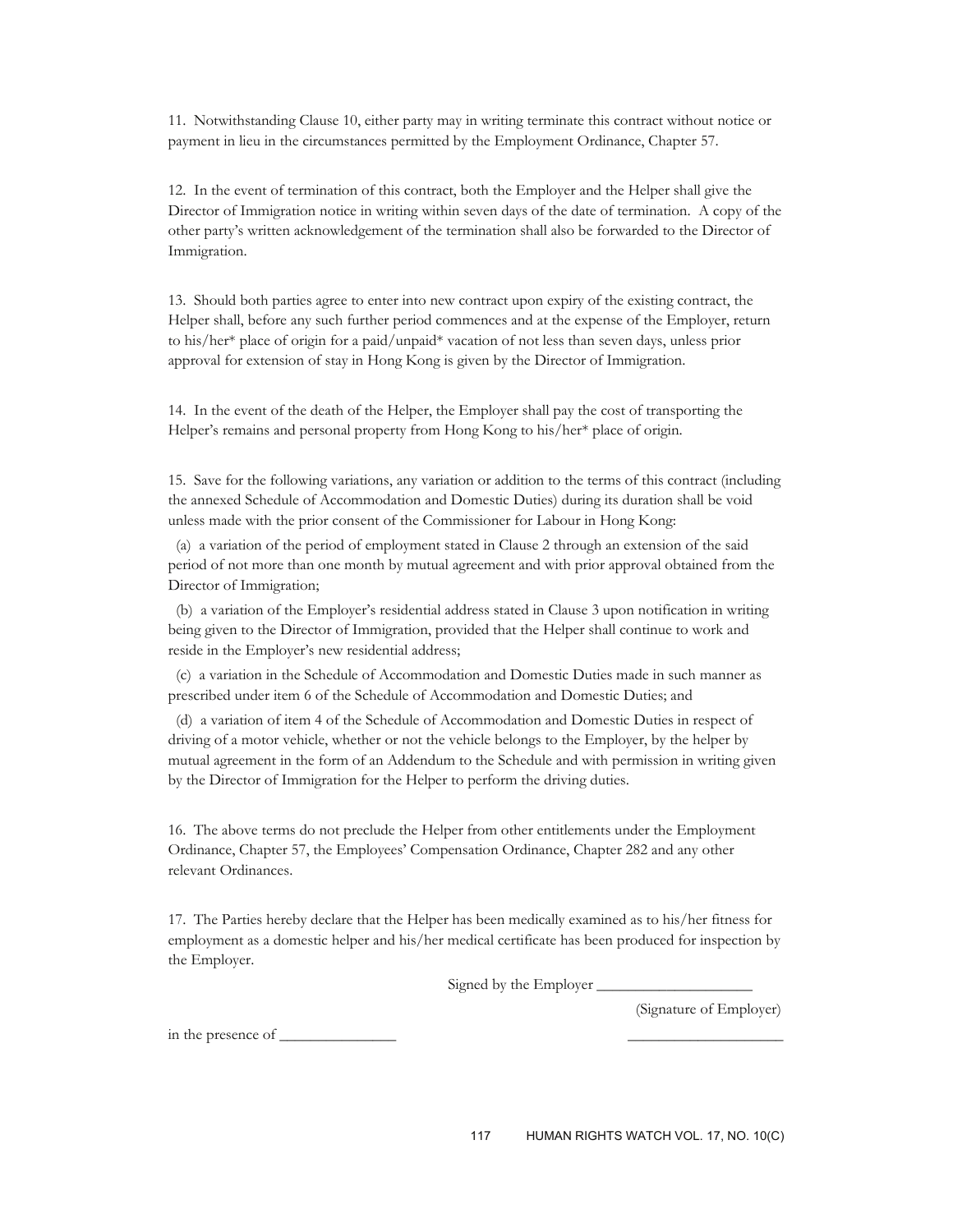(Name of Witness) (Signature of Witness)

Signed by the Helper

in the presence of \_\_\_\_\_\_\_\_\_\_\_\_\_

(Signature of Helper)

(Name of Witness) (Signature of Witness)

\*Delete where inappropriate.

#### SCHEDULE OF ACCOMODATION AND DOMESTIC DUTIES

1. Both the Employer and the Helper should sign to acknowledge that they have read the contents of this Schedule, and to confirm their consent for the Immigration Department and other relevant government authorities to collect and use the information contained in accordance with the provisions of the Personal Data (Privacy) Ordinance.

- 1. Employer's residence and number of persons to be served
	- A. Approximate size of flat/house.... square feet/square metres\*
	- B. State below the number of persons in the household to be served on a regular basis:

………adult……minors (aged between 5 to 18) …….. minors (aged below 5)…….expecting babies……persons in the household requiring constant care and attention (excluding infants)

(Note: Number of Helpers currently employed by the employer to serve the household.)

- 2. Accommodation and facilities to be provided to the helper
	- A. Accommodation to the Helper

While the average flat size in Hong Kong is relatively small and the availability of separate servant room is not common, the Employer should provide the Helper suitable accommodation and with reasonable privacy. Examples of unsuitable accommodation are: The Helper having to sleep on made-do beds in the corridor with little private and sharing a room with an adult/teenager of the opposite sex.

- \_\_\_ Yes. Estimated size of the servant room……square feet/square metres\*
- \_\_\_ No. Sleeping arrangements for the Helper:
	- \_\_\_ Share a room with …… child/children aged ……
	- \_\_\_ Separate partitioned area of ….. square feet/square metres\*
	- \_\_\_ Others. Please describe …………………………….
- B. Facilities to be provided to the Helper:

(Note: Application for entry visa will normally not be approved if the essential facilities from item (a) to (f) are not provided free.)

1. Light and water supply \_\_ Yes \_\_ No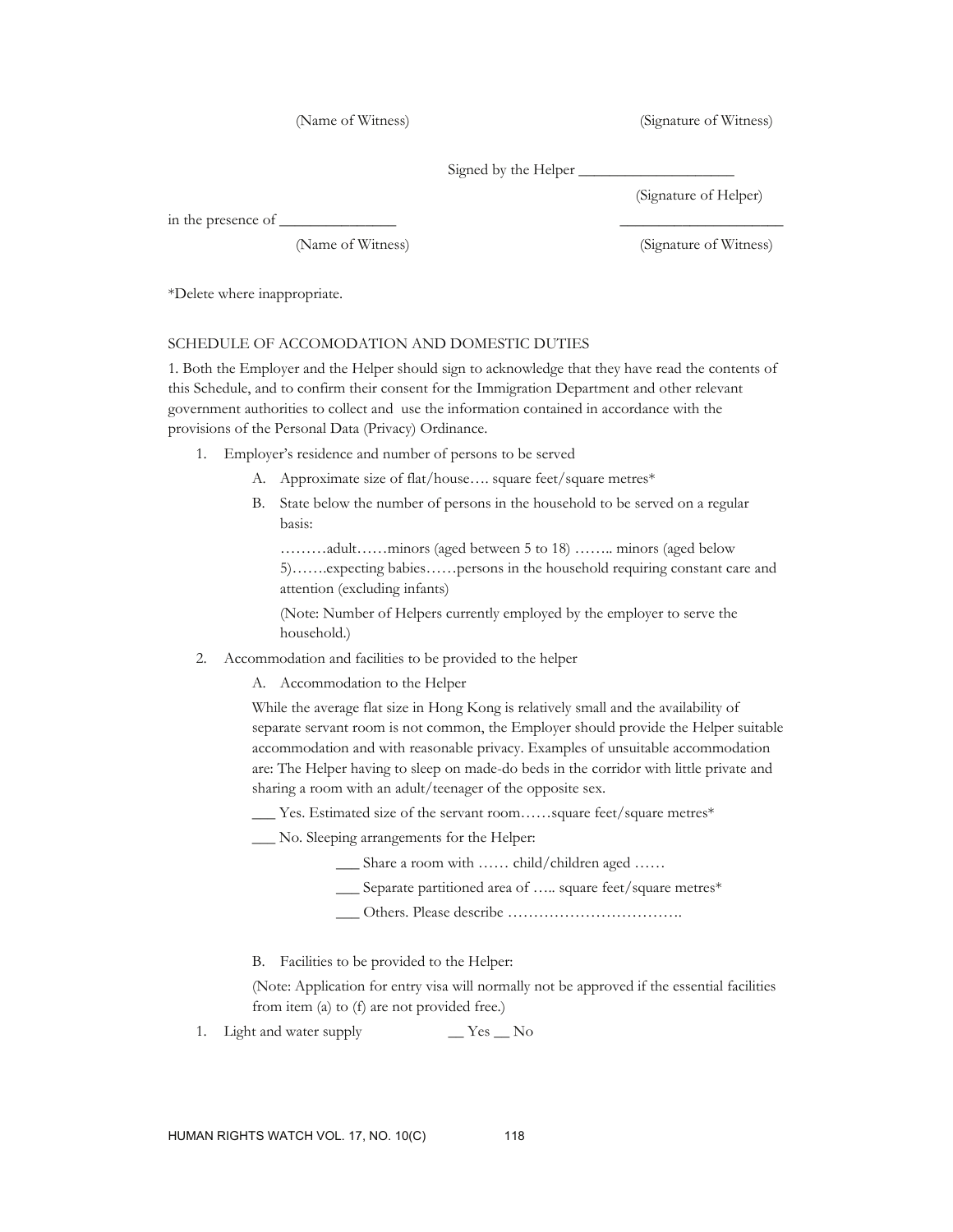|    | 2. Toilet and bathing facilities     | $Yes$ <sub>—</sub> No    |
|----|--------------------------------------|--------------------------|
| 3. | Bed                                  | $\equiv$ Yes $\equiv$ No |
|    | 4. Blanket or quilt                  | $\equiv$ Yes $\equiv$ No |
|    | 5. Pillows                           | $Y$ es $\_\ N$ o         |
|    | 6. Wardrobe                          | Yes No                   |
|    | 7. Refrigerator                      | $Y$ es $\_\ N$ o         |
|    | 8. Desk                              | $Y$ es $\_\ N$ o         |
|    | 9. Other facilities (please specify) |                          |

- 3. The Helper should only perform domestic duties at the Employer's residence. Domestic duties to be performed by the Helper under this contract exclude driving of a motor vehicle belongs to the Employer.
- 4. Domestic duties include the duties listed below.

Major Portion of domestic duties:-

- 1. Household chores
- 2. Cooking
- 3. Looking after aged persons in the household (constant care or attention is required/not required\*)
- 4. Babysitting
- 5. Child-minding
- 6. Others (please specify) ……………………………………..
- 5. The Employer shall inform the Helper and the Director of Immigration of any substantial changes in item 2,3 and 5 by serving a copy of the Revised Schedule of Accommodation and Domestic Duties (ID 407G) signed by both the Empoyer and the Helper to the Director of Immigration for the record.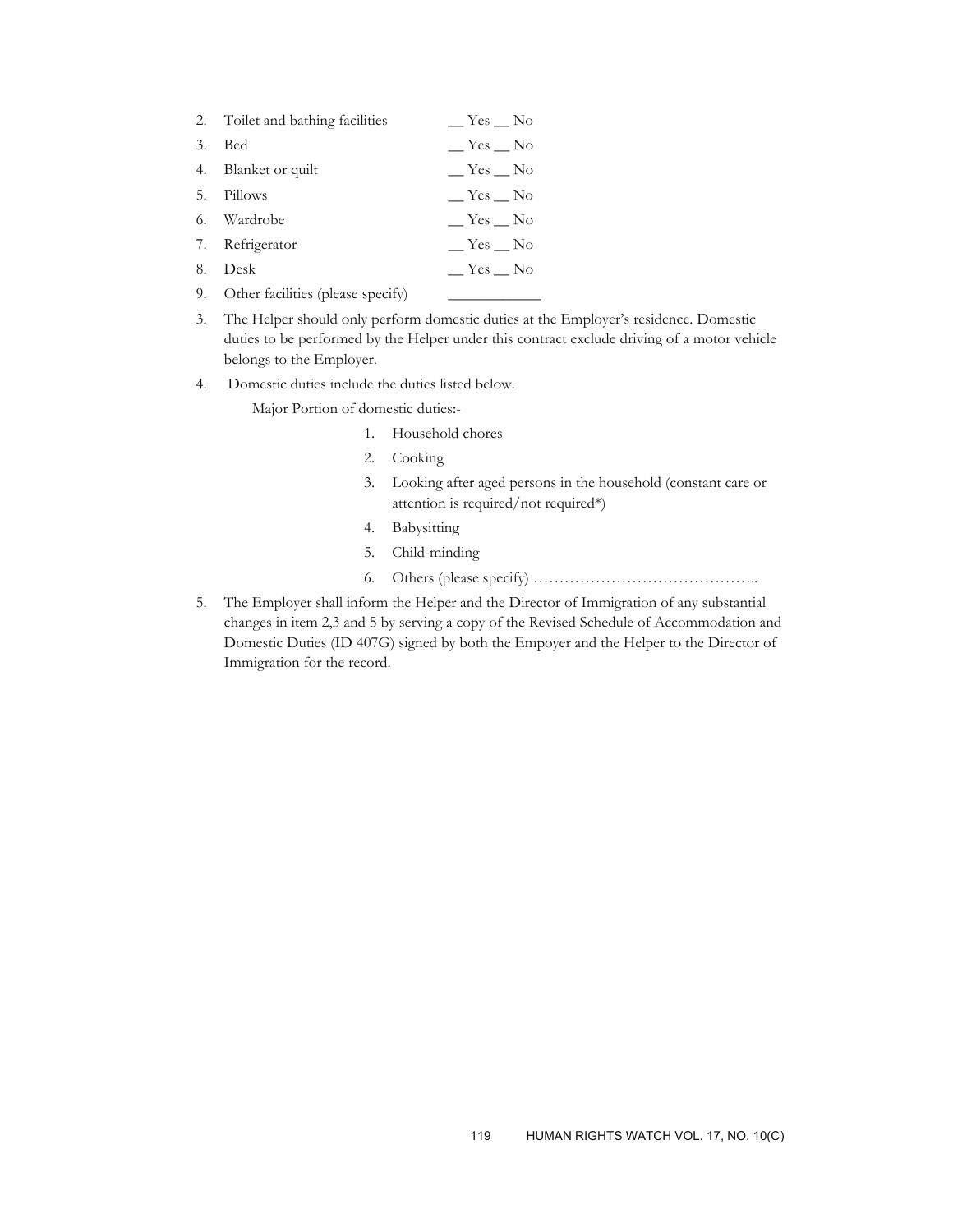## **Appendix B: Work Permit Conditions for Domestic Workers in Singapore**

## **Work Permit Application Form For A Foreign Domestic Worker<sup>346</sup> Fourth Schedule**

#### **Conditions of Work Permit/Visit Pass for Foreign Worker**

#### **Employment**

- 1. The foreign worker shall work only for the employer and in the occupation specified in the Work Permit/Visit Pass.
- 2. The foreign worker shall not engage in or participate in any business or be a self-employed person.
- 3. If the foreign worker is a foreign domestic worker, the foreign worker shall only perform household/domestic duties and reside at the employer's residential address or residential premises as stated in the Work Permit/Visit Pass.
- 4. The foreign worker shall reside at the address stipulated by the employer upon the commencement of his/her employment. The foreign worker is to inform the employer about any self-initiated change in residential address.
- 5. The foreign worker shall undergo a medical examination by a Singapore registered doctor as and when directed by the Controller. If the foreign worker is certified medically unfit, his/her Work Permit shall be revoked.
- 6. The foreign worker shall carry his/her original Work Permit/Visit Pass with him/her at all times and must produce it for inspection on demand by any public officer.
- 7. The foreign worker shall report to the Controller as and when he/she is required by the Controller to do so.

#### **Conduct**

 $\overline{a}$ 

- 8. The foreign worker shall not go through any form of marriage or apply to marry under any law, religion, custom or usage with a Singapore Citizen or Permanent Resident in or outside Singapore, without the prior approval of the Controller, while he/she holds a Work Permit, and also after his/her Work Permit has expired or has been cancelled or revoked.
- 9. If the foreign worker is a female foreign worker, the foreign worker shall not become pregnant or deliver any child in Singapore during the validity of her Work Permit/Visit Pass, unless she is a Work Permit holder who is already married to a Singapore Citizen or Permanent Resident with the approval of the Controller. This condition shall apply even after the work permit of the foreign worker has expired or has been cancelled or revoked.

<sup>&</sup>lt;sup>346</sup> Reproduced from Work Permit Application for a Foreign Domestic Worker [online],

http://www.mom.gov.sg/NR/rdonlyres/C156860E-07A2-44B4-AA34-

F26AE0640DF8/5726/WPCM002\_WP\_Appln\_Form\_FDW\_22Sep06.pdf (retrieved October 12, 2005).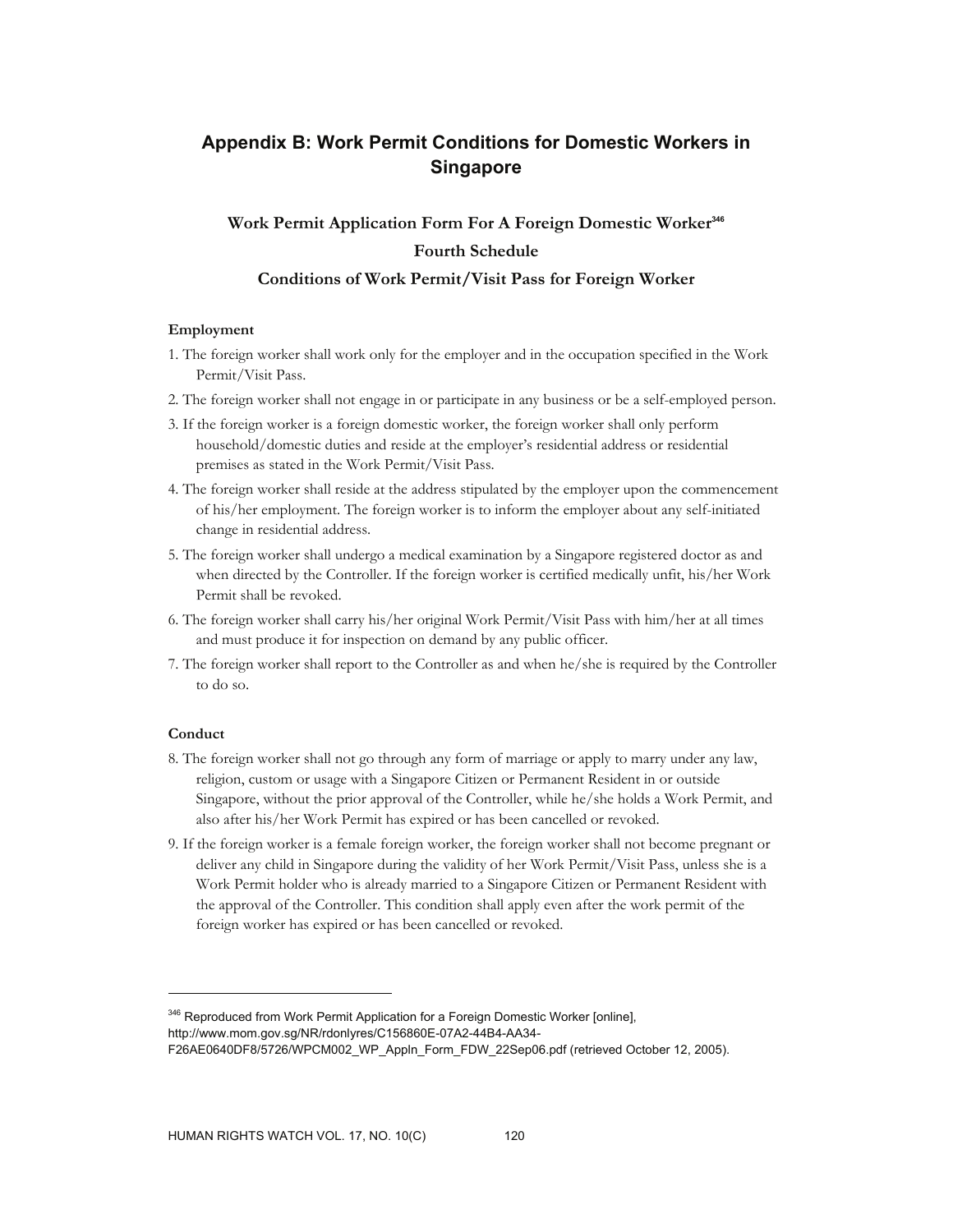10. The foreign worker shall not indulge or be involved in any illegal, immoral or undesirable activities, including breaking up families in Singapore.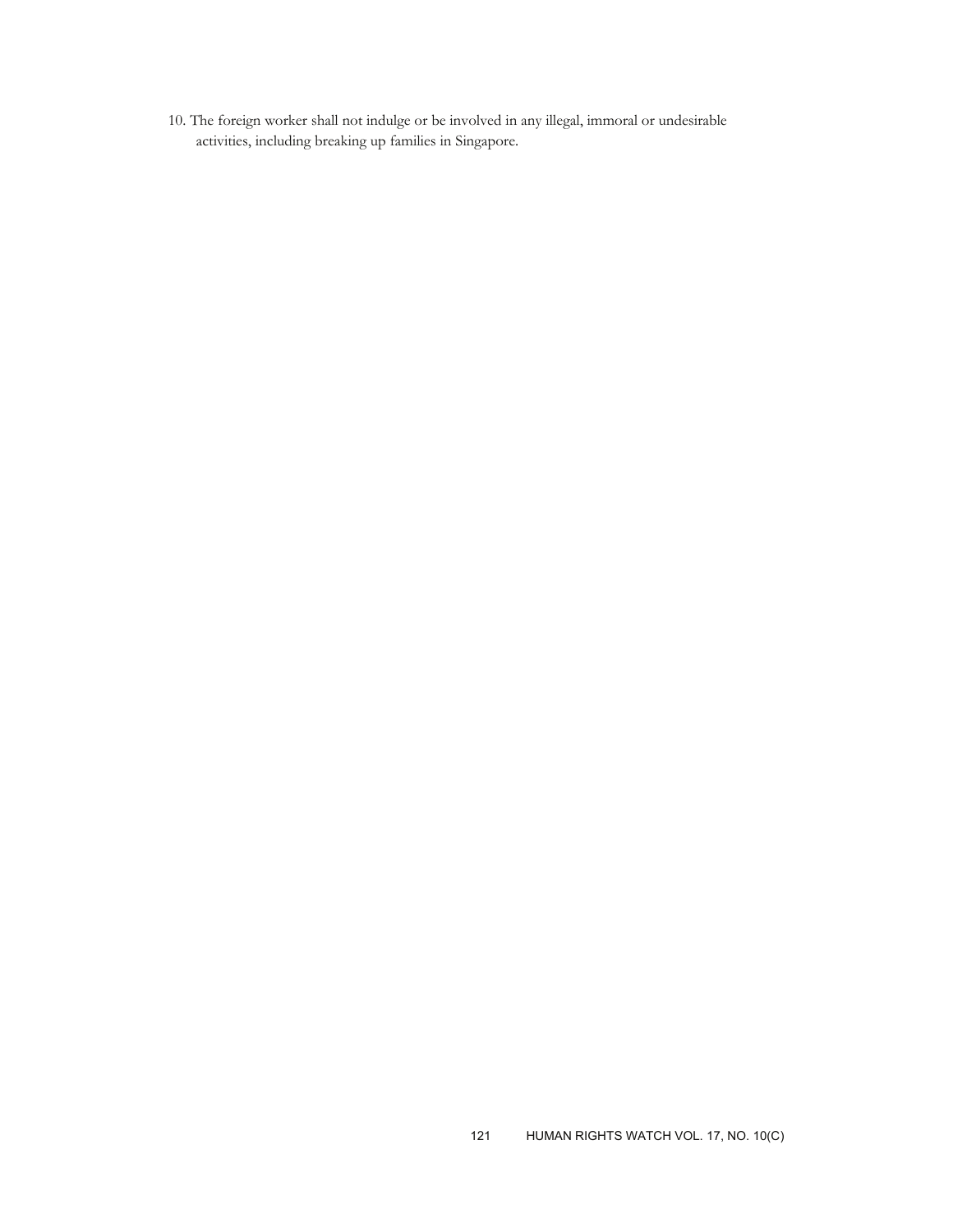## **Appendix C: Abuses Documented by Human Rights Watch**

| Number of domestic workers interviewed: | -65       |
|-----------------------------------------|-----------|
| Ages of domestic workers interviewed:   | $20 - 53$ |

Because of the limited time some domestic workers had to participate in an interview, a few were unable to respond to all of the points below. Some women were still in their debt repayment period and therefore could not answer questions about whether they received their wages regularly. The numbers presented here most likely under-represent the actual number of abuses against the sixty-five women interviewed.

| Abuse experienced from an employment agent                                                                            | Number of interviewees |
|-----------------------------------------------------------------------------------------------------------------------|------------------------|
| Six or more months of initial pay cut from salary                                                                     | 37                     |
| Threats, confiscation of personal items, overcharging, refusal to<br>remove from abusive workplace, or physical abuse | 27                     |

| Working conditions and abuses experienced from a current<br>or former employer | Number of domestic workers |  |  |
|--------------------------------------------------------------------------------|----------------------------|--|--|
|                                                                                |                            |  |  |
| Reported twelve or more hours of work per day                                  | 51                         |  |  |
| Reported sixteen or more hours of work per day                                 | 32                         |  |  |
| Reported one rest day per week                                                 | 7                          |  |  |
| Reported one to two rest days per month*                                       | 21                         |  |  |
| Reported no rest days                                                          | 31                         |  |  |
| Did not receive full salary                                                    | 12                         |  |  |
| Reported verbal abuse or threats                                               | 33                         |  |  |
| Reported physical abuse                                                        | 13                         |  |  |
| Reported sexual abuse                                                          | 6                          |  |  |
| Reported inadequate food                                                       | 15                         |  |  |
| Restrictions on leaving the workplace                                          | 29                         |  |  |
| Conditions amounting to forced labor, debt bondage                             | 15                         |  |  |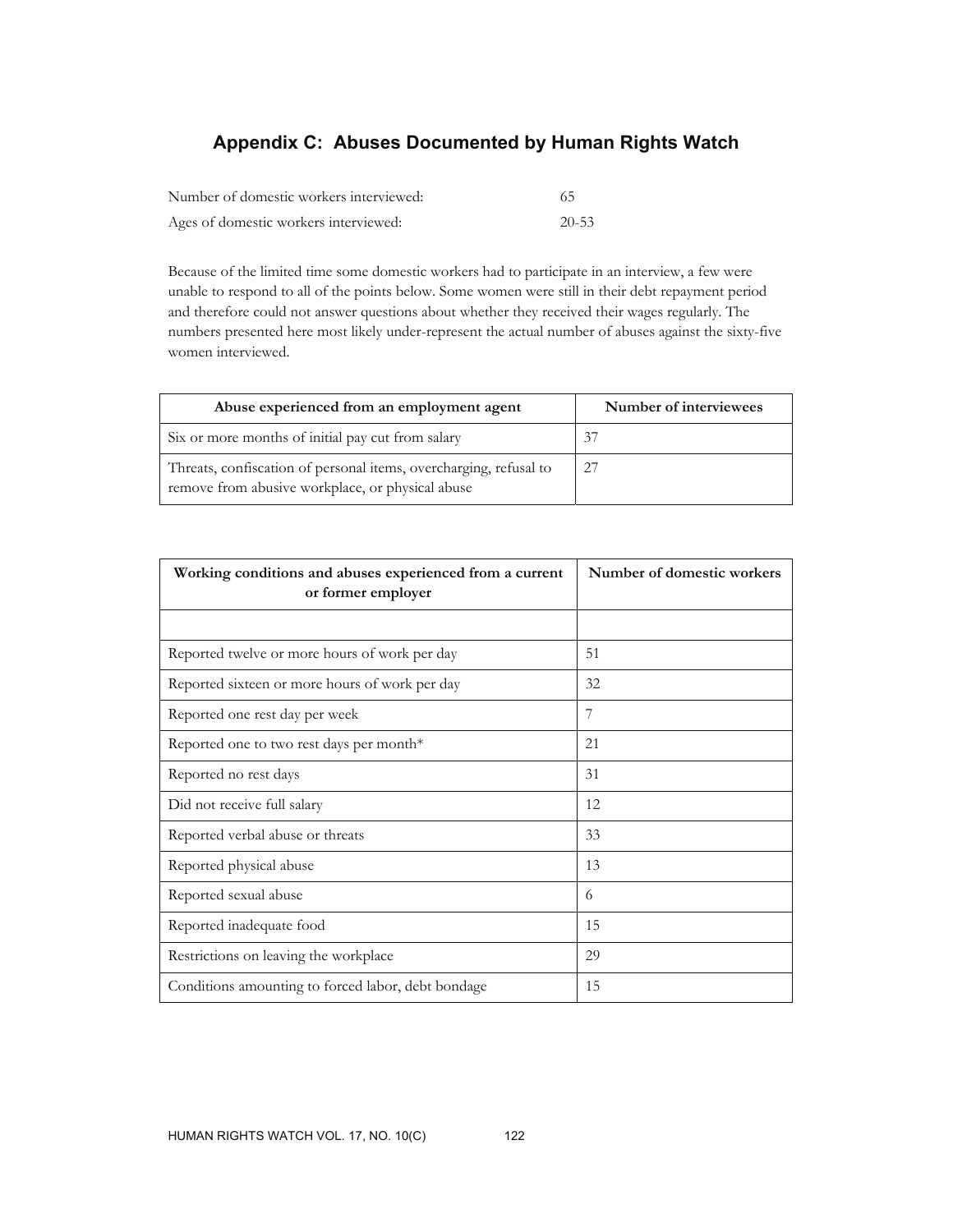\* Several of these workers reported receiving one rest day per month only after six months to two years of employment.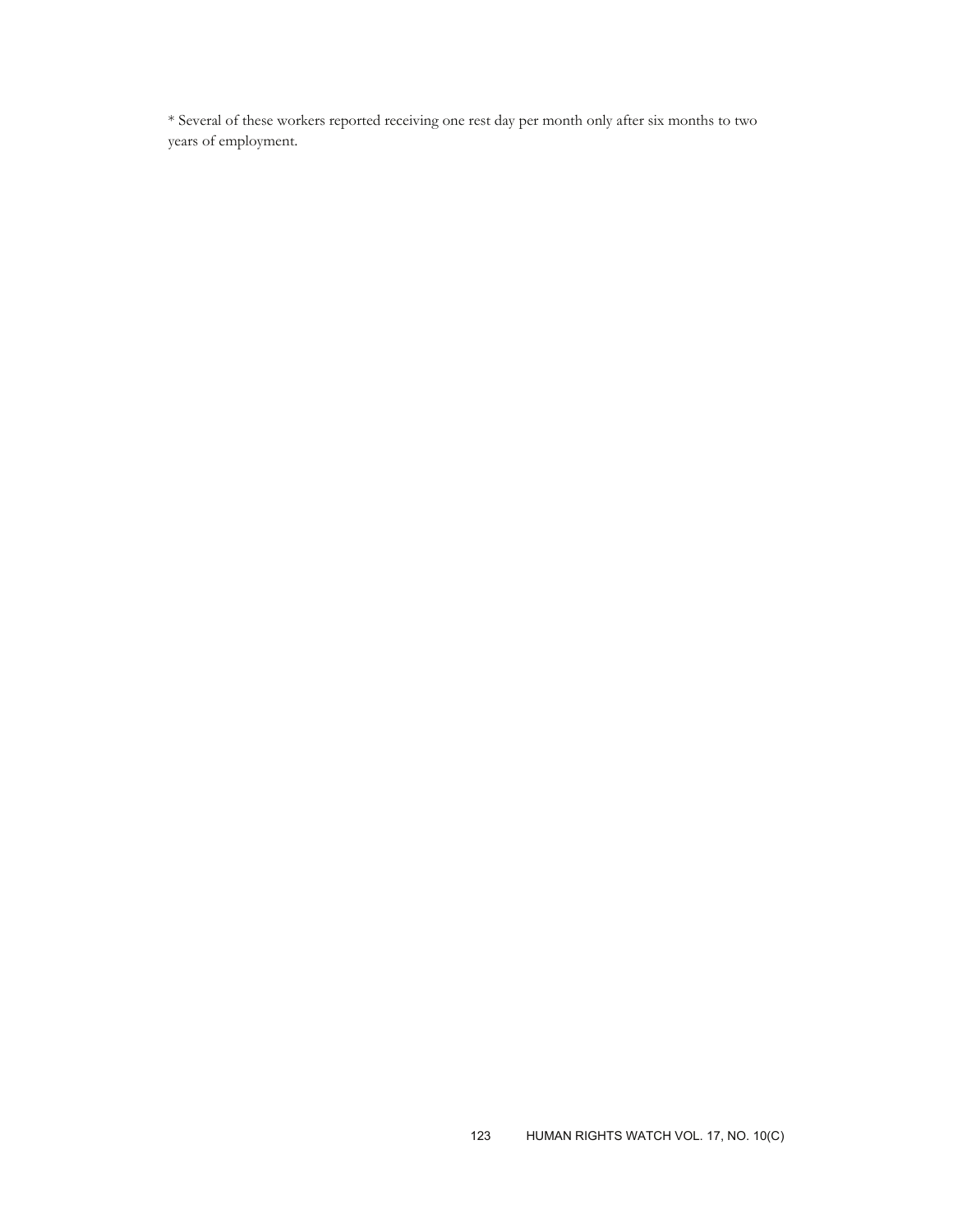| Name of<br><b>FDW</b>     | Name of<br>employer            | Amount of<br>unpaid salary<br>claimed<br>(period)   | Penalty                                                                                                                                                          | Date of<br>Court<br>order | FDW eventually<br>paid in full?                                                                  |
|---------------------------|--------------------------------|-----------------------------------------------------|------------------------------------------------------------------------------------------------------------------------------------------------------------------|---------------------------|--------------------------------------------------------------------------------------------------|
| Achdaniah                 | Enilia<br>Donohue              | \$3,580<br>$(7$ Sep $01 - 9$<br>Aug $03$ )          | \$3,000 fine                                                                                                                                                     | 05/08/2004                | Yes (\$3,580 paid)                                                                               |
| Eli Mujiah<br>Supardi     | Jamilah<br>Jafaar              | \$1863.67<br>$(27 \text{ Jul } 03 - 2)$<br>Nov $04$ | \$3,000 fine                                                                                                                                                     | 24/02/2005                | Yes (\$1863.67<br>paid)                                                                          |
| Fajar<br>Iswahyni         | Ng Chee<br>Chin                | \$3680<br>$(24 \text{ Dec } 03 -$<br>10 Nov 04)     | \$5,000 fine<br>Employer failed to pay<br>fine and so served a<br>default sentence of 6<br>weeks' jail                                                           | 03/03/2005                | No; Employer<br>could not pay and<br>so served default<br>jail sentence of<br>additional 4 weeks |
| Widarsih                  | Surayah<br><b>Bte</b><br>Samad | \$3096                                              | \$5000 fine<br>Employer failed to pay<br>fine and so served a<br>default sentence.<br>Employer also served a<br>6 weeks' jail sentence<br>for illegal employment | 10/03/2005                | No; Employer<br>could not pay and<br>so served default<br>jail sentence of<br>additional 4 weeks |
| Gemma<br>Martinez<br>Neri | Yeo Chai<br>Leng               | \$2783                                              | \$2000 fine<br>Employer failed to pay<br>fine and so served a<br>default sentence of 10<br>days' jail                                                            | 21/07/2005                | No; Employer<br>could not pay and<br>so served default<br>jail sentence of<br>additional 2 weeks |

## **Appendix D: Prosecution Cases for Salary Default**

Data provided by e-mail correspondence from the Ministry of Manpower, Singapore to Human Rights Watch on November 11, 2005.